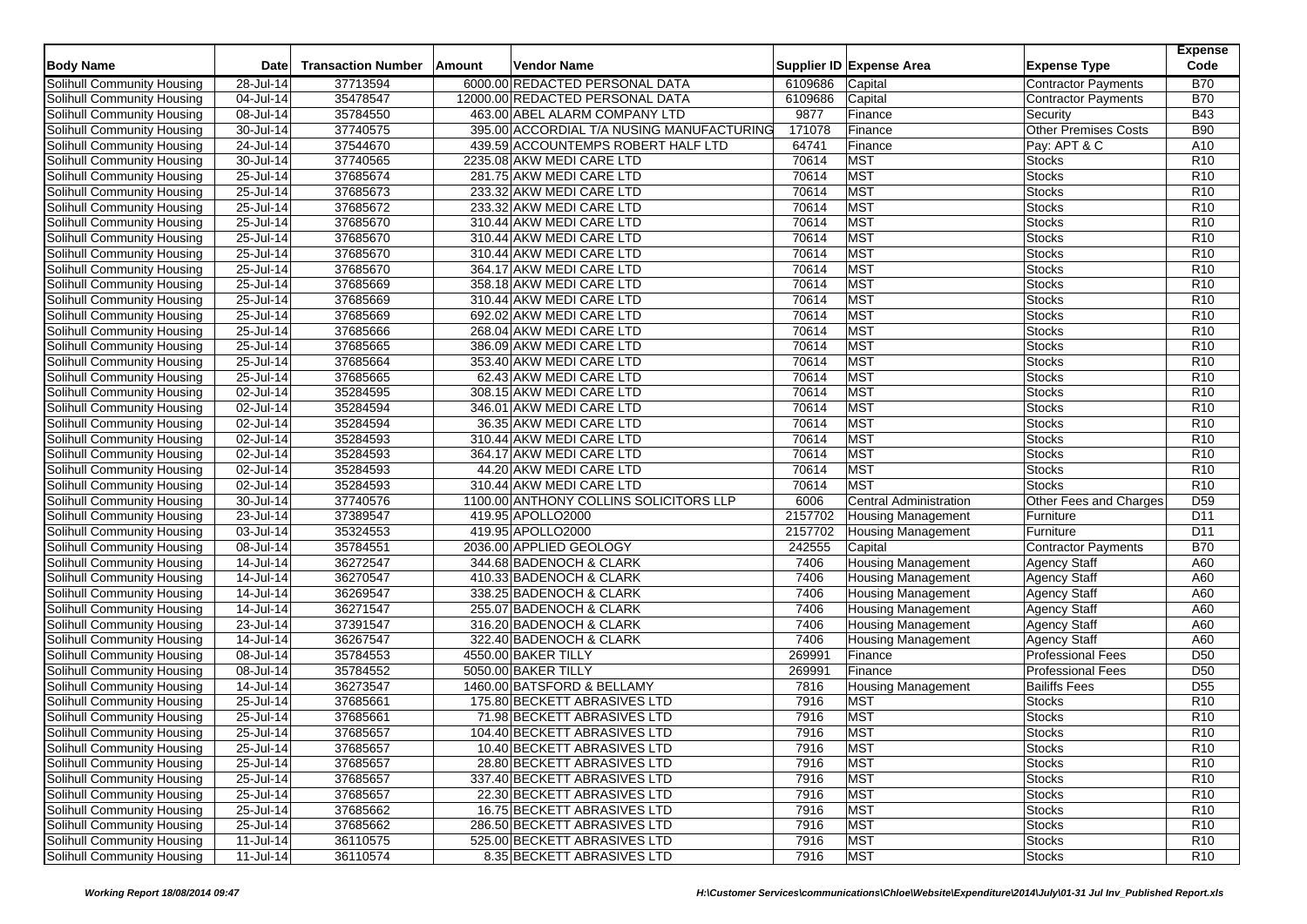| <b>Body Name</b>                                         | Date                                 | <b>Transaction Number</b> | Amount<br>Vendor Name                                       |              | Supplier ID Expense Area | <b>Expense Type</b>        | <b>Expense</b><br>Code |
|----------------------------------------------------------|--------------------------------------|---------------------------|-------------------------------------------------------------|--------------|--------------------------|----------------------------|------------------------|
| Solihull Community Housing                               | 11-Jul-14                            | 36110574                  | 31.00 BECKETT ABRASIVES LTD                                 | 7916         | <b>MST</b>               | <b>Stocks</b>              | R <sub>10</sub>        |
| Solihull Community Housing                               | 11-Jul-14                            | 36110574                  | 35.00 BECKETT ABRASIVES LTD                                 | 7916         | <b>MST</b>               | <b>Stocks</b>              | R <sub>10</sub>        |
| Solihull Community Housing                               | 11-Jul-14                            | 36110574                  | 10.50 BECKETT ABRASIVES LTD                                 | 7916         | <b>MST</b>               | <b>Stocks</b>              | R <sub>10</sub>        |
| Solihull Community Housing                               | 11-Jul-14                            | 36110574                  | 14.50 BECKETT ABRASIVES LTD                                 | 7916         | <b>MST</b>               | <b>Stocks</b>              | R <sub>10</sub>        |
| Solihull Community Housing                               | 11-Jul-14                            | 36110574                  | 17.50 BECKETT ABRASIVES LTD                                 | 7916         | <b>MST</b>               | <b>Stocks</b>              | R <sub>10</sub>        |
| Solihull Community Housing                               | 11-Jul-14                            | 36110574                  | 6.75 BECKETT ABRASIVES LTD                                  | 7916         | <b>MST</b>               | <b>Stocks</b>              | R <sub>10</sub>        |
| Solihull Community Housing                               | 11-Jul-14                            | 36110574                  | 28.50 BECKETT ABRASIVES LTD                                 | 7916         | <b>MST</b>               | <b>Stocks</b>              | R <sub>10</sub>        |
| Solihull Community Housing                               | 11-Jul-14                            | 36110574                  | 5.60 BECKETT ABRASIVES LTD                                  | 7916         | <b>MST</b>               | <b>Stocks</b>              | R <sub>10</sub>        |
| Solihull Community Housing                               | 11-Jul-14                            | 36110574                  | 7.45 BECKETT ABRASIVES LTD                                  | 7916         | <b>MST</b>               | <b>Stocks</b>              | R <sub>10</sub>        |
| Solihull Community Housing                               | $\overline{11}$ -Jul-14              | 36110574                  | 12.00 BECKETT ABRASIVES LTD                                 | 7916         | <b>MST</b>               | Stocks                     | R <sub>10</sub>        |
| Solihull Community Housing                               | 11-Jul-14                            | 36110574                  | 139.50 BECKETT ABRASIVES LTD                                | 7916         | <b>MST</b>               | <b>Stocks</b>              | R <sub>10</sub>        |
| Solihull Community Housing                               | 11-Jul-14                            | 36110574                  | 34.50 BECKETT ABRASIVES LTD                                 | 7916         | <b>MST</b>               | <b>Stocks</b>              | R <sub>10</sub>        |
| Solihull Community Housing                               | 11-Jul-14                            | 36110574                  | 26.00 BECKETT ABRASIVES LTD                                 | 7916         | <b>MST</b>               | Stocks                     | R <sub>10</sub>        |
| <b>Solihull Community Housing</b>                        | 11-Jul-14                            | 36110574                  | 7.50 BECKETT ABRASIVES LTD                                  | 7916         | <b>MST</b>               | <b>Stocks</b>              | R <sub>10</sub>        |
| Solihull Community Housing                               | 11-Jul-14                            | 36110574                  | 54.70 BECKETT ABRASIVES LTD                                 | 7916         | <b>MST</b>               | Stocks                     | R <sub>10</sub>        |
| Solihull Community Housing                               | 11-Jul-14                            | 36110574                  | 18.96 BECKETT ABRASIVES LTD                                 | 7916         | <b>MST</b>               | <b>Stocks</b>              | R <sub>10</sub>        |
| Solihull Community Housing                               | 11-Jul-14                            | 36110574                  | 30.60 BECKETT ABRASIVES LTD                                 | 7916         | <b>MST</b>               | <b>Stocks</b>              | R <sub>10</sub>        |
| Solihull Community Housing                               | 11-Jul-14                            | 36110574                  | 34.40 BECKETT ABRASIVES LTD                                 | 7916         | <b>MST</b>               | Stocks                     | R <sub>10</sub>        |
| Solihull Community Housing                               | 11-Jul-14                            | 36110574                  | 40.80 BECKETT ABRASIVES LTD                                 | 7916         | <b>MST</b>               | <b>Stocks</b>              | R <sub>10</sub>        |
| Solihull Community Housing                               | 10-Jul-14                            | 36046593                  | 9.70 BECKETT ABRASIVES LTD                                  | 7916         | <b>MST</b>               | Stocks                     | R <sub>10</sub>        |
| Solihull Community Housing                               | 10-Jul-14                            | 36046593                  | 127.50 BECKETT ABRASIVES LTD                                | 7916         | <b>MST</b>               | <b>Stocks</b>              | R <sub>10</sub>        |
| Solihull Community Housing                               | 10-Jul-14                            | 36046593                  | 153.70 BECKETT ABRASIVES LTD                                | 7916         | <b>MST</b>               | <b>Stocks</b>              | R <sub>10</sub>        |
| Solihull Community Housing                               | 10-Jul-14                            | 36046591                  | 525.00 BECKETT ABRASIVES LTD                                | 7916         | <b>MST</b>               | Stocks                     | R <sub>10</sub>        |
|                                                          |                                      | 36046578                  |                                                             | 7916         | <b>MST</b>               |                            | R <sub>10</sub>        |
| Solihull Community Housing<br>Solihull Community Housing | 10-Jul-14<br>$\overline{10}$ -Jul-14 | 36046574                  | 515.00 BECKETT ABRASIVES LTD<br>22.20 BECKETT ABRASIVES LTD | 7916         | <b>MST</b>               | Stocks<br><b>Stocks</b>    | R <sub>10</sub>        |
|                                                          |                                      |                           | 41.60 BECKETT ABRASIVES LTD                                 |              | <b>MST</b>               |                            | R <sub>10</sub>        |
| Solihull Community Housing<br>Solihull Community Housing | 10-Jul-14<br>10-Jul-14               | 36046574<br>36046574      | 384.00 BECKETT ABRASIVES LTD                                | 7916<br>7916 | <b>MST</b>               | Stocks<br>Stocks           | R <sub>10</sub>        |
|                                                          |                                      | 36046574                  |                                                             | 7916         | <b>MST</b>               |                            | R <sub>10</sub>        |
| Solihull Community Housing                               | 10-Jul-14                            | 36046574                  | 578.40 BECKETT ABRASIVES LTD                                |              | <b>MST</b>               | <b>Stocks</b>              | R <sub>10</sub>        |
| Solihull Community Housing                               | 10-Jul-14                            |                           | 6.85 BECKETT ABRASIVES LTD                                  | 7916         |                          | Stocks                     |                        |
| Solihull Community Housing                               | 10-Jul-14                            | 36046574                  | 16.85 BECKETT ABRASIVES LTD                                 | 7916         | <b>MST</b>               | Stocks                     | R <sub>10</sub>        |
| Solihull Community Housing                               | 10-Jul-14                            | 36046574                  | 111.50 BECKETT ABRASIVES LTD                                | 7916         | <b>MST</b><br><b>MST</b> | <b>Stocks</b>              | R <sub>10</sub>        |
| Solihull Community Housing                               | 04-Jul-14                            | 35434611                  | 27.00 BECKETT ABRASIVES LTD                                 | 7916         |                          | Stocks                     | R <sub>10</sub>        |
| Solihull Community Housing                               | 04-Jul-14                            | 35434611                  | 7.90 BECKETT ABRASIVES LTD                                  | 7916         | <b>MST</b>               | Stocks                     | R <sub>10</sub>        |
| Solihull Community Housing                               | 04-Jul-14                            | 35434611                  | 10.50 BECKETT ABRASIVES LTD                                 | 7916         | <b>MST</b>               | <b>Stocks</b>              | R10                    |
| Solihull Community Housing                               | 04-Jul-14                            | 35434611                  | 1.40 BECKETT ABRASIVES LTD                                  | 7916         | <b>MST</b>               | Stocks                     | R <sub>10</sub>        |
| Solihull Community Housing                               | 04-Jul-14                            | 35434611                  | 9.50 BECKETT ABRASIVES LTD                                  | 7916         | <b>MST</b>               | Stocks                     | R <sub>10</sub>        |
| Solihull Community Housing                               | 04-Jul-14                            | 35434611                  | 3.24 BECKETT ABRASIVES LTD                                  | 7916         | <b>MST</b>               | <b>Stocks</b>              | R <sub>10</sub>        |
| Solihull Community Housing                               | 04-Jul-14                            | 35434611                  | 36.00 BECKETT ABRASIVES LTD                                 | 7916         | <b>MST</b>               | Stocks                     | R <sub>10</sub>        |
| Solihull Community Housing                               | 04-Jul-14                            | 35434611                  | 54.70 BECKETT ABRASIVES LTD                                 | 7916         | <b>MST</b>               | Stocks                     | R <sub>10</sub>        |
| Solihull Community Housing                               | 04-Jul-14                            | 35434611                  | 18.96 BECKETT ABRASIVES LTD                                 | 7916         | <b>MST</b>               | <b>Stocks</b>              | R <sub>10</sub>        |
| Solihull Community Housing                               | 04-Jul-14                            | 35434611                  | 81.00 BECKETT ABRASIVES LTD                                 | 7916         | <b>MST</b>               | Stocks                     | R <sub>10</sub>        |
| Solihull Community Housing                               | 04-Jul-14                            | 35434611                  | 9.00 BECKETT ABRASIVES LTD                                  | 7916         | <b>MST</b>               | Stocks                     | R <sub>10</sub>        |
| Solihull Community Housing                               | 04-Jul-14                            | 35434611                  | 4.48 BECKETT ABRASIVES LTD                                  | 7916         | <b>MST</b>               | <b>Stocks</b>              | R <sub>10</sub>        |
| Solihull Community Housing                               | 23-Jul-14                            | 37394547                  | 97206.48 BERBEN INSTALLATIONS LTD                           | 20346        | Capital                  | Contractor Payments        | <b>B70</b>             |
| Solihull Community Housing                               | 23-Jul-14                            | 37393547                  | 2853.14 BERBEN INSTALLATIONS LTD                            | 20346        | Capital                  | Contractor Payments        | <b>B70</b>             |
| Solihull Community Housing                               | 03-Jul-14                            | 35324555                  | 36383.15 BERBEN INSTALLATIONS LTD                           | 20346        | Capital                  | <b>Contractor Payments</b> | <b>B70</b>             |
| Solihull Community Housing                               | 25-Jul-14                            | 37690558                  | 1313.45 BERBEN INSTALLATIONS LTD                            | 20346        | <b>MST</b>               | <b>External Structures</b> | <b>B33</b>             |
| Solihull Community Housing                               | 10-Jul-14                            | 36041556                  | 595.82 BERBEN INSTALLATIONS LTD                             | 20346        | <b>MST</b>               | Voids                      | <b>B38</b>             |
| Solihull Community Housing                               | 18-Jul-14                            | 36812547                  | 1138.68 BERBEN INSTALLATIONS LTD                            | 20346        | <b>MST</b>               | <b>External Structures</b> | <b>B33</b>             |
| Solihull Community Housing                               | 10-Jul-14                            | 36041554                  | 936.75 BERBEN INSTALLATIONS LTD                             | 20346        | Capital                  | Contractor Payments        | <b>B70</b>             |
| Solihull Community Housing                               | 18-Jul-14                            | 36812548                  | 763.24 BERBEN INSTALLATIONS LTD                             | 20346        | <b>MST</b>               | Mechanical & Electrical C  | <b>B92</b>             |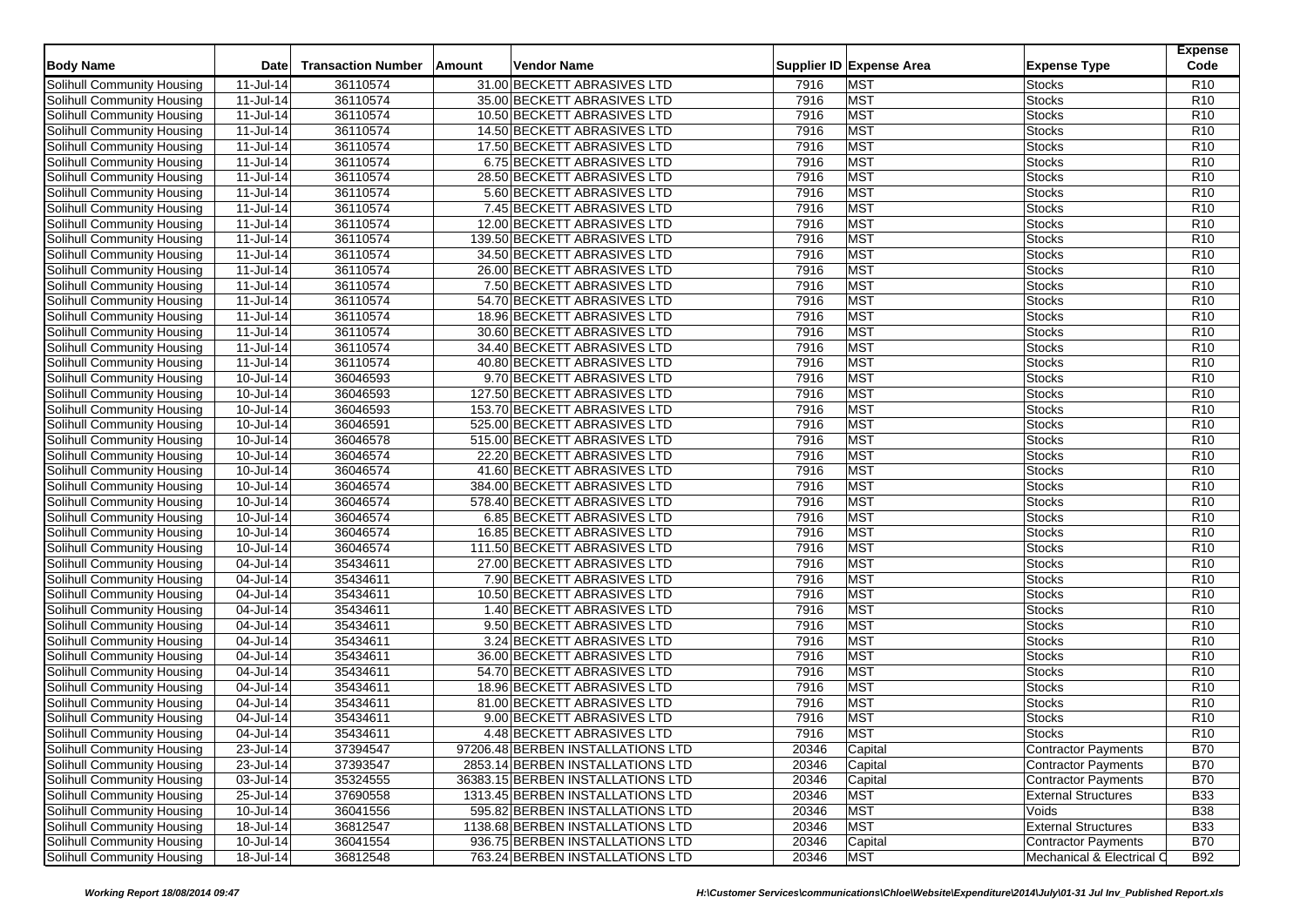| <b>Body Name</b>                  | Date                    | <b>Transaction Number</b> | Amount | <b>Vendor Name</b>               |         | Supplier ID Expense Area  | <b>Expense Type</b>          | <b>Expense</b><br>Code |
|-----------------------------------|-------------------------|---------------------------|--------|----------------------------------|---------|---------------------------|------------------------------|------------------------|
| Solihull Community Housing        | 14-Jul-14               | 36123552                  |        | 749.38 BERBEN INSTALLATIONS LTD  | 20346   | <b>MST</b>                | Mechanical & Electrical C    | <b>B92</b>             |
| Solihull Community Housing        | 14-Jul-14               | 36123553                  |        | 763.24 BERBEN INSTALLATIONS LTD  | 20346   | <b>MST</b>                | Mechanical & Electrical C    | <b>B92</b>             |
| Solihull Community Housing        | 04-Jul-14               | 35433548                  |        | 763.24 BERBEN INSTALLATIONS LTD  | 20346   | <b>MST</b>                | Mechanical & Electrical C    | <b>B92</b>             |
| Solihull Community Housing        | 04-Jul-14               | 35433547                  |        | 763.24 BERBEN INSTALLATIONS LTD  | 20346   | <b>MST</b>                | Mechanical & Electrical C    | <b>B92</b>             |
| Solihull Community Housing        | 23-Jul-14               | 37392547                  |        | 3294.00 BERBEN INSTALLATIONS LTD | 20346   | Capital                   | <b>Contractor Payments</b>   | <b>B70</b>             |
| Solihull Community Housing        | 14-Jul-14               | 36255547                  |        | 5740.00 BLUEBELL GUEST HOUSE     | 4821686 | <b>Housing Management</b> | <b>B&amp;B Accommodation</b> | <b>B23</b>             |
| Solihull Community Housing        | $14$ -Jul-14            | 36253547                  |        | 4690.00 BLUEBELL GUEST HOUSE     | 4821686 | Housing Management        | <b>B&amp;B Accommodation</b> | <b>B23</b>             |
| Solihull Community Housing        | 14-Jul-14               | 36254547                  |        | 5650.00 BLUEBELL GUEST HOUSE     | 4821686 | <b>Housing Management</b> | <b>B&amp;B Accommodation</b> | <b>B23</b>             |
| Solihull Community Housing        | 08-Jul-14               | 35784549                  |        | 401.47 BRITISH GAS BUSINESS      | 11498   | Finance                   | Gas                          | <b>B10</b>             |
| Solihull Community Housing        | 14-Jul-14               | 36248547                  |        | 73.00 BRITISH GAS TRADING LTD    | 9637    | <b>Housing Management</b> | Electricity                  | <b>B11</b>             |
| Solihull Community Housing        | 14-Jul-14               | 36248547                  |        | 380.21 BRITISH GAS TRADING LTD   | 9637    | <b>Housing Management</b> | Electricity                  | <b>B11</b>             |
| Solihull Community Housing        | 03-Jul-14               | 35317547                  |        | 78.83 BRITISH GAS TRADING LTD    | 9637    | <b>Housing Management</b> | Gas                          | <b>B10</b>             |
| Solihull Community Housing        | 14-Jul-14               | 36258547                  |        | 526.75 BRITISH GAS TRADING LTD   | 9637    | Housing Management        | Electricity                  | <b>B11</b>             |
| Solihull Community Housing        | 03-Jul-14               | 35317547                  |        | 242.77 BRITISH GAS TRADING LTD   | 9637    | Housing Management        | Electricity                  | <b>B11</b>             |
| Solihull Community Housing        | 03-Jul-14               | 35306547                  |        | -34.94 BRITISH GAS TRADING LTD   | 9637    | <b>Housing Management</b> | Electricity                  | <b>B11</b>             |
| Solihull Community Housing        | 03-Jul-14               | 35306547                  |        | 404.56 BRITISH GAS TRADING LTD   | 9637    | Housing Management        | Electricity                  | <b>B11</b>             |
| Solihull Community Housing        | 03-Jul-14               | 35306547                  |        | 34.94 BRITISH GAS TRADING LTD    | 9637    | <b>Housing Management</b> | Electricity                  | <b>B11</b>             |
| Solihull Community Housing        | 22-Jul-14               | 37366642                  |        | 93.60 BUILDBASE                  | 56468   | <b>MST</b>                | <b>Stocks</b>                | R <sub>10</sub>        |
| Solihull Community Housing        | 22-Jul-14               | 37366642                  |        | 46.20 BUILDBASE                  | 56468   | <b>MST</b>                | <b>Stocks</b>                | R <sub>10</sub>        |
| Solihull Community Housing        | 22-Jul-14               | 37366642                  |        | 109.08 BUILDBASE                 | 56468   | <b>MST</b>                | <b>Stocks</b>                | R <sub>10</sub>        |
| Solihull Community Housing        | 22-Jul-14               | 37366642                  |        | 99.90 BUILDBASE                  | 56468   | <b>MST</b>                | <b>Stocks</b>                | R <sub>10</sub>        |
| Solihull Community Housing        | 22-Jul-14               | 37366642                  |        | 92.40 BUILDBASE                  | 56468   | <b>MST</b>                | <b>Stocks</b>                | R <sub>10</sub>        |
| Solihull Community Housing        | 22-Jul-14               | 37366642                  |        | 41.96 BUILDBASE                  | 56468   | <b>MST</b>                | Stocks                       | R <sub>10</sub>        |
| Solihull Community Housing        | 22-Jul-14               | 37366642                  |        | 66.53 BUILDBASE                  | 56468   | <b>MST</b>                | <b>Stocks</b>                | R <sub>10</sub>        |
| Solihull Community Housing        | 22-Jul-14               | 37366642                  |        | 56.59 BUILDBASE                  | 56468   | <b>MST</b>                | <b>Stocks</b>                | R <sub>10</sub>        |
| Solihull Community Housing        | 22-Jul-14               | 37366642                  |        | 47.94 BUILDBASE                  | 56468   | <b>MST</b>                | Stocks                       | R <sub>10</sub>        |
| Solihull Community Housing        | 22-Jul-14               | 37366646                  |        | 295.10 BUILDBASE                 | 56468   | <b>MST</b>                | <b>Stocks</b>                | R <sub>10</sub>        |
| Solihull Community Housing        | 22-Jul-14               | 37366646                  |        | 405.54 BUILDBASE                 | 56468   | <b>MST</b>                | <b>Stocks</b>                | R <sub>10</sub>        |
| Solihull Community Housing        | 22-Jul-14               | 37366646                  |        | 402.82 BUILDBASE                 | 56468   | <b>MST</b>                | <b>Stocks</b>                | R <sub>10</sub>        |
| Solihull Community Housing        | 22-Jul-14               | 37366645                  |        | 93.60 BUILDBASE                  | 56468   | <b>MST</b>                | <b>Stocks</b>                | R <sub>10</sub>        |
| Solihull Community Housing        | 22-Jul-14               | 37366645                  |        | 64.80 BUILDBASE                  | 56468   | <b>MST</b>                | <b>Stocks</b>                | R <sub>10</sub>        |
| Solihull Community Housing        | 22-Jul-14               | 37366645                  |        | 165.90 BUILDBASE                 | 56468   | <b>MST</b>                | <b>Stocks</b>                | R <sub>10</sub>        |
| Solihull Community Housing        | 22-Jul-14               | 37366645                  |        | 154.80 BUILDBASE                 | 56468   | <b>MST</b>                | <b>Stocks</b>                | R <sub>10</sub>        |
| Solihull Community Housing        | $\overline{22}$ -Jul-14 | 37366645                  |        | 46.20 BUILDBASE                  | 56468   | <b>MST</b>                | <b>Stocks</b>                | R <sub>10</sub>        |
| Solihull Community Housing        | 22-Jul-14               | 37366645                  |        | 49.00 BUILDBASE                  | 56468   | <b>MST</b>                | <b>Stocks</b>                | R <sub>10</sub>        |
| Solihull Community Housing        | 22-Jul-14               | 37366645                  |        | 111.08 BUILDBASE                 | 56468   | <b>MST</b>                | <b>Stocks</b>                | R <sub>10</sub>        |
| Solihull Community Housing        | 22-Jul-14               | 37366645                  |        | 232.80 BUILDBASE                 | 56468   | <b>MST</b>                | <b>Stocks</b>                | R <sub>10</sub>        |
| Solihull Community Housing        | 10-Jul-14               | 36046606                  |        | 285.00 BUILDBASE                 | 56468   | <b>MST</b>                | <b>Stocks</b>                | R <sub>10</sub>        |
| Solihull Community Housing        | 10-Jul-14               | 36046606                  |        | 425.00 BUILDBASE                 | 56468   | <b>MST</b>                | <b>Stocks</b>                | R <sub>10</sub>        |
| Solihull Community Housing        | 23-Jul-14               | 37396547                  |        | 2000.00 BYTES TECHNOLOGY GROUP   | 149549  | Capital                   | IT Services and consultar    | D38                    |
| Solihull Community Housing        | 02-Jul-14               | 35226547                  |        | 224.05 C & C FLOORING            | 164498  | <b>MST</b>                | <b>Internal Works</b>        | <b>B31</b>             |
| Solihull Community Housing        | 14-Jul-14               | 36123549                  |        | 635.06 C & C FLOORING            | 164498  | <b>MST</b>                | <b>Internal Works</b>        | <b>B31</b>             |
| Solihull Community Housing        | 14-Jul-14               | 36123548                  |        | 310.75 C & C FLOORING            | 164498  | <b>MST</b>                | <b>Internal Works</b>        | <b>B31</b>             |
| Solihull Community Housing        | 03-Jul-14               | 35324557                  |        | 953.40 C & C FLOORING            | 164498  | <b>Housing Management</b> | Furniture                    | D11                    |
| Solihull Community Housing        | 25-Jul-14               | 37690555                  |        | 320.52 C & C FLOORING            | 164498  | <b>MST</b>                | <b>Internal Works</b>        | <b>B31</b>             |
| Solihull Community Housing        | 25-Jul-14               | 37690658                  |        | 219.02 C & C FLOORING            | 164498  | <b>MST</b>                | <b>Internal Works</b>        | <b>B31</b>             |
| Solihull Community Housing        | 22-Jul-14               | 37286556                  |        | 299.15 C & C FLOORING            | 164498  | <b>MST</b>                | <b>Internal Works</b>        | <b>B31</b>             |
| Solihull Community Housing        | 22-Jul-14               | 37286552                  |        | 299.15 C & C FLOORING            | 164498  | <b>MST</b>                | <b>Internal Works</b>        | <b>B31</b>             |
| Solihull Community Housing        | 22-Jul-14               | 37286551                  |        | 235.05 C & C FLOORING            | 164498  | <b>MST</b>                | <b>Internal Works</b>        | <b>B31</b>             |
| <b>Solihull Community Housing</b> | $10 -$ Jul-14           | 36041551                  |        | 235.05 C & C FLOORING            | 164498  | <b>MST</b>                | <b>Internal Works</b>        | <b>B31</b>             |
| Solihull Community Housing        | 10-Jul-14               | 36041549                  |        | 213.68 C & C FLOORING            | 164498  | <b>MST</b>                | <b>Internal Works</b>        | <b>B31</b>             |
|                                   |                         |                           |        |                                  |         |                           |                              |                        |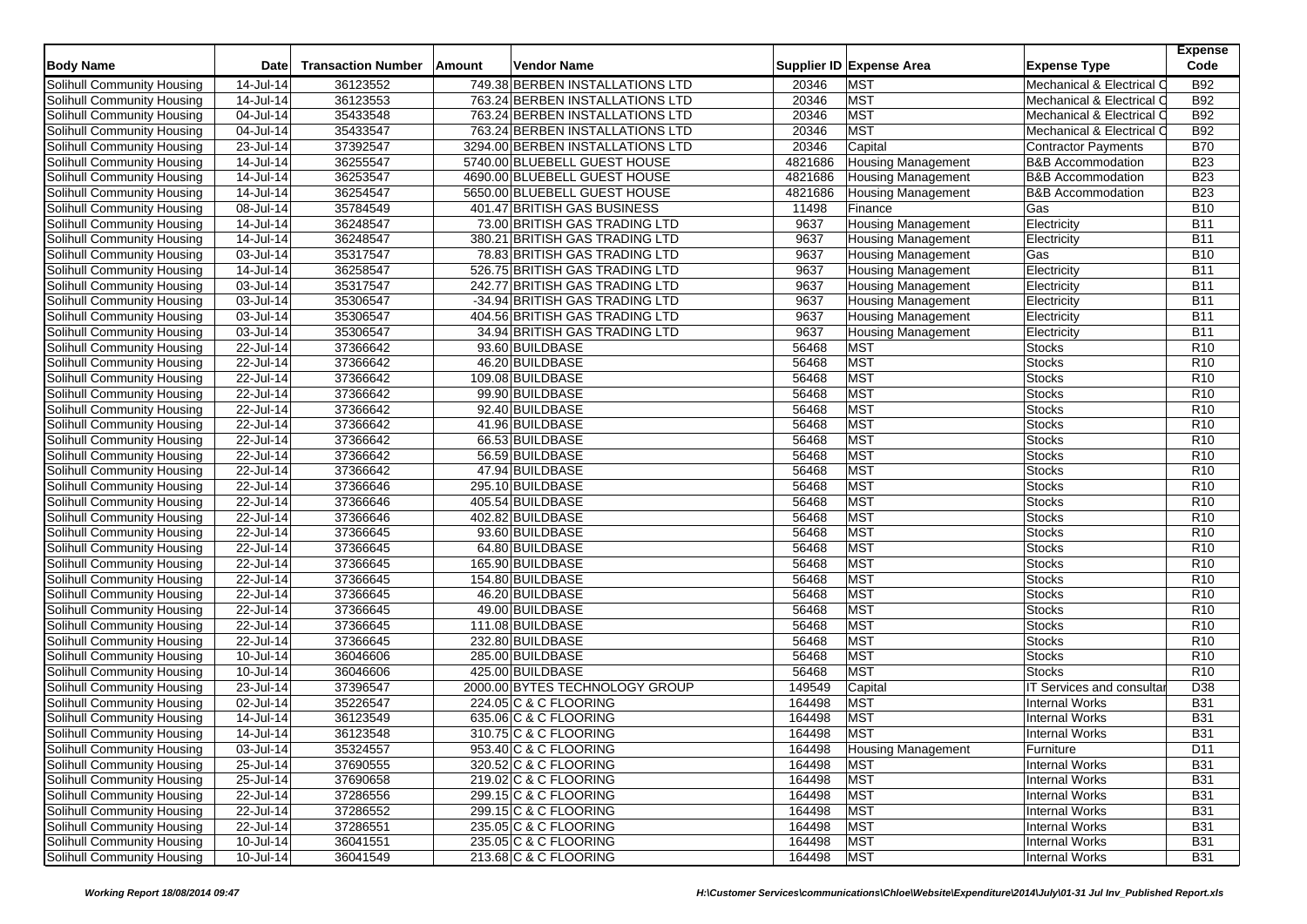| <b>Body Name</b>                  | <b>Date</b>             | <b>Transaction Number</b> | Amount | Vendor Name                                |         | Supplier ID Expense Area                               | <b>Expense Type</b>         | <b>Expense</b><br>Code |
|-----------------------------------|-------------------------|---------------------------|--------|--------------------------------------------|---------|--------------------------------------------------------|-----------------------------|------------------------|
| Solihull Community Housing        | 10-Jul-14               | 36041548                  |        | 208.34 C & C FLOORING                      | 164498  | <b>MST</b>                                             | <b>Internal Works</b>       | <b>B31</b>             |
| Solihull Community Housing        | 10-Jul-14               | 36041685                  |        | 704.08 C & C FLOORING                      | 164498  | <b>MST</b>                                             | <b>Internal Works</b>       | <b>B31</b>             |
| Solihull Community Housing        | 03-Jul-14               | 35374549                  |        | 453.18 C & C FLOORING                      | 164498  | <b>MST</b>                                             | <b>Internal Works</b>       | <b>B31</b>             |
| Solihull Community Housing        | 03-Jul-14               | 35374548                  |        | 299.15 C & C FLOORING                      | 164498  | <b>MST</b>                                             | <b>Internal Works</b>       | <b>B31</b>             |
| Solihull Community Housing        | 08-Jul-14               | 35784554                  |        | 8000.00 CAPITA BUSINESS SERVICES LTD.      | 99513   | <b>Customer Services</b>                               | <b>ICT Software</b>         | D31                    |
| Solihull Community Housing        | 04-Jul-14               | 35434600                  |        | 270.00 CAPITOL JOINERY                     | 66253   | <b>MST</b>                                             | <b>Stocks</b>               | R <sub>10</sub>        |
| Solihull Community Housing        | 23-Jul-14               | 37402547                  |        | 703.84 CARETECH (UK) LTD                   | 1610610 | Investment, Planning & Service: Adaptations            |                             | <b>B83</b>             |
| Solihull Community Housing        | 23-Jul-14               | 37399547                  |        | 1798.00 CARETECH (UK) LTD                  | 1610610 | <b>Investment, Planning &amp; Service: Adaptations</b> |                             | <b>B83</b>             |
| Solihull Community Housing        | 23-Jul-14               | 37398547                  |        | 1309.62 CARETECH (UK) LTD                  | 1610610 | Investment, Planning & Service: Adaptations            |                             | <b>B83</b>             |
| Solihull Community Housing        | 23-Jul-14               | 37397547                  |        | 4457.35 CARETECH (UK) LTD                  | 1610610 | Investment, Planning & Service: Adaptations            |                             | <b>B83</b>             |
| Solihull Community Housing        | $23$ -Jul-14            | 37384547                  |        | 660.00 CARETECH (UK) LTD                   | 1610610 | Investment, Planning & Service: Adaptations            |                             | <b>B83</b>             |
| Solihull Community Housing        | 23-Jul-14               | 37382547                  |        | 522.69 CARETECH (UK) LTD                   | 1610610 | Investment, Planning & Service: Adaptations            |                             | <b>B83</b>             |
| Solihull Community Housing        | 23-Jul-14               | 37380547                  |        | 1122.86 CARETECH (UK) LTD                  | 1610610 | Investment, Planning & Service Adaptations             |                             | <b>B83</b>             |
| Solihull Community Housing        | 14-Jul-14               | 36275547                  |        | 237.00 CEL ELECTRICAL                      | 138018  | Investment, Planning & Services Utility Related Works  |                             | <b>B34</b>             |
| Solihull Community Housing        | 01-Jul-14               | 35162548                  |        | 3207.10 CENTRAL CONSULTANCY & TRAINING LTD | 261151  | <b>Central Administration</b>                          | Other Fees and Charges      | D <sub>59</sub>        |
| Solihull Community Housing        | 30-Jul-14               | 37740581                  |        | 1084.00 CHARTER OFFICE EQUIPMENT LTD       | 9886    | Finance                                                | Furniture                   | D11                    |
| Solihull Community Housing        | 30-Jul-14               | 37740580                  |        | 825.00 CHARTER OFFICE EQUIPMENT LTD        | 9886    | <b>Customer Services</b>                               | <b>Other Premises Costs</b> | <b>B90</b>             |
| Solihull Community Housing        | 30-Jul-14               | 37740577                  |        | 250.00 CHARTERED INSTITUTE OF HOUSING      | 9889    | <b>Customer Services</b>                               | Training                    | A80                    |
| Solihull Community Housing        | 30-Jul-14               | 37740579                  |        | 470.00 CHARTERED INSTITUTE OF HOUSING      | 9889    | <b>Central Administration</b>                          | Conferences                 | D <sub>56</sub>        |
| Solihull Community Housing        | 24-Jul-14               | 37537547                  |        | 11001.00 CHUBB FIRE LTD                    | 11217   | Investment, Planning & Service: Other Building costs   |                             | <b>B39</b>             |
| Solihull Community Housing        | 14-Jul-14               | 36277548                  |        | 11001.00 CHUBB FIRE LTD                    | 11217   | Investment, Planning & Service: Other Building costs   |                             | <b>B39</b>             |
| Solihull Community Housing        | 14-Jul-14               | 36277547                  |        | 11001.00 CHUBB FIRE LTD                    | 11217   | Investment, Planning & Service: Other Building costs   |                             | <b>B39</b>             |
| Solihull Community Housing        | 14-Jul-14               | 36276547                  |        | 11001.00 CHUBB FIRE LTD                    | 11217   | Investment, Planning & Service: Other Building costs   |                             | <b>B39</b>             |
| Solihull Community Housing        | 02-Jul-14               | 35226548                  |        | 826.98 CHUBB FIRE LTD                      | 11217   | Investment, Planning & Service: Other Building costs   |                             | <b>B39</b>             |
| Solihull Community Housing        | 23-Jul-14               | 37404547                  |        | 15750.00 CLEARWATER TECHNOLOGY LTD         | 121213  | Capital                                                | Contractor Payments         | <b>B70</b>             |
| Solihull Community Housing        | 23-Jul-14               | 37403547                  |        | 15750.00 CLEARWATER TECHNOLOGY LTD         | 121213  | Capital                                                | <b>Contractor Payments</b>  | <b>B70</b>             |
| Solihull Community Housing        | 15-Jul-14               | 36278548                  |        | 8235.22 CLEARWATER TECHNOLOGY LTD          | 121213  | <b>MST</b>                                             | <b>Water Risks</b>          | <b>B13</b>             |
| Solihull Community Housing        | 15-Jul-14               | 36278547                  |        | 3848.64 CLEARWATER TECHNOLOGY LTD          | 121213  | <b>MST</b>                                             | <b>Water Risks</b>          | <b>B13</b>             |
| Solihull Community Housing        | $01$ -Jul-14            | 35209552                  |        | 794.32 COLLECTIVE ENTERPRISE LTD           | 200600  | Finance                                                | Stationery                  | D <sub>25</sub>        |
| Solihull Community Housing        | 01-Jul-14               | 35209552                  |        | 63.04 COLLECTIVE ENTERPRISE LTD            | 200600  | Finance                                                | <b>Catering Provisions</b>  | D75                    |
| Solihull Community Housing        | 01-Jul-14               | 35209552                  |        | 40.20 COLLECTIVE ENTERPRISE LTD            | 200600  | Finance                                                | Printing                    | D80                    |
| Solihull Community Housing        | 01-Jul-14               | 35209552                  |        | 2014.13 COLLECTIVE ENTERPRISE LTD          | 200600  | Finance                                                | <b>ICT Consumables</b>      | D33                    |
| Solihull Community Housing        | 07-Jul-14               | 35531547                  |        | 500.00 CRISIS                              | 30361   | Finance                                                | Other Fees and Charges      | D <sub>59</sub>        |
| Solihull Community Housing        | $\overline{23}$ -Jul-14 | 37405547                  |        | 27.50 CROWN CARS                           | 129277  | <b>Housing Management</b>                              | <b>Professional Fees</b>    | D <sub>50</sub>        |
| Solihull Community Housing        | 23-Jul-14               | 37405547                  |        | 57.50 CROWN CARS                           | 129277  | <b>Housing Management</b>                              | Furniture                   | D11                    |
| Solihull Community Housing        | 23-Jul-14               | 37405547                  |        | 429.00 CROWN CARS                          | 129277  | <b>Customer Services</b>                               | <b>Public Transport</b>     | C <sub>20</sub>        |
| Solihull Community Housing        | 30-Jul-14               | 37740583                  |        | 3000.00 DATASTOX LTD                       | 5881686 | Capital                                                | ICT - General               | D <sub>30</sub>        |
| Solihull Community Housing        | 08-Jul-14               | 35784564                  |        | 4297.60 DLA PIPER UK LLP                   | 147168  | <b>Customer Services</b>                               | <b>Professional Fees</b>    | D <sub>50</sub>        |
| Solihull Community Housing        | 23-Jul-14               | 37511575                  |        | 225.00 DMW ENVIRONMENTAL                   | 281856  | Capital                                                | Contractor Payments         | <b>B70</b>             |
| Solihull Community Housing        | 23-Jul-14               | 37511578                  |        | 225.00 DMW ENVIRONMENTAL                   | 281856  | Capital                                                | <b>Contractor Payments</b>  | <b>B70</b>             |
| Solihull Community Housing        | 23-Jul-14               | 37511578                  |        | 135.00 DMW ENVIRONMENTAL                   | 281856  | Capital                                                | <b>Contractor Payments</b>  | <b>B70</b>             |
| Solihull Community Housing        | 23-Jul-14               | 37511580                  |        | 95.00 DMW ENVIRONMENTAL                    | 281856  | <b>MST</b>                                             | Internal Works              | <b>B31</b>             |
| Solihull Community Housing        | 23-Jul-14               | 37511580                  |        | 225.00 DMW ENVIRONMENTAL                   | 281856  | <b>MST</b>                                             | <b>Internal Works</b>       | <b>B31</b>             |
| Solihull Community Housing        | 23-Jul-14               | 37511580                  |        | 225.00 DMW ENVIRONMENTAL                   | 281856  | <b>MST</b>                                             | Internal Works              | <b>B31</b>             |
| Solihull Community Housing        | 23-Jul-14               | 37511580                  |        | 225.00 DMW ENVIRONMENTAL                   | 281856  | <b>MST</b>                                             | <b>Internal Works</b>       | <b>B31</b>             |
| Solihull Community Housing        | 23-Jul-14               | 37511580                  |        | 225.00 DMW ENVIRONMENTAL                   | 281856  | <b>MST</b>                                             | Internal Works              | <b>B31</b>             |
| Solihull Community Housing        | 23-Jul-14               | 37511580                  |        | 85.00 DMW ENVIRONMENTAL                    | 281856  | <b>MST</b>                                             | <b>Internal Works</b>       | <b>B31</b>             |
| Solihull Community Housing        | 23-Jul-14               | 37511580                  |        | 95.00 DMW ENVIRONMENTAL                    | 281856  | <b>MST</b>                                             | Internal Works              | <b>B31</b>             |
| Solihull Community Housing        | 23-Jul-14               | 37511580                  |        | 85.00 DMW ENVIRONMENTAL                    | 281856  | <b>MST</b>                                             | Internal Works              | <b>B31</b>             |
| <b>Solihull Community Housing</b> | 23-Jul-14               | 37511579                  |        | 85.00 DMW ENVIRONMENTAL                    | 281856  | <b>MST</b>                                             | <b>Internal Works</b>       | <b>B31</b>             |
| Solihull Community Housing        | 23-Jul-14               | 37511579                  |        | 95.00 DMW ENVIRONMENTAL                    | 281856  | <b>MST</b>                                             | <b>Internal Works</b>       | <b>B31</b>             |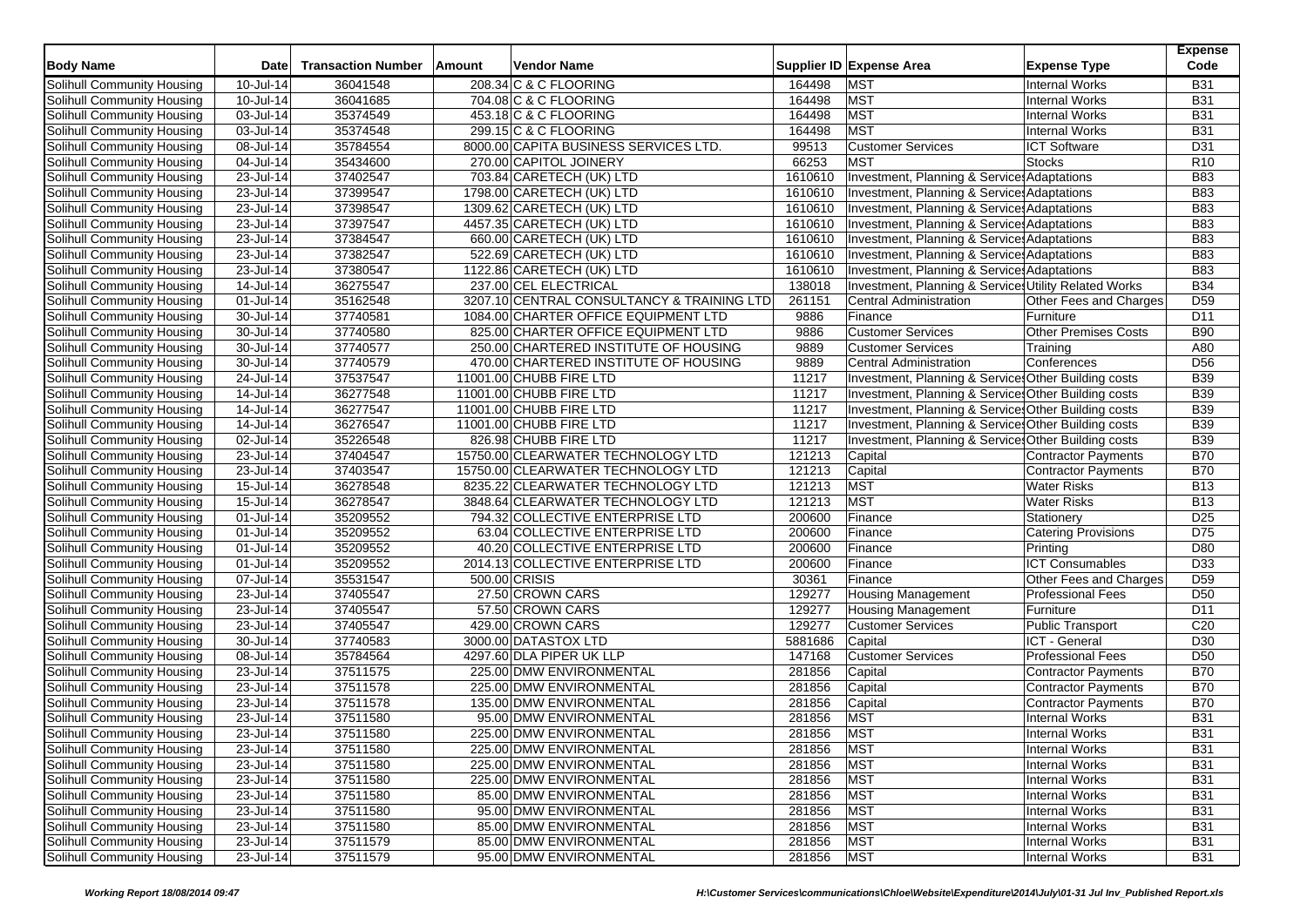|                                   |                         |                           |                             |        |                                                       | <b>Expense</b>  |
|-----------------------------------|-------------------------|---------------------------|-----------------------------|--------|-------------------------------------------------------|-----------------|
| <b>Body Name</b>                  | <b>Date</b>             | <b>Transaction Number</b> | Vendor Name<br>Amount       |        | Supplier ID Expense Area<br><b>Expense Type</b>       | Code            |
| <b>Solihull Community Housing</b> | 23-Jul-14               | 37511579                  | 95.00 DMW ENVIRONMENTAL     | 281856 | MST<br><b>Internal Works</b>                          | <b>B31</b>      |
| Solihull Community Housing        | 23-Jul-14               | 37511577                  | 225.00 DMW ENVIRONMENTAL    | 281856 | <b>MST</b><br><b>Internal Works</b>                   | <b>B31</b>      |
| Solihull Community Housing        | 23-Jul-14               | 37511577                  | 95.00 DMW ENVIRONMENTAL     | 281856 | <b>MST</b><br><b>Internal Works</b>                   | <b>B31</b>      |
| Solihull Community Housing        | 23-Jul-14               | 37511577                  | 95.00 DMW ENVIRONMENTAL     | 281856 | <b>MST</b><br><b>Internal Works</b>                   | <b>B31</b>      |
| Solihull Community Housing        | 23-Jul-14               | 37511577                  | 95.00 DMW ENVIRONMENTAL     | 281856 | <b>MST</b><br><b>Internal Works</b>                   | <b>B31</b>      |
| Solihull Community Housing        | 23-Jul-14               | 37511577                  | 95.00 DMW ENVIRONMENTAL     | 281856 | <b>MST</b><br><b>Internal Works</b>                   | <b>B31</b>      |
| Solihull Community Housing        | 23-Jul-14               | 37511577                  | 45.00 DMW ENVIRONMENTAL     | 281856 | <b>MST</b><br><b>Internal Works</b>                   | <b>B31</b>      |
| Solihull Community Housing        | 23-Jul-14               | 37511577                  | 95.00 DMW ENVIRONMENTAL     | 281856 | <b>MST</b><br><b>Internal Works</b>                   | <b>B31</b>      |
| Solihull Community Housing        | 23-Jul-14               | 37511577                  | 95.00 DMW ENVIRONMENTAL     | 281856 | <b>MST</b><br><b>Internal Works</b>                   | <b>B31</b>      |
| Solihull Community Housing        | 23-Jul-14               | 37511576                  | 225.00 DMW ENVIRONMENTAL    | 281856 | <b>MST</b><br><b>Internal Works</b>                   | <b>B31</b>      |
| Solihull Community Housing        | $23$ -Jul-14            | 37511576                  | 95.00 DMW ENVIRONMENTAL     | 281856 | <b>MST</b><br><b>Internal Works</b>                   | <b>B31</b>      |
| Solihull Community Housing        | 23-Jul-14               | 37511576                  | 95.00 DMW ENVIRONMENTAL     | 281856 | <b>MST</b><br><b>Internal Works</b>                   | <b>B31</b>      |
| Solihull Community Housing        | 23-Jul-14               | 37511576                  | 225.00 DMW ENVIRONMENTAL    | 281856 | <b>MST</b><br><b>Internal Works</b>                   | <b>B31</b>      |
| Solihull Community Housing        | 23-Jul-14               | 37511576                  | 95.00 DMW ENVIRONMENTAL     | 281856 | <b>MST</b><br><b>Internal Works</b>                   | <b>B31</b>      |
| Solihull Community Housing        | 23-Jul-14               | 37511576                  | 95.00 DMW ENVIRONMENTAL     | 281856 | <b>MST</b><br><b>Internal Works</b>                   | <b>B31</b>      |
| Solihull Community Housing        | 23-Jul-14               | 37511576                  | 95.00 DMW ENVIRONMENTAL     | 281856 | <b>MST</b><br><b>Internal Works</b>                   | <b>B31</b>      |
| Solihull Community Housing        | 23-Jul-14               | 37511576                  | 95.00 DMW ENVIRONMENTAL     | 281856 | <b>MST</b><br><b>Internal Works</b>                   | <b>B31</b>      |
| Solihull Community Housing        | 23-Jul-14               | 37511576                  | 135.00 DMW ENVIRONMENTAL    | 281856 | <b>MST</b><br><b>Internal Works</b>                   | <b>B31</b>      |
| Solihull Community Housing        | 23-Jul-14               | 37511576                  | 95.00 DMW ENVIRONMENTAL     | 281856 | <b>MST</b><br><b>Internal Works</b>                   | <b>B31</b>      |
| Solihull Community Housing        | 23-Jul-14               | 37511576                  | 95.00 DMW ENVIRONMENTAL     | 281856 | <b>MST</b><br><b>Internal Works</b>                   | <b>B31</b>      |
| Solihull Community Housing        | 23-Jul-14               | 37511576                  | 95.00 DMW ENVIRONMENTAL     | 281856 | <b>MST</b><br><b>Internal Works</b>                   | <b>B31</b>      |
| Solihull Community Housing        | 23-Jul-14               | 37511576                  | 95.00 DMW ENVIRONMENTAL     | 281856 | <b>MST</b><br><b>Internal Works</b>                   | <b>B31</b>      |
| Solihull Community Housing        | 23-Jul-14               | 37511576                  | 135.00 DMW ENVIRONMENTAL    | 281856 | <b>MST</b><br><b>Internal Works</b>                   | <b>B31</b>      |
| Solihull Community Housing        | 23-Jul-14               | 37511576                  | 135.00 DMW ENVIRONMENTAL    | 281856 | <b>MST</b><br><b>Internal Works</b>                   | <b>B31</b>      |
| Solihull Community Housing        | 23-Jul-14               | 37511576                  | 85.00 DMW ENVIRONMENTAL     | 281856 | <b>MST</b><br><b>Internal Works</b>                   | <b>B31</b>      |
| Solihull Community Housing        | 23-Jul-14               | 37511574                  | 225.00 DMW ENVIRONMENTAL    | 281856 | <b>MST</b><br><b>Internal Works</b>                   | <b>B31</b>      |
| Solihull Community Housing        | 23-Jul-14               | 37511574                  | 225.00 DMW ENVIRONMENTAL    | 281856 | <b>MST</b><br><b>Internal Works</b>                   | <b>B31</b>      |
| Solihull Community Housing        | 21-Jul-14               | 37073547                  | 330.00 DMW ENVIRONMENTAL    | 281856 | <b>MST</b><br><b>Internal Works</b>                   | <b>B31</b>      |
| Solihull Community Housing        | 21-Jul-14               | 37071547                  | 765.00 DMW ENVIRONMENTAL    | 281856 | <b>MST</b><br><b>Internal Works</b>                   | <b>B31</b>      |
| Solihull Community Housing        | 21-Jul-14               | 37066549                  | 235.00 DMW ENVIRONMENTAL    | 281856 | <b>MST</b><br><b>Internal Works</b>                   | <b>B31</b>      |
| Solihull Community Housing        | 21-Jul-14               | 37062547                  | 285.00 DMW ENVIRONMENTAL    | 281856 | <b>MST</b><br><b>Internal Works</b>                   | <b>B31</b>      |
| Solihull Community Housing        | 21-Jul-14               | 37041547                  | 335.00 DMW ENVIRONMENTAL    | 281856 | <b>MST</b><br><b>Internal Works</b>                   | <b>B31</b>      |
| Solihull Community Housing        | 21-Jul-14               | 37041548                  | 240.00 DMW ENVIRONMENTAL    | 281856 | <b>MST</b><br><b>Internal Works</b>                   | <b>B31</b>      |
| Solihull Community Housing        | 21-Jul-14               | 37036548                  | 1095.00 DMW ENVIRONMENTAL   | 281856 | <b>MST</b><br><b>Internal Works</b>                   | <b>B31</b>      |
| Solihull Community Housing        | 21-Jul-14               | 37038547                  | 380.00 DMW ENVIRONMENTAL    | 281856 | <b>MST</b><br><b>Internal Works</b>                   | <b>B31</b>      |
| Solihull Community Housing        | $\overline{21}$ -Jul-14 | 37066548                  | 760.00 DMW ENVIRONMENTAL    | 281856 | <b>MST</b><br><b>Internal Works</b>                   | <b>B31</b>      |
| Solihull Community Housing        | 21-Jul-14               | 37064547                  | 225.00 DMW ENVIRONMENTAL    | 281856 | Capital<br><b>Contractor Payments</b>                 | <b>B70</b>      |
| Solihull Community Housing        | 21-Jul-14               | 37064547                  | 95.00 DMW ENVIRONMENTAL     | 281856 | Capital<br><b>Contractor Payments</b>                 | <b>B70</b>      |
| Solihull Community Housing        | $23$ -Jul-14            | 37406547                  | 2121.02 DODD GROUP          | 164798 | Investment, Planning & Service: Utility Related Works | <b>B34</b>      |
| Solihull Community Housing        | $\overline{15}$ -Jul-14 | 36278549                  | 2974.12 DODD GROUP          | 164798 | Investment, Planning & Services Utility Related Works | <b>B34</b>      |
| Solihull Community Housing        | 03-Jul-14               | 35324562                  | 1664.29 DODD GROUP          | 164798 | Investment, Planning & Services Utility Related Works | <b>B34</b>      |
| Solihull Community Housing        | 25-Jul-14               | 37685601                  | 239.90 DOORFIT PRODUCTS LTD | 5228   | <b>MST</b><br><b>Stocks</b>                           | R <sub>10</sub> |
| Solihull Community Housing        | 25-Jul-14               | 37685600                  | 45.50 DOORFIT PRODUCTS LTD  | 5228   | <b>MST</b><br><b>Stocks</b>                           | R <sub>10</sub> |
| <b>Solihull Community Housing</b> | 25-Jul-14               | 37685600                  | 75.00 DOORFIT PRODUCTS LTD  | 5228   | <b>MST</b><br><b>Stocks</b>                           | R <sub>10</sub> |
| Solihull Community Housing        | 25-Jul-14               | 37685600                  | 41.00 DOORFIT PRODUCTS LTD  | 5228   | <b>MST</b><br><b>Stocks</b>                           | R <sub>10</sub> |
| Solihull Community Housing        | 25-Jul-14               | 37685600                  | 67.00 DOORFIT PRODUCTS LTD  | 5228   | <b>MST</b><br><b>Stocks</b>                           | R <sub>10</sub> |
| Solihull Community Housing        | 25-Jul-14               | 37685600                  | 35.40 DOORFIT PRODUCTS LTD  | 5228   | <b>MST</b><br><b>Stocks</b>                           | R <sub>10</sub> |
| Solihull Community Housing        | $25 -$ Jul-14           | 37685600                  | 33.50 DOORFIT PRODUCTS LTD  | 5228   | <b>MST</b><br><b>Stocks</b>                           | R <sub>10</sub> |
| Solihull Community Housing        | 25-Jul-14               | 37685595                  | 45.00 DOORFIT PRODUCTS LTD  | 5228   | <b>MST</b><br><b>Stocks</b>                           | R <sub>10</sub> |
| Solihull Community Housing        | 25-Jul-14               | 37685595                  | 42.50 DOORFIT PRODUCTS LTD  | 5228   | <b>MST</b><br><b>Stocks</b>                           | R <sub>10</sub> |
| Solihull Community Housing        | $25 -$ Jul-14           | 37685595                  | 41.00 DOORFIT PRODUCTS LTD  | 5228   | <b>MST</b><br><b>Stocks</b>                           | R <sub>10</sub> |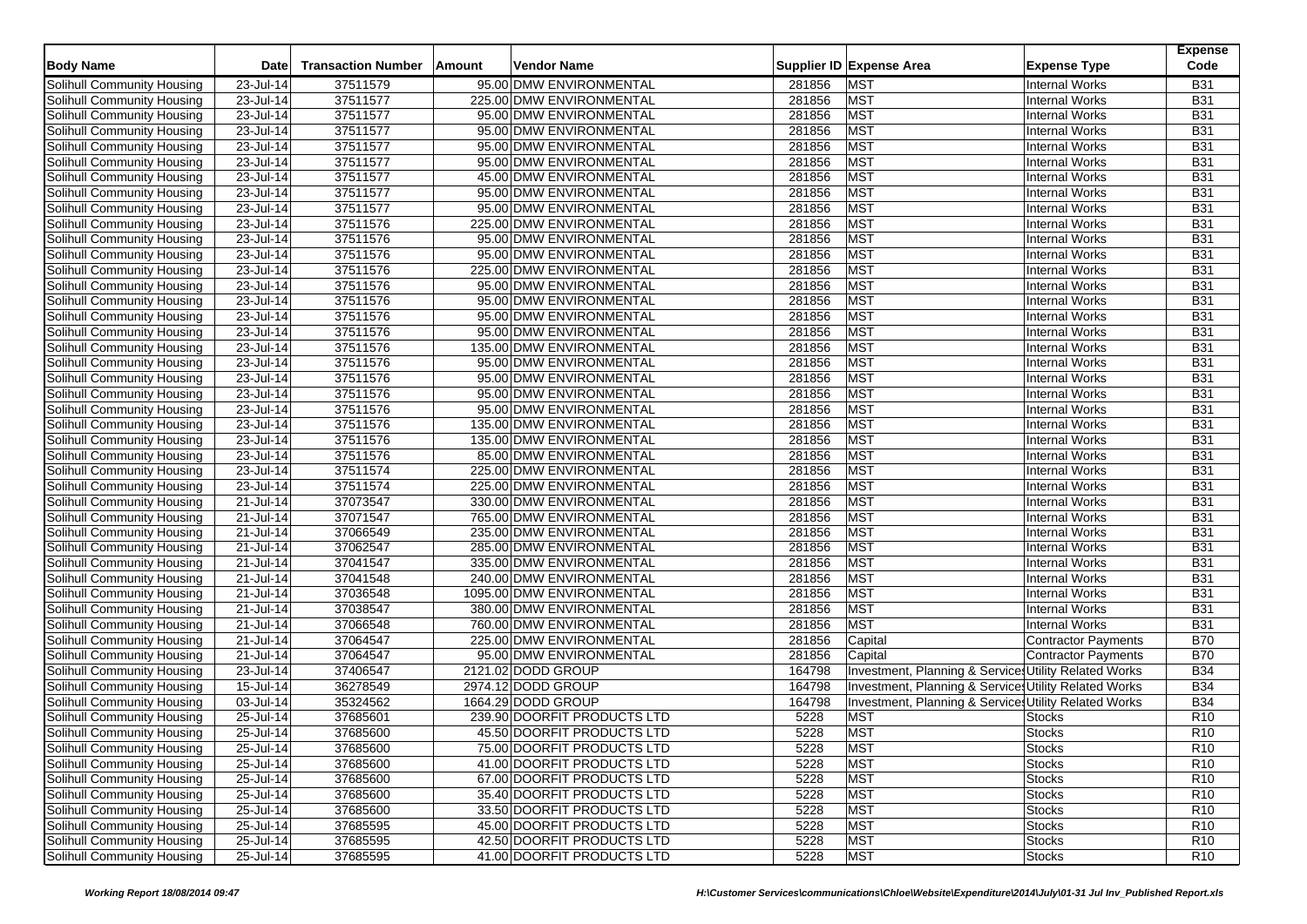| <b>Body Name</b>                                                | <b>Date</b>             | <b>Transaction Number</b> | Amount | <b>Vendor Name</b>                                         |                 | Supplier ID Expense Area  | <b>Expense Type</b>            | <b>Expense</b><br>Code |
|-----------------------------------------------------------------|-------------------------|---------------------------|--------|------------------------------------------------------------|-----------------|---------------------------|--------------------------------|------------------------|
| Solihull Community Housing                                      | 25-Jul-14               | 37685595                  |        | 43.00 DOORFIT PRODUCTS LTD                                 | 5228            | <b>MST</b>                | <b>Stocks</b>                  | R <sub>10</sub>        |
| Solihull Community Housing                                      | 25-Jul-14               | 37685595                  |        | 50.00 DOORFIT PRODUCTS LTD                                 | 5228            | <b>MST</b>                | <b>Stocks</b>                  | R <sub>10</sub>        |
| Solihull Community Housing                                      | 25-Jul-14               | 37685595                  |        | 479.80 DOORFIT PRODUCTS LTD                                | 5228            | <b>MST</b>                | <b>Stocks</b>                  | R <sub>10</sub>        |
|                                                                 | 25-Jul-14               | 37685592                  |        | 234.00 DOORFIT PRODUCTS LTD                                | 5228            | <b>MST</b>                | <b>Stocks</b>                  | R <sub>10</sub>        |
| Solihull Community Housing                                      |                         | 37685590                  |        |                                                            | 5228            | <b>MST</b>                |                                | R <sub>10</sub>        |
| Solihull Community Housing                                      | 25-Jul-14               |                           |        | 40.50 DOORFIT PRODUCTS LTD                                 | 5228            | <b>MST</b>                | <b>Stocks</b><br><b>Stocks</b> | R <sub>10</sub>        |
| Solihull Community Housing                                      | 25-Jul-14               | 37685590<br>37685590      |        | 34.50 DOORFIT PRODUCTS LTD                                 | 5228            | <b>MST</b>                |                                | R <sub>10</sub>        |
| Solihull Community Housing<br><b>Solihull Community Housing</b> | 25-Jul-14               | 37685590                  |        | 44.40 DOORFIT PRODUCTS LTD                                 | 5228            | MST                       | Stocks                         | R <sub>10</sub>        |
|                                                                 | 25-Jul-14               |                           |        | 176.50 DOORFIT PRODUCTS LTD                                |                 |                           | <b>Stocks</b>                  |                        |
| Solihull Community Housing                                      | 25-Jul-14               | 37685590                  |        | 4.00 DOORFIT PRODUCTS LTD                                  | 5228            | <b>MST</b>                | <b>Stocks</b>                  | R <sub>10</sub>        |
| Solihull Community Housing                                      | 25-Jul-14               | 37685583                  |        | 11.50 DOORFIT PRODUCTS LTD                                 | 5228            | <b>MST</b>                | Stocks                         | R <sub>10</sub>        |
| Solihull Community Housing                                      | 25-Jul-14               | 37685583                  |        | 239.90 DOORFIT PRODUCTS LTD                                | 5228            | <b>MST</b>                | <b>Stocks</b>                  | R10                    |
| Solihull Community Housing                                      | 25-Jul-14               | 37685596                  |        | 42.50 DOORFIT PRODUCTS LTD                                 | 5228            | <b>MST</b>                | <b>Stocks</b>                  | R <sub>10</sub>        |
| Solihull Community Housing                                      | 25-Jul-14               | 37685596                  |        | 325.00 DOORFIT PRODUCTS LTD                                | 5228            | <b>MST</b>                | Stocks                         | R <sub>10</sub>        |
| Solihull Community Housing                                      | 10-Jul-14               | 36041579                  |        | 240.50 DRAINTECH SERVICES (MIDLANDS) LTD                   | 338596          | <b>MST</b>                | <b>Other Works</b>             | B32                    |
| Solihull Community Housing                                      | 03-Jul-14               | 35374558                  |        | 262.00 DRAINTECH SERVICES (MIDLANDS) LTD                   | 338596          | <b>MST</b>                | <b>Other Works</b>             | <b>B32</b>             |
| Solihull Community Housing                                      | $\overline{03}$ -Jul-14 | 35374554                  |        | 377.80 DRAINTECH SERVICES (MIDLANDS) LTD                   | 338596          | <b>MST</b>                | <b>External Structures</b>     | <b>B33</b>             |
| Solihull Community Housing                                      | 10-Jul-14               | 36041596                  |        | 514.52 DRAINTECH SERVICES (MIDLANDS) LTD                   | 338596          | <b>MST</b>                | Other Building costs           | <b>B39</b>             |
| Solihull Community Housing                                      | 10-Jul-14               | 36041594                  |        | 250.00 DRAINTECH SERVICES (MIDLANDS) LTD                   | 338596          | <b>MST</b>                | Other Building costs           | <b>B39</b>             |
| Solihull Community Housing                                      | $\overline{10}$ -Jul-14 | 36041573                  |        | 627.50 DRAINTECH SERVICES (MIDLANDS) LTD                   | 338596          | <b>MST</b>                | <b>Other Works</b>             | <b>B32</b>             |
| Solihull Community Housing                                      | 10-Jul-14               | 36041592                  |        | 235.00 DRAINTECH SERVICES (MIDLANDS) LTD                   | 338596          | <b>MST</b>                | <b>Other Works</b>             | <b>B32</b>             |
| Solihull Community Housing                                      | 10-Jul-14               | 36041584                  |        | 280.00 DRAINTECH SERVICES (MIDLANDS) LTD                   | 338596          | <b>MST</b>                | <b>Other Works</b>             | <b>B32</b>             |
| Solihull Community Housing                                      | 01-Jul-14               | 35209548                  |        | 459.02 DULUX DECORATOR CENTRES                             | 69460           | <b>MST</b>                | <b>Internal Works</b>          | <b>B31</b>             |
| Solihull Community Housing                                      | 01-Jul-14               | 35206549                  |        | 680.04 DULUX DECORATOR CENTRES                             | 69460           | <b>MST</b>                | <b>Internal Works</b>          | <b>B31</b>             |
| Solihull Community Housing                                      | 01-Jul-14               | 35206548                  |        | 231.63 DULUX DECORATOR CENTRES                             | 69460           | <b>MST</b>                | <b>Internal Works</b>          | <b>B31</b>             |
| Solihull Community Housing                                      | 01-Jul-14               | 35209549                  |        | 891.24 DULUX DECORATOR CENTRES                             | 69460           | <b>MST</b>                | <b>Internal Works</b>          | <b>B31</b>             |
| Solihull Community Housing                                      | 01-Jul-14               | 35206550                  |        | 269.74 DULUX DECORATOR CENTRES                             | 69460           | Capital                   | Contractor Payments            | <b>B70</b>             |
| Solihull Community Housing                                      | 01-Jul-14               | 35209547                  |        | 848.79 DULUX DECORATOR CENTRES                             | 69460           | Capital                   | <b>Contractor Payments</b>     | <b>B70</b>             |
| Solihull Community Housing                                      | 10-Jul-14               | 36046552                  |        | 413.11 E J GILBERT & SONS                                  | 5296            | <b>MST</b>                | <b>Stocks</b>                  | R <sub>10</sub>        |
| Solihull Community Housing                                      | 03-Jul-14               | 35430575                  |        | 12.32 E J GILBERT & SONS                                   | 5296            | <b>MST</b>                | Stocks                         | R <sub>10</sub>        |
| Solihull Community Housing                                      | 03-Jul-14               | 35430575                  |        | 211.24 E J GILBERT & SONS                                  | 5296            | <b>MST</b>                | <b>Stocks</b>                  | R <sub>10</sub>        |
| Solihull Community Housing                                      | 03-Jul-14               | 35430563                  |        | 213.16 E J GILBERT & SONS                                  | 5296            | <b>MST</b>                | <b>Stocks</b>                  | R <sub>10</sub>        |
| Solihull Community Housing                                      | 23-Jul-14               | 37427547                  |        | 74413.67 E MANTON LTD                                      | 5299            | Capital                   | Contractor Payments            | <b>B70</b>             |
| Solihull Community Housing                                      | 01-Jul-14               | 35162553                  |        | 175345.06 E MANTON LTD                                     | 5299            | Capital                   | Contractor Payments            | <b>B70</b>             |
| Solihull Community Housing                                      | 23-Jul-14               | 37511632                  |        | 416.85 ECLIPSE ACCESS SOLUTIONS LTD                        | 141696          | Capital                   | <b>Contractor Payments</b>     | <b>B70</b>             |
| Solihull Community Housing                                      | 23-Jul-14               | 37511631                  |        | 416.85 ECLIPSE ACCESS SOLUTIONS LTD                        | 141696          | Capital                   | <b>Contractor Payments</b>     | <b>B70</b>             |
| <b>Solihull Community Housing</b>                               | 23-Jul-14               | 37511630                  |        | 1572.92 ECLIPSE ACCESS SOLUTIONS LTD                       | 141696          | Capital                   | <b>Contractor Payments</b>     | <b>B70</b>             |
| Solihull Community Housing                                      | 23-Jul-14               | 37511629                  |        | 3387.55 ECLIPSE ACCESS SOLUTIONS LTD                       | 141696          | Capital                   | <b>Contractor Payments</b>     | <b>B70</b>             |
| Solihull Community Housing                                      | 14-Jul-14               | 36123559                  |        | 867.05 ECLIPSE ACCESS SOLUTIONS LTD                        | 141696          | Capital                   | <b>Contractor Payments</b>     | <b>B70</b>             |
| Solihull Community Housing                                      | 03-Jul-14               | 35374595                  |        | 2902.35 ECLIPSE ACCESS SOLUTIONS LTD                       | 141696          | Capital                   | Contractor Payments            | <b>B70</b>             |
| Solihull Community Housing                                      | 03-Jul-14               | 35374594                  |        | 2170.91 ECLIPSE ACCESS SOLUTIONS LTD                       | 141696          | Capital                   | <b>Contractor Payments</b>     | <b>B70</b>             |
| Solihull Community Housing                                      | 03-Jul-14               | 35374593                  |        | 1946.22 ECLIPSE ACCESS SOLUTIONS LTD                       | 141696          | Capital                   | Contractor Payments            | <b>B70</b>             |
| Solihull Community Housing                                      | 03-Jul-14               | 35374592                  |        | 2740.09 ECLIPSE ACCESS SOLUTIONS LTD                       | 141696          | Capital                   | <b>Contractor Payments</b>     | <b>B70</b>             |
| Solihull Community Housing                                      | 14-Jul-14               | 36256547                  |        | 83.37 ECLIPSE ACCESS SOLUTIONS LTD                         | 141696          | Capital                   | <b>Contractor Payments</b>     | <b>B70</b>             |
| Solihull Community Housing                                      | 14-Jul-14               | 36256547                  |        | 416.85 ECLIPSE ACCESS SOLUTIONS LTD                        | 141696          | Capital                   | Contractor Payments            | <b>B70</b>             |
| Solihull Community Housing                                      | $15$ -Jul-14            | 36279548                  |        | 1434.38 EDEN ADAPTIONS LTD                                 | 267999          | <b>Housing Management</b> | Security                       | <b>B43</b>             |
| Solihull Community Housing                                      | 15-Jul-14               | 36279547                  |        | 1265.64 EDEN ADAPTIONS LTD                                 | 267999          | Housing Management        | Security                       | <b>B43</b>             |
| Solihull Community Housing                                      | 23-Jul-14               | 37410547                  |        | 8081.87 EDEN BUILD LTD BUILDING CONTRACTORS                | 5243773         | Capital                   | Contractor Payments            | <b>B70</b>             |
| Solihull Community Housing                                      | 23-Jul-14               | 37408547                  |        | 6830.67 EDEN BUILD LTD BUILDING CONTRACTOR\$               | 5243773         | Capital                   | Contractor Payments            | <b>B70</b>             |
| Solihull Community Housing                                      | 23-Jul-14               | 37408547                  |        | 7808.65 EDEN BUILD LTD BUILDING CONTRACTOR\$               | 5243773         | Capital                   | <b>Contractor Payments</b>     | <b>B70</b>             |
| Solihull Community Housing                                      | 23-Jul-14               | 37385547                  |        | 300.00 EDEN BUILD LTD BUILDING CONTRACTOR\$                | 5243773 Capital |                           | Contractor Payments            | <b>B70</b>             |
| Solihull Community Housing                                      | 23-Jul-14               | 37385547                  |        | 3000.00 EDEN BUILD LTD BUILDING CONTRACTOR 5243773 Capital |                 |                           | Contractor Payments            | <b>B70</b>             |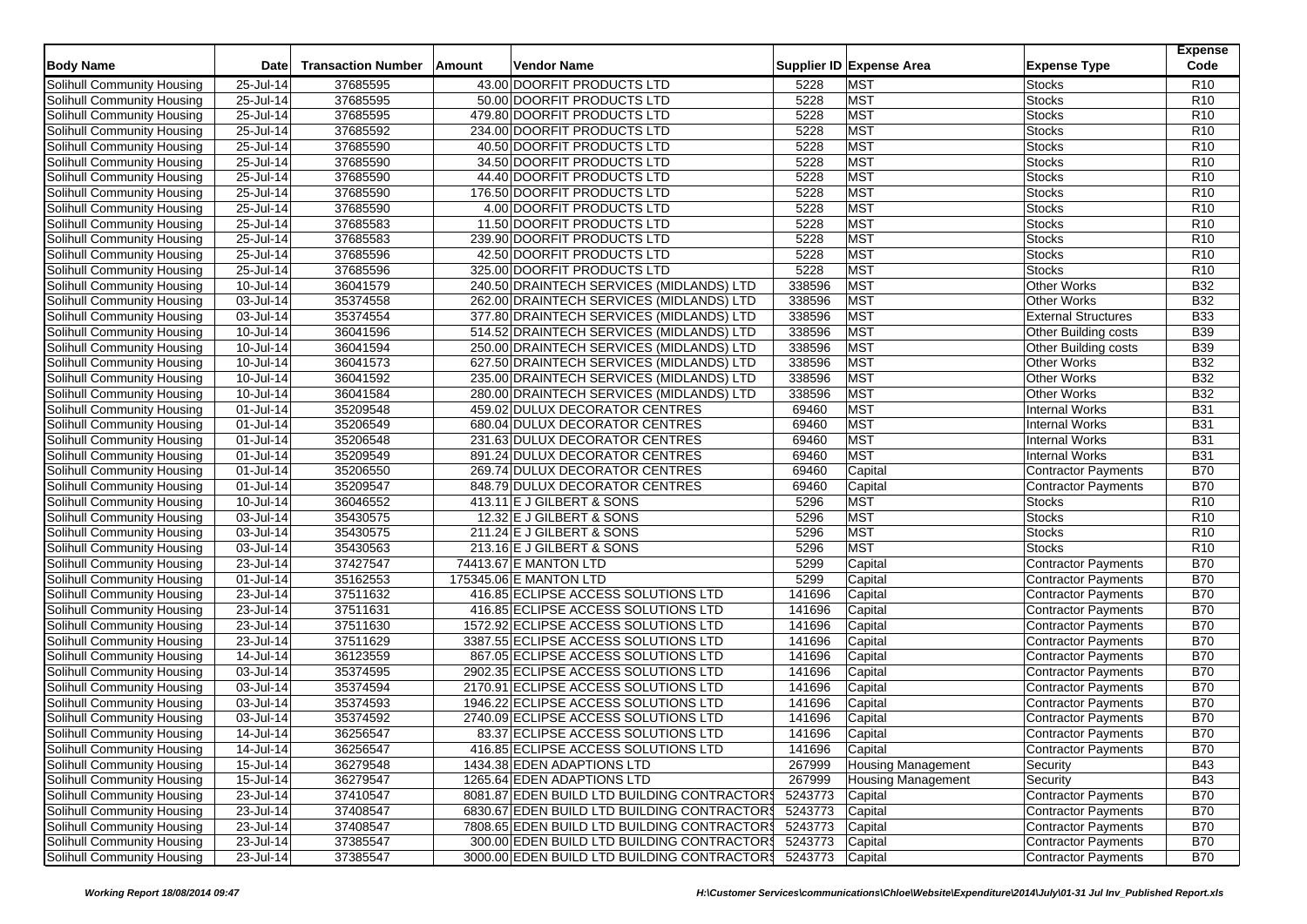| <b>Body Name</b>           | Date                    | <b>Transaction Number</b> | Amount | <b>Vendor Name</b>                           |         | Supplier ID Expense Area      | <b>Expense Type</b>        | <b>Expense</b><br>Code |
|----------------------------|-------------------------|---------------------------|--------|----------------------------------------------|---------|-------------------------------|----------------------------|------------------------|
| Solihull Community Housing | 23-Jul-14               | 37385547                  |        | 30972.64 EDEN BUILD LTD BUILDING CONTRACTORS | 5243773 | Capital                       | <b>Contractor Payments</b> | <b>B70</b>             |
| Solihull Community Housing | 15-Jul-14               | 36279549                  |        | 2184.48 EDF ENERGY 1 LTD                     | 135472  | <b>Housing Management</b>     | Electricity                | <b>B11</b>             |
| Solihull Community Housing | 15-Jul-14               | 36279550                  |        | 3739.89 ELDERCARE                            | 78964   | <b>Housing Management</b>     | Other Supplies And Serv    | D90                    |
| Solihull Community Housing | 01-Jul-14               | 35162550                  |        | 3826.26 ELDERCARE                            | 78964   | <b>Housing Management</b>     | Other Supplies And Serv    | D90                    |
| Solihull Community Housing | 01-Jul-14               | 35162549                  |        | 3953.80 ELDERCARE                            | 78964   | <b>Housing Management</b>     | Other Supplies And Servi   | D90                    |
| Solihull Community Housing | 23-Jul-14               | 37511625                  |        | 593.10 ENVIROCALL LTD                        | 105902  | Capital                       | <b>Contractor Payments</b> | <b>B70</b>             |
| Solihull Community Housing | 23-Jul-14               | 37511624                  |        | 350.30 ENVIROCALL LTD                        | 105902  | <b>MST</b>                    | Voids                      | <b>B38</b>             |
| Solihull Community Housing | 23-Jul-14               | 37511624                  |        | 202.30 ENVIROCALL LTD                        | 105902  | <b>MST</b>                    | Voids                      | <b>B38</b>             |
| Solihull Community Housing | 23-Jul-14               | 37511628                  |        | 87.10 ENVIROCALL LTD                         | 105902  | <b>MST</b>                    | <b>Internal Works</b>      | <b>B31</b>             |
| Solihull Community Housing | 23-Jul-14               | 37511628                  |        | 70.50 ENVIROCALL LTD                         | 105902  | <b>MST</b>                    | <b>Internal Works</b>      | <b>B31</b>             |
| Solihull Community Housing | 23-Jul-14               | 37511628                  |        | 37.80 ENVIROCALL LTD                         | 105902  | <b>MST</b>                    | <b>Internal Works</b>      | <b>B31</b>             |
| Solihull Community Housing | 23-Jul-14               | 37511628                  |        | 710.61 ENVIROCALL LTD                        | 105902  | <b>MST</b>                    | <b>Internal Works</b>      | <b>B31</b>             |
| Solihull Community Housing | 23-Jul-14               | 37511628                  |        | 37.45 ENVIROCALL LTD                         | 105902  | <b>MST</b>                    | <b>Internal Works</b>      | <b>B31</b>             |
| Solihull Community Housing | 23-Jul-14               | 37511628                  |        | 24.95 ENVIROCALL LTD                         | 105902  | <b>MST</b>                    | <b>Internal Works</b>      | <b>B31</b>             |
| Solihull Community Housing | 23-Jul-14               | 37511628                  |        | 37.80 ENVIROCALL LTD                         | 105902  | <b>MST</b>                    | <b>Internal Works</b>      | <b>B31</b>             |
| Solihull Community Housing | 23-Jul-14               | 37511628                  |        | 142.80 ENVIROCALL LTD                        | 105902  | <b>MST</b>                    | <b>Internal Works</b>      | <b>B31</b>             |
| Solihull Community Housing | 23-Jul-14               | 37511628                  |        | 470.10 ENVIROCALL LTD                        | 105902  | <b>MST</b>                    | <b>Internal Works</b>      | <b>B31</b>             |
| Solihull Community Housing | 23-Jul-14               | 37511628                  |        | 68.65 ENVIROCALL LTD                         | 105902  | <b>MST</b>                    | <b>Internal Works</b>      | <b>B31</b>             |
| Solihull Community Housing | 23-Jul-14               | 37511624                  |        | 986.30 ENVIROCALL LTD                        | 105902  | <b>MST</b>                    | <b>Internal Works</b>      | <b>B31</b>             |
| Solihull Community Housing | 23-Jul-14               | 37511624                  |        | 230.80 ENVIROCALL LTD                        | 105902  | <b>MST</b>                    | <b>Internal Works</b>      | <b>B31</b>             |
| Solihull Community Housing | 23-Jul-14               | 37511624                  |        | 49.30 ENVIROCALL LTD                         | 105902  | <b>MST</b>                    | <b>Internal Works</b>      | <b>B31</b>             |
| Solihull Community Housing | 23-Jul-14               | 37511624                  |        | 151.30 ENVIROCALL LTD                        | 105902  | <b>MST</b>                    | <b>Internal Works</b>      | <b>B31</b>             |
| Solihull Community Housing | 23-Jul-14               | 37511624                  |        | 193.80 ENVIROCALL LTD                        | 105902  | <b>MST</b>                    | <b>Internal Works</b>      | <b>B31</b>             |
| Solihull Community Housing | 23-Jul-14               | 37511624                  |        | 227.80 ENVIROCALL LTD                        | 105902  | <b>MST</b>                    | <b>Internal Works</b>      | <b>B31</b>             |
| Solihull Community Housing | 23-Jul-14               | 37511624                  |        | 598.80 ENVIROCALL LTD                        | 105902  | <b>MST</b>                    | <b>Internal Works</b>      | <b>B31</b>             |
| Solihull Community Housing | 23-Jul-14               | 37511624                  |        | 57.80 ENVIROCALL LTD                         | 105902  | <b>MST</b>                    | <b>Internal Works</b>      | <b>B31</b>             |
| Solihull Community Housing | 23-Jul-14               | 37511624                  |        | 274.55 ENVIROCALL LTD                        | 105902  | <b>MST</b>                    | <b>Internal Works</b>      | <b>B31</b>             |
| Solihull Community Housing | 23-Jul-14               | 37511624                  |        | 54.15 ENVIROCALL LTD                         | 105902  | <b>MST</b>                    | <b>Internal Works</b>      | <b>B31</b>             |
| Solihull Community Housing | 23-Jul-14               | 37511624                  |        | 302.70 ENVIROCALL LTD                        | 105902  | <b>MST</b>                    | <b>Internal Works</b>      | <b>B31</b>             |
| Solihull Community Housing | 23-Jul-14               | 37511624                  |        | 97.45 ENVIROCALL LTD                         | 105902  | <b>MST</b>                    | <b>Internal Works</b>      | <b>B31</b>             |
| Solihull Community Housing | 21-Jul-14               | 37084547                  |        | 1251.90 ENVIROCALL LTD                       | 105902  | <b>MST</b>                    | <b>Internal Works</b>      | <b>B31</b>             |
| Solihull Community Housing | 21-Jul-14               | 37083547                  |        | 2351.22 ENVIROCALL LTD                       | 105902  | <b>MST</b>                    | <b>Internal Works</b>      | <b>B31</b>             |
| Solihull Community Housing | 21-Jul-14               | 37076548                  |        | 2412.10 ENVIROCALL LTD                       | 105902  | <b>MST</b>                    | <b>Internal Works</b>      | <b>B31</b>             |
| Solihull Community Housing | 21-Jul-14               | 37078547                  |        | 1024.40 ENVIROCALL LTD                       | 105902  | <b>MST</b>                    | <b>Internal Works</b>      | <b>B31</b>             |
| Solihull Community Housing | 21-Jul-14               | 37080547                  |        | 730.00 ENVIROCALL LTD                        | 105902  | <b>MST</b>                    | <b>Internal Works</b>      | <b>B31</b>             |
| Solihull Community Housing | 21-Jul-14               | 37086547                  |        | 525.30 ENVIROCALL LTD                        | 105902  | Capital                       | <b>Contractor Payments</b> | <b>B70</b>             |
| Solihull Community Housing | 21-Jul-14               | 37085547                  |        | 563.10 ENVIROCALL LTD                        | 105902  | Capital                       | <b>Contractor Payments</b> | <b>B70</b>             |
| Solihull Community Housing | 21-Jul-14               | 37081547                  |        | 550.50 ENVIROCALL LTD                        | 105902  | Capital                       | <b>Contractor Payments</b> | <b>B70</b>             |
| Solihull Community Housing | 30-Jul-14               | 37740558                  |        | 255.00 FAMILY CARE TRUST (SOLIHULL)          | 5472    | <b>MST</b>                    | Voids                      | <b>B38</b>             |
| Solihull Community Housing | 30-Jul-14               | 37740557                  |        | 2125.00 FAMILY CARE TRUST (SOLIHULL)         | 5472    | <b>MST</b>                    | Voids                      | <b>B</b> 38            |
| Solihull Community Housing | 14-Jul-14               | 36260547                  |        | 1966.20 FAMILY CARE TRUST (SOLIHULL)         | 5472    | <b>Housing Management</b>     | Grounds Maintenance        | <b>B40</b>             |
| Solihull Community Housing | 23-Jul-14               | 37413547                  |        | 475.00 FOURWARD PRINT SOLUTIONS              | 250587  | Finance                       | Printing                   | D80                    |
| Solihull Community Housing | 08-Jul-14               | 35784567                  |        | 217.86 GALAXY TOPRANK CARS                   | 6197686 | <b>Customer Services</b>      | Public Transport           | C <sub>20</sub>        |
| Solihull Community Housing | 15-Jul-14               | 36363547                  |        | 230.00 GRANGE REMOVAL CO LTD                 | 5676    | <b>Housing Management</b>     | Other Supplies And Servi   | D90                    |
| Solihull Community Housing | 30-Jul-14               | 37740587                  |        | 230.00 GRANGE REMOVAL CO LTD                 | 5676    | Central Administration        | <b>Professional Fees</b>   | D <sub>50</sub>        |
| Solihull Community Housing | $\overline{30}$ -Jul-14 | 37740586                  |        | 230.00 GRANGE REMOVAL CO LTD                 | 5676    | <b>Central Administration</b> | <b>Professional Fees</b>   | D <sub>50</sub>        |
| Solihull Community Housing | 23-Jul-14               | 37511572                  |        | 812.00 HANDICARE ACCESSIBILITY LTD           | 277953  | Capital                       | <b>Contractor Payments</b> | <b>B70</b>             |
| Solihull Community Housing | 18-Jul-14               | 36812549                  |        | 2079.28 HANDICARE ACCESSIBILITY LTD          | 277953  | Capital                       | <b>Contractor Payments</b> | <b>B70</b>             |
| Solihull Community Housing | 23-Jul-14               | 37511573                  |        | 2064.51 HANDICARE ACCESSIBILITY LTD          | 277953  | Capital                       | <b>Contractor Payments</b> | <b>B70</b>             |
| Solihull Community Housing | 23-Jul-14               | 37511571                  |        | 1749.87 HANDICARE ACCESSIBILITY LTD          | 277953  | Capital                       | <b>Contractor Payments</b> | <b>B70</b>             |
| Solihull Community Housing | 23-Jul-14               | 37511570                  |        | 1762.08 HANDICARE ACCESSIBILITY LTD          | 277953  | Capital                       | <b>Contractor Payments</b> | <b>B70</b>             |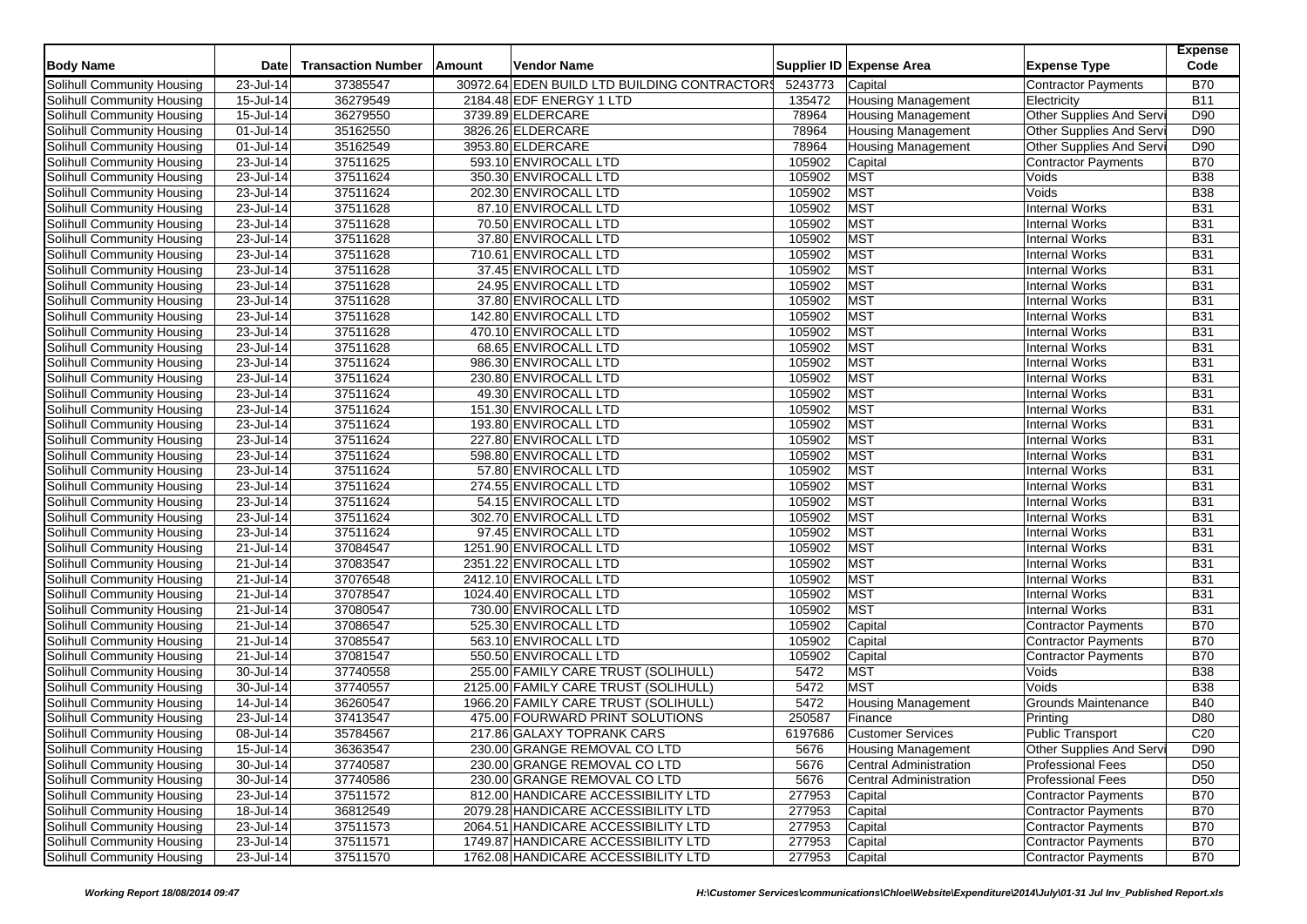| <b>Body Name</b>                  | Date                    | <b>Transaction Number</b> | <b>Amount</b> | <b>Vendor Name</b>                       |         | Supplier ID Expense Area  | <b>Expense Type</b>             | <b>Expense</b><br>Code |
|-----------------------------------|-------------------------|---------------------------|---------------|------------------------------------------|---------|---------------------------|---------------------------------|------------------------|
| Solihull Community Housing        | 23-Jul-14               | 37511569                  |               | 6075.00 HANDICARE ACCESSIBILITY LTD      | 277953  | Capital                   | <b>Contractor Payments</b>      | <b>B70</b>             |
| Solihull Community Housing        | 23-Jul-14               | 37511568                  |               | 2313.00 HANDICARE ACCESSIBILITY LTD      | 277953  | Capital                   | <b>Contractor Payments</b>      | <b>B70</b>             |
| Solihull Community Housing        | 23-Jul-14               | 37511567                  |               | 920.00 HANDICARE ACCESSIBILITY LTD       | 277953  | Capital                   | <b>Contractor Payments</b>      | <b>B70</b>             |
| Solihull Community Housing        | 23-Jul-14               | 37511566                  |               | 1995.00 HANDICARE ACCESSIBILITY LTD      | 277953  | Capital                   | <b>Contractor Payments</b>      | <b>B70</b>             |
| Solihull Community Housing        | 08-Jul-14               | 35784568                  |               | 4931.19 HARDYMAN GROUP LTD               | 274382  | Capital                   | <b>Contractor Payments</b>      | <b>B70</b>             |
| Solihull Community Housing        | 08-Jul-14               | 35783547                  |               | 7721.38 HARDYMAN GROUP LTD               | 274382  | Capital                   | <b>Contractor Payments</b>      | <b>B70</b>             |
| Solihull Community Housing        | 03-Jul-14               | 35324565                  |               | 9287.76 HARDYMAN GROUP LTD               | 274382  | Capital                   | <b>Contractor Payments</b>      | <b>B70</b>             |
| Solihull Community Housing        | 01-Jul-14               | 35159547                  |               | 1287.07 HARDYMAN GROUP LTD               | 274382  | Capital                   | <b>Contractor Payments</b>      | <b>B70</b>             |
| Solihull Community Housing        | 08-Jul-14               | 35784569                  |               | 1040.00 HERON PRESS                      | 42709   | Finance                   | Printing                        | D80                    |
| Solihull Community Housing        | 15-Jul-14               | 36280547                  |               | 119.40 HOUSEMARK LTD                     | 103535  | <b>Housing Management</b> | <b>Professional Fees</b>        | D <sub>50</sub>        |
| Solihull Community Housing        | 15-Jul-14               | 36280547                  |               | 39.80 HOUSEMARK LTD                      | 103535  | <b>Housing Management</b> | <b>Professional Fees</b>        | D <sub>50</sub>        |
| Solihull Community Housing        | 15-Jul-14               | 36280547                  |               | 238.80 HOUSEMARK LTD                     | 103535  | <b>Housing Management</b> | <b>Professional Fees</b>        | D <sub>50</sub>        |
| Solihull Community Housing        | 15-Jul-14               | 36280548                  |               | 1095.00 HQN LTD                          | 120599  | <b>Customer Services</b>  | <b>Grants and Subscriptions</b> | D92                    |
| Solihull Community Housing        | 25-Jul-14               | 37690584                  |               | 360.00 HUNTLEY REFRIGERATION LTD         | 2041642 | Finance                   | <b>General Building Costs</b>   | <b>B30</b>             |
| Solihull Community Housing        | 16-Jul-14               | 36556547                  |               | 1926.01 J C S COCHRANE ELECTRICAL LTD    | 4056686 | Capital                   | <b>Contractor Payments</b>      | <b>B70</b>             |
| Solihull Community Housing        | 16-Jul-14               | 36555547                  |               | 10054.10 J C S COCHRANE ELECTRICAL LTD   | 4056686 | Capital                   | Contractor Payments             | <b>B70</b>             |
| Solihull Community Housing        | 16-Jul-14               | 36554547                  |               | 4100.71 J C S COCHRANE ELECTRICAL LTD    | 4056686 | Capital                   | <b>Contractor Payments</b>      | <b>B70</b>             |
| Solihull Community Housing        | 01-Jul-14               | 35162551                  |               | 9459.17 J C S COCHRANE ELECTRICAL LTD    | 4056686 | Capital                   | <b>Contractor Payments</b>      | <b>B70</b>             |
| Solihull Community Housing        | 24-Jul-14               | 37537551                  |               | 506.00 JAMES ANDREWS RECRUITMENT SOLUTIO | 673596  | <b>Housing Management</b> | <b>Agency Staff</b>             | A60                    |
| Solihull Community Housing        | 24-Jul-14               | 37537548                  |               | 690.00 JAMES ANDREWS RECRUITMENT SOLUTIO | 673596  | <b>Housing Management</b> | <b>Agency Staff</b>             | A60                    |
| Solihull Community Housing        | 24-Jul-14               | 37537549                  |               | 557.75 JAMES ANDREWS RECRUITMENT SOLUTIO | 673596  | <b>Housing Management</b> | <b>Agency Staff</b>             | A60                    |
| Solihull Community Housing        | 24-Jul-14               | 37537550                  |               | 851.00 JAMES ANDREWS RECRUITMENT SOLUTIO | 673596  | <b>Housing Management</b> | <b>Agency Staff</b>             | A60                    |
| Solihull Community Housing        | 15-Jul-14               | 36282547                  |               | 529.00 JAMES ANDREWS RECRUITMENT SOLUTIO | 673596  | <b>Housing Management</b> | <b>Agency Staff</b>             | A60                    |
| Solihull Community Housing        | 15-Jul-14               | 36281547                  |               | 523.25 JAMES ANDREWS RECRUITMENT SOLUTIO | 673596  | <b>Housing Management</b> | Agency Staff                    | A60                    |
| Solihull Community Housing        | 15-Jul-14               | 36280550                  |               | 678.50 JAMES ANDREWS RECRUITMENT SOLUTIO | 673596  | <b>Housing Management</b> | <b>Agency Staff</b>             | A60                    |
| Solihull Community Housing        | 15-Jul-14               | 36280549                  |               | 701.50 JAMES ANDREWS RECRUITMENT SOLUTIO | 673596  | <b>Housing Management</b> | <b>Agency Staff</b>             | A60                    |
| Solihull Community Housing        | 03-Jul-14               | 35324571                  |               | 851.00 JAMES ANDREWS RECRUITMENT SOLUTIO | 673596  | <b>Housing Management</b> | <b>Agency Staff</b>             | A60                    |
| Solihull Community Housing        | 14-Jul-14               | 36251547                  |               | 21705.87 JESSUP BROTHERS LTD             | 3190686 | Capital                   | <b>Contractor Payments</b>      | <b>B70</b>             |
| Solihull Community Housing        | 30-Jul-14               | 37740571                  |               | 322.20 JEWSON LTD                        | 6111    | <b>MST</b>                | Stocks                          | R <sub>10</sub>        |
| Solihull Community Housing        | 25-Jul-14               | 37685628                  |               | 560.53 JEWSON LTD                        | 6111    | <b>MST</b>                | <b>Stocks</b>                   | R <sub>10</sub>        |
| Solihull Community Housing        | $25$ -Jul-14            | 37685627                  |               | 644.46 JEWSON LTD                        | 6111    | <b>MST</b>                | <b>Stocks</b>                   | R <sub>10</sub>        |
| Solihull Community Housing        | 23-Jul-14               | 37477547                  |               | 737.23 JEWSON LTD                        | 6111    | <b>MST</b>                | <b>Stocks</b>                   | R <sub>10</sub>        |
| Solihull Community Housing        | 23-Jul-14               | 37474547                  |               | 490.09 JEWSON LTD                        | 6111    | <b>MST</b>                | <b>Stocks</b>                   | R <sub>10</sub>        |
| Solihull Community Housing        | $\overline{22}$ -Jul-14 | 37366617                  |               | 269.10 JEWSON LTD                        | 6111    | <b>MST</b>                | <b>Stocks</b>                   | R <sub>10</sub>        |
| Solihull Community Housing        | 22-Jul-14               | 37366616                  |               | 257.10 JEWSON LTD                        | 6111    | <b>MST</b>                | <b>Stocks</b>                   | R <sub>10</sub>        |
| Solihull Community Housing        | 22-Jul-14               | 37366614                  |               | 254.42 JEWSON LTD                        | 6111    | <b>MST</b>                | <b>Stocks</b>                   | R <sub>10</sub>        |
| Solihull Community Housing        | 22-Jul-14               | 37366605                  |               | 133.08 JEWSON LTD                        | 6111    | <b>MST</b>                | <b>Stocks</b>                   | R <sub>10</sub>        |
| Solihull Community Housing        | 22-Jul-14               | 37366605                  |               | 143.00 JEWSON LTD                        | 6111    | <b>MST</b>                | <b>Stocks</b>                   | R <sub>10</sub>        |
| Solihull Community Housing        | 22-Jul-14               | 37366609                  |               | 15.00 JEWSON LTD                         | 6111    | <b>MST</b>                | <b>Stocks</b>                   | R <sub>10</sub>        |
| Solihull Community Housing        | $\overline{22}$ -Jul-14 | 37366609                  |               | 843.80 JEWSON LTD                        | 6111    | <b>MST</b>                | <b>Stocks</b>                   | R <sub>10</sub>        |
| Solihull Community Housing        | 22-Jul-14               | 37366608                  |               | 255.50 JEWSON LTD                        | 6111    | <b>MST</b>                | <b>Stocks</b>                   | R <sub>10</sub>        |
| Solihull Community Housing        | $22$ -Jul-14            | 37366603                  |               | 255.50 JEWSON LTD                        | 6111    | <b>MST</b>                | <b>Stocks</b>                   | R <sub>10</sub>        |
| Solihull Community Housing        | 22-Jul-14               | 37366603                  |               | 63.00 JEWSON LTD                         | 6111    | <b>MST</b>                | <b>Stocks</b>                   | R <sub>10</sub>        |
| Solihull Community Housing        | 22-Jul-14               | 37366602                  |               | 123.60 JEWSON LTD                        | 6111    | <b>MST</b>                | <b>Stocks</b>                   | R <sub>10</sub>        |
| Solihull Community Housing        | 22-Jul-14               | 37366602                  |               | 111.20 JEWSON LTD                        | 6111    | <b>MST</b>                | <b>Stocks</b>                   | R <sub>10</sub>        |
| Solihull Community Housing        | 22-Jul-14               | 37366602                  |               | 10.10 JEWSON LTD                         | 6111    | <b>MST</b>                | <b>Stocks</b>                   | R <sub>10</sub>        |
| Solihull Community Housing        | 22-Jul-14               | 37366599                  |               | 252.50 JEWSON LTD                        | 6111    | <b>MST</b>                | <b>Stocks</b>                   | R <sub>10</sub>        |
| Solihull Community Housing        | 22-Jul-14               | 37366598                  |               | 252.50 JEWSON LTD                        | 6111    | <b>MST</b>                | <b>Stocks</b>                   | R <sub>10</sub>        |
| Solihull Community Housing        | 22-Jul-14               | 37366597                  |               | 470.00 JEWSON LTD                        | 6111    | <b>MST</b>                | <b>Stocks</b>                   | R <sub>10</sub>        |
| <b>Solihull Community Housing</b> | 22-Jul-14               | 37366594                  |               | 603.72 JEWSON LTD                        | 6111    | <b>MST</b>                | <b>Stocks</b>                   | R <sub>10</sub>        |
| Solihull Community Housing        | 22-Jul-14               | 37366592                  |               | 61.04 JEWSON LTD                         | 6111    | <b>MST</b>                | <b>Stocks</b>                   | <b>R10</b>             |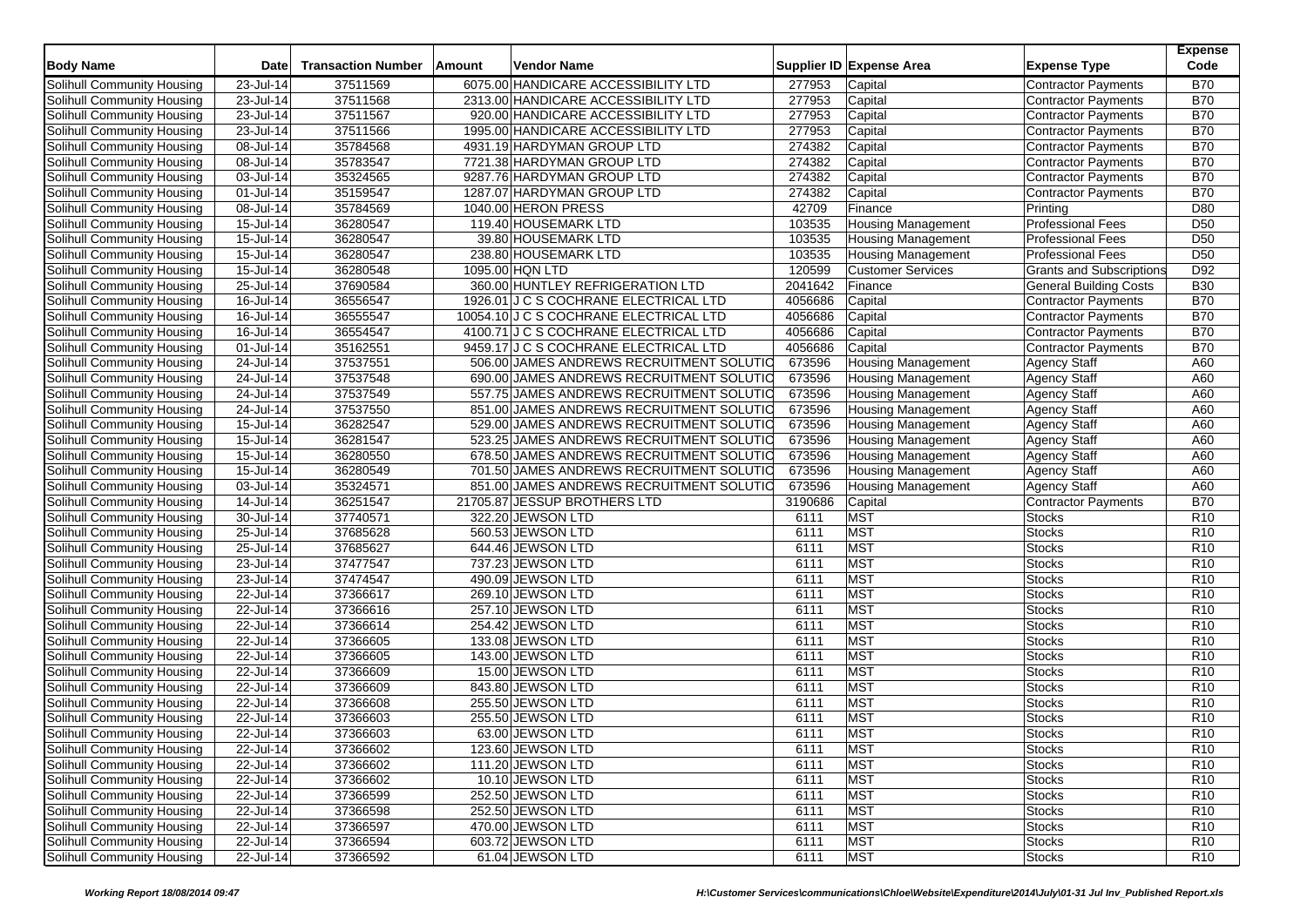| <b>Body Name</b>                                         | <b>Date</b>               | <b>Transaction Number</b> | Amount | <b>Vendor Name</b> |              | Supplier ID Expense Area | <b>Expense Type</b> | <b>Expense</b><br>Code |
|----------------------------------------------------------|---------------------------|---------------------------|--------|--------------------|--------------|--------------------------|---------------------|------------------------|
| Solihull Community Housing                               | 22-Jul-14                 | 37366592                  |        | 99.95 JEWSON LTD   | 6111         | <b>MST</b>               | <b>Stocks</b>       | R <sub>10</sub>        |
| Solihull Community Housing                               | 22-Jul-14                 | 37366592                  |        | 54.50 JEWSON LTD   | 6111         | <b>MST</b>               | Stocks              | R <sub>10</sub>        |
| Solihull Community Housing                               | 22-Jul-14                 | 37366591                  |        | 170.00 JEWSON LTD  | 6111         | <b>MST</b>               | <b>Stocks</b>       | R <sub>10</sub>        |
| Solihull Community Housing                               | 22-Jul-14                 | 37366596                  |        | 252.50 JEWSON LTD  | 6111         | <b>MST</b>               | Stocks              | R <sub>10</sub>        |
| Solihull Community Housing                               | 22-Jul-14                 | 37366591                  |        | 97.00 JEWSON LTD   | 6111         | <b>MST</b>               | <b>Stocks</b>       | R <sub>10</sub>        |
| Solihull Community Housing                               | 22-Jul-14                 | 37366591                  |        | 72.60 JEWSON LTD   | 6111         | MST                      | <b>Stocks</b>       | R <sub>10</sub>        |
| Solihull Community Housing                               | 22-Jul-14                 | 37366591                  |        | 41.70 JEWSON LTD   | 6111         | <b>MST</b>               | Stocks              | R <sub>10</sub>        |
| Solihull Community Housing                               | 22-Jul-14                 | 37366591                  |        | 271.00 JEWSON LTD  | 6111         | <b>MST</b>               | <b>Stocks</b>       | R <sub>10</sub>        |
| Solihull Community Housing                               | 22-Jul-14                 | 37366591                  |        | 49.00 JEWSON LTD   | 6111         | <b>MST</b>               | <b>Stocks</b>       | R <sub>10</sub>        |
| Solihull Community Housing                               | 22-Jul-14                 | 37366591                  |        | 87.60 JEWSON LTD   | 6111         | <b>MST</b>               | Stocks              | R <sub>10</sub>        |
| Solihull Community Housing                               | 22-Jul-14                 | 37366591                  |        | 62.40 JEWSON LTD   | 6111         | <b>MST</b>               | <b>Stocks</b>       | R <sub>10</sub>        |
| Solihull Community Housing                               | 22-Jul-14                 | 37366591                  |        | 91.50 JEWSON LTD   | 6111         | MST                      | <b>Stocks</b>       | R <sub>10</sub>        |
| Solihull Community Housing                               | 22-Jul-14                 | 37366591                  |        | 185.60 JEWSON LTD  | 6111         | <b>MST</b>               | Stocks              | R10                    |
| Solihull Community Housing                               | 22-Jul-14                 | 37366591                  |        | 470.00 JEWSON LTD  | 6111         | <b>MST</b>               | Stocks              | R <sub>10</sub>        |
| Solihull Community Housing                               | 22-Jul-14                 | 37366591                  |        | 6.16 JEWSON LTD    | 6111         | <b>MST</b>               | Stocks              | R <sub>10</sub>        |
| Solihull Community Housing                               | 22-Jul-14                 | 37366591                  |        | 46.58 JEWSON LTD   | 6111         | <b>MST</b>               | Stocks              | R <sub>10</sub>        |
|                                                          |                           | 37366591                  |        | 30.00 JEWSON LTD   | 6111         | <b>MST</b>               | <b>Stocks</b>       | R <sub>10</sub>        |
| Solihull Community Housing<br>Solihull Community Housing | 22-Jul-14                 | 37366591                  |        | 92.00 JEWSON LTD   |              | <b>MST</b>               |                     | R <sub>10</sub>        |
|                                                          | 22-Jul-14                 | 37366591                  |        |                    | 6111<br>6111 | <b>MST</b>               | Stocks              | R10                    |
| Solihull Community Housing                               | 22-Jul-14                 | 37366584                  |        | 193.32 JEWSON LTD  |              | MST                      | Stocks              | R <sub>10</sub>        |
| Solihull Community Housing                               | 22-Jul-14<br>$22$ -Jul-14 |                           |        | 27.60 JEWSON LTD   | 6111         |                          | Stocks              |                        |
| Solihull Community Housing                               |                           | 37366591                  |        | 22.10 JEWSON LTD   | 6111         | <b>MST</b>               | <b>Stocks</b>       | R <sub>10</sub>        |
| Solihull Community Housing                               | 22-Jul-14                 | 37366584                  |        | 460.75 JEWSON LTD  | 6111         | <b>MST</b>               | Stocks              | R <sub>10</sub>        |
| Solihull Community Housing                               | 22-Jul-14                 | 37366581                  |        | 527.50 JEWSON LTD  | 6111         | <b>MST</b>               | Stocks              | R <sub>10</sub>        |
| Solihull Community Housing                               | $22$ -Jul-14              | 37366578                  |        | 424.54 JEWSON LTD  | 6111         | <b>MST</b>               | Stocks              | R <sub>10</sub>        |
| Solihull Community Housing                               | 22-Jul-14                 | 37366578                  |        | 985.30 JEWSON LTD  | 6111         | <b>MST</b>               | <b>Stocks</b>       | R <sub>10</sub>        |
| Solihull Community Housing                               | 22-Jul-14                 | 37366578                  |        | 152.16 JEWSON LTD  | 6111         | MST                      | Stocks              | R <sub>10</sub>        |
| Solihull Community Housing                               | 22-Jul-14                 | 37366576                  |        | 38.40 JEWSON LTD   | 6111         | <b>MST</b>               | Stocks              | R <sub>10</sub>        |
| Solihull Community Housing                               | 22-Jul-14                 | 37366576                  |        | 159.60 JEWSON LTD  | 6111         | <b>MST</b>               | Stocks              | R <sub>10</sub>        |
| Solihull Community Housing                               | 22-Jul-14                 | 37366576                  |        | 156.00 JEWSON LTD  | 6111         | <b>MST</b>               | Stocks              | R <sub>10</sub>        |
| Solihull Community Housing                               | 22-Jul-14                 | 37366576                  |        | 45.30 JEWSON LTD   | 6111         | <b>MST</b>               | Stocks              | R <sub>10</sub>        |
| Solihull Community Housing                               | 22-Jul-14                 | 37366576                  |        | 31.20 JEWSON LTD   | 6111         | <b>MST</b>               | <b>Stocks</b>       | R <sub>10</sub>        |
| Solihull Community Housing                               | 22-Jul-14                 | 37366576                  |        | 700.58 JEWSON LTD  | 6111         | <b>MST</b>               | Stocks              | R <sub>10</sub>        |
| Solihull Community Housing                               | 22-Jul-14                 | 37366576                  |        | 139.80 JEWSON LTD  | 6111         | <b>MST</b>               | Stocks              | R <sub>10</sub>        |
| Solihull Community Housing                               | 22-Jul-14                 | 37366576                  |        | 139.34 JEWSON LTD  | 6111         | <b>MST</b>               | <b>Stocks</b>       | R <sub>10</sub>        |
| Solihull Community Housing                               | 22-Jul-14                 | 37366582                  |        | 563.50 JEWSON LTD  | 6111         | <b>MST</b>               | Stocks              | R <sub>10</sub>        |
| <b>Solihull Community Housing</b>                        | 22-Jul-14                 | 37366582                  |        | 83.50 JEWSON LTD   | 6111         | <b>MST</b>               | <b>Stocks</b>       | R <sub>10</sub>        |
| Solihull Community Housing                               | $\overline{11}$ -Jul-14   | 36110566                  |        | 85.10 JEWSON LTD   | 6111         | <b>MST</b>               | Stocks              | R <sub>10</sub>        |
| Solihull Community Housing                               | 11-Jul-14                 | 36110566                  |        | 319.68 JEWSON LTD  | 6111         | <b>MST</b>               | Stocks              | R <sub>10</sub>        |
| Solihull Community Housing                               | 11-Jul-14                 | 36110566                  |        | 250.75 JEWSON LTD  | 6111         | <b>MST</b>               | Stocks              | R <sub>10</sub>        |
| Solihull Community Housing                               | 11-Jul-14                 | 36110565                  |        | 530.70 JEWSON LTD  | 6111         | <b>MST</b>               | Stocks              | R <sub>10</sub>        |
| Solihull Community Housing                               | 11-Jul-14                 | 36110565                  |        | 164.16 JEWSON LTD  | 6111         | <b>MST</b>               | Stocks              | R <sub>10</sub>        |
| Solihull Community Housing                               | $11-Jul-14$               | 36110565                  |        | 390.70 JEWSON LTD  | 6111         | <b>MST</b>               | Stocks              | R <sub>10</sub>        |
| <b>Solihull Community Housing</b>                        | 11-Jul-14                 | 36110564                  |        | 62.55 JEWSON LTD   | 6111         | <b>MST</b>               | <b>Stocks</b>       | R <sub>10</sub>        |
| Solihull Community Housing                               | 11-Jul-14                 | 36110564                  |        | 62.55 JEWSON LTD   | 6111         | <b>MST</b>               | <b>Stocks</b>       | R <sub>10</sub>        |
| Solihull Community Housing                               | 11-Jul-14                 | 36110564                  |        | 30.85 JEWSON LTD   | 6111         | <b>MST</b>               | <b>Stocks</b>       | R <sub>10</sub>        |
| Solihull Community Housing                               | 11-Jul-14                 | 36110564                  |        | 6.80 JEWSON LTD    | 6111         | <b>MST</b>               | <b>Stocks</b>       | R <sub>10</sub>        |
| Solihull Community Housing                               | 11-Jul-14                 | 36110564                  |        | 39.00 JEWSON LTD   | 6111         | <b>MST</b>               | <b>Stocks</b>       | R <sub>10</sub>        |
| Solihull Community Housing                               | 11-Jul-14                 | 36110564                  |        | 159.60 JEWSON LTD  | 6111         | <b>MST</b>               | <b>Stocks</b>       | R <sub>10</sub>        |
| Solihull Community Housing                               | 11-Jul-14                 | 36110564                  |        | 24.20 JEWSON LTD   | 6111         | <b>MST</b>               | <b>Stocks</b>       | R <sub>10</sub>        |
| Solihull Community Housing                               | 11-Jul-14                 | 36110564                  |        | 117.80 JEWSON LTD  | 6111         | <b>MST</b>               | <b>Stocks</b>       | R <sub>10</sub>        |
| Solihull Community Housing                               | 11-Jul-14                 | 36110564                  |        | 68.00 JEWSON LTD   | 6111         | <b>MST</b>               | <b>Stocks</b>       | R <sub>10</sub>        |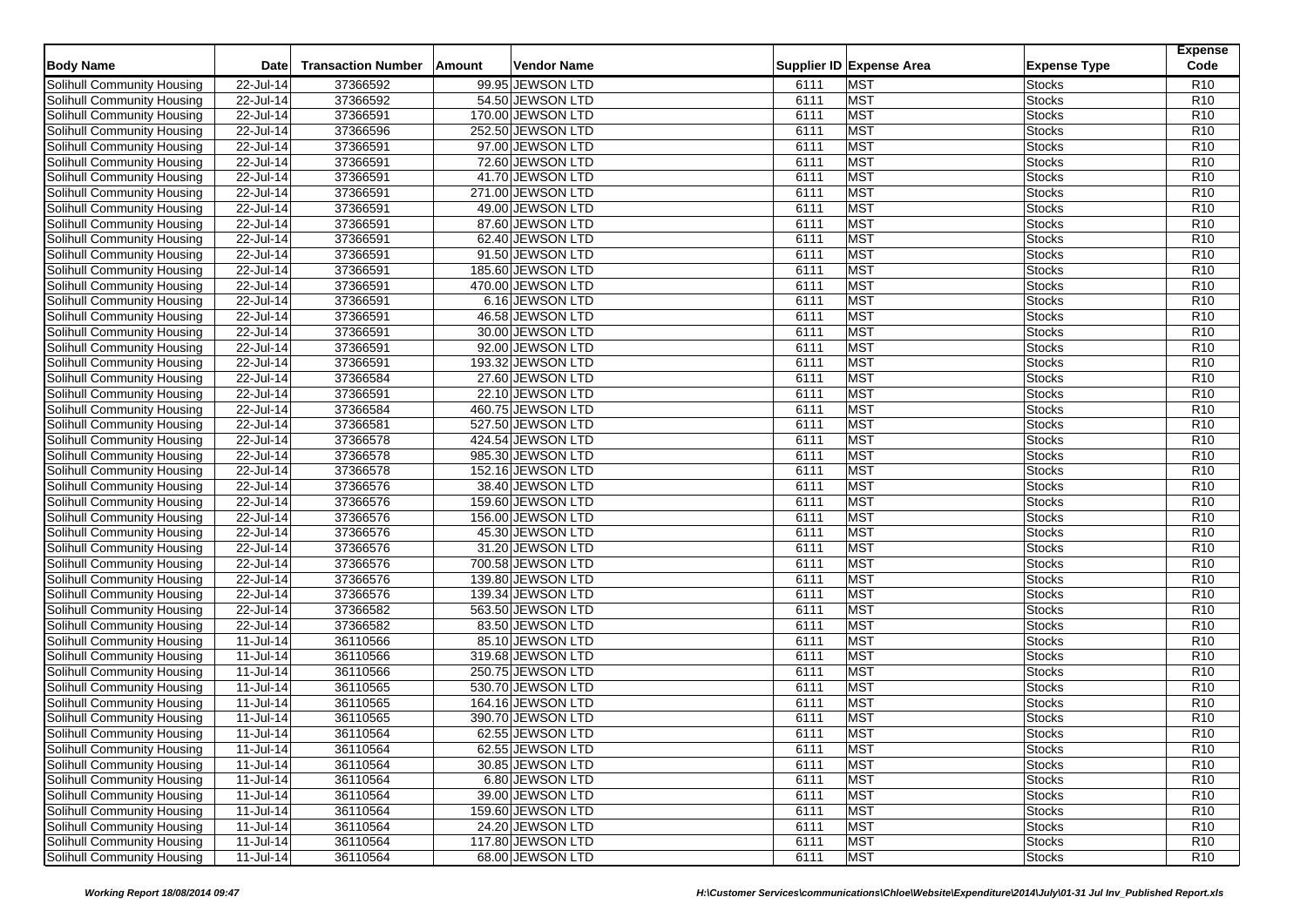| <b>Body Name</b>                  | <b>Date</b>             | <b>Transaction Number</b> | Amount | <b>Vendor Name</b>                     |              | Supplier ID Expense Area | <b>Expense Type</b> | <b>Expense</b><br>Code             |
|-----------------------------------|-------------------------|---------------------------|--------|----------------------------------------|--------------|--------------------------|---------------------|------------------------------------|
| Solihull Community Housing        | 11-Jul-14               | 36110564                  |        | 220.00 JEWSON LTD                      | 6111         | <b>MST</b>               | <b>Stocks</b>       | R <sub>10</sub>                    |
| Solihull Community Housing        | 11-Jul-14               | 36110564                  |        | 73.20 JEWSON LTD                       | 6111         | <b>MST</b>               | Stocks              | R <sub>10</sub>                    |
| Solihull Community Housing        | 11-Jul-14               | 36110564                  |        | 155.00 JEWSON LTD                      | 6111         | <b>MST</b>               | <b>Stocks</b>       | R <sub>10</sub>                    |
| Solihull Community Housing        | $\overline{11}$ -Jul-14 | 36110564                  |        | 519.00 JEWSON LTD                      | 6111         | <b>MST</b>               | Stocks              | R <sub>10</sub>                    |
| Solihull Community Housing        | 11-Jul-14               | 36110564                  |        | 156.00 JEWSON LTD                      | 6111         | <b>MST</b>               | <b>Stocks</b>       | R <sub>10</sub>                    |
| Solihull Community Housing        | 11-Jul-14               | 36110564                  |        | 1950.00 JEWSON LTD                     | 6111         | MST                      | <b>Stocks</b>       | R <sub>10</sub>                    |
| Solihull Community Housing        | 11-Jul-14               | 36110564                  |        | 650.00 JEWSON LTD                      | 6111         | <b>MST</b>               | Stocks              | R <sub>10</sub>                    |
| Solihull Community Housing        | $11-Jul-14$             | 36110563                  |        | 147.44 JEWSON LTD                      | 6111         | <b>MST</b>               | <b>Stocks</b>       | R <sub>10</sub>                    |
| Solihull Community Housing        | 11-Jul-14               | 36110563                  |        | 30.42 JEWSON LTD                       | 6111         | <b>MST</b>               | <b>Stocks</b>       | R <sub>10</sub>                    |
| Solihull Community Housing        | 11-Jul-14               | 36110562                  |        | 332.70 JEWSON LTD                      | 6111         | <b>MST</b>               | Stocks              | R <sub>10</sub>                    |
| Solihull Community Housing        | 11-Jul-14               | 36110552                  |        | 505.00 JEWSON LTD                      | 6111         | <b>MST</b>               | <b>Stocks</b>       | R <sub>10</sub>                    |
| Solihull Community Housing        | 11-Jul-14               | 36110552                  |        | 505.00 JEWSON LTD                      | 6111         | MST                      | <b>Stocks</b>       | R <sub>10</sub>                    |
| Solihull Community Housing        | 11-Jul-14               | 36110567                  |        | 36.96 JEWSON LTD                       | 6111         | <b>MST</b>               | Stocks              | R10                                |
| Solihull Community Housing        | 11-Jul-14               | 36110567                  |        | 460.00 JEWSON LTD                      | 6111         | <b>MST</b>               | Stocks              | R <sub>10</sub>                    |
| Solihull Community Housing        | 11-Jul-14               | 36110563                  |        | 985.30 JEWSON LTD                      | 6111         | <b>MST</b>               | Stocks              | R <sub>10</sub>                    |
| Solihull Community Housing        | 10-Jul-14               | 36046561                  |        | 547.55 JEWSON LTD                      | 6111         | <b>MST</b>               | Stocks              | R <sub>10</sub>                    |
| Solihull Community Housing        | 10-Jul-14               | 36046559                  |        | 110.90 JEWSON LTD                      | 6111         | <b>MST</b>               | <b>Stocks</b>       | R <sub>10</sub>                    |
| Solihull Community Housing        | 10-Jul-14               | 36046559                  |        | 143.00 JEWSON LTD                      | 6111         | <b>MST</b>               | Stocks              | R <sub>10</sub>                    |
| Solihull Community Housing        | 10-Jul-14               | 36046559                  |        | 68.00 JEWSON LTD                       | 6111         | <b>MST</b>               | Stocks              | R10                                |
| Solihull Community Housing        | 10-Jul-14               | 36046558                  |        | 228.80 JEWSON LTD                      | 6111         | MST                      | Stocks              | R <sub>10</sub>                    |
| Solihull Community Housing        | 10-Jul-14               | 36046558                  |        | 11.40 JEWSON LTD                       | 6111         | <b>MST</b>               | <b>Stocks</b>       | R <sub>10</sub>                    |
| Solihull Community Housing        | 10-Jul-14               | 36046558                  |        | 975.00 JEWSON LTD                      | 6111         | <b>MST</b>               | Stocks              | R <sub>10</sub>                    |
| Solihull Community Housing        | 04-Jul-14               | 35434591                  |        | 255.50 JEWSON LTD                      | 6111         | <b>MST</b>               | Stocks              | R <sub>10</sub>                    |
| Solihull Community Housing        | 04-Jul-14               | 35434588                  |        | 227.24 JEWSON LTD                      | 6111         | <b>MST</b>               | Stocks              | R <sub>10</sub>                    |
| Solihull Community Housing        | $\overline{04}$ -Jul-14 | 35434580                  |        | 71.45 JEWSON LTD                       | 6111         | <b>MST</b>               | <b>Stocks</b>       | R <sub>10</sub>                    |
| Solihull Community Housing        | 04-Jul-14               | 35434580                  |        | 505.00 JEWSON LTD                      | 6111         | MST                      | Stocks              | R <sub>10</sub>                    |
| Solihull Community Housing        | 04-Jul-14               | 35434579                  |        | 485.00 JEWSON LTD                      | 6111         | <b>MST</b>               | Stocks              | R <sub>10</sub>                    |
| Solihull Community Housing        | 04-Jul-14               | 35434578                  |        | 9.60 JEWSON LTD                        | 6111         | <b>MST</b>               | Stocks              | R <sub>10</sub>                    |
| Solihull Community Housing        | 04-Jul-14               | 35434578                  |        | 62.55 JEWSON LTD                       | 6111         | <b>MST</b>               | Stocks              | R <sub>10</sub>                    |
| Solihull Community Housing        | 04-Jul-14               | 35434578                  |        | 61.80 JEWSON LTD                       | 6111         | <b>MST</b>               | Stocks              | R <sub>10</sub>                    |
| Solihull Community Housing        | 04-Jul-14               | 35434578                  |        | 55.60 JEWSON LTD                       | 6111         | <b>MST</b>               | <b>Stocks</b>       | R <sub>10</sub>                    |
| Solihull Community Housing        | 04-Jul-14               | 35434578                  |        | 40.40 JEWSON LTD                       | 6111         | <b>MST</b>               | Stocks              | R <sub>10</sub>                    |
| Solihull Community Housing        | $04$ -Jul-14            | 35434578                  |        | 26.00 JEWSON LTD                       | 6111         | <b>MST</b>               | Stocks              | R <sub>10</sub>                    |
| Solihull Community Housing        | 04-Jul-14               | 35434578                  |        | 727.50 JEWSON LTD                      | 6111         | <b>MST</b>               | <b>Stocks</b>       | R <sub>10</sub>                    |
| Solihull Community Housing        | 04-Jul-14               | 35434578                  |        | 7.20 JEWSON LTD                        | 6111         | <b>MST</b>               | Stocks              | R <sub>10</sub>                    |
| <b>Solihull Community Housing</b> | 04-Jul-14               | 35434578                  |        | 13.00 JEWSON LTD                       | 6111         | <b>MST</b>               | <b>Stocks</b>       | R <sub>10</sub>                    |
| Solihull Community Housing        | 04-Jul-14               | 35434578                  |        | 75.50 JEWSON LTD                       | 6111         | <b>MST</b>               | Stocks              | R <sub>10</sub>                    |
| Solihull Community Housing        | 04-Jul-14               | 35434578                  |        | 230.00 JEWSON LTD                      | 6111         | <b>MST</b>               | Stocks              | R <sub>10</sub>                    |
| Solihull Community Housing        | 04-Jul-14               | 35434576                  |        | 246.24 JEWSON LTD                      | 6111         | <b>MST</b>               | Stocks              | R <sub>10</sub>                    |
| Solihull Community Housing        | 04-Jul-14               | 35434576                  |        | 363.30 JEWSON LTD                      | 6111         | <b>MST</b>               | Stocks              | R <sub>10</sub>                    |
| Solihull Community Housing        | 04-Jul-14               | 35434576                  |        | 113.62 JEWSON LTD                      | 6111         | <b>MST</b>               | Stocks              | R <sub>10</sub>                    |
| Solihull Community Housing        | 04-Jul-14               | 35434576                  |        | 222.80 JEWSON LTD                      | 6111         | <b>MST</b>               | Stocks              | R <sub>10</sub>                    |
| <b>Solihull Community Housing</b> | 04-Jul-14               | 35434572                  |        | 177.44 JEWSON LTD                      | 6111         | <b>MST</b>               | <b>Stocks</b>       | R <sub>10</sub>                    |
| Solihull Community Housing        | 04-Jul-14               | 35434572                  |        | 114.40 JEWSON LTD                      | 6111         | <b>MST</b>               | <b>Stocks</b>       | R <sub>10</sub>                    |
| Solihull Community Housing        | 04-Jul-14               | 35434570                  |        | 338.40 JEWSON LTD                      | 6111         | <b>MST</b>               | <b>Stocks</b>       | R <sub>10</sub>                    |
| Solihull Community Housing        | 04-Jul-14               | 35434565                  |        | 300.90 JEWSON LTD                      | 6111         | <b>MST</b>               | <b>Stocks</b>       | R <sub>10</sub>                    |
| Solihull Community Housing        | 04-Jul-14               | 35434561                  |        | 252.00 JEWSON LTD                      | 6111         | <b>MST</b>               | <b>Stocks</b>       | R <sub>10</sub>                    |
| Solihull Community Housing        | 04-Jul-14               | 35434594                  |        | 284.05 JEWSON LTD                      | 6111         | <b>MST</b>               | <b>Stocks</b>       | R <sub>10</sub>                    |
| Solihull Community Housing        |                         |                           |        |                                        |              | <b>MST</b>               |                     |                                    |
|                                   | 04-Jul-14<br>04-Jul-14  | 35434555<br>35434555      |        | 1212.50 JEWSON LTD<br>21.60 JEWSON LTD | 6111<br>6111 | <b>MST</b>               | <b>Stocks</b>       | R <sub>10</sub><br>R <sub>10</sub> |
| Solihull Community Housing        |                         |                           |        |                                        |              |                          | <b>Stocks</b>       |                                    |
| Solihull Community Housing        | $04$ -Jul-14            | 35434555                  |        | 12.80 JEWSON LTD                       | 6111         | MST                      | <b>Stocks</b>       | R <sub>10</sub>                    |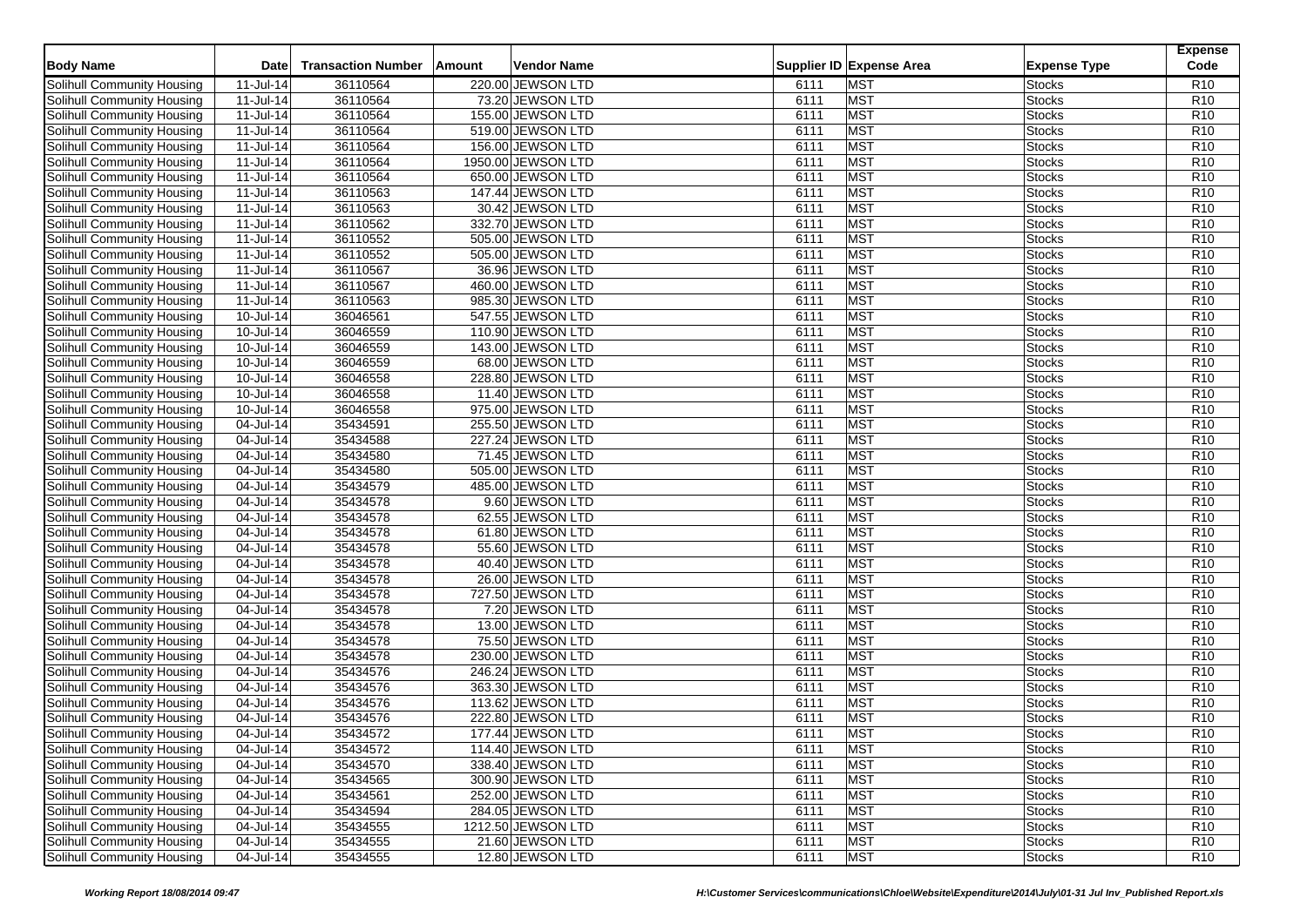| <b>Body Name</b>                                         | Date                   | <b>Transaction Number</b> | Amount | Vendor Name                               |              | Supplier ID Expense Area                              | <b>Expense Type</b>               | <b>Expense</b><br>Code             |
|----------------------------------------------------------|------------------------|---------------------------|--------|-------------------------------------------|--------------|-------------------------------------------------------|-----------------------------------|------------------------------------|
|                                                          |                        |                           |        | 75.50 JEWSON LTD                          |              | <b>MST</b>                                            |                                   | R <sub>10</sub>                    |
| Solihull Community Housing<br>Solihull Community Housing | 04-Jul-14<br>04-Jul-14 | 35434555                  |        |                                           | 6111         | <b>MST</b>                                            | <b>Stocks</b>                     | R <sub>10</sub>                    |
|                                                          |                        | 35434555                  |        | 311.40 JEWSON LTD                         | 6111<br>6111 | <b>MST</b>                                            | Stocks<br><b>Stocks</b>           |                                    |
| Solihull Community Housing                               | 04-Jul-14              | 35434555                  |        | 78.00 JEWSON LTD                          |              | <b>MST</b>                                            |                                   | R <sub>10</sub><br>R <sub>10</sub> |
| Solihull Community Housing                               | 04-Jul-14              | 35434555                  |        | 975.00 JEWSON LTD                         | 6111         |                                                       | <b>Stocks</b>                     |                                    |
| Solihull Community Housing                               | 04-Jul-14              | 35434555                  |        | 123.60 JEWSON LTD                         | 6111         | <b>MST</b>                                            | <b>Stocks</b>                     | R <sub>10</sub>                    |
| Solihull Community Housing                               | 04-Jul-14              | 35434555                  |        | 111.20 JEWSON LTD                         | 6111         | <b>MST</b>                                            | <b>Stocks</b>                     | R <sub>10</sub>                    |
| Solihull Community Housing                               | 04-Jul-14              | 35434555                  |        | 60.60 JEWSON LTD                          | 6111         | <b>MST</b>                                            | <b>Stocks</b>                     | R <sub>10</sub>                    |
| <b>Solihull Community Housing</b>                        | 30-Jul-14              | 37740589                  |        | 54514.80 JMG ROOFING LTD                  | 2076651      | Capital                                               | Contractor Payments               | <b>B70</b>                         |
| Solihull Community Housing                               | 03-Jul-14              | 35324582                  |        | 60500.00 JMG ROOFING LTD                  | 2076651      | Capital                                               | <b>Contractor Payments</b>        | <b>B70</b>                         |
| Solihull Community Housing                               | 30-Jul-14              | 37740588                  |        | 1220.00 JOCELYNE FILDES                   | 222213       | Central Administration                                | Other Fees and Charges            | D <sub>59</sub>                    |
| Solihull Community Housing                               | 23-Jul-14              | 37417547                  |        | 2425.85 JUEL BUSINESS SERVICES LIMITED    | 6165686      | <b>Central Administration</b>                         | <b>Publicity &amp; Promotions</b> | D93                                |
| Solihull Community Housing                               | 28-Jul-14              | 37713595                  |        | 7044.10 REDACTED PERSONAL DATA            | 6269687      | Capital                                               | <b>Contractor Payments</b>        | <b>B70</b>                         |
| Solihull Community Housing                               | 23-Jul-14              | 37419547                  |        | 8.95 KELTIC CORPORATE CLOTHING            | 109575       | Finance                                               | Clothing                          | D <sub>15</sub>                    |
| Solihull Community Housing                               | 23-Jul-14              | 37419547                  |        | 389.55 KELTIC CORPORATE CLOTHING          | 109575       | Finance                                               | Clothing                          | D <sub>15</sub>                    |
| Solihull Community Housing                               | 23-Jul-14              | 37386547                  |        | 3000.00 KENTON MANOR LTD                  | 6216         | Capital                                               | <b>Contractor Payments</b>        | <b>B70</b>                         |
| Solihull Community Housing                               | 01-Jul-14              | 35161547                  |        | 2419.50 KENTON MANOR LTD                  | 6216         | Capital                                               | Contractor Payments               | <b>B70</b>                         |
| Solihull Community Housing                               | 16-Jul-14              | 36552547                  |        | 500.00 KENTON MANOR LTD                   | 6216         | Capital                                               | <b>Contractor Payments</b>        | <b>B70</b>                         |
| Solihull Community Housing                               | 08-Jul-14              | 35783548                  |        | 31424.00 KIER PARTNERSHIP HOMES LTD       | 4046686      | Capital                                               | Contractor Payments               | <b>B70</b>                         |
| Solihull Community Housing                               | 23-Jul-14              | 37424547                  |        | 3079.88 KINGFISHER COMMERCIAL             | 4385687      | Capital                                               | Contractor Payments               | <b>B70</b>                         |
| Solihull Community Housing                               | 23-Jul-14              | 37425547                  |        | 345.00 KYOTI GRAPHICS LIMITED             | 6166686      | <b>Central Administration</b>                         | <b>Publicity &amp; Promotions</b> | D93                                |
| Solihull Community Housing                               | 16-Jul-14              | 36556548                  |        | 22824.41 LAKER BMS                        | 4921686      | Capital                                               | <b>Contractor Payments</b>        | <b>B70</b>                         |
| Solihull Community Housing                               | 21-Jul-14              | 37091547                  |        | 882.70 LEX AUTOLEASE LIMITED              | 5540686      | <b>MST</b>                                            | Vehicle Hire                      | C <sub>30</sub>                    |
| Solihull Community Housing                               | 21-Jul-14              | 37091549                  |        | 7566.49 LEX AUTOLEASE LIMITED             | 5540686      | <b>MST</b>                                            | Vehicle Hire                      | C <sub>30</sub>                    |
| Solihull Community Housing                               | 21-Jul-14              | 37090547                  |        | 354.64 LEX AUTOLEASE LIMITED              | 5540686      | <b>MST</b>                                            | Vehicle Hire                      | C30                                |
| Solihull Community Housing                               | 21-Jul-14              | 37089547                  |        | 467.00 LEX AUTOLEASE LIMITED              | 5540686      | <b>MST</b>                                            | Vehicle Hire                      | C <sub>30</sub>                    |
| Solihull Community Housing                               | 21-Jul-14              | 37088550                  |        | 488.94 LEX AUTOLEASE LIMITED              | 5540686      | <b>MST</b>                                            | Vehicle Hire                      | C <sub>30</sub>                    |
| Solihull Community Housing                               | 21-Jul-14              | 37089549                  |        | 934.00 LEX AUTOLEASE LIMITED              | 5540686      | <b>MST</b>                                            | Vehicle Hire                      | C <sub>30</sub>                    |
| Solihull Community Housing                               | 21-Jul-14              | 37088549                  |        | 589.93 LEX AUTOLEASE LIMITED              | 5540686      | <b>MST</b>                                            | Vehicle Hire                      | C <sub>30</sub>                    |
| Solihull Community Housing                               | 21-Jul-14              | 37091549                  |        | 490.33 LEX AUTOLEASE LIMITED              | 5540686      | <b>MST</b>                                            | Vehicle service and repai         | C60                                |
| Solihull Community Housing                               | 01-Jul-14              | 35209553                  |        | 8500.00 LIBERATA UK LIMITED               | 260485       | <b>Housing Management</b>                             | <b>Court Fees</b>                 | D <sub>54</sub>                    |
| Solihull Community Housing                               | 03-Jul-14              | 35333551                  |        | 279.91 LIFT & ENGINEERING SERVICES        | 1656614      | Capital                                               | <b>Contractor Payments</b>        | <b>B70</b>                         |
| Solihull Community Housing                               | 25-Jul-14              | 37690583                  |        | 1323.48 LIFT & ENGINEERING SERVICES       | 1656614      | <b>MST</b>                                            | Other Building costs              | <b>B39</b>                         |
| Solihull Community Housing                               | 25-Jul-14              | 37690561                  |        | 480.24 LIFT & ENGINEERING SERVICES        | 1656614      | Investment, Planning & Services Utility Related Works |                                   | <b>B34</b>                         |
| Solihull Community Housing                               | 25-Jul-14              | 37690581                  |        | 232.07 LIFT & ENGINEERING SERVICES        | 1656614      | Investment, Planning & Service: Utility Related Works |                                   | <b>B34</b>                         |
| Solihull Community Housing                               | 15-Jul-14              | 36283547                  |        | 3813.69 LIFT & ENGINEERING SERVICES       | 1656614      | Investment, Planning & Services Utility Related Works |                                   | <b>B34</b>                         |
| <b>Solihull Community Housing</b>                        | 10-Jul-14              | 36041610                  |        | 219.53 LIFT & ENGINEERING SERVICES        | 1656614      | Investment, Planning & Services Utility Related Works |                                   | <b>B34</b>                         |
| Solihull Community Housing                               | 01-Jul-14              | 35201565                  |        | 263.44 LIFT & ENGINEERING SERVICES        | 1656614      | Investment, Planning & Service: Utility Related Works |                                   | <b>B34</b>                         |
| Solihull Community Housing                               | 28-Jul-14              | 37702550                  |        | 2680.80 REDACTED PERSONAL DATA            | 6208686      | <b>Balance Sheet</b>                                  | Movement Incentive Sch            | U32                                |
| Solihull Community Housing                               | 25-Jul-14              | 37685639                  |        | 3987.92 LORIENT POLYPRODUCTS LTD          | 1769617      | <b>MST</b>                                            | <b>Stocks</b>                     | R <sub>10</sub>                    |
| Solihull Community Housing                               | 08-Jul-14              | 35784575                  |        | 349.23 LYRECO UK LTD                      | 74691        | Finance                                               | Stationery                        | D <sub>25</sub>                    |
| Solihull Community Housing                               | 15-Jul-14              | 36283548                  |        | 17240.43 MAN COMMERCIAL PROTECTION LTD    | 946596       | <b>Housing Management</b>                             | Security                          | <b>B43</b>                         |
| Solihull Community Housing                               | 24-Jul-14              | 37544665                  |        | 245.00 MATT HOUSING LTD T/A NORFOLK HOTEL | 3686690      | <b>Housing Management</b>                             | <b>B&amp;B</b> Accommodation      | <b>B23</b>                         |
| Solihull Community Housing                               | 24-Jul-14              | 37544664                  |        | 245.00 MATT HOUSING LTD T/A NORFOLK HOTEL | 3686690      | <b>Housing Management</b>                             | <b>B&amp;B Accommodation</b>      | <b>B23</b>                         |
| Solihull Community Housing                               | 15-Jul-14              | 36335547                  |        | 245.00 MATT HOUSING LTD T/A NORFOLK HOTEL | 3686690      | <b>Housing Management</b>                             | <b>B&amp;B Accommodation</b>      | <b>B23</b>                         |
| Solihull Community Housing                               | 15-Jul-14              | 36332547                  |        | 245.00 MATT HOUSING LTD T/A NORFOLK HOTEL | 3686690      | <b>Housing Management</b>                             | <b>B&amp;B Accommodation</b>      | <b>B23</b>                         |
| Solihull Community Housing                               | 15-Jul-14              | 36327547                  |        | 245.00 MATT HOUSING LTD T/A NORFOLK HOTEL | 3686690      | <b>Housing Management</b>                             | <b>B&amp;B Accommodation</b>      | <b>B23</b>                         |
|                                                          |                        | 36329553                  |        | 245.00 MATT HOUSING LTD T/A NORFOLK HOTEL | 3686690      | <b>Housing Management</b>                             | <b>B&amp;B Accommodation</b>      | <b>B23</b>                         |
| Solihull Community Housing<br>Solihull Community Housing | 15-Jul-14<br>03-Jul-14 | 35344549                  |        | 245.00 MATT HOUSING LTD T/A NORFOLK HOTEL | 3686690      | <b>Housing Management</b>                             | <b>B&amp;B Accommodation</b>      | <b>B23</b>                         |
|                                                          |                        |                           |        |                                           |              |                                                       | <b>B&amp;B Accommodation</b>      |                                    |
| Solihull Community Housing                               | 03-Jul-14              | 35344553                  |        | 245.00 MATT HOUSING LTD T/A NORFOLK HOTEL | 3686690      | <b>Housing Management</b>                             |                                   | <b>B23</b>                         |
| Solihull Community Housing                               | 03-Jul-14              | 35344550                  |        | 245.00 MATT HOUSING LTD T/A NORFOLK HOTEL | 3686690      | <b>Housing Management</b>                             | <b>B&amp;B Accommodation</b>      | <b>B23</b>                         |
| Solihull Community Housing                               | 03-Jul-14              | 35344552                  |        | 245.00 MATT HOUSING LTD T/A NORFOLK HOTEL | 3686690      | <b>Housing Management</b>                             | <b>B&amp;B Accommodation</b>      | <b>B23</b>                         |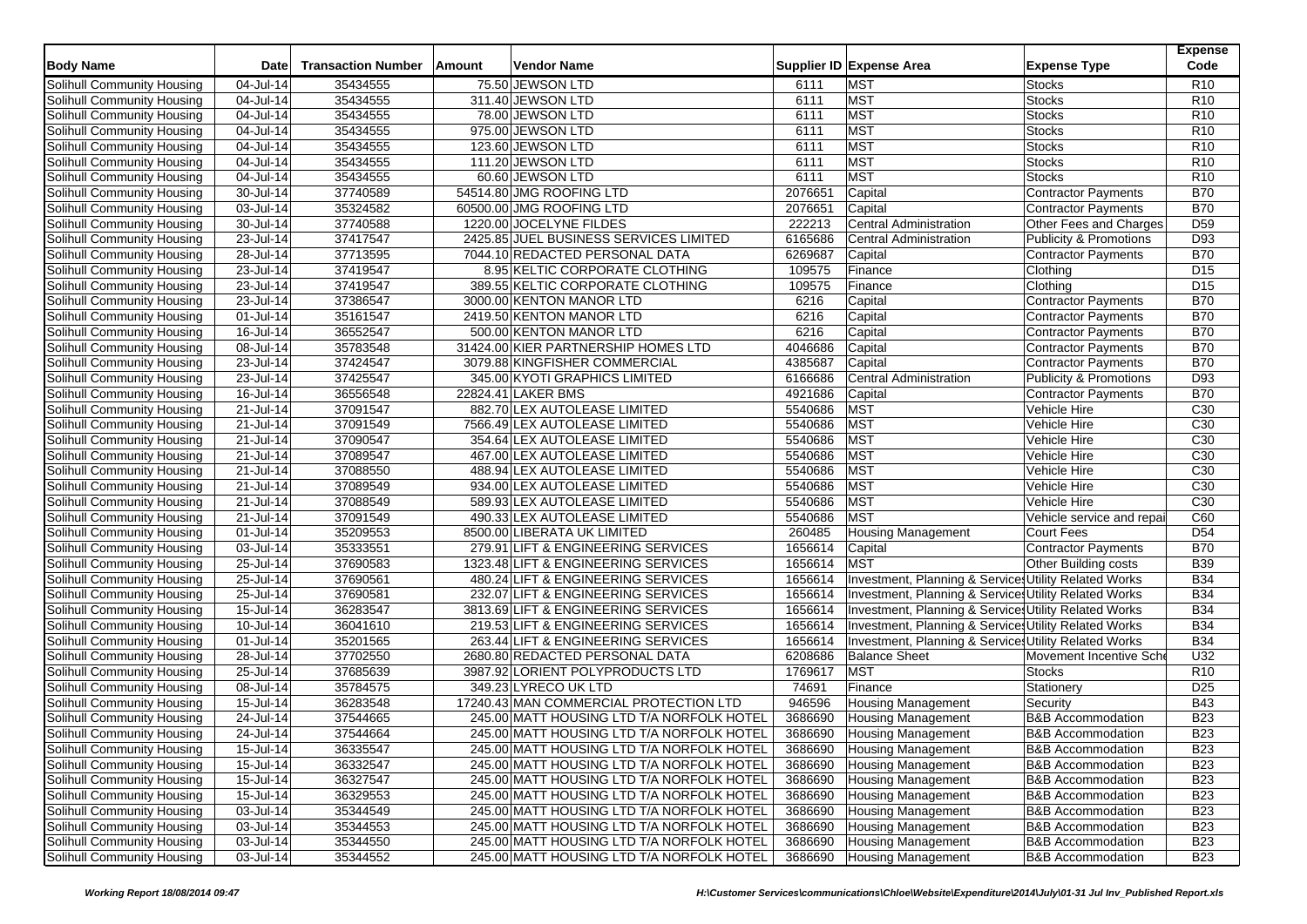| <b>Body Name</b>                  | <b>Date</b>             | <b>Transaction Number</b> | Amount | Vendor Name                              |         | Supplier ID Expense Area | <b>Expense Type</b>         | <b>Expense</b><br>Code |
|-----------------------------------|-------------------------|---------------------------|--------|------------------------------------------|---------|--------------------------|-----------------------------|------------------------|
| Solihull Community Housing        | 30-Jul-14               | 37740559                  |        | 500.00 MIDLAND NETWORK                   | 2382686 | <b>Customer Services</b> | Other Communication Co      | D49                    |
| Solihull Community Housing        | 10-Jul-14               | 36041651                  |        | 67.25 MOSSVALE MAINTENANCE & SEALING SER | 48908   | <b>MST</b>               | <b>Other Building costs</b> | <b>B39</b>             |
| Solihull Community Housing        | 10-Jul-14               | 36041651                  |        | 67.25 MOSSVALE MAINTENANCE & SEALING SER | 48908   | <b>MST</b>               | Other Building costs        | <b>B39</b>             |
| Solihull Community Housing        | 10-Jul-14               | 36041651                  |        | 67.25 MOSSVALE MAINTENANCE & SEALING SER | 48908   | <b>MST</b>               | Other Building costs        | <b>B39</b>             |
| Solihull Community Housing        | $10$ -Jul-14            | 36041651                  |        | 67.25 MOSSVALE MAINTENANCE & SEALING SER | 48908   | <b>MST</b>               | Other Building costs        | <b>B39</b>             |
| Solihull Community Housing        | 10-Jul-14               | 36041651                  |        | 67.25 MOSSVALE MAINTENANCE & SEALING SER | 48908   | <b>MST</b>               | Other Building costs        | <b>B39</b>             |
| Solihull Community Housing        | 10-Jul-14               | 36041651                  |        | 67.25 MOSSVALE MAINTENANCE & SEALING SER | 48908   | <b>MST</b>               | Other Building costs        | <b>B39</b>             |
| Solihull Community Housing        | 10-Jul-14               | 36041651                  |        | 67.25 MOSSVALE MAINTENANCE & SEALING SER | 48908   | <b>MST</b>               | Other Building costs        | <b>B39</b>             |
| Solihull Community Housing        | 10-Jul-14               | 36041651                  |        | 67.25 MOSSVALE MAINTENANCE & SEALING SER | 48908   | <b>MST</b>               | Other Building costs        | <b>B39</b>             |
| Solihull Community Housing        | 10-Jul-14               | 36041651                  |        | 67.25 MOSSVALE MAINTENANCE & SEALING SER | 48908   | <b>MST</b>               | Other Building costs        | <b>B39</b>             |
| Solihull Community Housing        | 10-Jul-14               | 36041651                  |        | 67.25 MOSSVALE MAINTENANCE & SEALING SER | 48908   | <b>MST</b>               | Other Building costs        | <b>B39</b>             |
| Solihull Community Housing        | 10-Jul-14               | 36041651                  |        | 67.25 MOSSVALE MAINTENANCE & SEALING SER | 48908   | <b>MST</b>               | Other Building costs        | <b>B39</b>             |
| Solihull Community Housing        | 10-Jul-14               | 36041651                  |        | 67.25 MOSSVALE MAINTENANCE & SEALING SER | 48908   | <b>MST</b>               | Other Building costs        | <b>B39</b>             |
| Solihull Community Housing        | 10-Jul-14               | 36041651                  |        | 67.25 MOSSVALE MAINTENANCE & SEALING SER | 48908   | <b>MST</b>               | Other Building costs        | <b>B39</b>             |
| Solihull Community Housing        | 10-Jul-14               | 36041651                  |        | 67.25 MOSSVALE MAINTENANCE & SEALING SER | 48908   | <b>MST</b>               | Other Building costs        | <b>B39</b>             |
| Solihull Community Housing        | 10-Jul-14               | 36041651                  |        | 67.25 MOSSVALE MAINTENANCE & SEALING SER | 48908   | <b>MST</b>               | Other Building costs        | <b>B39</b>             |
| Solihull Community Housing        | 10-Jul-14               | 36041651                  |        | 67.25 MOSSVALE MAINTENANCE & SEALING SER | 48908   | <b>MST</b>               | Other Building costs        | <b>B39</b>             |
| Solihull Community Housing        | 10-Jul-14               | 36041650                  |        | 67.25 MOSSVALE MAINTENANCE & SEALING SER | 48908   | <b>MST</b>               | Other Building costs        | <b>B39</b>             |
| Solihull Community Housing        | 10-Jul-14               | 36041650                  |        | 67.25 MOSSVALE MAINTENANCE & SEALING SER | 48908   | <b>MST</b>               | Other Building costs        | <b>B39</b>             |
| Solihull Community Housing        | 10-Jul-14               | 36041650                  |        | 67.25 MOSSVALE MAINTENANCE & SEALING SER | 48908   | <b>MST</b>               | Other Building costs        | <b>B39</b>             |
| Solihull Community Housing        | 10-Jul-14               | 36041650                  |        | 67.25 MOSSVALE MAINTENANCE & SEALING SER | 48908   | <b>MST</b>               | Other Building costs        | <b>B39</b>             |
| Solihull Community Housing        | 10-Jul-14               | 36041650                  |        | 67.25 MOSSVALE MAINTENANCE & SEALING SER | 48908   | <b>MST</b>               | Other Building costs        | <b>B39</b>             |
| Solihull Community Housing        | 10-Jul-14               | 36041650                  |        | 67.25 MOSSVALE MAINTENANCE & SEALING SER | 48908   | <b>MST</b>               | Other Building costs        | <b>B39</b>             |
| Solihull Community Housing        | 10-Jul-14               | 36041650                  |        | 67.25 MOSSVALE MAINTENANCE & SEALING SER | 48908   | <b>MST</b>               | Other Building costs        | <b>B39</b>             |
| Solihull Community Housing        | 10-Jul-14               | 36041666                  |        | 67.25 MOSSVALE MAINTENANCE & SEALING SER | 48908   | <b>MST</b>               | Other Building costs        | <b>B39</b>             |
| Solihull Community Housing        | 10-Jul-14               | 36041666                  |        | 67.25 MOSSVALE MAINTENANCE & SEALING SER | 48908   | <b>MST</b>               | Other Building costs        | <b>B39</b>             |
| Solihull Community Housing        | 10-Jul-14               | 36041666                  |        | 67.25 MOSSVALE MAINTENANCE & SEALING SER | 48908   | <b>MST</b>               | Other Building costs        | <b>B39</b>             |
| Solihull Community Housing        | 10-Jul-14               | 36041666                  |        | 67.25 MOSSVALE MAINTENANCE & SEALING SER | 48908   | <b>MST</b>               | Other Building costs        | <b>B39</b>             |
| Solihull Community Housing        | 10-Jul-14               | 36041666                  |        | 67.25 MOSSVALE MAINTENANCE & SEALING SER | 48908   | <b>MST</b>               | Other Building costs        | <b>B39</b>             |
| Solihull Community Housing        | 10-Jul-14               | 36041666                  |        | 67.25 MOSSVALE MAINTENANCE & SEALING SER | 48908   | MST                      | Other Building costs        | <b>B39</b>             |
| Solihull Community Housing        | 10-Jul-14               | 36041666                  |        | 67.25 MOSSVALE MAINTENANCE & SEALING SER | 48908   | <b>MST</b>               | Other Building costs        | <b>B39</b>             |
| Solihull Community Housing        | 10-Jul-14               | 36041666                  |        | 67.25 MOSSVALE MAINTENANCE & SEALING SER | 48908   | <b>MST</b>               | Other Building costs        | <b>B39</b>             |
| Solihull Community Housing        | 10-Jul-14               | 36041666                  |        | 67.25 MOSSVALE MAINTENANCE & SEALING SER | 48908   | <b>MST</b>               | Other Building costs        | <b>B39</b>             |
| Solihull Community Housing        | 10-Jul-14               | 36041666                  |        | 67.25 MOSSVALE MAINTENANCE & SEALING SER | 48908   | <b>MST</b>               | Other Building costs        | <b>B39</b>             |
| Solihull Community Housing        | 10-Jul-14               | 36041666                  |        | 67.25 MOSSVALE MAINTENANCE & SEALING SER | 48908   | <b>MST</b>               | Other Building costs        | <b>B39</b>             |
| Solihull Community Housing        | 10-Jul-14               | 36041666                  |        | 67.25 MOSSVALE MAINTENANCE & SEALING SER | 48908   | <b>MST</b>               | Other Building costs        | <b>B39</b>             |
| Solihull Community Housing        | 10-Jul-14               | 36041666                  |        | 67.25 MOSSVALE MAINTENANCE & SEALING SER | 48908   | <b>MST</b>               | Other Building costs        | <b>B39</b>             |
| Solihull Community Housing        | 09-Jul-14               | 35857574                  |        | 67.25 MOSSVALE MAINTENANCE & SEALING SER | 48908   | <b>MST</b>               | Other Building costs        | <b>B39</b>             |
| Solihull Community Housing        | 09-Jul-14               | 35857574                  |        | 67.25 MOSSVALE MAINTENANCE & SEALING SER | 48908   | <b>MST</b>               | Other Building costs        | <b>B39</b>             |
| Solihull Community Housing        | $\overline{09}$ -Jul-14 | 35857574                  |        | 67.25 MOSSVALE MAINTENANCE & SEALING SER | 48908   | <b>MST</b>               | Other Building costs        | <b>B39</b>             |
| Solihull Community Housing        | 09-Jul-14               | 35857574                  |        | 67.25 MOSSVALE MAINTENANCE & SEALING SER | 48908   | <b>MST</b>               | Other Building costs        | <b>B39</b>             |
| Solihull Community Housing        | 09-Jul-14               | 35857574                  |        | 67.25 MOSSVALE MAINTENANCE & SEALING SER | 48908   | MST                      | Other Building costs        | <b>B39</b>             |
| Solihull Community Housing        | 09-Jul-14               | 35857574                  |        | 67.25 MOSSVALE MAINTENANCE & SEALING SER | 48908   | <b>MST</b>               | Other Building costs        | <b>B39</b>             |
| Solihull Community Housing        | 09-Jul-14               | 35857574                  |        | 67.25 MOSSVALE MAINTENANCE & SEALING SER | 48908   | <b>MST</b>               | Other Building costs        | <b>B39</b>             |
| Solihull Community Housing        | 09-Jul-14               | 35857574                  |        | 67.25 MOSSVALE MAINTENANCE & SEALING SER | 48908   | <b>MST</b>               | Other Building costs        | <b>B39</b>             |
| Solihull Community Housing        | 09-Jul-14               | 35857574                  |        | 67.25 MOSSVALE MAINTENANCE & SEALING SER | 48908   | <b>MST</b>               | Other Building costs        | <b>B39</b>             |
| Solihull Community Housing        | 09-Jul-14               | 35857574                  |        | 67.25 MOSSVALE MAINTENANCE & SEALING SER | 48908   | <b>MST</b>               | Other Building costs        | <b>B39</b>             |
| Solihull Community Housing        | 09-Jul-14               | 35857574                  |        | 67.25 MOSSVALE MAINTENANCE & SEALING SER | 48908   | <b>MST</b>               | Other Building costs        | <b>B39</b>             |
| Solihull Community Housing        | 09-Jul-14               | 35857574                  |        | 67.25 MOSSVALE MAINTENANCE & SEALING SER | 48908   | <b>MST</b>               | Other Building costs        | <b>B39</b>             |
| <b>Solihull Community Housing</b> | 09-Jul-14               | 35857574                  |        | 67.25 MOSSVALE MAINTENANCE & SEALING SER | 48908   | <b>MST</b>               | Other Building costs        | <b>B39</b>             |
| Solihull Community Housing        | 09-Jul-14               | 35857574                  |        | 67.25 MOSSVALE MAINTENANCE & SEALING SER | 48908   | <b>MST</b>               | Other Building costs        | <b>B39</b>             |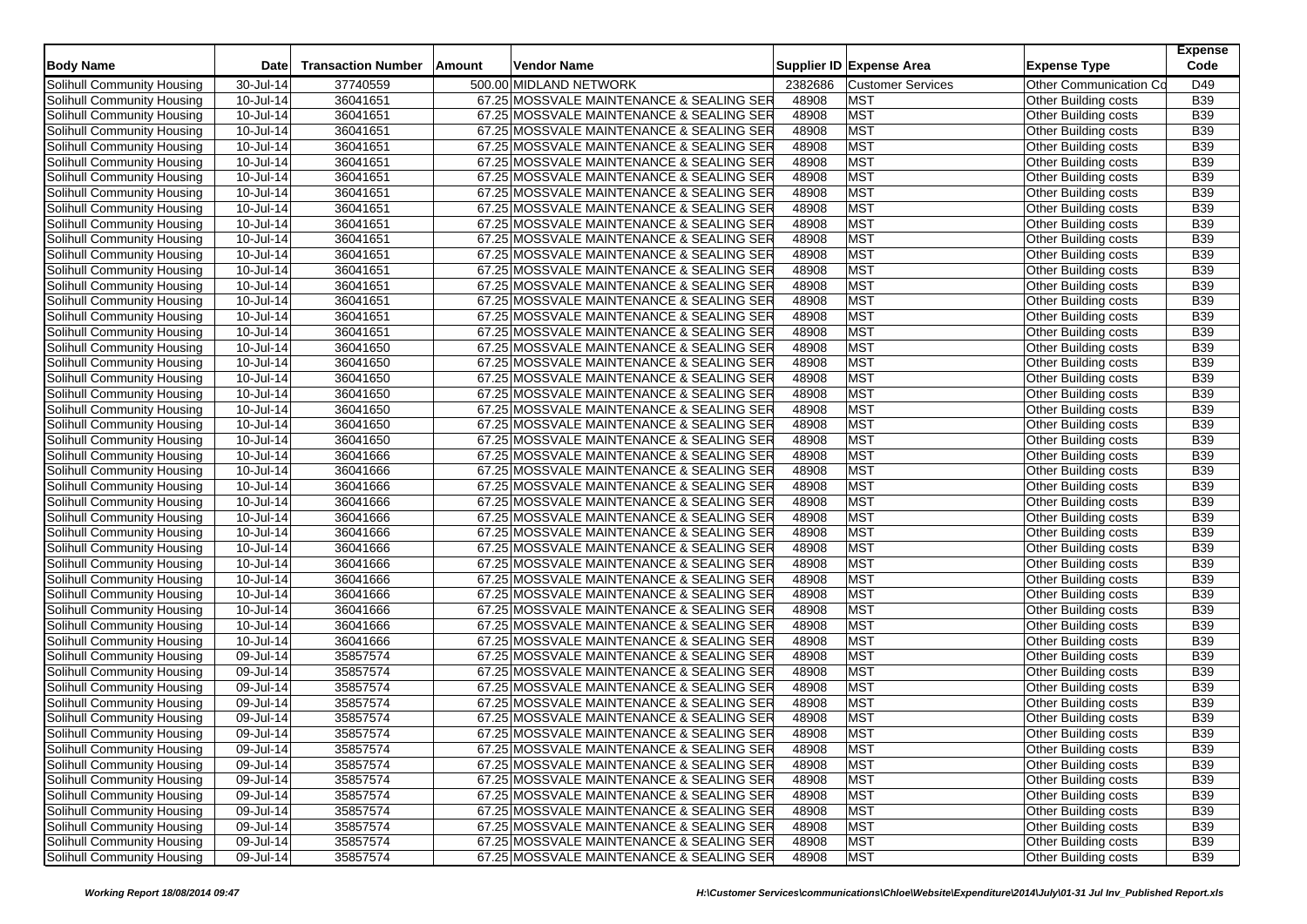| <b>Body Name</b>                  | <b>Date</b> | <b>Transaction Number</b> | <b>Amount</b> | Vendor Name                              |       | Supplier ID Expense Area | <b>Expense Type</b>  | <b>Expense</b><br>Code |
|-----------------------------------|-------------|---------------------------|---------------|------------------------------------------|-------|--------------------------|----------------------|------------------------|
| Solihull Community Housing        | 09-Jul-14   | 35857574                  |               | 67.25 MOSSVALE MAINTENANCE & SEALING SER | 48908 | <b>MST</b>               | Other Building costs | <b>B39</b>             |
| Solihull Community Housing        | 09-Jul-14   | 35857574                  |               | 67.25 MOSSVALE MAINTENANCE & SEALING SER | 48908 | <b>MST</b>               | Other Building costs | <b>B39</b>             |
| Solihull Community Housing        | 09-Jul-14   | 35857574                  |               | 67.25 MOSSVALE MAINTENANCE & SEALING SER | 48908 | <b>MST</b>               | Other Building costs | <b>B39</b>             |
| Solihull Community Housing        | 09-Jul-14   | 35857574                  |               | 67.25 MOSSVALE MAINTENANCE & SEALING SER | 48908 | <b>MST</b>               | Other Building costs | <b>B39</b>             |
| Solihull Community Housing        | 09-Jul-14   | 35857574                  |               | 67.25 MOSSVALE MAINTENANCE & SEALING SER | 48908 | <b>MST</b>               | Other Building costs | <b>B39</b>             |
| Solihull Community Housing        | 09-Jul-14   | 35857574                  |               | 67.25 MOSSVALE MAINTENANCE & SEALING SER | 48908 | <b>MST</b>               | Other Building costs | <b>B39</b>             |
| Solihull Community Housing        | 09-Jul-14   | 35857574                  |               | 67.25 MOSSVALE MAINTENANCE & SEALING SER | 48908 | <b>MST</b>               | Other Building costs | <b>B39</b>             |
| <b>Solihull Community Housing</b> | 03-Jul-14   | 35374588                  |               | 67.25 MOSSVALE MAINTENANCE & SEALING SER | 48908 | <b>MST</b>               | Other Building costs | <b>B39</b>             |
| Solihull Community Housing        | 03-Jul-14   | 35374588                  |               | 67.25 MOSSVALE MAINTENANCE & SEALING SER | 48908 | <b>MST</b>               | Other Building costs | <b>B39</b>             |
| Solihull Community Housing        | 03-Jul-14   | 35374588                  |               | 67.25 MOSSVALE MAINTENANCE & SEALING SER | 48908 | <b>MST</b>               | Other Building costs | <b>B39</b>             |
| Solihull Community Housing        | 03-Jul-14   | 35374588                  |               | 67.25 MOSSVALE MAINTENANCE & SEALING SER | 48908 | <b>MST</b>               | Other Building costs | <b>B39</b>             |
| Solihull Community Housing        | 03-Jul-14   | 35374588                  |               | 67.25 MOSSVALE MAINTENANCE & SEALING SER | 48908 | <b>MST</b>               | Other Building costs | <b>B39</b>             |
| Solihull Community Housing        | 03-Jul-14   | 35374588                  |               | 67.25 MOSSVALE MAINTENANCE & SEALING SER | 48908 | <b>MST</b>               | Other Building costs | <b>B39</b>             |
| Solihull Community Housing        | 03-Jul-14   | 35374588                  |               | 67.25 MOSSVALE MAINTENANCE & SEALING SER | 48908 | <b>MST</b>               | Other Building costs | <b>B39</b>             |
| Solihull Community Housing        | 03-Jul-14   | 35374588                  |               | 67.25 MOSSVALE MAINTENANCE & SEALING SER | 48908 | <b>MST</b>               | Other Building costs | <b>B39</b>             |
| Solihull Community Housing        | 03-Jul-14   | 35374588                  |               | 67.25 MOSSVALE MAINTENANCE & SEALING SER | 48908 | <b>MST</b>               | Other Building costs | <b>B39</b>             |
| Solihull Community Housing        | 03-Jul-14   | 35374588                  |               | 67.25 MOSSVALE MAINTENANCE & SEALING SER | 48908 | <b>MST</b>               | Other Building costs | <b>B39</b>             |
| Solihull Community Housing        | 03-Jul-14   | 35374588                  |               | 67.25 MOSSVALE MAINTENANCE & SEALING SER | 48908 | <b>MST</b>               | Other Building costs | <b>B39</b>             |
| Solihull Community Housing        | 03-Jul-14   | 35374588                  |               | 67.25 MOSSVALE MAINTENANCE & SEALING SER | 48908 | <b>MST</b>               | Other Building costs | <b>B39</b>             |
| Solihull Community Housing        | 01-Jul-14   | 35201620                  |               | 67.25 MOSSVALE MAINTENANCE & SEALING SER | 48908 | <b>MST</b>               | Other Building costs | <b>B39</b>             |
| Solihull Community Housing        | 01-Jul-14   | 35201620                  |               | 67.25 MOSSVALE MAINTENANCE & SEALING SER | 48908 | <b>MST</b>               | Other Building costs | <b>B39</b>             |
| Solihull Community Housing        | 01-Jul-14   | 35201620                  |               | 67.25 MOSSVALE MAINTENANCE & SEALING SER | 48908 | <b>MST</b>               | Other Building costs | <b>B39</b>             |
| Solihull Community Housing        | 01-Jul-14   | 35201620                  |               | 67.25 MOSSVALE MAINTENANCE & SEALING SER | 48908 | <b>MST</b>               | Other Building costs | <b>B39</b>             |
| Solihull Community Housing        | 01-Jul-14   | 35201620                  |               | 67.25 MOSSVALE MAINTENANCE & SEALING SER | 48908 | <b>MST</b>               | Other Building costs | <b>B39</b>             |
| Solihull Community Housing        | 01-Jul-14   | 35201620                  |               | 67.25 MOSSVALE MAINTENANCE & SEALING SER | 48908 | <b>MST</b>               | Other Building costs | <b>B39</b>             |
| Solihull Community Housing        | 01-Jul-14   | 35201620                  |               | 67.25 MOSSVALE MAINTENANCE & SEALING SER | 48908 | <b>MST</b>               | Other Building costs | <b>B39</b>             |
| Solihull Community Housing        | 01-Jul-14   | 35201620                  |               | 67.25 MOSSVALE MAINTENANCE & SEALING SER | 48908 | <b>MST</b>               | Other Building costs | <b>B39</b>             |
| Solihull Community Housing        | 01-Jul-14   | 35201620                  |               | 67.25 MOSSVALE MAINTENANCE & SEALING SER | 48908 | <b>MST</b>               | Other Building costs | <b>B39</b>             |
| Solihull Community Housing        | 01-Jul-14   | 35201620                  |               | 67.25 MOSSVALE MAINTENANCE & SEALING SER | 48908 | <b>MST</b>               | Other Building costs | <b>B39</b>             |
| Solihull Community Housing        | 01-Jul-14   | 35201620                  |               | 67.25 MOSSVALE MAINTENANCE & SEALING SER | 48908 | <b>MST</b>               | Other Building costs | <b>B39</b>             |
| Solihull Community Housing        | 01-Jul-14   | 35201620                  |               | 67.25 MOSSVALE MAINTENANCE & SEALING SER | 48908 | <b>MST</b>               | Other Building costs | <b>B39</b>             |
| Solihull Community Housing        | 01-Jul-14   | 35201620                  |               | 67.25 MOSSVALE MAINTENANCE & SEALING SER | 48908 | <b>MST</b>               | Other Building costs | <b>B39</b>             |
| Solihull Community Housing        | 01-Jul-14   | 35201620                  |               | 67.25 MOSSVALE MAINTENANCE & SEALING SER | 48908 | <b>MST</b>               | Other Building costs | <b>B39</b>             |
| Solihull Community Housing        | 01-Jul-14   | 35201620                  |               | 67.25 MOSSVALE MAINTENANCE & SEALING SER | 48908 | <b>MST</b>               | Other Building costs | <b>B39</b>             |
| Solihull Community Housing        | 01-Jul-14   | 35201620                  |               | 67.25 MOSSVALE MAINTENANCE & SEALING SER | 48908 | <b>MST</b>               | Other Building costs | <b>B39</b>             |
| Solihull Community Housing        | 01-Jul-14   | 35201620                  |               | 67.25 MOSSVALE MAINTENANCE & SEALING SER | 48908 | <b>MST</b>               | Other Building costs | <b>B39</b>             |
| Solihull Community Housing        | 01-Jul-14   | 35201620                  |               | 67.25 MOSSVALE MAINTENANCE & SEALING SER | 48908 | <b>MST</b>               | Other Building costs | <b>B39</b>             |
| Solihull Community Housing        | 01-Jul-14   | 35201620                  |               | 67.25 MOSSVALE MAINTENANCE & SEALING SER | 48908 | <b>MST</b>               | Other Building costs | <b>B39</b>             |
| Solihull Community Housing        | 01-Jul-14   | 35201616                  |               | 67.25 MOSSVALE MAINTENANCE & SEALING SER | 48908 | <b>MST</b>               | Other Building costs | <b>B39</b>             |
| Solihull Community Housing        | 01-Jul-14   | 35201616                  |               | 67.25 MOSSVALE MAINTENANCE & SEALING SER | 48908 | <b>MST</b>               | Other Building costs | <b>B39</b>             |
| Solihull Community Housing        | 01-Jul-14   | 35201616                  |               | 67.25 MOSSVALE MAINTENANCE & SEALING SER | 48908 | <b>MST</b>               | Other Building costs | <b>B39</b>             |
| Solihull Community Housing        | 01-Jul-14   | 35201616                  |               | 67.25 MOSSVALE MAINTENANCE & SEALING SER | 48908 | <b>MST</b>               | Other Building costs | <b>B39</b>             |
| Solihull Community Housing        | 01-Jul-14   | 35201616                  |               | 67.25 MOSSVALE MAINTENANCE & SEALING SER | 48908 | <b>MST</b>               | Other Building costs | <b>B39</b>             |
| Solihull Community Housing        | 01-Jul-14   | 35201616                  |               | 67.25 MOSSVALE MAINTENANCE & SEALING SER | 48908 | <b>MST</b>               | Other Building costs | <b>B39</b>             |
| Solihull Community Housing        | 01-Jul-14   | 35201616                  |               | 67.25 MOSSVALE MAINTENANCE & SEALING SER | 48908 | <b>MST</b>               | Other Building costs | <b>B39</b>             |
| Solihull Community Housing        | 01-Jul-14   | 35201616                  |               | 67.25 MOSSVALE MAINTENANCE & SEALING SER | 48908 | <b>MST</b>               | Other Building costs | <b>B39</b>             |
| Solihull Community Housing        | 01-Jul-14   | 35201616                  |               | 67.25 MOSSVALE MAINTENANCE & SEALING SER | 48908 | MST                      | Other Building costs | <b>B39</b>             |
| Solihull Community Housing        | 01-Jul-14   | 35201616                  |               | 67.25 MOSSVALE MAINTENANCE & SEALING SER | 48908 | <b>MST</b>               | Other Building costs | <b>B39</b>             |
| Solihull Community Housing        | 01-Jul-14   | 35201616                  |               | 67.25 MOSSVALE MAINTENANCE & SEALING SER | 48908 | <b>MST</b>               | Other Building costs | <b>B39</b>             |
| <b>Solihull Community Housing</b> | 01-Jul-14   | 35201616                  |               | 67.25 MOSSVALE MAINTENANCE & SEALING SER | 48908 | <b>MST</b>               | Other Building costs | <b>B39</b>             |
| Solihull Community Housing        | 01-Jul-14   | 35201616                  |               | 67.25 MOSSVALE MAINTENANCE & SEALING SER | 48908 | <b>MST</b>               | Other Building costs | <b>B39</b>             |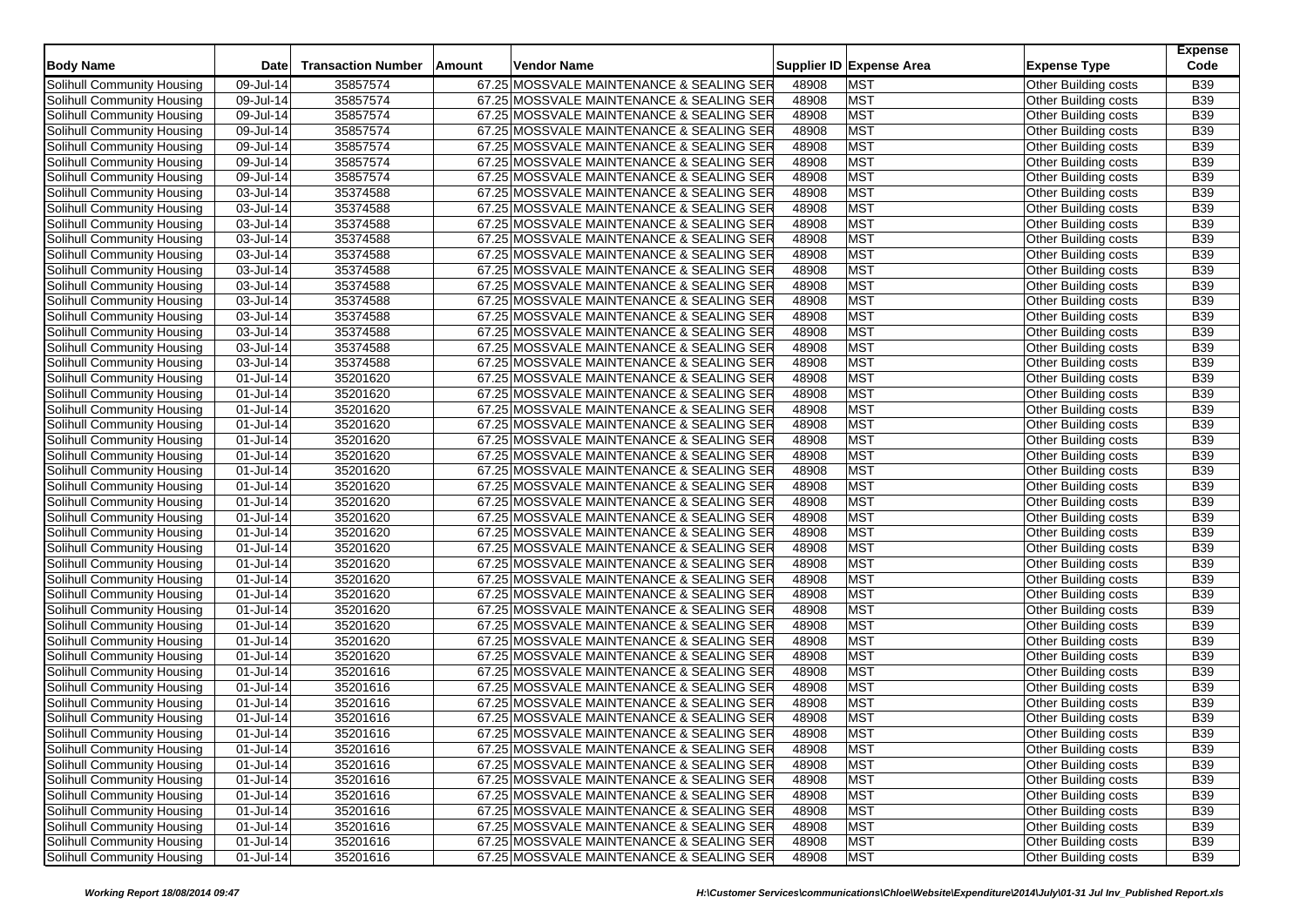| <b>Body Name</b>                                         | <b>Date</b>            | <b>Transaction Number</b> | <b>Amount</b> | Vendor Name                               |                | Supplier ID Expense Area | <b>Expense Type</b>                          | <b>Expense</b><br>Code |
|----------------------------------------------------------|------------------------|---------------------------|---------------|-------------------------------------------|----------------|--------------------------|----------------------------------------------|------------------------|
| Solihull Community Housing                               | 01-Jul-14              | 35201616                  |               | 67.25 MOSSVALE MAINTENANCE & SEALING SER  | 48908          | <b>MST</b>               | Other Building costs                         | <b>B39</b>             |
| Solihull Community Housing                               | 01-Jul-14              | 35201616                  |               | 67.25 MOSSVALE MAINTENANCE & SEALING SER  | 48908          | <b>MST</b>               | Other Building costs                         | <b>B39</b>             |
| Solihull Community Housing                               | 01-Jul-14              | 35201616                  |               | 67.25 MOSSVALE MAINTENANCE & SEALING SER  | 48908          | <b>MST</b>               | Other Building costs                         | <b>B39</b>             |
| Solihull Community Housing                               | 01-Jul-14              | 35201616                  |               | 67.25 MOSSVALE MAINTENANCE & SEALING SER  | 48908          | <b>MST</b>               | Other Building costs                         | <b>B39</b>             |
| Solihull Community Housing                               | 01-Jul-14              | 35201616                  |               | 67.25 MOSSVALE MAINTENANCE & SEALING SER  | 48908          | <b>MST</b>               | Other Building costs                         | <b>B39</b>             |
| Solihull Community Housing                               | 01-Jul-14              | 35201616                  |               | 67.25 MOSSVALE MAINTENANCE & SEALING SER  | 48908          | <b>MST</b>               | Other Building costs                         | <b>B39</b>             |
| Solihull Community Housing                               | 01-Jul-14              | 35201616                  |               | 67.25 MOSSVALE MAINTENANCE & SEALING SER  | 48908          | <b>MST</b>               | Other Building costs                         | <b>B39</b>             |
| <b>Solihull Community Housing</b>                        | 01-Jul-14              | 35201616                  |               | 67.25 MOSSVALE MAINTENANCE & SEALING SER  | 48908          | <b>MST</b>               | Other Building costs                         | <b>B39</b>             |
| Solihull Community Housing                               | 01-Jul-14              | 35201616                  |               | 67.25 MOSSVALE MAINTENANCE & SEALING SER  | 48908          | <b>MST</b>               | Other Building costs                         | <b>B39</b>             |
| Solihull Community Housing                               | 01-Jul-14              | 35201616                  |               | 67.25 MOSSVALE MAINTENANCE & SEALING SER  | 48908          | <b>MST</b>               | Other Building costs                         | <b>B39</b>             |
| Solihull Community Housing                               | 01-Jul-14              | 35201616                  |               | 67.25 MOSSVALE MAINTENANCE & SEALING SER  | 48908          | <b>MST</b>               | Other Building costs                         | <b>B39</b>             |
| Solihull Community Housing                               | 01-Jul-14              | 35201616                  |               | 67.25 MOSSVALE MAINTENANCE & SEALING SER  | 48908          | <b>MST</b>               | Other Building costs                         | <b>B39</b>             |
| Solihull Community Housing                               | 01-Jul-14              | 35201616                  |               | 67.25 MOSSVALE MAINTENANCE & SEALING SER  | 48908          | <b>MST</b>               | Other Building costs                         | <b>B39</b>             |
| Solihull Community Housing                               | 01-Jul-14              | 35201616                  |               | 67.25 MOSSVALE MAINTENANCE & SEALING SER  | 48908          | <b>MST</b>               | Other Building costs                         | <b>B39</b>             |
| Solihull Community Housing                               | 01-Jul-14              | 35201616                  |               | 67.25 MOSSVALE MAINTENANCE & SEALING SER  | 48908          | <b>MST</b>               | Other Building costs                         | <b>B39</b>             |
| Solihull Community Housing                               | 01-Jul-14              | 35201619                  |               | 67.25 MOSSVALE MAINTENANCE & SEALING SER  | 48908          | <b>MST</b>               | Other Building costs                         | <b>B39</b>             |
| Solihull Community Housing                               | 01-Jul-14              | 35201619                  |               | 67.25 MOSSVALE MAINTENANCE & SEALING SER  | 48908          | <b>MST</b>               | Other Building costs                         | <b>B39</b>             |
| Solihull Community Housing                               | 01-Jul-14              | 35201619                  |               | 67.25 MOSSVALE MAINTENANCE & SEALING SER  | 48908          | <b>MST</b>               | Other Building costs                         | <b>B39</b>             |
| Solihull Community Housing                               | 01-Jul-14              | 35201619                  |               | 67.25 MOSSVALE MAINTENANCE & SEALING SER  | 48908          | <b>MST</b>               | Other Building costs                         | <b>B39</b>             |
| Solihull Community Housing                               | 01-Jul-14              | 35201619                  |               | 67.25 MOSSVALE MAINTENANCE & SEALING SER  | 48908          | <b>MST</b>               | Other Building costs                         | <b>B39</b>             |
| Solihull Community Housing                               | 01-Jul-14              | 35201619                  |               | 67.25 MOSSVALE MAINTENANCE & SEALING SER  | 48908          | <b>MST</b>               | Other Building costs                         | <b>B39</b>             |
| Solihull Community Housing                               | 01-Jul-14              | 35201619                  |               | 67.25 MOSSVALE MAINTENANCE & SEALING SER  | 48908          | <b>MST</b>               | Other Building costs                         | <b>B39</b>             |
| Solihull Community Housing                               | 01-Jul-14              | 35201619                  |               | 67.25 MOSSVALE MAINTENANCE & SEALING SER  | 48908          | <b>MST</b>               | Other Building costs                         | <b>B39</b>             |
| Solihull Community Housing                               | 01-Jul-14              | 35201619                  |               | 67.25 MOSSVALE MAINTENANCE & SEALING SER  | 48908          | <b>MST</b>               | Other Building costs                         | <b>B39</b>             |
| Solihull Community Housing                               | 01-Jul-14              | 35201619                  |               | 67.25 MOSSVALE MAINTENANCE & SEALING SER  | 48908          | <b>MST</b>               | Other Building costs                         | <b>B39</b>             |
| Solihull Community Housing                               | 01-Jul-14              | 35201619                  |               | 67.25 MOSSVALE MAINTENANCE & SEALING SER  | 48908          | <b>MST</b>               | Other Building costs                         | <b>B39</b>             |
| Solihull Community Housing                               | 01-Jul-14              | 35201619                  |               | 67.25 MOSSVALE MAINTENANCE & SEALING SER  | 48908          | <b>MST</b>               | Other Building costs                         | <b>B39</b>             |
| Solihull Community Housing                               | 01-Jul-14              | 35201619                  |               | 67.25 MOSSVALE MAINTENANCE & SEALING SER  | 48908          | <b>MST</b>               | Other Building costs                         | <b>B39</b>             |
| Solihull Community Housing                               | 01-Jul-14              | 35201619                  |               | 67.25 MOSSVALE MAINTENANCE & SEALING SER  | 48908          | <b>MST</b>               | Other Building costs                         | <b>B39</b>             |
| Solihull Community Housing                               | 01-Jul-14              | 35201619                  |               | 67.25 MOSSVALE MAINTENANCE & SEALING SER  | 48908          | <b>MST</b>               | Other Building costs                         | <b>B39</b>             |
| Solihull Community Housing                               | 01-Jul-14              | 35201619                  |               | 67.25 MOSSVALE MAINTENANCE & SEALING SER  | 48908          | <b>MST</b>               | Other Building costs                         | <b>B39</b>             |
| Solihull Community Housing                               | 01-Jul-14              | 35201619                  |               | 67.25 MOSSVALE MAINTENANCE & SEALING SER  | 48908          | <b>MST</b>               | Other Building costs                         | <b>B39</b>             |
| Solihull Community Housing                               | 01-Jul-14              | 35201619                  |               | 67.25 MOSSVALE MAINTENANCE & SEALING SER  | 48908          | <b>MST</b>               | Other Building costs                         | <b>B39</b>             |
| Solihull Community Housing                               |                        | 35201619                  |               | 67.25 MOSSVALE MAINTENANCE & SEALING SER  | 48908          | <b>MST</b>               |                                              | <b>B39</b>             |
|                                                          | 01-Jul-14<br>01-Jul-14 | 35201619                  |               | 67.25 MOSSVALE MAINTENANCE & SEALING SER  | 48908          | <b>MST</b>               | Other Building costs<br>Other Building costs | <b>B39</b>             |
| Solihull Community Housing<br>Solihull Community Housing | 01-Jul-14              | 35201619                  |               | 67.25 MOSSVALE MAINTENANCE & SEALING SER  | 48908          | <b>MST</b>               |                                              | <b>B39</b>             |
|                                                          |                        |                           |               |                                           |                | <b>MST</b>               | Other Building costs                         | <b>B39</b>             |
| Solihull Community Housing<br>Solihull Community Housing | 01-Jul-14              | 35201619                  |               | 67.25 MOSSVALE MAINTENANCE & SEALING SER  | 48908<br>48908 | <b>MST</b>               | Other Building costs                         | <b>B39</b>             |
|                                                          | 01-Jul-14              | 35201619                  |               | 67.25 MOSSVALE MAINTENANCE & SEALING SER  | 48908          | <b>MST</b>               | Other Building costs                         | <b>B39</b>             |
| Solihull Community Housing                               | 01-Jul-14              | 35201619                  |               | 67.25 MOSSVALE MAINTENANCE & SEALING SER  |                |                          | Other Building costs                         |                        |
| Solihull Community Housing                               | 01-Jul-14              | 35201619                  |               | 67.25 MOSSVALE MAINTENANCE & SEALING SER  | 48908          | <b>MST</b>               | Other Building costs                         | <b>B39</b>             |
| Solihull Community Housing                               | 01-Jul-14              | 35201619                  |               | 67.25 MOSSVALE MAINTENANCE & SEALING SER  | 48908          | <b>MST</b>               | Other Building costs                         | <b>B39</b>             |
| Solihull Community Housing                               | 01-Jul-14              | 35201619                  |               | 67.25 MOSSVALE MAINTENANCE & SEALING SER  | 48908          | <b>MST</b>               | Other Building costs                         | <b>B39</b>             |
| Solihull Community Housing                               | 25-Jul-14              | 37690603                  |               | 61.96 MOSSVALE MAINTENANCE & SEALING SER  | 48908          | <b>MST</b>               | Voids                                        | <b>B38</b>             |
| Solihull Community Housing                               | 25-Jul-14              | 37690603                  |               | 93.11 MOSSVALE MAINTENANCE & SEALING SER  | 48908          | <b>MST</b>               | Voids                                        | <b>B38</b>             |
| Solihull Community Housing                               | $25 -$ Jul-14          | 37690603                  |               | 93.11 MOSSVALE MAINTENANCE & SEALING SER  | 48908          | <b>MST</b>               | Voids                                        | <b>B38</b>             |
| Solihull Community Housing                               | 25-Jul-14              | 37690603                  |               | 267.25 MOSSVALE MAINTENANCE & SEALING SER | 48908          | <b>MST</b>               | Voids                                        | <b>B38</b>             |
| Solihull Community Housing                               | 25-Jul-14              | 37690603                  |               | 93.11 MOSSVALE MAINTENANCE & SEALING SER  | 48908          | <b>MST</b>               | Voids                                        | <b>B38</b>             |
| Solihull Community Housing                               | 25-Jul-14              | 37690603                  |               | 187.08 MOSSVALE MAINTENANCE & SEALING SER | 48908          | <b>MST</b>               | Voids                                        | <b>B38</b>             |
| Solihull Community Housing                               | 25-Jul-14              | 37690603                  |               | 93.11 MOSSVALE MAINTENANCE & SEALING SER  | 48908          | <b>MST</b>               | Voids                                        | <b>B38</b>             |
| Solihull Community Housing                               | 25-Jul-14              | 37690603                  |               | 93.11 MOSSVALE MAINTENANCE & SEALING SER  | 48908          | <b>MST</b>               | Voids                                        | <b>B38</b>             |
| Solihull Community Housing                               | 25-Jul-14              | 37690603                  |               | 93.11 MOSSVALE MAINTENANCE & SEALING SER  | 48908          | <b>MST</b>               | Voids                                        | <b>B38</b>             |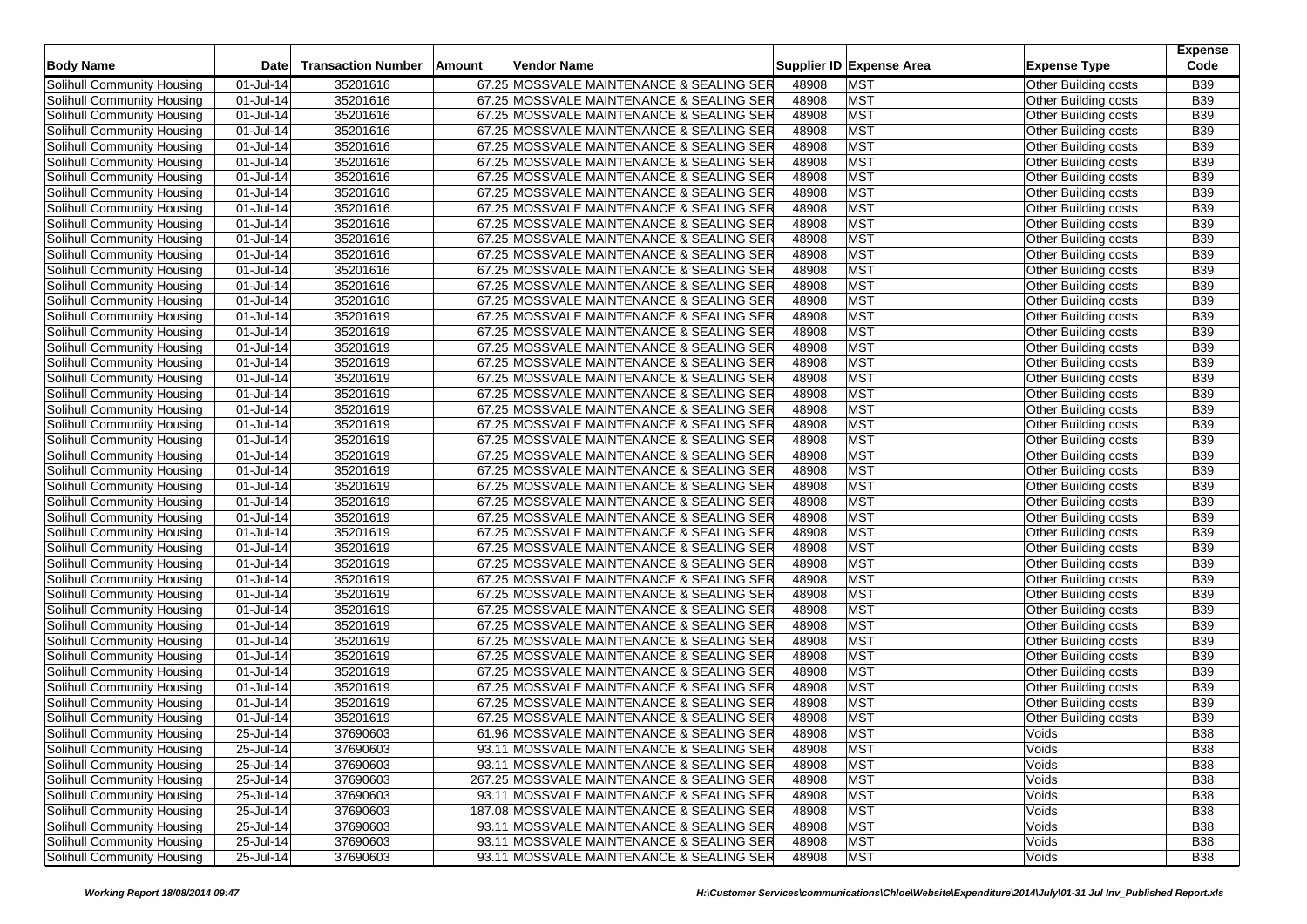|                                   | <b>Date</b>   | <b>Transaction Number</b> |        |                                            |                |                          | <b>Expense Type</b> | <b>Expense</b><br>Code |
|-----------------------------------|---------------|---------------------------|--------|--------------------------------------------|----------------|--------------------------|---------------------|------------------------|
| <b>Body Name</b>                  |               |                           | Amount | Vendor Name                                |                | Supplier ID Expense Area |                     |                        |
| Solihull Community Housing        | 25-Jul-14     | 37690603                  |        | 93.11 MOSSVALE MAINTENANCE & SEALING SER   | 48908          | <b>MST</b>               | Voids               | <b>B38</b>             |
| Solihull Community Housing        | 25-Jul-14     | 37690603                  |        | 93.11 MOSSVALE MAINTENANCE & SEALING SER   | 48908          | <b>MST</b>               | Voids               | <b>B38</b>             |
| Solihull Community Housing        | $25$ -Jul-14  | 37690603                  |        | 808.23 MOSSVALE MAINTENANCE & SEALING SER  | 48908          | <b>MST</b>               | Voids               | <b>B38</b>             |
| Solihull Community Housing        | 25-Jul-14     | 37690603                  |        | 742.90 MOSSVALE MAINTENANCE & SEALING SER  | 48908          | <b>MST</b>               | Voids               | <b>B38</b>             |
| Solihull Community Housing        | 25-Jul-14     | 37690603                  |        | 93.11 MOSSVALE MAINTENANCE & SEALING SER   | 48908          | <b>MST</b>               | Voids               | <b>B38</b>             |
| Solihull Community Housing        | 25-Jul-14     | 37690603                  |        | 384.18 MOSSVALE MAINTENANCE & SEALING SER  | 48908          | MST                      | Voids               | <b>B38</b>             |
| Solihull Community Housing        | $25 -$ Jul-14 | 37690603                  |        | 1994.76 MOSSVALE MAINTENANCE & SEALING SER | 48908          | <b>MST</b>               | Voids               | <b>B38</b>             |
| Solihull Community Housing        | 25-Jul-14     | 37690603                  |        | 832.72 MOSSVALE MAINTENANCE & SEALING SER  | 48908          | <b>MST</b>               | Voids               | <b>B38</b>             |
| Solihull Community Housing        | 25-Jul-14     | 37690603                  |        | 1019.90 MOSSVALE MAINTENANCE & SEALING SER | 48908          | <b>MST</b>               | Voids               | <b>B38</b>             |
| Solihull Community Housing        | 25-Jul-14     | 37690603                  |        | 329.34 MOSSVALE MAINTENANCE & SEALING SER  | 48908          | <b>MST</b>               | Voids               | <b>B38</b>             |
| Solihull Community Housing        | 25-Jul-14     | 37690603                  |        | 159.23 MOSSVALE MAINTENANCE & SEALING SER  | 48908          | <b>MST</b>               | Voids               | <b>B38</b>             |
| Solihull Community Housing        | 24-Jul-14     | 37544656                  |        | 3757.12 MOSSVALE MAINTENANCE & SEALING SER | 48908          | MST                      | Voids               | <b>B38</b>             |
| Solihull Community Housing        | 24-Jul-14     | 37544655                  |        | 3663.65 MOSSVALE MAINTENANCE & SEALING SER | 48908          | <b>MST</b>               | Voids               | <b>B38</b>             |
| Solihull Community Housing        | 23-Jul-14     | 37511611                  |        | 93.11 MOSSVALE MAINTENANCE & SEALING SER   | 48908          | <b>MST</b>               | Voids               | <b>B38</b>             |
| Solihull Community Housing        | 23-Jul-14     | 37511611                  |        | 93.11 MOSSVALE MAINTENANCE & SEALING SER   | 48908          | <b>MST</b>               | Voids               | <b>B38</b>             |
| Solihull Community Housing        | 23-Jul-14     | 37511611                  |        | 147.13 MOSSVALE MAINTENANCE & SEALING SER  | 48908          | <b>MST</b>               | Voids               | <b>B38</b>             |
| Solihull Community Housing        | 23-Jul-14     | 37511611                  |        | 847.79 MOSSVALE MAINTENANCE & SEALING SER  | 48908          | <b>MST</b>               | Voids               | <b>B38</b>             |
| Solihull Community Housing        | 23-Jul-14     | 37511611                  |        | 368.17 MOSSVALE MAINTENANCE & SEALING SER  | 48908          | MST                      | Voids               | <b>B38</b>             |
| Solihull Community Housing        | 23-Jul-14     | 37511611                  |        | 475.98 MOSSVALE MAINTENANCE & SEALING SER  | 48908          | <b>MST</b>               | Voids               | <b>B38</b>             |
| Solihull Community Housing        | 23-Jul-14     | 37511611                  |        | 270.78 MOSSVALE MAINTENANCE & SEALING SER  | 48908          | <b>MST</b>               | Voids               | <b>B38</b>             |
| Solihull Community Housing        | 23-Jul-14     | 37511611                  |        | 311.53 MOSSVALE MAINTENANCE & SEALING SER  | 48908          | <b>MST</b>               | Voids               | <b>B38</b>             |
| Solihull Community Housing        | 23-Jul-14     | 37511611                  |        | 183.98 MOSSVALE MAINTENANCE & SEALING SER  | 48908          | <b>MST</b>               | Voids               | <b>B38</b>             |
| Solihull Community Housing        | 23-Jul-14     | 37511611                  |        | 338.62 MOSSVALE MAINTENANCE & SEALING SER  | 48908          | <b>MST</b>               | Voids               | <b>B38</b>             |
| Solihull Community Housing        | 23-Jul-14     | 37511611                  |        | 331.70 MOSSVALE MAINTENANCE & SEALING SER  | 48908          | <b>MST</b>               | Voids               | <b>B38</b>             |
| Solihull Community Housing        | 23-Jul-14     | 37511611                  |        | 1048.29 MOSSVALE MAINTENANCE & SEALING SER | 48908          | <b>MST</b>               | Voids               | <b>B38</b>             |
| Solihull Community Housing        | 23-Jul-14     | 37511611                  |        | 169.24 MOSSVALE MAINTENANCE & SEALING SER  | 48908          | <b>MST</b>               | Voids               | <b>B38</b>             |
| Solihull Community Housing        | 23-Jul-14     | 37511611                  |        | 146.61 MOSSVALE MAINTENANCE & SEALING SER  | 48908          | <b>MST</b>               | Voids               | <b>B38</b>             |
| Solihull Community Housing        | 23-Jul-14     | 37511611                  |        | 341.63 MOSSVALE MAINTENANCE & SEALING SER  | 48908          | <b>MST</b>               | Voids               | <b>B38</b>             |
| Solihull Community Housing        | 23-Jul-14     | 37511611                  |        | 339.52 MOSSVALE MAINTENANCE & SEALING SER  | 48908          | <b>MST</b>               | Voids               | <b>B38</b>             |
| Solihull Community Housing        | 23-Jul-14     | 37511611                  |        | 2169.26 MOSSVALE MAINTENANCE & SEALING SER | 48908          | <b>MST</b>               | Voids               | <b>B38</b>             |
| Solihull Community Housing        | 23-Jul-14     | 37511611                  |        | 840.23 MOSSVALE MAINTENANCE & SEALING SER  | 48908          | <b>MST</b>               | Voids               | <b>B38</b>             |
| Solihull Community Housing        | 23-Jul-14     | 37511611                  |        | 890.11 MOSSVALE MAINTENANCE & SEALING SER  | 48908          | <b>MST</b>               | Voids               | <b>B38</b>             |
| Solihull Community Housing        | 23-Jul-14     | 37511611                  |        | 2401.60 MOSSVALE MAINTENANCE & SEALING SER | 48908          | <b>MST</b>               | Voids               | <b>B38</b>             |
| Solihull Community Housing        | 23-Jul-14     | 37511611                  |        | 915.52 MOSSVALE MAINTENANCE & SEALING SER  | 48908          | <b>MST</b>               | Voids               | <b>B38</b>             |
| Solihull Community Housing        | 23-Jul-14     | 37511602                  |        | 93.11 MOSSVALE MAINTENANCE & SEALING SER   | 48908          | <b>MST</b>               | Voids               | <b>B38</b>             |
| Solihull Community Housing        | 23-Jul-14     | 37511602                  |        | 93.11 MOSSVALE MAINTENANCE & SEALING SER   | 48908          | <b>MST</b>               | Voids               | <b>B38</b>             |
| Solihull Community Housing        | 23-Jul-14     | 37511602                  |        | 93.11 MOSSVALE MAINTENANCE & SEALING SER   | 48908          | <b>MST</b>               | Voids               | <b>B38</b>             |
| Solihull Community Housing        | 23-Jul-14     | 37511602                  |        | 93.11 MOSSVALE MAINTENANCE & SEALING SER   | 48908          | MST                      | Voids               | <b>B38</b>             |
| Solihull Community Housing        | 23-Jul-14     | 37511602                  |        | 93.11 MOSSVALE MAINTENANCE & SEALING SER   | 48908          | <b>MST</b>               | Voids               | <b>B38</b>             |
| Solihull Community Housing        | 23-Jul-14     | 37511602                  |        | 840.43 MOSSVALE MAINTENANCE & SEALING SER  | 48908          | <b>MST</b>               | Voids               | <b>B38</b>             |
| Solihull Community Housing        | 23-Jul-14     | 37511602                  |        | 324.43 MOSSVALE MAINTENANCE & SEALING SER  | 48908          | <b>MST</b>               | Voids               | <b>B38</b>             |
| Solihull Community Housing        | 23-Jul-14     | 37511602                  |        | 474.72 MOSSVALE MAINTENANCE & SEALING SER  | 48908          | <b>MST</b>               | Voids               | <b>B38</b>             |
| Solihull Community Housing        | 23-Jul-14     | 37511602                  |        | 93.11 MOSSVALE MAINTENANCE & SEALING SER   | 48908          | <b>MST</b>               | Voids               | <b>B38</b>             |
| Solihull Community Housing        | 23-Jul-14     | 37511602                  |        | 221.06 MOSSVALE MAINTENANCE & SEALING SER  | 48908          | <b>MST</b>               | Voids               | <b>B38</b>             |
| Solihull Community Housing        | 23-Jul-14     | 37511602                  |        | 267.14 MOSSVALE MAINTENANCE & SEALING SER  | 48908          | <b>MST</b>               | Voids               | <b>B38</b>             |
| Solihull Community Housing        | 23-Jul-14     | 37511602                  |        | 2216.49 MOSSVALE MAINTENANCE & SEALING SER | 48908          | <b>MST</b>               | Voids               | B38                    |
| Solihull Community Housing        | 23-Jul-14     | 37511602                  |        | 93.11 MOSSVALE MAINTENANCE & SEALING SER   | 48908          | <b>MST</b>               | Voids               | <b>B38</b>             |
| Solihull Community Housing        | 23-Jul-14     | 37511602                  |        | 93.11 MOSSVALE MAINTENANCE & SEALING SER   | 48908          | <b>MST</b>               | Voids               | <b>B38</b>             |
| Solihull Community Housing        | 23-Jul-14     | 37511608                  |        | 148.05 MOSSVALE MAINTENANCE & SEALING SER  |                | <b>MST</b>               | Voids               | <b>B38</b>             |
| <b>Solihull Community Housing</b> | 23-Jul-14     | 37511608                  |        | 93.11 MOSSVALE MAINTENANCE & SEALING SER   | 48908<br>48908 | <b>MST</b>               | Voids               | <b>B38</b>             |
| Solihull Community Housing        | 23-Jul-14     | 37511608                  |        | 93.11 MOSSVALE MAINTENANCE & SEALING SER   | 48908          | <b>MST</b>               | Voids               | <b>B38</b>             |
|                                   |               |                           |        |                                            |                |                          |                     |                        |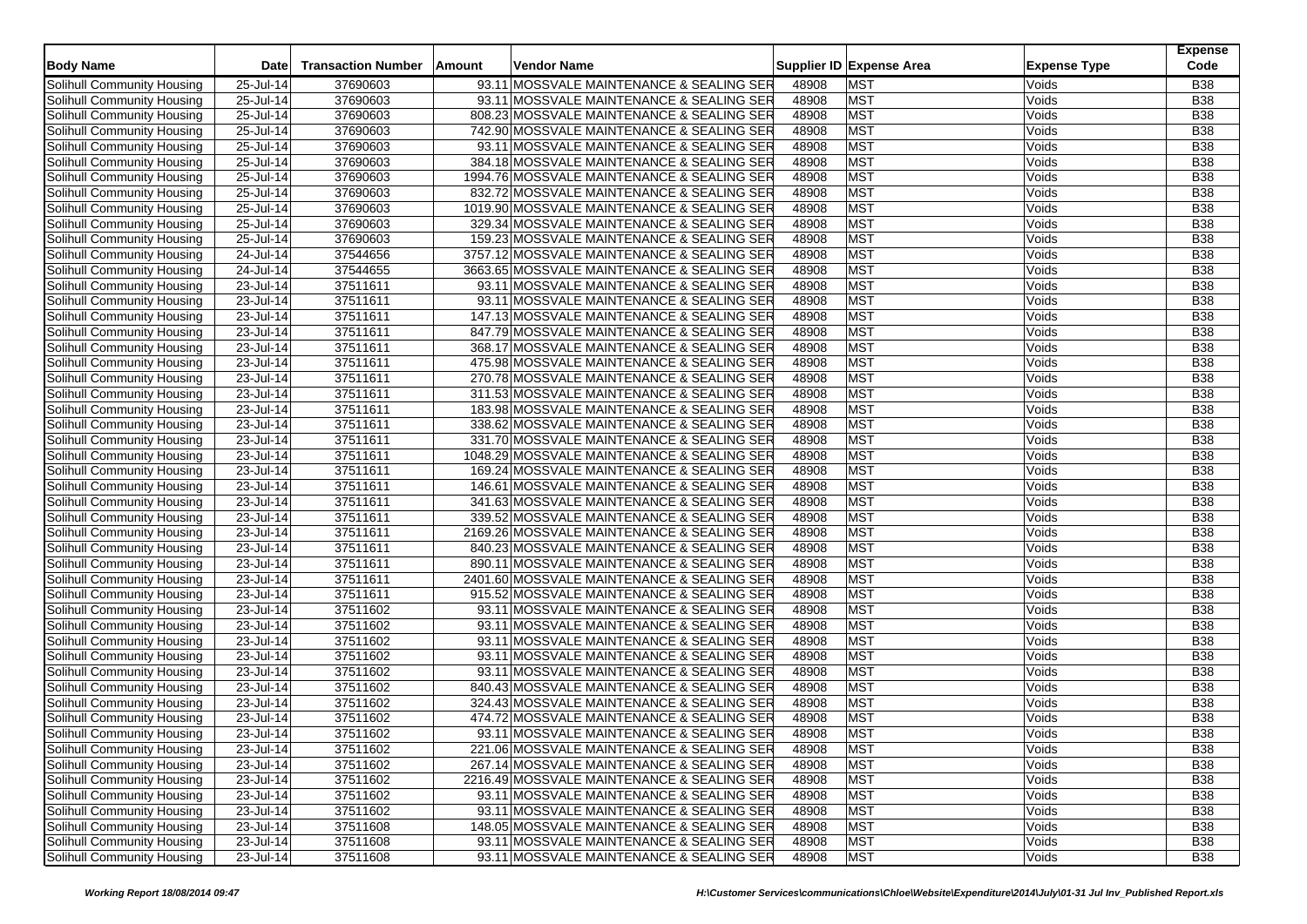|                            |              | <b>Transaction Number</b> |        |                                            |       |                                                       | <b>Expense</b><br>Code |
|----------------------------|--------------|---------------------------|--------|--------------------------------------------|-------|-------------------------------------------------------|------------------------|
| <b>Body Name</b>           | <b>Date</b>  |                           | Amount | Vendor Name                                |       | Supplier ID Expense Area<br><b>Expense Type</b>       |                        |
| Solihull Community Housing | 23-Jul-14    | 37511608                  |        | 93.11 MOSSVALE MAINTENANCE & SEALING SER   | 48908 | <b>MST</b><br>Voids                                   | B38                    |
| Solihull Community Housing | 23-Jul-14    | 37511608                  |        | 201.61 MOSSVALE MAINTENANCE & SEALING SER  | 48908 | <b>MST</b><br>Voids                                   | B38                    |
| Solihull Community Housing | 23-Jul-14    | 37511608                  |        | 93.11 MOSSVALE MAINTENANCE & SEALING SER   | 48908 | <b>MST</b><br>Voids                                   | <b>B38</b>             |
| Solihull Community Housing | 23-Jul-14    | 37511608                  |        | 505.88 MOSSVALE MAINTENANCE & SEALING SER  | 48908 | <b>MST</b><br>Voids                                   | B38                    |
| Solihull Community Housing | 23-Jul-14    | 37511608                  |        | 445.58 MOSSVALE MAINTENANCE & SEALING SER  | 48908 | <b>MST</b><br>Voids                                   | B38                    |
| Solihull Community Housing | 23-Jul-14    | 37511608                  |        | 1015.28 MOSSVALE MAINTENANCE & SEALING SER | 48908 | <b>MST</b><br>Voids                                   | <b>B38</b>             |
| Solihull Community Housing | 23-Jul-14    | 37511608                  |        | 440.24 MOSSVALE MAINTENANCE & SEALING SER  | 48908 | <b>MST</b><br>Voids                                   | <b>B38</b>             |
| Solihull Community Housing | 23-Jul-14    | 37511608                  |        | 213.54 MOSSVALE MAINTENANCE & SEALING SER  | 48908 | <b>MST</b><br>Voids                                   | B38                    |
| Solihull Community Housing | 23-Jul-14    | 37511608                  |        | 93.11 MOSSVALE MAINTENANCE & SEALING SER   | 48908 | <b>MST</b><br>Voids                                   | <b>B38</b>             |
| Solihull Community Housing | 23-Jul-14    | 37511608                  |        | 273.76 MOSSVALE MAINTENANCE & SEALING SER  | 48908 | <b>MST</b><br>Voids                                   | B38                    |
| Solihull Community Housing | 23-Jul-14    | 37511608                  |        | 239.55 MOSSVALE MAINTENANCE & SEALING SER  | 48908 | <b>MST</b><br>Voids                                   | B38                    |
| Solihull Community Housing | 22-Jul-14    | 37286613                  |        | 216.70 MOSSVALE MAINTENANCE & SEALING SER  | 48908 | <b>MST</b><br>Voids                                   | <b>B38</b>             |
| Solihull Community Housing | 22-Jul-14    | 37286613                  |        | 51.88 MOSSVALE MAINTENANCE & SEALING SER   | 48908 | <b>MST</b><br>Voids                                   | B38                    |
| Solihull Community Housing | 22-Jul-14    | 37286613                  |        | 115.80 MOSSVALE MAINTENANCE & SEALING SER  | 48908 | <b>MST</b><br>Voids                                   | B38                    |
| Solihull Community Housing | 22-Jul-14    | 37286613                  |        | 21.61 MOSSVALE MAINTENANCE & SEALING SER   | 48908 | <b>MST</b><br>Voids                                   | <b>B38</b>             |
| Solihull Community Housing | 14-Jul-14    | 36123555                  |        | 799.45 MOSSVALE MAINTENANCE & SEALING SER  | 48908 | <b>MST</b><br>Voids                                   | <b>B38</b>             |
| Solihull Community Housing | 25-Jul-14    | 37690634                  |        | 219.16 MOSSVALE MAINTENANCE & SEALING SER  | 48908 | Investment, Planning & Services Utility Related Works | <b>B34</b>             |
| Solihull Community Housing | 25-Jul-14    | 37690632                  |        | 219.16 MOSSVALE MAINTENANCE & SEALING SER  | 48908 | Investment, Planning & Services Utility Related Works | <b>B34</b>             |
| Solihull Community Housing | 25-Jul-14    | 37690630                  |        | 219.16 MOSSVALE MAINTENANCE & SEALING SER  | 48908 | Investment, Planning & Service: Utility Related Works | <b>B34</b>             |
| Solihull Community Housing | 25-Jul-14    | 37690625                  |        | 219.16 MOSSVALE MAINTENANCE & SEALING SER  | 48908 | Investment, Planning & Service: Utility Related Works | <b>B34</b>             |
| Solihull Community Housing | 25-Jul-14    | 37690620                  |        | 224.50 MOSSVALE MAINTENANCE & SEALING SER  | 48908 | Investment, Planning & Service: Utility Related Works | <b>B34</b>             |
| Solihull Community Housing | 25-Jul-14    | 37690614                  |        | 219.16 MOSSVALE MAINTENANCE & SEALING SER  | 48908 | Investment, Planning & Service: Utility Related Works | <b>B34</b>             |
| Solihull Community Housing | 25-Jul-14    | 37690612                  |        | 213.33 MOSSVALE MAINTENANCE & SEALING SER  | 48908 | Investment, Planning & Service: Utility Related Works | <b>B34</b>             |
| Solihull Community Housing | 25-Jul-14    | 37690619                  |        | 213.33 MOSSVALE MAINTENANCE & SEALING SER  | 48908 | Investment, Planning & Services Utility Related Works | <b>B34</b>             |
| Solihull Community Housing | 25-Jul-14    | 37690609                  |        | 384.97 MOSSVALE MAINTENANCE & SEALING SER  | 48908 | Investment, Planning & Service: Utility Related Works | <b>B34</b>             |
| Solihull Community Housing | 23-Jul-14    | 37511608                  |        | 309.26 MOSSVALE MAINTENANCE & SEALING SER  | 48908 | Investment, Planning & Service: Utility Related Works | <b>B34</b>             |
| Solihull Community Housing | 23-Jul-14    | 37511608                  |        | 494.37 MOSSVALE MAINTENANCE & SEALING SER  | 48908 | Investment, Planning & Service, Utility Related Works | <b>B34</b>             |
| Solihull Community Housing | 22-Jul-14    | 37286601                  |        | 219.16 MOSSVALE MAINTENANCE & SEALING SER  | 48908 | Investment, Planning & Service: Utility Related Works | <b>B34</b>             |
| Solihull Community Housing | 22-Jul-14    | 37286600                  |        | 427.45 MOSSVALE MAINTENANCE & SEALING SER  | 48908 | Investment, Planning & Service: Utility Related Works | <b>B34</b>             |
| Solihull Community Housing | 22-Jul-14    | 37286597                  |        | 219.16 MOSSVALE MAINTENANCE & SEALING SER  | 48908 | Investment, Planning & Services Utility Related Works | <b>B34</b>             |
| Solihull Community Housing | 22-Jul-14    | 37286596                  |        | 219.16 MOSSVALE MAINTENANCE & SEALING SER  | 48908 | Investment, Planning & Service: Utility Related Works | <b>B34</b>             |
| Solihull Community Housing | 22-Jul-14    | 37286622                  |        | 209.54 MOSSVALE MAINTENANCE & SEALING SER  | 48908 | Investment, Planning & Service: Utility Related Works | <b>B34</b>             |
| Solihull Community Housing | 10-Jul-14    | 36041652                  |        | 47.01 MOSSVALE MAINTENANCE & SEALING SER   | 48908 | Investment, Planning & Service: Utility Related Works | <b>B34</b>             |
| Solihull Community Housing | 10-Jul-14    | 36041652                  |        | 47.01 MOSSVALE MAINTENANCE & SEALING SER   | 48908 | Investment, Planning & Service: Utility Related Works | <b>B34</b>             |
| Solihull Community Housing | 10-Jul-14    | 36041652                  |        | 47.01 MOSSVALE MAINTENANCE & SEALING SER   | 48908 | Investment, Planning & Service: Utility Related Works | <b>B34</b>             |
| Solihull Community Housing | 10-Jul-14    | 36041652                  |        | 47.01 MOSSVALE MAINTENANCE & SEALING SER   | 48908 | Investment, Planning & Service, Utility Related Works | <b>B34</b>             |
| Solihull Community Housing | 10-Jul-14    | 36041652                  |        | 47.01 MOSSVALE MAINTENANCE & SEALING SER   | 48908 | Investment, Planning & Service: Utility Related Works | <b>B34</b>             |
| Solihull Community Housing | 10-Jul-14    | 36041652                  |        | 47.01 MOSSVALE MAINTENANCE & SEALING SER   | 48908 | Investment, Planning & Service: Utility Related Works | B34                    |
| Solihull Community Housing | 10-Jul-14    | 36041652                  |        | 47.01 MOSSVALE MAINTENANCE & SEALING SER   | 48908 | Investment, Planning & Service: Utility Related Works | <b>B34</b>             |
| Solihull Community Housing | 10-Jul-14    | 36041652                  |        | 47.01 MOSSVALE MAINTENANCE & SEALING SER   | 48908 | Investment, Planning & Service: Utility Related Works | <b>B34</b>             |
| Solihull Community Housing | 10-Jul-14    | 36041652                  |        | 47.01 MOSSVALE MAINTENANCE & SEALING SER   | 48908 | Investment, Planning & Service: Utility Related Works | <b>B34</b>             |
| Solihull Community Housing | 10-Jul-14    | 36041652                  |        | 47.01 MOSSVALE MAINTENANCE & SEALING SER   | 48908 | Investment, Planning & Services Utility Related Works | <b>B34</b>             |
| Solihull Community Housing | 10-Jul-14    | 36041652                  |        | 47.01 MOSSVALE MAINTENANCE & SEALING SER   | 48908 | Investment, Planning & Services Utility Related Works | B34                    |
| Solihull Community Housing | 10-Jul-14    | 36041652                  |        | 47.01 MOSSVALE MAINTENANCE & SEALING SER   | 48908 | Investment, Planning & Services Utility Related Works | <b>B34</b>             |
| Solihull Community Housing | 10-Jul-14    | 36041652                  |        | 47.01 MOSSVALE MAINTENANCE & SEALING SER   | 48908 | Investment, Planning & Services Utility Related Works | <b>B34</b>             |
| Solihull Community Housing | 10-Jul-14    | 36041652                  |        | 47.01 MOSSVALE MAINTENANCE & SEALING SER   | 48908 | Investment, Planning & Service: Utility Related Works | <b>B34</b>             |
| Solihull Community Housing | 10-Jul-14    | 36041652                  |        | 47.01 MOSSVALE MAINTENANCE & SEALING SER   | 48908 | Investment, Planning & Services Utility Related Works | <b>B34</b>             |
| Solihull Community Housing | 10-Jul-14    | 36041652                  |        | 47.01 MOSSVALE MAINTENANCE & SEALING SER   | 48908 | Investment, Planning & Service Utility Related Works  | <b>B34</b>             |
| Solihull Community Housing | 10-Jul-14    | 36041652                  |        | 47.01 MOSSVALE MAINTENANCE & SEALING SER   | 48908 | Investment, Planning & Services Utility Related Works | <b>B34</b>             |
| Solihull Community Housing | 10-Jul-14    | 36041652                  |        | 47.01 MOSSVALE MAINTENANCE & SEALING SER   | 48908 | Investment, Planning & Services Utility Related Works | <b>B34</b>             |
| Solihull Community Housing | $10$ -Jul-14 | 36041652                  |        | 47.01 MOSSVALE MAINTENANCE & SEALING SER   | 48908 | Investment, Planning & Service Utility Related Works  | <b>B34</b>             |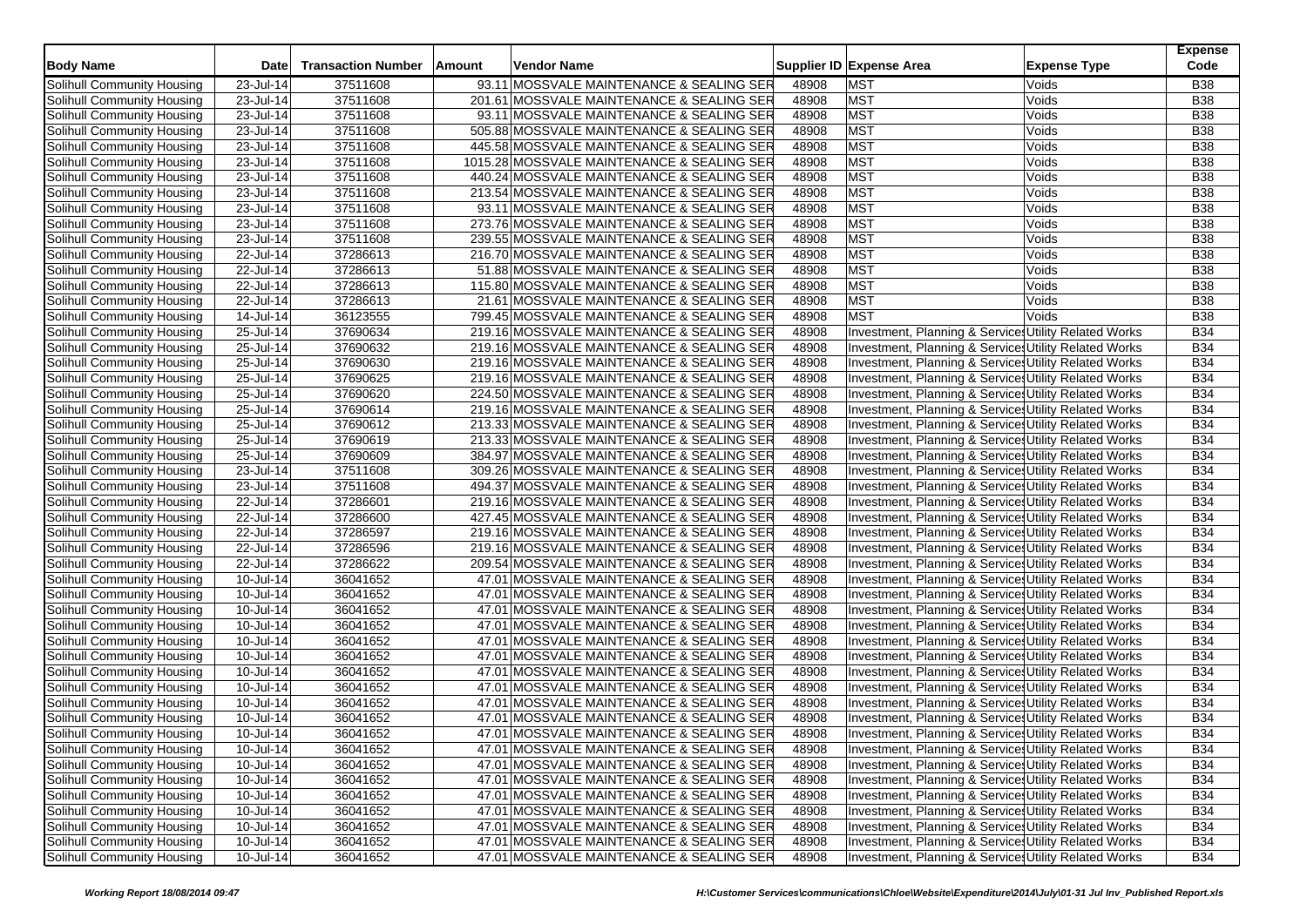| <b>Body Name</b>           | Date      | <b>Transaction Number</b> | Amount | Vendor Name                               |       | Supplier ID Expense Area                                         | <b>Expense Type</b> | <b>Expense</b><br>Code   |
|----------------------------|-----------|---------------------------|--------|-------------------------------------------|-------|------------------------------------------------------------------|---------------------|--------------------------|
| Solihull Community Housing | 10-Jul-14 | 36041652                  |        | 47.01 MOSSVALE MAINTENANCE & SEALING SER  | 48908 | Investment, Planning & Service: Utility Related Works            |                     | <b>B34</b>               |
| Solihull Community Housing | 10-Jul-14 | 36041652                  |        | 47.01 MOSSVALE MAINTENANCE & SEALING SER  | 48908 | Investment, Planning & Service, Utility Related Works            |                     | <b>B34</b>               |
| Solihull Community Housing | 10-Jul-14 | 36041652                  |        | 47.01 MOSSVALE MAINTENANCE & SEALING SER  | 48908 | Investment, Planning & Services Utility Related Works            |                     | <b>B34</b>               |
| Solihull Community Housing | 10-Jul-14 | 36041652                  |        | 47.01 MOSSVALE MAINTENANCE & SEALING SER  | 48908 | Investment, Planning & Service: Utility Related Works            |                     | <b>B34</b>               |
| Solihull Community Housing | 10-Jul-14 | 36041652                  |        | 47.01 MOSSVALE MAINTENANCE & SEALING SER  | 48908 | Investment, Planning & Service: Utility Related Works            |                     | <b>B34</b>               |
|                            | 10-Jul-14 | 36041652                  |        | 47.01 MOSSVALE MAINTENANCE & SEALING SER  | 48908 |                                                                  |                     | <b>B34</b>               |
| Solihull Community Housing |           |                           |        |                                           |       | Investment, Planning & Service: Utility Related Works            |                     |                          |
| Solihull Community Housing | 10-Jul-14 | 36041652                  |        | 47.01 MOSSVALE MAINTENANCE & SEALING SER  | 48908 | Investment, Planning & Service: Utility Related Works            |                     | <b>B34</b><br><b>B34</b> |
| Solihull Community Housing | 10-Jul-14 | 36041652                  |        | 47.01 MOSSVALE MAINTENANCE & SEALING SER  | 48908 | Investment, Planning & Service: Utility Related Works            |                     |                          |
| Solihull Community Housing | 10-Jul-14 | 36041652                  |        | 47.01 MOSSVALE MAINTENANCE & SEALING SER  | 48908 | Investment, Planning & Service: Utility Related Works            |                     | <b>B34</b>               |
| Solihull Community Housing | 10-Jul-14 | 36041652                  |        | 47.01 MOSSVALE MAINTENANCE & SEALING SER  | 48908 | Investment, Planning & Service: Utility Related Works            |                     | <b>B34</b>               |
| Solihull Community Housing | 10-Jul-14 | 36041652                  |        | 47.01 MOSSVALE MAINTENANCE & SEALING SER  | 48908 | Investment, Planning & Service, Utility Related Works            |                     | <b>B34</b>               |
| Solihull Community Housing | 10-Jul-14 | 36041652                  |        | 47.01 MOSSVALE MAINTENANCE & SEALING SER  | 48908 | Investment, Planning & Service: Utility Related Works            |                     | <b>B34</b>               |
| Solihull Community Housing | 10-Jul-14 | 36041652                  |        | 47.01 MOSSVALE MAINTENANCE & SEALING SER  | 48908 | Investment, Planning & Service: Utility Related Works            |                     | <b>B34</b>               |
| Solihull Community Housing | 10-Jul-14 | 36041652                  |        | 47.01 MOSSVALE MAINTENANCE & SEALING SER  | 48908 | Investment, Planning & Service, Utility Related Works            |                     | <b>B34</b>               |
| Solihull Community Housing | 10-Jul-14 | 36041652                  |        | 47.01 MOSSVALE MAINTENANCE & SEALING SER  | 48908 | Investment, Planning & Service, Utility Related Works            |                     | <b>B34</b>               |
| Solihull Community Housing | 10-Jul-14 | 36041652                  |        | 47.01 MOSSVALE MAINTENANCE & SEALING SER  | 48908 | Investment, Planning & Service: Utility Related Works            |                     | <b>B34</b>               |
| Solihull Community Housing | 10-Jul-14 | 36041652                  |        | 47.01 MOSSVALE MAINTENANCE & SEALING SER  | 48908 | Investment, Planning & Services Utility Related Works            |                     | <b>B34</b>               |
| Solihull Community Housing | 10-Jul-14 | 36041652                  |        | 47.01 MOSSVALE MAINTENANCE & SEALING SER  | 48908 | Investment, Planning & Service, Utility Related Works            |                     | <b>B34</b>               |
| Solihull Community Housing | 10-Jul-14 | 36041652                  |        | 47.01 MOSSVALE MAINTENANCE & SEALING SER  | 48908 | Investment, Planning & Service: Utility Related Works            |                     | <b>B34</b>               |
| Solihull Community Housing | 10-Jul-14 | 36041652                  |        | 63.89 MOSSVALE MAINTENANCE & SEALING SER  | 48908 | Investment, Planning & Service: Utility Related Works            |                     | <b>B34</b>               |
| Solihull Community Housing | 10-Jul-14 | 36041652                  |        | 47.01 MOSSVALE MAINTENANCE & SEALING SER  | 48908 | <b>Investment, Planning &amp; Service, Utility Related Works</b> |                     | <b>B34</b>               |
| Solihull Community Housing | 10-Jul-14 | 36041652                  |        | 47.01 MOSSVALE MAINTENANCE & SEALING SER  | 48908 | Investment, Planning & Service: Utility Related Works            |                     | <b>B34</b>               |
| Solihull Community Housing | 10-Jul-14 | 36041652                  |        | 47.01 MOSSVALE MAINTENANCE & SEALING SER  | 48908 | Investment, Planning & Services Utility Related Works            |                     | <b>B34</b>               |
| Solihull Community Housing | 10-Jul-14 | 36041652                  |        | 47.01 MOSSVALE MAINTENANCE & SEALING SER  | 48908 | Investment, Planning & Service: Utility Related Works            |                     | <b>B34</b>               |
| Solihull Community Housing | 10-Jul-14 | 36041652                  |        | 63.89 MOSSVALE MAINTENANCE & SEALING SER  | 48908 | Investment, Planning & Service: Utility Related Works            |                     | <b>B34</b>               |
| Solihull Community Housing | 10-Jul-14 | 36041652                  |        | 63.89 MOSSVALE MAINTENANCE & SEALING SER  | 48908 | Investment, Planning & Service: Utility Related Works            |                     | <b>B34</b>               |
| Solihull Community Housing | 10-Jul-14 | 36041652                  |        | 47.01 MOSSVALE MAINTENANCE & SEALING SER  | 48908 | Investment, Planning & Service, Utility Related Works            |                     | <b>B34</b>               |
| Solihull Community Housing | 10-Jul-14 | 36041652                  |        | 63.89 MOSSVALE MAINTENANCE & SEALING SER  | 48908 | Investment, Planning & Service: Utility Related Works            |                     | <b>B34</b>               |
| Solihull Community Housing | 10-Jul-14 | 36041652                  |        | 63.89 MOSSVALE MAINTENANCE & SEALING SER  | 48908 | Investment, Planning & Service: Utility Related Works            |                     | <b>B34</b>               |
| Solihull Community Housing | 10-Jul-14 | 36041648                  |        | 228.80 MOSSVALE MAINTENANCE & SEALING SER | 48908 | Investment, Planning & Service, Utility Related Works            |                     | <b>B34</b>               |
| Solihull Community Housing | 10-Jul-14 | 36041647                  |        | 427.45 MOSSVALE MAINTENANCE & SEALING SER | 48908 | Investment, Planning & Services Utility Related Works            |                     | <b>B34</b>               |
| Solihull Community Housing | 10-Jul-14 | 36041645                  |        | 213.33 MOSSVALE MAINTENANCE & SEALING SER | 48908 | Investment, Planning & Service, Utility Related Works            |                     | <b>B34</b>               |
| Solihull Community Housing | 10-Jul-14 | 36041642                  |        | 213.33 MOSSVALE MAINTENANCE & SEALING SER | 48908 | Investment, Planning & Service, Utility Related Works            |                     | <b>B34</b>               |
| Solihull Community Housing | 10-Jul-14 | 36041638                  |        | 229.51 MOSSVALE MAINTENANCE & SEALING SER | 48908 | Investment, Planning & Service: Utility Related Works            |                     | <b>B34</b>               |
| Solihull Community Housing | 10-Jul-14 | 36041661                  |        | 219.16 MOSSVALE MAINTENANCE & SEALING SER | 48908 | Investment, Planning & Services Utility Related Works            |                     | <b>B34</b>               |
| Solihull Community Housing | 10-Jul-14 | 36041659                  |        | 219.16 MOSSVALE MAINTENANCE & SEALING SER | 48908 | Investment, Planning & Service, Utility Related Works            |                     | <b>B34</b>               |
| Solihull Community Housing | 09-Jul-14 | 35857594                  |        | 47.01 MOSSVALE MAINTENANCE & SEALING SER  | 48908 | Investment, Planning & Service Utility Related Works             |                     | <b>B34</b>               |
| Solihull Community Housing | 09-Jul-14 | 35857594                  |        | 47.01 MOSSVALE MAINTENANCE & SEALING SER  | 48908 | Investment, Planning & Service: Utility Related Works            |                     | B34                      |
| Solihull Community Housing | 09-Jul-14 | 35857594                  |        | 47.01 MOSSVALE MAINTENANCE & SEALING SER  | 48908 | Investment, Planning & Service: Utility Related Works            |                     | <b>B34</b>               |
| Solihull Community Housing | 09-Jul-14 | 35857594                  |        | 47.01 MOSSVALE MAINTENANCE & SEALING SER  | 48908 | <b>Investment, Planning &amp; Service, Utility Related Works</b> |                     | <b>B34</b>               |
| Solihull Community Housing | 09-Jul-14 | 35857594                  |        | 47.01 MOSSVALE MAINTENANCE & SEALING SER  | 48908 | Investment, Planning & Service: Utility Related Works            |                     | <b>B34</b>               |
| Solihull Community Housing | 09-Jul-14 | 35857594                  |        | 47.01 MOSSVALE MAINTENANCE & SEALING SER  | 48908 | Investment, Planning & Service: Utility Related Works            |                     | <b>B34</b>               |
| Solihull Community Housing | 09-Jul-14 | 35857594                  |        | 47.01 MOSSVALE MAINTENANCE & SEALING SER  | 48908 | Investment, Planning & Services Utility Related Works            |                     | B34                      |
| Solihull Community Housing | 09-Jul-14 | 35857594                  |        | 16.80 MOSSVALE MAINTENANCE & SEALING SER  | 48908 | Investment, Planning & Services Utility Related Works            |                     | <b>B34</b>               |
| Solihull Community Housing | 09-Jul-14 | 35857594                  |        | 47.01 MOSSVALE MAINTENANCE & SEALING SER  | 48908 | Investment, Planning & Services Utility Related Works            |                     | <b>B34</b>               |
| Solihull Community Housing | 09-Jul-14 | 35857594                  |        | 47.01 MOSSVALE MAINTENANCE & SEALING SER  | 48908 | Investment, Planning & Services Utility Related Works            |                     | B34                      |
| Solihull Community Housing | 09-Jul-14 | 35857569                  |        | 384.97 MOSSVALE MAINTENANCE & SEALING SER | 48908 | Investment, Planning & Services Utility Related Works            |                     | <b>B34</b>               |
| Solihull Community Housing | 09-Jul-14 | 35857594                  |        | 47.01 MOSSVALE MAINTENANCE & SEALING SER  | 48908 | Investment, Planning & Service Utility Related Works             |                     | <b>B34</b>               |
| Solihull Community Housing | 09-Jul-14 | 35857594                  |        | 47.01 MOSSVALE MAINTENANCE & SEALING SER  | 48908 | Investment, Planning & Services Utility Related Works            |                     | <b>B34</b>               |
| Solihull Community Housing | 09-Jul-14 | 35857594                  |        | 47.01 MOSSVALE MAINTENANCE & SEALING SER  | 48908 | Investment, Planning & Service Utility Related Works             |                     | <b>B34</b>               |
| Solihull Community Housing | 09-Jul-14 | 35857594                  |        | 47.01 MOSSVALE MAINTENANCE & SEALING SER  | 48908 | Investment, Planning & Services Utility Related Works            |                     | <b>B34</b>               |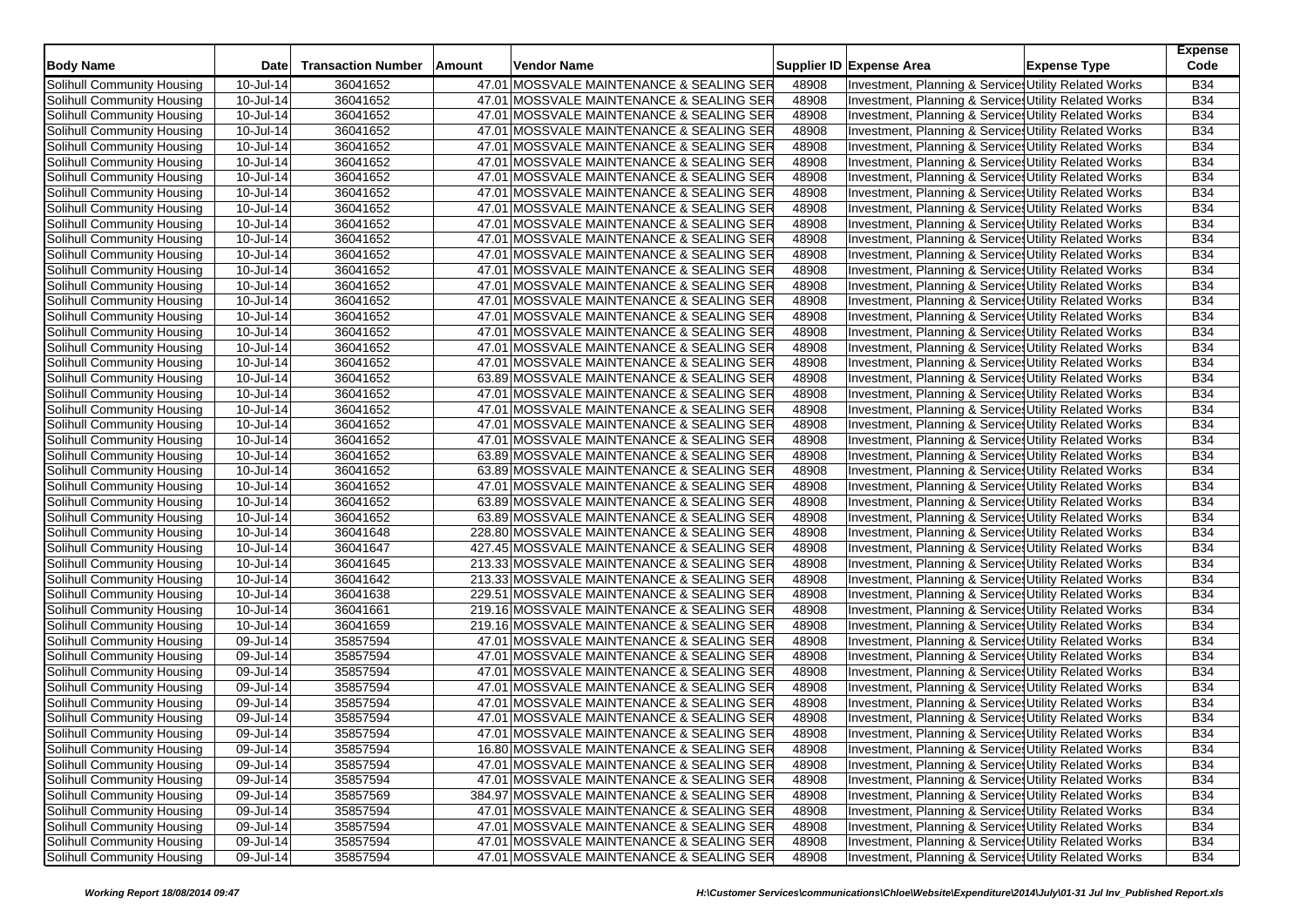| <b>Body Name</b>                                         | <b>Date</b>             | <b>Transaction Number</b> | Amount | Vendor Name                               |                | Supplier ID Expense Area                              | <b>Expense Type</b> | <b>Expense</b><br>Code |
|----------------------------------------------------------|-------------------------|---------------------------|--------|-------------------------------------------|----------------|-------------------------------------------------------|---------------------|------------------------|
| Solihull Community Housing                               | 09-Jul-14               | 35857594                  |        | 47.01 MOSSVALE MAINTENANCE & SEALING SER  | 48908          | Investment, Planning & Service: Utility Related Works |                     | <b>B34</b>             |
| Solihull Community Housing                               | 09-Jul-14               | 35857594                  |        | 47.01 MOSSVALE MAINTENANCE & SEALING SER  | 48908          | Investment, Planning & Service: Utility Related Works |                     | <b>B34</b>             |
| Solihull Community Housing                               | 09-Jul-14               | 35857594                  |        | 47.01 MOSSVALE MAINTENANCE & SEALING SER  | 48908          | Investment, Planning & Service: Utility Related Works |                     | <b>B34</b>             |
| Solihull Community Housing                               | 09-Jul-14               | 35857594                  |        | 47.01 MOSSVALE MAINTENANCE & SEALING SER  | 48908          | Investment, Planning & Service: Utility Related Works |                     | <b>B34</b>             |
| Solihull Community Housing                               | 09-Jul-14               | 35857594                  |        | 47.01 MOSSVALE MAINTENANCE & SEALING SER  | 48908          | Investment, Planning & Service: Utility Related Works |                     | <b>B34</b>             |
| Solihull Community Housing                               | 09-Jul-14               | 35857594                  |        | 47.01 MOSSVALE MAINTENANCE & SEALING SER  | 48908          | Investment, Planning & Services Utility Related Works |                     | <b>B34</b>             |
| Solihull Community Housing                               | 09-Jul-14               | 35857594                  |        | 47.01 MOSSVALE MAINTENANCE & SEALING SER  | 48908          | Investment, Planning & Service: Utility Related Works |                     | <b>B34</b>             |
| Solihull Community Housing                               | 09-Jul-14               | 35857594                  |        | 47.01 MOSSVALE MAINTENANCE & SEALING SER  | 48908          | Investment, Planning & Services Utility Related Works |                     | <b>B34</b>             |
| Solihull Community Housing                               | 09-Jul-14               | 35857594                  |        | 47.01 MOSSVALE MAINTENANCE & SEALING SER  | 48908          | Investment, Planning & Service: Utility Related Works |                     | <b>B34</b>             |
| Solihull Community Housing                               | 09-Jul-14               | 35857594                  |        | 47.01 MOSSVALE MAINTENANCE & SEALING SER  | 48908          | Investment, Planning & Service: Utility Related Works |                     | <b>B34</b>             |
| Solihull Community Housing                               | 09-Jul-14               | 35857594                  |        | 47.01 MOSSVALE MAINTENANCE & SEALING SER  | 48908          | Investment, Planning & Service Utility Related Works  |                     | <b>B34</b>             |
| Solihull Community Housing                               | 09-Jul-14               | 35857594                  |        | 47.01 MOSSVALE MAINTENANCE & SEALING SER  | 48908          | Investment, Planning & Service: Utility Related Works |                     | <b>B34</b>             |
| Solihull Community Housing                               | 09-Jul-14               | 35857594                  |        | 47.01 MOSSVALE MAINTENANCE & SEALING SER  | 48908          | Investment, Planning & Services Utility Related Works |                     | <b>B34</b>             |
| Solihull Community Housing                               | 09-Jul-14               | 35857594                  |        | 47.01 MOSSVALE MAINTENANCE & SEALING SER  | 48908          | Investment, Planning & Service: Utility Related Works |                     | <b>B34</b>             |
| Solihull Community Housing                               | 09-Jul-14               | 35857594                  |        | 47.01 MOSSVALE MAINTENANCE & SEALING SER  | 48908          | Investment, Planning & Services Utility Related Works |                     | <b>B34</b>             |
| Solihull Community Housing                               | 09-Jul-14               | 35857594                  |        | 47.01 MOSSVALE MAINTENANCE & SEALING SER  | 48908          | Investment, Planning & Service Utility Related Works  |                     | <b>B34</b>             |
| Solihull Community Housing                               | 09-Jul-14               | 35857594                  |        | 47.01 MOSSVALE MAINTENANCE & SEALING SER  | 48908          | Investment, Planning & Service: Utility Related Works |                     | <b>B34</b>             |
| Solihull Community Housing                               | 09-Jul-14               | 35857594                  |        | 16.80 MOSSVALE MAINTENANCE & SEALING SER  | 48908          | Investment, Planning & Service: Utility Related Works |                     | <b>B34</b>             |
| Solihull Community Housing                               | 09-Jul-14               | 35857594                  |        | 47.01 MOSSVALE MAINTENANCE & SEALING SER  | 48908          | Investment, Planning & Service: Utility Related Works |                     | <b>B34</b>             |
| Solihull Community Housing                               | 09-Jul-14               | 35857594                  |        | 47.01 MOSSVALE MAINTENANCE & SEALING SER  | 48908          | Investment, Planning & Service: Utility Related Works |                     | <b>B34</b>             |
| Solihull Community Housing                               | 09-Jul-14               | 35857594                  |        | 47.01 MOSSVALE MAINTENANCE & SEALING SER  | 48908          | Investment, Planning & Service: Utility Related Works |                     | <b>B34</b>             |
| Solihull Community Housing                               | 09-Jul-14               | 35857594                  |        | 47.01 MOSSVALE MAINTENANCE & SEALING SER  | 48908          | Investment, Planning & Services Utility Related Works |                     | <b>B34</b>             |
| Solihull Community Housing                               | 09-Jul-14               | 35857594                  |        | 16.80 MOSSVALE MAINTENANCE & SEALING SER  | 48908          | Investment, Planning & Service: Utility Related Works |                     | <b>B34</b>             |
| Solihull Community Housing                               | 09-Jul-14               | 35857594                  |        | 47.01 MOSSVALE MAINTENANCE & SEALING SER  |                | Investment, Planning & Service: Utility Related Works |                     | <b>B34</b>             |
| Solihull Community Housing                               | 09-Jul-14               | 35857594                  |        | 47.01 MOSSVALE MAINTENANCE & SEALING SER  | 48908<br>48908 |                                                       |                     | <b>B34</b>             |
|                                                          |                         | 35857594                  |        |                                           | 48908          | Investment, Planning & Services Utility Related Works |                     | <b>B34</b>             |
| Solihull Community Housing<br>Solihull Community Housing | 09-Jul-14               |                           |        | 47.01 MOSSVALE MAINTENANCE & SEALING SER  |                | Investment, Planning & Service: Utility Related Works |                     | <b>B34</b>             |
|                                                          | 09-Jul-14               | 35857594                  |        | 47.01 MOSSVALE MAINTENANCE & SEALING SER  | 48908          | Investment, Planning & Service Utility Related Works  |                     | <b>B34</b>             |
| Solihull Community Housing                               | 09-Jul-14               | 35857594                  |        | 47.01 MOSSVALE MAINTENANCE & SEALING SER  | 48908          | Investment, Planning & Service: Utility Related Works |                     | <b>B34</b>             |
| Solihull Community Housing                               | 09-Jul-14               | 35857594                  |        | 47.01 MOSSVALE MAINTENANCE & SEALING SER  | 48908          | Investment, Planning & Services Utility Related Works |                     |                        |
| Solihull Community Housing                               | 09-Jul-14               | 35857594                  |        | 47.01 MOSSVALE MAINTENANCE & SEALING SER  | 48908          | Investment, Planning & Service Utility Related Works  |                     | <b>B34</b>             |
| Solihull Community Housing                               | 09-Jul-14               | 35857594                  |        | 47.01 MOSSVALE MAINTENANCE & SEALING SER  | 48908          | Investment, Planning & Service: Utility Related Works |                     | <b>B34</b>             |
| Solihull Community Housing                               | 09-Jul-14               | 35857594                  |        | 47.01 MOSSVALE MAINTENANCE & SEALING SER  | 48908          | Investment, Planning & Services Utility Related Works |                     | <b>B34</b>             |
| Solihull Community Housing                               | 09-Jul-14               | 35857594                  |        | 47.01 MOSSVALE MAINTENANCE & SEALING SER  | 48908          | Investment, Planning & Service Utility Related Works  |                     | <b>B34</b>             |
| Solihull Community Housing                               | 09-Jul-14               | 35857594                  |        | 47.01 MOSSVALE MAINTENANCE & SEALING SER  | 48908          | Investment, Planning & Service Utility Related Works  |                     | <b>B34</b>             |
| Solihull Community Housing                               | 09-Jul-14               | 35857594                  |        | 47.01 MOSSVALE MAINTENANCE & SEALING SER  | 48908          | Investment, Planning & Services Utility Related Works |                     | <b>B34</b>             |
| Solihull Community Housing                               | 09-Jul-14               | 35857594                  |        | 47.01 MOSSVALE MAINTENANCE & SEALING SER  | 48908          | Investment, Planning & Services Utility Related Works |                     | <b>B34</b>             |
| Solihull Community Housing                               | 09-Jul-14               | 35857594                  |        | 47.01 MOSSVALE MAINTENANCE & SEALING SER  | 48908          | Investment, Planning & Service: Utility Related Works |                     | <b>B34</b>             |
| Solihull Community Housing                               | 09-Jul-14               | 35857594                  |        | 47.01 MOSSVALE MAINTENANCE & SEALING SER  | 48908          | Investment, Planning & Service: Utility Related Works |                     | <b>B34</b>             |
| Solihull Community Housing                               | 09-Jul-14               | 35857594                  |        | 47.01 MOSSVALE MAINTENANCE & SEALING SER  | 48908          | Investment, Planning & Services Utility Related Works |                     | <b>B34</b>             |
| Solihull Community Housing                               | $\overline{09}$ -Jul-14 | 35857594                  |        | 47.01 MOSSVALE MAINTENANCE & SEALING SER  | 48908          | Investment, Planning & Service: Utility Related Works |                     | <b>B34</b>             |
| Solihull Community Housing                               | 09-Jul-14               | 35857594                  |        | 47.01 MOSSVALE MAINTENANCE & SEALING SER  | 48908          | Investment, Planning & Services Utility Related Works |                     | <b>B34</b>             |
| Solihull Community Housing                               | 09-Jul-14               | 35857594                  |        | 47.01 MOSSVALE MAINTENANCE & SEALING SER  | 48908          | Investment, Planning & Services Utility Related Works |                     | <b>B34</b>             |
| Solihull Community Housing                               | 09-Jul-14               | 35857594                  |        | 16.80 MOSSVALE MAINTENANCE & SEALING SER  | 48908          | Investment, Planning & Services Utility Related Works |                     | <b>B34</b>             |
| Solihull Community Housing                               | 09-Jul-14               | 35857594                  |        | 16.80 MOSSVALE MAINTENANCE & SEALING SER  | 48908          | Investment, Planning & Services Utility Related Works |                     | <b>B34</b>             |
| Solihull Community Housing                               | 09-Jul-14               | 35857594                  |        | 47.01 MOSSVALE MAINTENANCE & SEALING SER  | 48908          | Investment, Planning & Services Utility Related Works |                     | <b>B34</b>             |
| Solihull Community Housing                               | 09-Jul-14               | 35857590                  |        | 234.57 MOSSVALE MAINTENANCE & SEALING SER | 48908          | Investment, Planning & Services Utility Related Works |                     | B34                    |
| Solihull Community Housing                               | 09-Jul-14               | 35857588                  |        | 219.16 MOSSVALE MAINTENANCE & SEALING SER | 48908          | Investment, Planning & Services Utility Related Works |                     | <b>B34</b>             |
| Solihull Community Housing                               | 09-Jul-14               | 35857581                  |        | 47.01 MOSSVALE MAINTENANCE & SEALING SER  | 48908          | Investment, Planning & Service Utility Related Works  |                     | <b>B34</b>             |
| Solihull Community Housing                               | 09-Jul-14               | 35857581                  |        | 47.01 MOSSVALE MAINTENANCE & SEALING SER  | 48908          | Investment, Planning & Services Utility Related Works |                     | <b>B34</b>             |
| <b>Solihull Community Housing</b>                        | 09-Jul-14               | 35857581                  |        | 47.01 MOSSVALE MAINTENANCE & SEALING SER  | 48908          | Investment, Planning & Service Utility Related Works  |                     | <b>B34</b>             |
| Solihull Community Housing                               | 09-Jul-14               | 35857581                  |        | 47.01 MOSSVALE MAINTENANCE & SEALING SER  | 48908          | Investment, Planning & Services Utility Related Works |                     | <b>B34</b>             |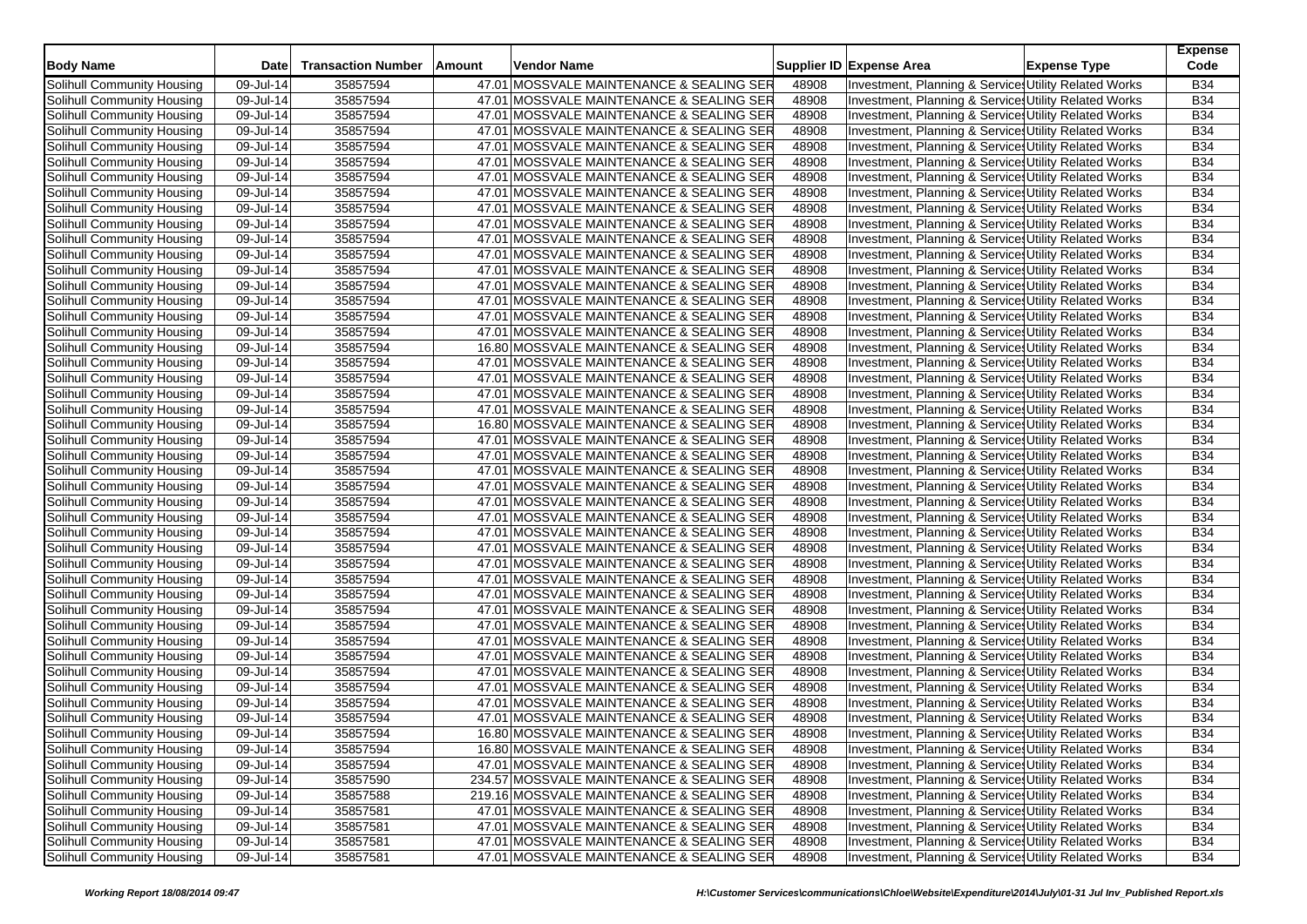| <b>Body Name</b>                                         | <b>Date</b>                             | <b>Transaction Number</b> | Amount | Vendor Name                                                                          |                | Supplier ID Expense Area                                                                                      | <b>Expense Type</b> | <b>Expense</b><br>Code   |
|----------------------------------------------------------|-----------------------------------------|---------------------------|--------|--------------------------------------------------------------------------------------|----------------|---------------------------------------------------------------------------------------------------------------|---------------------|--------------------------|
| Solihull Community Housing                               | 09-Jul-14                               | 35857581                  |        | 47.01 MOSSVALE MAINTENANCE & SEALING SER                                             | 48908          | Investment, Planning & Service: Utility Related Works                                                         |                     | <b>B34</b>               |
| Solihull Community Housing                               | 09-Jul-14                               | 35857581                  |        | 47.01 MOSSVALE MAINTENANCE & SEALING SER                                             | 48908          | Investment, Planning & Service: Utility Related Works                                                         |                     | <b>B34</b>               |
| Solihull Community Housing                               | 09-Jul-14                               | 35857581                  |        | 47.01 MOSSVALE MAINTENANCE & SEALING SER                                             | 48908          | Investment, Planning & Service: Utility Related Works                                                         |                     | <b>B34</b>               |
| Solihull Community Housing                               | 09-Jul-14                               | 35857581                  |        | 47.01 MOSSVALE MAINTENANCE & SEALING SER                                             | 48908          | Investment, Planning & Service: Utility Related Works                                                         |                     | <b>B34</b>               |
| Solihull Community Housing                               | 09-Jul-14                               | 35857581                  |        | 47.01 MOSSVALE MAINTENANCE & SEALING SER                                             | 48908          | Investment, Planning & Service: Utility Related Works                                                         |                     | <b>B34</b>               |
| Solihull Community Housing                               | 09-Jul-14                               | 35857571                  |        | 544.52 MOSSVALE MAINTENANCE & SEALING SER                                            | 48908          | Investment, Planning & Services Utility Related Works                                                         |                     | <b>B34</b>               |
| Solihull Community Housing                               | 09-Jul-14                               | 35857579                  |        | 427.45 MOSSVALE MAINTENANCE & SEALING SER                                            | 48908          | Investment, Planning & Service: Utility Related Works                                                         |                     | <b>B34</b>               |
| Solihull Community Housing                               | 04-Jul-14                               | 35433558                  |        | 223.46 MOSSVALE MAINTENANCE & SEALING SER                                            | 48908          | Investment, Planning & Services Utility Related Works                                                         |                     | <b>B34</b>               |
| Solihull Community Housing                               | 01-Jul-14                               | 35201645                  |        | 302.25 MOSSVALE MAINTENANCE & SEALING SER                                            | 48908          | Investment, Planning & Service: Utility Related Works                                                         |                     | <b>B34</b>               |
| Solihull Community Housing                               | 01-Jul-14                               | 35201637                  |        | 219.16 MOSSVALE MAINTENANCE & SEALING SER                                            | 48908          | Investment, Planning & Service: Utility Related Works                                                         |                     | <b>B34</b>               |
| Solihull Community Housing                               | 01-Jul-14                               | 35201630                  |        | 219.16 MOSSVALE MAINTENANCE & SEALING SER                                            | 48908          | Investment, Planning & Service Utility Related Works                                                          |                     | <b>B34</b>               |
| Solihull Community Housing                               | 01-Jul-14                               | 35201655                  |        | 47.01 MOSSVALE MAINTENANCE & SEALING SER                                             | 48908          | Investment, Planning & Service: Utility Related Works                                                         |                     | <b>B34</b>               |
| Solihull Community Housing                               | 01-Jul-14                               | 35201655                  |        | 47.01 MOSSVALE MAINTENANCE & SEALING SER                                             | 48908          | Investment, Planning & Services Utility Related Works                                                         |                     | <b>B34</b>               |
| Solihull Community Housing                               | 01-Jul-14                               | 35201655                  |        | 47.01 MOSSVALE MAINTENANCE & SEALING SER                                             | 48908          | Investment, Planning & Service: Utility Related Works                                                         |                     | <b>B34</b>               |
| Solihull Community Housing                               | 01-Jul-14                               | 35201655                  |        | 47.01 MOSSVALE MAINTENANCE & SEALING SER                                             | 48908          | Investment, Planning & Services Utility Related Works                                                         |                     | <b>B34</b>               |
| Solihull Community Housing                               | 01-Jul-14                               | 35201655                  |        | 47.01 MOSSVALE MAINTENANCE & SEALING SER                                             | 48908          | Investment, Planning & Service Utility Related Works                                                          |                     | <b>B34</b>               |
| Solihull Community Housing                               | 01-Jul-14                               | 35201655                  |        | 47.01 MOSSVALE MAINTENANCE & SEALING SER                                             | 48908          | Investment, Planning & Service: Utility Related Works                                                         |                     | <b>B34</b>               |
| Solihull Community Housing                               | 01-Jul-14                               | 35201655                  |        | 47.01 MOSSVALE MAINTENANCE & SEALING SER                                             | 48908          | Investment, Planning & Service: Utility Related Works                                                         |                     | <b>B34</b>               |
| Solihull Community Housing                               | 01-Jul-14                               | 35201655                  |        | 47.01 MOSSVALE MAINTENANCE & SEALING SER                                             | 48908          | Investment, Planning & Service: Utility Related Works                                                         |                     | <b>B34</b>               |
| Solihull Community Housing                               | 01-Jul-14                               | 35201655                  |        | 47.01 MOSSVALE MAINTENANCE & SEALING SER                                             | 48908          | Investment, Planning & Service: Utility Related Works                                                         |                     | <b>B34</b>               |
| Solihull Community Housing                               | 01-Jul-14                               | 35201655                  |        | 16.80 MOSSVALE MAINTENANCE & SEALING SER                                             | 48908          | Investment, Planning & Service: Utility Related Works                                                         |                     | <b>B34</b>               |
| Solihull Community Housing                               | 01-Jul-14                               | 35201655                  |        | 47.01 MOSSVALE MAINTENANCE & SEALING SER                                             | 48908          | Investment, Planning & Services Utility Related Works                                                         |                     | <b>B34</b>               |
| Solihull Community Housing                               | 01-Jul-14                               | 35201655                  |        | 47.01 MOSSVALE MAINTENANCE & SEALING SER                                             | 48908          | Investment, Planning & Service: Utility Related Works                                                         |                     | <b>B34</b>               |
| Solihull Community Housing                               | 01-Jul-14                               | 35201655                  |        | 16.80 MOSSVALE MAINTENANCE & SEALING SER                                             | 48908          | Investment, Planning & Service: Utility Related Works                                                         |                     | <b>B34</b>               |
| Solihull Community Housing                               | 01-Jul-14                               | 35201655                  |        | 47.01 MOSSVALE MAINTENANCE & SEALING SER                                             | 48908          | Investment, Planning & Services Utility Related Works                                                         |                     | <b>B34</b>               |
| Solihull Community Housing                               | 01-Jul-14                               | 35201655                  |        | 47.01 MOSSVALE MAINTENANCE & SEALING SER                                             | 48908          | Investment, Planning & Service: Utility Related Works                                                         |                     | <b>B34</b>               |
| Solihull Community Housing                               | 01-Jul-14                               | 35201655                  |        | 47.01 MOSSVALE MAINTENANCE & SEALING SER                                             | 48908          | Investment, Planning & Service Utility Related Works                                                          |                     | <b>B34</b>               |
| Solihull Community Housing                               | 01-Jul-14                               | 35201655                  |        | 16.80 MOSSVALE MAINTENANCE & SEALING SER                                             | 48908          | Investment, Planning & Service: Utility Related Works                                                         |                     | <b>B34</b>               |
| Solihull Community Housing                               | 01-Jul-14                               | 35201655                  |        | 47.01 MOSSVALE MAINTENANCE & SEALING SER                                             | 48908          | Investment, Planning & Services Utility Related Works                                                         |                     | <b>B34</b>               |
| Solihull Community Housing                               | 01-Jul-14                               | 35201655                  |        | 47.01 MOSSVALE MAINTENANCE & SEALING SER                                             | 48908          | Investment, Planning & Service Utility Related Works                                                          |                     | <b>B34</b>               |
| Solihull Community Housing                               | 01-Jul-14                               | 35201655                  |        | 47.01 MOSSVALE MAINTENANCE & SEALING SER                                             | 48908          | Investment, Planning & Service: Utility Related Works                                                         |                     | <b>B34</b>               |
| Solihull Community Housing                               | 01-Jul-14                               | 35201655                  |        | 47.01 MOSSVALE MAINTENANCE & SEALING SER                                             | 48908          | Investment, Planning & Services Utility Related Works                                                         |                     | <b>B34</b>               |
| Solihull Community Housing                               | 01-Jul-14                               | 35201655                  |        | 16.80 MOSSVALE MAINTENANCE & SEALING SER                                             | 48908          | Investment, Planning & Service Utility Related Works                                                          |                     | <b>B34</b>               |
| Solihull Community Housing                               | 01-Jul-14                               | 35201655                  |        | 47.01 MOSSVALE MAINTENANCE & SEALING SER                                             | 48908          | Investment, Planning & Service Utility Related Works                                                          |                     | <b>B34</b>               |
| Solihull Community Housing                               | 01-Jul-14                               | 35201655                  |        | 47.01 MOSSVALE MAINTENANCE & SEALING SER                                             | 48908          | Investment, Planning & Services Utility Related Works                                                         |                     | <b>B34</b>               |
| Solihull Community Housing                               | 01-Jul-14                               | 35201655                  |        | 47.01 MOSSVALE MAINTENANCE & SEALING SER                                             | 48908          | Investment, Planning & Services Utility Related Works                                                         |                     | <b>B34</b>               |
| Solihull Community Housing                               | 01-Jul-14                               | 35201655                  |        | 16.80 MOSSVALE MAINTENANCE & SEALING SER                                             | 48908          | Investment, Planning & Service: Utility Related Works                                                         |                     | <b>B34</b>               |
| Solihull Community Housing                               | 01-Jul-14                               | 35201655                  |        | 47.01 MOSSVALE MAINTENANCE & SEALING SER                                             | 48908          | Investment, Planning & Service: Utility Related Works                                                         |                     | <b>B34</b>               |
| Solihull Community Housing                               | 01-Jul-14                               | 35201655                  |        | 47.01 MOSSVALE MAINTENANCE & SEALING SER                                             | 48908          | Investment, Planning & Services Utility Related Works                                                         |                     | <b>B34</b>               |
| Solihull Community Housing                               | 01-Jul-14                               | 35201655                  |        | 47.01 MOSSVALE MAINTENANCE & SEALING SER                                             | 48908          | Investment, Planning & Service: Utility Related Works                                                         |                     | <b>B34</b>               |
| Solihull Community Housing                               | 01-Jul-14                               | 35201655                  |        | 47.01 MOSSVALE MAINTENANCE & SEALING SER                                             | 48908          | Investment, Planning & Services Utility Related Works                                                         |                     | <b>B34</b>               |
| Solihull Community Housing                               | 01-Jul-14                               | 35201655                  |        | 47.01 MOSSVALE MAINTENANCE & SEALING SER                                             | 48908          | Investment, Planning & Services Utility Related Works                                                         |                     | <b>B34</b>               |
| Solihull Community Housing                               | 01-Jul-14                               | 35201655                  |        | 63.89 MOSSVALE MAINTENANCE & SEALING SER                                             | 48908          | Investment, Planning & Services Utility Related Works                                                         |                     | <b>B34</b>               |
| Solihull Community Housing                               | 01-Jul-14                               | 35201655                  |        | 54.92 MOSSVALE MAINTENANCE & SEALING SER                                             | 48908          | Investment, Planning & Services Utility Related Works                                                         |                     | <b>B34</b>               |
| Solihull Community Housing                               | 01-Jul-14                               | 35201655                  |        | 47.01 MOSSVALE MAINTENANCE & SEALING SER                                             | 48908          | Investment, Planning & Services Utility Related Works                                                         |                     | <b>B34</b>               |
| Solihull Community Housing                               | 01-Jul-14                               | 35201655                  |        | 47.01 MOSSVALE MAINTENANCE & SEALING SER                                             |                | Investment, Planning & Services Utility Related Works                                                         |                     |                          |
|                                                          |                                         | 35201655                  |        | 47.01 MOSSVALE MAINTENANCE & SEALING SER                                             | 48908          | Investment, Planning & Services Utility Related Works                                                         |                     | <b>B34</b>               |
| Solihull Community Housing                               | 01-Jul-14                               |                           |        |                                                                                      | 48908          | Investment, Planning & Services Utility Related Works                                                         |                     | <b>B34</b>               |
| Solihull Community Housing<br>Solihull Community Housing | 01-Jul-14                               | 35201655                  |        | 63.89 MOSSVALE MAINTENANCE & SEALING SER                                             | 48908          |                                                                                                               |                     | <b>B34</b>               |
| Solihull Community Housing                               | $\overline{01}$ -Jul-14<br>$01$ -Jul-14 | 35201655<br>35201655      |        | 47.01 MOSSVALE MAINTENANCE & SEALING SER<br>16.80 MOSSVALE MAINTENANCE & SEALING SER | 48908<br>48908 | Investment, Planning & Services Utility Related Works<br>Investment, Planning & Service Utility Related Works |                     | <b>B34</b><br><b>B34</b> |
| Solihull Community Housing                               | 01-Jul-14                               | 35201650                  |        | 219.16 MOSSVALE MAINTENANCE & SEALING SER                                            | 48908          | Investment, Planning & Services Utility Related Works                                                         |                     | <b>B34</b>               |
|                                                          |                                         |                           |        |                                                                                      |                |                                                                                                               |                     |                          |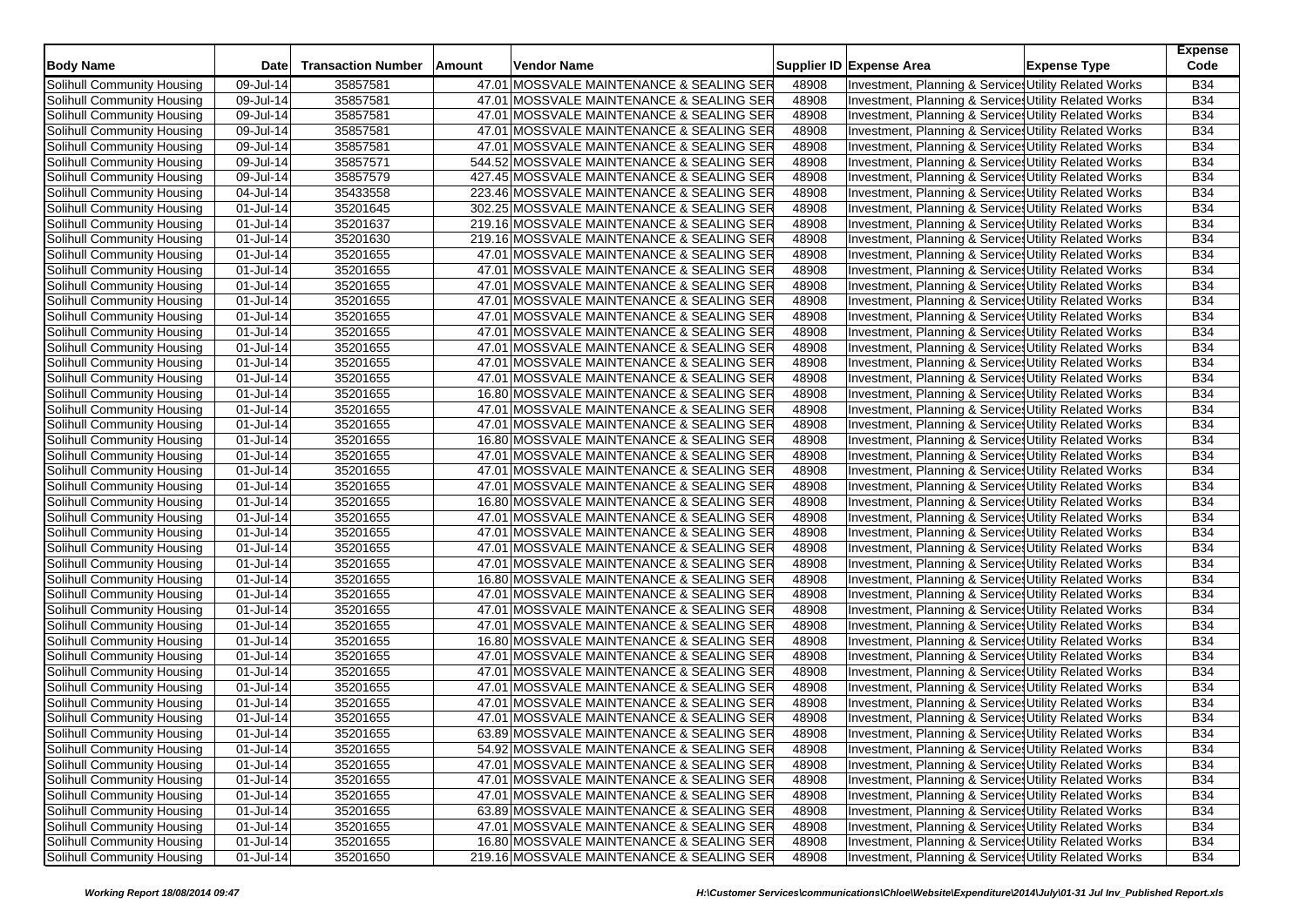| <b>Body Name</b>           | <b>Date</b>   | <b>Transaction Number</b> | Amount | Vendor Name                                |         | Supplier ID Expense Area                              | <b>Expense Type</b>        | <b>Expense</b><br>Code |
|----------------------------|---------------|---------------------------|--------|--------------------------------------------|---------|-------------------------------------------------------|----------------------------|------------------------|
| Solihull Community Housing | 01-Jul-14     | 35201628                  |        | 237.71 MOSSVALE MAINTENANCE & SEALING SER  | 48908   | Investment, Planning & Services Utility Related Works |                            | <b>B34</b>             |
| Solihull Community Housing | 01-Jul-14     | 35201655                  |        | 63.89 MOSSVALE MAINTENANCE & SEALING SER   | 48908   | Investment, Planning & Services Utility Related Works |                            | <b>B34</b>             |
| Solihull Community Housing | 01-Jul-14     | 35201655                  |        | 63.89 MOSSVALE MAINTENANCE & SEALING SER   | 48908   | Investment, Planning & Services Utility Related Works |                            | <b>B34</b>             |
| Solihull Community Housing | 01-Jul-14     | 35201655                  |        | 47.01 MOSSVALE MAINTENANCE & SEALING SER   | 48908   | Investment, Planning & Service: Utility Related Works |                            | <b>B34</b>             |
| Solihull Community Housing | 01-Jul-14     | 35201635                  |        | 219.16 MOSSVALE MAINTENANCE & SEALING SER  | 48908   | Investment, Planning & Service: Utility Related Works |                            | <b>B34</b>             |
| Solihull Community Housing | 01-Jul-14     | 35201655                  |        | 16.80 MOSSVALE MAINTENANCE & SEALING SER   | 48908   | Investment, Planning & Services Utility Related Works |                            | <b>B34</b>             |
| Solihull Community Housing | 25-Jul-14     | 37690602                  |        | 857.59 MOSSVALE MAINTENANCE & SEALING SER  | 48908   | <b>MST</b>                                            | Internal Works             | <b>B31</b>             |
| Solihull Community Housing | 25-Jul-14     | 37690601                  |        | 734.12 MOSSVALE MAINTENANCE & SEALING SER  | 48908   | <b>MST</b>                                            | <b>Internal Works</b>      | <b>B31</b>             |
| Solihull Community Housing | 25-Jul-14     | 37690599                  |        | 654.61 MOSSVALE MAINTENANCE & SEALING SER  | 48908   | <b>MST</b>                                            | <b>Internal Works</b>      | <b>B31</b>             |
| Solihull Community Housing | 23-Jul-14     | 37511609                  |        | 1891.72 MOSSVALE MAINTENANCE & SEALING SER | 48908   | <b>MST</b>                                            | <b>Internal Works</b>      | <b>B31</b>             |
| Solihull Community Housing | 23-Jul-14     | 37511608                  |        | 564.17 MOSSVALE MAINTENANCE & SEALING SER  | 48908   | <b>MST</b>                                            | <b>Internal Works</b>      | <b>B31</b>             |
| Solihull Community Housing | 22-Jul-14     | 37286616                  |        | 2362.51 MOSSVALE MAINTENANCE & SEALING SER | 48908   | <b>MST</b>                                            | <b>Internal Works</b>      | <b>B31</b>             |
| Solihull Community Housing | 10-Jul-14     | 36041688                  |        | 1471.54 MOSSVALE MAINTENANCE & SEALING SER | 48908   | <b>MST</b>                                            | <b>Internal Works</b>      | <b>B31</b>             |
| Solihull Community Housing | 10-Jul-14     | 36041687                  |        | 400.48 MOSSVALE MAINTENANCE & SEALING SER  | 48908   | <b>MST</b>                                            | <b>Internal Works</b>      | <b>B31</b>             |
| Solihull Community Housing | 10-Jul-14     | 36041668                  |        | 465.48 MOSSVALE MAINTENANCE & SEALING SER  | 48908   | <b>MST</b>                                            | <b>Internal Works</b>      | <b>B31</b>             |
| Solihull Community Housing | 10-Jul-14     | 36041667                  |        | 610.58 MOSSVALE MAINTENANCE & SEALING SER  | 48908   | <b>MST</b>                                            | <b>Internal Works</b>      | <b>B31</b>             |
| Solihull Community Housing | 10-Jul-14     | 36041655                  |        | 400.48 MOSSVALE MAINTENANCE & SEALING SER  | 48908   | <b>MST</b>                                            | <b>Internal Works</b>      | <b>B31</b>             |
| Solihull Community Housing | 10-Jul-14     | 36041654                  |        | 455.40 MOSSVALE MAINTENANCE & SEALING SER  | 48908   | MST                                                   | <b>Internal Works</b>      | <b>B31</b>             |
| Solihull Community Housing | 09-Jul-14     | 35857638                  |        | 440.24 MOSSVALE MAINTENANCE & SEALING SER  | 48908   | <b>MST</b>                                            | <b>Internal Works</b>      | <b>B31</b>             |
| Solihull Community Housing | 09-Jul-14     | 35857572                  |        | 465.48 MOSSVALE MAINTENANCE & SEALING SER  | 48908   | <b>MST</b>                                            | <b>Internal Works</b>      | <b>B31</b>             |
| Solihull Community Housing | 03-Jul-14     | 35374587                  |        | 400.48 MOSSVALE MAINTENANCE & SEALING SER  | 48908   | <b>MST</b>                                            | <b>Internal Works</b>      | <b>B31</b>             |
| Solihull Community Housing | 03-Jul-14     | 35374586                  |        | 465.48 MOSSVALE MAINTENANCE & SEALING SER  | 48908   | <b>MST</b>                                            | <b>Internal Works</b>      | <b>B31</b>             |
| Solihull Community Housing | 03-Jul-14     | 35374585                  |        | 472.04 MOSSVALE MAINTENANCE & SEALING SER  | 48908   | <b>MST</b>                                            | <b>Internal Works</b>      | <b>B31</b>             |
| Solihull Community Housing | 03-Jul-14     | 35374584                  |        | 445.32 MOSSVALE MAINTENANCE & SEALING SER  | 48908   | <b>MST</b>                                            | <b>Internal Works</b>      | <b>B31</b>             |
| Solihull Community Housing | 03-Jul-14     | 35374550                  |        | 828.91 MOSSVALE MAINTENANCE & SEALING SER  | 48908   | <b>MST</b>                                            | <b>Internal Works</b>      | <b>B31</b>             |
| Solihull Community Housing | 01-Jul-14     | 35201621                  |        | 390.40 MOSSVALE MAINTENANCE & SEALING SER  | 48908   | <b>MST</b>                                            | <b>Internal Works</b>      | <b>B31</b>             |
| Solihull Community Housing | 01-Jul-14     | 35201642                  |        | 445.32 MOSSVALE MAINTENANCE & SEALING SER  | 48908   | <b>MST</b>                                            | <b>Internal Works</b>      | <b>B31</b>             |
| Solihull Community Housing | 01-Jul-14     | 35201654                  |        | 445.32 MOSSVALE MAINTENANCE & SEALING SER  | 48908   | <b>MST</b>                                            | <b>Internal Works</b>      | <b>B31</b>             |
| Solihull Community Housing | 09-Jul-14     | 35857639                  |        | 306.79 MOSSVALE MAINTENANCE & SEALING SER  | 48908   | <b>MST</b>                                            | <b>Internal Works</b>      | <b>B31</b>             |
| Solihull Community Housing | 14-Jul-14     | 36247547                  |        | 267.44 MOSSVALE MAINTENANCE & SEALING SER  | 48908   | Capital                                               | <b>Contractor Payments</b> | <b>B70</b>             |
| Solihull Community Housing | 23-Jul-14     | 37428548                  |        | 7773.56 MOSSVALE MAINTENANCE & SEALING SER | 48908   | Capital                                               | <b>Contractor Payments</b> | <b>B70</b>             |
| Solihull Community Housing | 25-Jul-14     | 37690600                  |        | 670.31 MOSSVALE MAINTENANCE & SEALING SER  | 48908   | <b>MST</b>                                            | <b>Internal Works</b>      | <b>B31</b>             |
| Solihull Community Housing | 25-Jul-14     | 37690597                  |        | 620.28 MOSSVALE MAINTENANCE & SEALING SER  | 48908   | <b>MST</b>                                            | <b>Internal Works</b>      | <b>B31</b>             |
| Solihull Community Housing | 14-Jul-14     | 36141547                  |        | 3000.00 REDACTED PERSONAL DATA             | 6155686 | <b>Balance Sheet</b>                                  | Movement Incentive Sche    | U32                    |
| Solihull Community Housing | 28-Jul-14     | 37713592                  |        | 7500.00 REDACTED PERSONAL DATA             | 6250686 | Capital                                               | <b>Contractor Payments</b> | <b>B70</b>             |
| Solihull Community Housing | 07-Jul-14     | 35530548                  |        | 1000.00 REDACTED PERSONAL DATA             | 5949686 | <b>Balance Sheet</b>                                  | Movement Incentive Sch     | U32                    |
| Solihull Community Housing | 28-Jul-14     | 37705548                  |        | 2684.20 REDACTED PERSONAL DATA             | 63328   | <b>Balance Sheet</b>                                  | Movement Incentive Sch     | U32                    |
| Solihull Community Housing | 04-Jul-14     | 35433556                  |        | 479.04 MTD SCAFFOLDING LTD                 | 233945  | <b>MST</b>                                            | <b>External Structures</b> | <b>B33</b>             |
| Solihull Community Housing | 04-Jul-14     | 35433555                  |        | 479.04 MTD SCAFFOLDING LTD                 | 233945  | <b>MST</b>                                            | <b>External Structures</b> | <b>B33</b>             |
| Solihull Community Housing | 04-Jul-14     | 35433554                  |        | 367.32 MTD SCAFFOLDING LTD                 | 233945  | <b>MST</b>                                            | <b>External Structures</b> | <b>B33</b>             |
| Solihull Community Housing | 04-Jul-14     | 35433551                  |        | 367.32 MTD SCAFFOLDING LTD                 | 233945  | <b>MST</b>                                            | <b>External Structures</b> | <b>B33</b>             |
| Solihull Community Housing | 04-Jul-14     | 35433553                  |        | 367.32 MTD SCAFFOLDING LTD                 | 233945  | <b>MST</b>                                            | <b>External Structures</b> | <b>B33</b>             |
| Solihull Community Housing | 02-Jul-14     | 35226551                  |        | 550.46 MTD SCAFFOLDING LTD                 | 233945  | <b>MST</b>                                            | <b>External Structures</b> | <b>B33</b>             |
| Solihull Community Housing | 02-Jul-14     | 35226550                  |        | 977.46 MTD SCAFFOLDING LTD                 | 233945  | <b>MST</b>                                            | <b>External Structures</b> | <b>B33</b>             |
| Solihull Community Housing | 04-Jul-14     | 35433552                  |        | 595.75 MTD SCAFFOLDING LTD                 | 233945  | <b>MST</b>                                            | <b>External Structures</b> | <b>B33</b>             |
| Solihull Community Housing | 04-Jul-14     | 35433550                  |        | 368.36 MTD SCAFFOLDING LTD                 | 233945  | <b>MST</b>                                            | <b>External Structures</b> | <b>B33</b>             |
| Solihull Community Housing | 04-Jul-14     | 35433549                  |        | 489.76 MTD SCAFFOLDING LTD                 | 233945  | <b>MST</b>                                            | <b>External Structures</b> | <b>B33</b>             |
| Solihull Community Housing | 23-Jul-14     | 37387547                  |        | 1303.20 MULTICARE                          | 179599  | Capital                                               | Contractor Payments        | <b>B70</b>             |
| Solihull Community Housing | 10-Jul-14     | 36046554                  |        | 167.40 NATIONAL PLASTICS                   | 206818  | <b>MST</b>                                            | <b>Stocks</b>              | R <sub>10</sub>        |
| Solihull Community Housing | $10 -$ Jul-14 | 36046554                  |        | 12.20 NATIONAL PLASTICS                    | 206818  | <b>MST</b>                                            | <b>Stocks</b>              | R <sub>10</sub>        |
| Solihull Community Housing | $10$ -Jul-14  | 36046554                  |        | 308.00 NATIONAL PLASTICS                   | 206818  | <b>MST</b>                                            | <b>Stocks</b>              | R <sub>10</sub>        |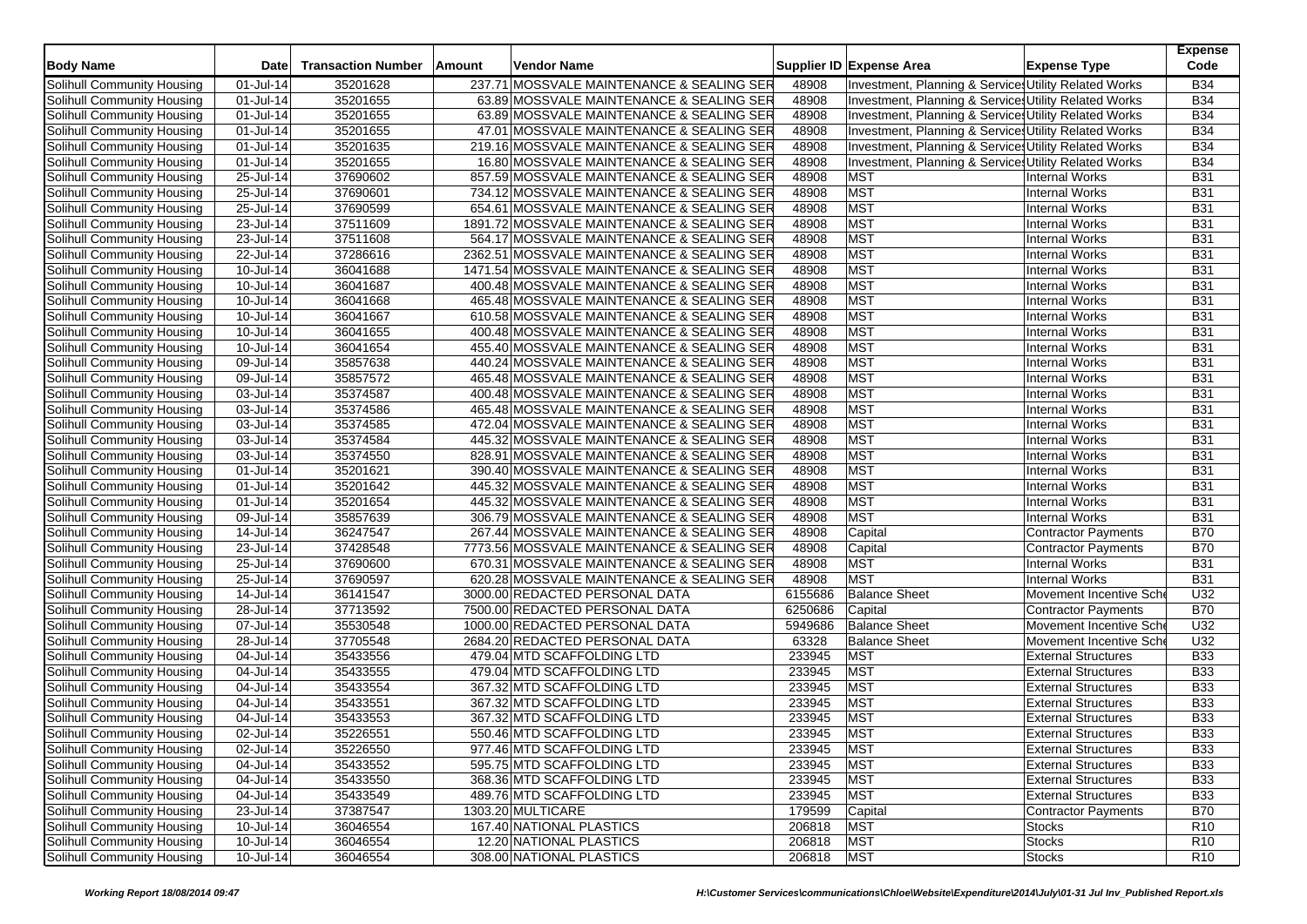| <b>Body Name</b>                  | Date                    | <b>Transaction Number</b> | Amount | <b>Vendor Name</b>                         |         | Supplier ID Expense Area                     | <b>Expense Type</b>            | <b>Expense</b><br>Code             |
|-----------------------------------|-------------------------|---------------------------|--------|--------------------------------------------|---------|----------------------------------------------|--------------------------------|------------------------------------|
| Solihull Community Housing        | 03-Jul-14               | 35430615                  |        | 308.00 NATIONAL PLASTICS                   | 206818  | <b>MST</b>                                   | Stocks                         | R <sub>10</sub>                    |
| Solihull Community Housing        | $\overline{03}$ -Jul-14 | 35430615                  |        | 19.85 NATIONAL PLASTICS                    | 206818  | <b>MST</b>                                   | <b>Stocks</b>                  | R <sub>10</sub>                    |
| Solihull Community Housing        | 03-Jul-14               | 35430615                  |        | 167.40 NATIONAL PLASTICS                   | 206818  | <b>MST</b>                                   | <b>Stocks</b>                  | R <sub>10</sub>                    |
| Solihull Community Housing        | 03-Jul-14               | 35430615                  |        | 37.60 NATIONAL PLASTICS                    | 206818  | <b>MST</b>                                   | <b>Stocks</b>                  | R <sub>10</sub>                    |
| Solihull Community Housing        | 30-Jul-14               | 37740591                  |        | 370.11 NATIONWIDE CRASH REPAIR CENTRES LT  | 259138  | <b>MST</b>                                   | Vehicle service and repai      | C60                                |
| Solihull Community Housing        | 30-Jul-14               | 37740560                  |        | 500.00 NATIONWIDE CRASH REPAIR CENTRES LT  | 259138  | <b>MST</b>                                   | Vehicle service and repai      | C60                                |
| Solihull Community Housing        | 24-Jul-14               | 37544657                  |        | 855.53 NEOPOST FINANCE LTD                 | 115406  | Finance                                      | Postages                       | D <sub>21</sub>                    |
| Solihull Community Housing        | 16-Jul-14               | 36558547                  |        | 484.96 NEOPOST FINANCE LTD                 | 115406  | Finance                                      | Postages                       | D <sub>21</sub>                    |
| Solihull Community Housing        | 16-Jul-14               | 36553547                  |        | 6400.00 NEOPOST LTD                        | 6967    | Finance                                      | Postages                       | D <sub>21</sub>                    |
| Solihull Community Housing        | 16-Jul-14               | 36553547                  |        | 15.00 NEOPOST LTD                          | 6967    | Finance                                      | Postages                       | D <sub>21</sub>                    |
| Solihull Community Housing        | 22-Jul-14               | 37366554                  |        | 21.00 NICHOLLS & CLARKE BUILDING PRODUCTS  | 176278  | <b>MST</b>                                   | <b>Stocks</b>                  | R <sub>10</sub>                    |
| Solihull Community Housing        | 22-Jul-14               | 37366554                  |        | 25.81 NICHOLLS & CLARKE BUILDING PRODUCTS  | 176278  | <b>MST</b>                                   | <b>Stocks</b>                  | R <sub>10</sub>                    |
|                                   | 22-Jul-14               | 37366554                  |        | 27.17 NICHOLLS & CLARKE BUILDING PRODUCTS  | 176278  | <b>MST</b>                                   | <b>Stocks</b>                  | R <sub>10</sub>                    |
| Solihull Community Housing        |                         |                           |        |                                            | 176278  | <b>MST</b>                                   |                                |                                    |
| Solihull Community Housing        | 22-Jul-14<br>22-Jul-14  | 37366554<br>37366554      |        | 58.51 NICHOLLS & CLARKE BUILDING PRODUCTS  | 176278  | <b>MST</b>                                   | <b>Stocks</b><br><b>Stocks</b> | R <sub>10</sub><br>R <sub>10</sub> |
| Solihull Community Housing        |                         |                           |        | 222.80 NICHOLLS & CLARKE BUILDING PRODUCTS |         |                                              |                                |                                    |
| Solihull Community Housing        | 22-Jul-14               | 37366552                  |        | 27.17 NICHOLLS & CLARKE BUILDING PRODUCTS  | 176278  | <b>MST</b>                                   | <b>Stocks</b>                  | R <sub>10</sub>                    |
| Solihull Community Housing        | 22-Jul-14               | 37366552                  |        | 58.51 NICHOLLS & CLARKE BUILDING PRODUCTS  | 176278  | <b>MST</b>                                   | <b>Stocks</b>                  | R <sub>10</sub>                    |
| Solihull Community Housing        | 22-Jul-14               | 37366552                  |        | 619.44 NICHOLLS & CLARKE BUILDING PRODUCTS | 176278  | <b>MST</b>                                   | <b>Stocks</b>                  | R <sub>10</sub>                    |
| Solihull Community Housing        | 22-Jul-14               | 37366552                  |        | 523.67 NICHOLLS & CLARKE BUILDING PRODUCTS | 176278  | <b>MST</b>                                   | <b>Stocks</b>                  | R <sub>10</sub>                    |
| Solihull Community Housing        | 22-Jul-14               | 37366551                  |        | 206.48 NICHOLLS & CLARKE BUILDING PRODUCTS | 176278  | <b>MST</b>                                   | <b>Stocks</b>                  | R <sub>10</sub>                    |
| Solihull Community Housing        | 22-Jul-14               | 37366551                  |        | 27.17 NICHOLLS & CLARKE BUILDING PRODUCTS  | 176278  | <b>MST</b>                                   | <b>Stocks</b>                  | R <sub>10</sub>                    |
| Solihull Community Housing        | 22-Jul-14               | 37366551                  |        | 261.83 NICHOLLS & CLARKE BUILDING PRODUCTS | 176278  | <b>MST</b>                                   | <b>Stocks</b>                  | R <sub>10</sub>                    |
| Solihull Community Housing        | 22-Jul-14               | 37366549                  |        | 16.77 NICHOLLS & CLARKE BUILDING PRODUCT   | 176278  | <b>MST</b>                                   | <b>Stocks</b>                  | R <sub>10</sub>                    |
| Solihull Community Housing        | 22-Jul-14               | 37366549                  |        | 26.34 NICHOLLS & CLARKE BUILDING PRODUCTS  | 176278  | <b>MST</b>                                   | <b>Stocks</b>                  | R <sub>10</sub>                    |
| Solihull Community Housing        | 22-Jul-14               | 37366549                  |        | 206.48 NICHOLLS & CLARKE BUILDING PRODUCTS | 176278  | <b>MST</b>                                   | <b>Stocks</b>                  | R <sub>10</sub>                    |
| Solihull Community Housing        | 22-Jul-14               | 37366549                  |        | 27.17 NICHOLLS & CLARKE BUILDING PRODUCTS  | 176278  | <b>MST</b>                                   | <b>Stocks</b>                  | R <sub>10</sub>                    |
| Solihull Community Housing        | 22-Jul-14               | 37366549                  |        | 210.00 NICHOLLS & CLARKE BUILDING PRODUCTS | 176278  | <b>MST</b>                                   | <b>Stocks</b>                  | R <sub>10</sub>                    |
| Solihull Community Housing        | $\overline{22}$ -Jul-14 | 37366548                  |        | 385.38 NICHOLLS & CLARKE BUILDING PRODUCTS | 176278  | <b>MST</b>                                   | <b>Stocks</b>                  | R <sub>10</sub>                    |
| Solihull Community Housing        | 22-Jul-14               | 37366547                  |        | 222.79 NICHOLLS & CLARKE BUILDING PRODUCTS | 176278  | <b>MST</b>                                   | <b>Stocks</b>                  | R <sub>10</sub>                    |
| Solihull Community Housing        | 22-Jul-14               | 37366555                  |        | 222.79 NICHOLLS & CLARKE BUILDING PRODUCTS | 176278  | <b>MST</b>                                   | <b>Stocks</b>                  | R <sub>10</sub>                    |
| Solihull Community Housing        | 03-Jul-14               | 35430553                  |        | 210.00 NICHOLLS & CLARKE BUILDING PRODUCTS | 176278  | <b>MST</b>                                   | <b>Stocks</b>                  | R <sub>10</sub>                    |
| Solihull Community Housing        | 03-Jul-14               | 35430553                  |        | 27.17 NICHOLLS & CLARKE BUILDING PRODUCTS  | 176278  | <b>MST</b>                                   | <b>Stocks</b>                  | R <sub>10</sub>                    |
| Solihull Community Housing        | 03-Jul-14               | 35430553                  |        | 206.48 NICHOLLS & CLARKE BUILDING PRODUCTS | 176278  | <b>MST</b>                                   | <b>Stocks</b>                  | R <sub>10</sub>                    |
| Solihull Community Housing        | 03-Jul-14               | 35430550                  |        | 210.00 NICHOLLS & CLARKE BUILDING PRODUCTS | 176278  | <b>MST</b>                                   | <b>Stocks</b>                  | R <sub>10</sub>                    |
| Solihull Community Housing        | 24-Jul-14               | 37526548                  |        | 945.45 NIYAA PEOPLE                        | 1651616 | Capital                                      | <b>Contractor Payments</b>     | <b>B70</b>                         |
| Solihull Community Housing        | 15-Jul-14               | 36288547                  |        | 976.05 NIYAA PEOPLE                        | 1651616 | Capital                                      | <b>Contractor Payments</b>     | <b>B70</b>                         |
| Solihull Community Housing        | $15 -$ Jul-14           | 36287547                  |        | 963.90 NIYAA PEOPLE                        | 1651616 | Capital                                      | <b>Contractor Payments</b>     | <b>B70</b>                         |
| Solihull Community Housing        | 01-Jul-14               | 35162552                  |        | 578.55 NIYAA PEOPLE                        | 1651616 | Capital                                      | <b>Contractor Payments</b>     | <b>B70</b>                         |
| Solihull Community Housing        | 24-Jul-14               | 37526549                  |        | 831.30 NIYAA PEOPLE                        | 1651616 | Investment, Planning & Service: Agency Staff |                                | A60                                |
| Solihull Community Housing        | $15$ -Jul-14            | 36286547                  |        | 948.00 NIYAA PEOPLE                        | 1651616 | Investment, Planning & Service: Agency Staff |                                | A60                                |
| Solihull Community Housing        | 09-Jul-14               | 35785548                  |        | 948.00 NIYAA PEOPLE                        | 1651616 | Investment, Planning & Service: Agency Staff |                                | A60                                |
| Solihull Community Housing        | 01-Jul-14               | 35162555                  |        | 906.00 NIYAA PEOPLE                        | 1651616 | Investment, Planning & Services Agency Staff |                                | A60                                |
| Solihull Community Housing        | 02-Jul-14               | 35226575                  |        | 675.46 NOVUS PROPERTY SOLUTIONS            | 3522686 | <b>MST</b>                                   | Internal Works                 | <b>B31</b>                         |
| Solihull Community Housing        | 02-Jul-14               | 35226562                  |        | 215.80 NOVUS PROPERTY SOLUTIONS            | 3522686 | <b>MST</b>                                   | <b>Internal Works</b>          | <b>B31</b>                         |
| Solihull Community Housing        | 02-Jul-14               | 35226561                  |        | 282.20 NOVUS PROPERTY SOLUTIONS            | 3522686 | <b>MST</b>                                   | <b>Internal Works</b>          | <b>B31</b>                         |
| Solihull Community Housing        | 02-Jul-14               | 35226559                  |        | 282.20 NOVUS PROPERTY SOLUTIONS            | 3522686 | <b>MST</b>                                   | <b>Internal Works</b>          | <b>B31</b>                         |
| Solihull Community Housing        | 25-Jul-14               | 37690651                  |        | 332.00 NOVUS PROPERTY SOLUTIONS            | 3522686 | <b>MST</b>                                   | <b>Internal Works</b>          | <b>B31</b>                         |
| Solihull Community Housing        | 10-Jul-14               | 36041684                  |        | 249.00 NOVUS PROPERTY SOLUTIONS            | 3522686 | <b>MST</b>                                   | <b>Internal Works</b>          | <b>B31</b>                         |
| Solihull Community Housing        | 04-Jul-14               | 35433559                  |        | 309.44 NOVUS PROPERTY SOLUTIONS            | 3522686 | <b>MST</b>                                   | <b>Internal Works</b>          | <b>B31</b>                         |
| <b>Solihull Community Housing</b> | 23-Jul-14               | 37436547                  |        | 1716.00 NOVUS PROPERTY SOLUTIONS           | 3522686 | <b>MST</b>                                   | <b>Internal Works</b>          | <b>B31</b>                         |
| Solihull Community Housing        | 23-Jul-14               | 37435547                  |        | 1716.00 NOVUS PROPERTY SOLUTIONS           | 3522686 | <b>MST</b>                                   | <b>Internal Works</b>          | <b>B31</b>                         |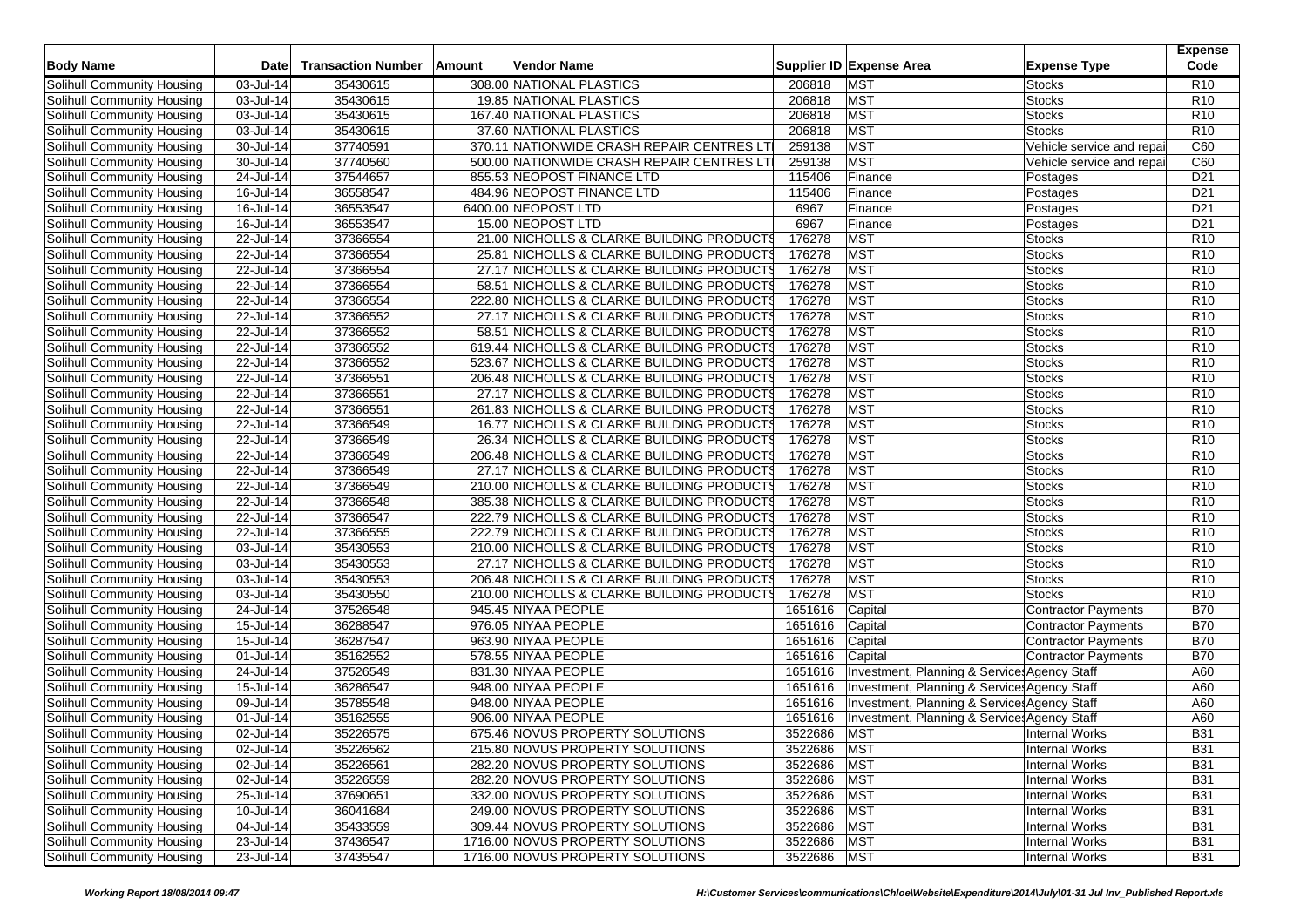|                                                          |                         |                           |        |                                            |         |                                                       |                        | <b>Expense</b> |
|----------------------------------------------------------|-------------------------|---------------------------|--------|--------------------------------------------|---------|-------------------------------------------------------|------------------------|----------------|
| <b>Body Name</b>                                         | <b>Date</b>             | <b>Transaction Number</b> | Amount | Vendor Name                                |         | Supplier ID Expense Area                              | <b>Expense Type</b>    | Code           |
| Solihull Community Housing                               | 23-Jul-14               | 37434547                  |        | 1716.00 NOVUS PROPERTY SOLUTIONS           | 3522686 | <b>MST</b>                                            | <b>Internal Works</b>  | <b>B31</b>     |
| Solihull Community Housing                               | 23-Jul-14               | 37433547                  |        | 1716.00 NOVUS PROPERTY SOLUTIONS           | 3522686 | <b>MST</b>                                            | <b>Internal Works</b>  | <b>B31</b>     |
| Solihull Community Housing                               | 23-Jul-14               | 37431548                  |        | 1716.00 NOVUS PROPERTY SOLUTIONS           | 3522686 | <b>MST</b>                                            | <b>Internal Works</b>  | <b>B31</b>     |
| Solihull Community Housing                               | 23-Jul-14               | 37432547                  |        | 1716.00 NOVUS PROPERTY SOLUTIONS           | 3522686 | <b>MST</b>                                            | <b>Internal Works</b>  | <b>B31</b>     |
| Solihull Community Housing                               | $\overline{09}$ -Jul-14 | 35787556                  |        | 1716.00 NOVUS PROPERTY SOLUTIONS           | 3522686 | <b>MST</b>                                            | <b>Internal Works</b>  | <b>B31</b>     |
| Solihull Community Housing                               | 09-Jul-14               | 35787554                  |        | 1364.00 NOVUS PROPERTY SOLUTIONS           | 3522686 | <b>MST</b>                                            | <b>Internal Works</b>  | <b>B31</b>     |
| Solihull Community Housing                               | $\overline{09}$ -Jul-14 | 35787555                  |        | 1716.00 NOVUS PROPERTY SOLUTIONS           | 3522686 | <b>MST</b>                                            | <b>Internal Works</b>  | <b>B31</b>     |
| Solihull Community Housing                               | 09-Jul-14               | 35787553                  |        | 1716.00 NOVUS PROPERTY SOLUTIONS           | 3522686 | MST                                                   | <b>Internal Works</b>  | <b>B31</b>     |
| Solihull Community Housing                               | 09-Jul-14               | 35787552                  |        | 1540.00 NOVUS PROPERTY SOLUTIONS           | 3522686 | <b>MST</b>                                            | <b>Internal Works</b>  | <b>B31</b>     |
| Solihull Community Housing                               | 09-Jul-14               | 35787551                  |        | 1716.00 NOVUS PROPERTY SOLUTIONS           | 3522686 | <b>MST</b>                                            | <b>Internal Works</b>  | <b>B31</b>     |
| Solihull Community Housing                               | 09-Jul-14               | 35787549                  |        | 1012.00 NOVUS PROPERTY SOLUTIONS           | 3522686 | <b>MST</b>                                            | <b>Internal Works</b>  | <b>B31</b>     |
| Solihull Community Housing                               | 09-Jul-14               | 35787550                  |        | 1364.00 NOVUS PROPERTY SOLUTIONS           | 3522686 | <b>MST</b>                                            | <b>Internal Works</b>  | <b>B31</b>     |
| Solihull Community Housing                               | 09-Jul-14               | 35787548                  |        | 1716.00 NOVUS PROPERTY SOLUTIONS           | 3522686 | <b>MST</b>                                            | <b>Internal Works</b>  | <b>B31</b>     |
| Solihull Community Housing                               | 09-Jul-14               | 35787547                  |        | 1716.00 NOVUS PROPERTY SOLUTIONS           | 3522686 | <b>MST</b>                                            | <b>Internal Works</b>  | <b>B31</b>     |
| Solihull Community Housing                               | 24-Jul-14               | 37552589                  |        | 240.00 NOWMEDICAL                          | 123622  | <b>Housing Management</b>                             | <b>Tenant Medicals</b> | D63            |
| Solihull Community Housing                               | 03-Jul-14               | 35309550                  |        | 244.15 NPOWER                              | 40119   | <b>Housing Management</b>                             | Electricity            | <b>B11</b>     |
| Solihull Community Housing                               | 25-Jul-14               | 37690642                  |        | 210.46 NPOWER BUSINESS & SOCIAL HOUSING L  | 2846690 | <b>MST</b>                                            | Voids                  | <b>B38</b>     |
| Solihull Community Housing                               | 24-Jul-14               | 37526555                  |        | 613.32 NPOWER BUSINESS & SOCIAL HOUSING L' | 2846690 | MST                                                   | Voids                  | <b>B38</b>     |
| Solihull Community Housing                               | 24-Jul-14               | 37526553                  |        | 340.80 NPOWER BUSINESS & SOCIAL HOUSING L' | 2846690 | MST                                                   | Voids                  | <b>B38</b>     |
| Solihull Community Housing                               | 23-Jul-14               | 37511621                  |        | 33.17 NPOWER BUSINESS & SOCIAL HOUSING L   | 2846690 | <b>MST</b>                                            | Voids                  | <b>B38</b>     |
| Solihull Community Housing                               | 23-Jul-14               | 37511621                  |        | 33.17 NPOWER BUSINESS & SOCIAL HOUSING L'  | 2846690 | MST                                                   | Voids                  | <b>B38</b>     |
| Solihull Community Housing                               | 23-Jul-14               | 37511621                  |        | 33.17 NPOWER BUSINESS & SOCIAL HOUSING L   | 2846690 | <b>MST</b>                                            | Voids                  | <b>B38</b>     |
| Solihull Community Housing                               | 23-Jul-14               | 37511621                  |        | 33.17 NPOWER BUSINESS & SOCIAL HOUSING L   | 2846690 | <b>MST</b>                                            | Voids                  | <b>B38</b>     |
| Solihull Community Housing                               | 23-Jul-14               | 37511621                  |        | 33.17 NPOWER BUSINESS & SOCIAL HOUSING L   | 2846690 | MST                                                   | Voids                  | <b>B38</b>     |
| Solihull Community Housing                               | 23-Jul-14               | 37511621                  |        | 33.17 NPOWER BUSINESS & SOCIAL HOUSING L   | 2846690 | MST                                                   | Voids                  | <b>B38</b>     |
| Solihull Community Housing                               | 23-Jul-14               | 37511621                  |        | 33.17 NPOWER BUSINESS & SOCIAL HOUSING L'  | 2846690 | <b>MST</b>                                            | Voids                  | <b>B38</b>     |
| Solihull Community Housing                               | 23-Jul-14               | 37511621                  |        | 33.17 NPOWER BUSINESS & SOCIAL HOUSING L'  | 2846690 | MST                                                   | Voids                  | <b>B38</b>     |
| Solihull Community Housing                               | 23-Jul-14               | 37511621                  |        | 33.17 NPOWER BUSINESS & SOCIAL HOUSING L   | 2846690 | <b>MST</b>                                            | Voids                  | <b>B38</b>     |
| Solihull Community Housing                               | 23-Jul-14               | 37511621                  |        | 33.17 NPOWER BUSINESS & SOCIAL HOUSING L'  | 2846690 | MST                                                   | Voids                  | <b>B38</b>     |
| Solihull Community Housing                               | 23-Jul-14               | 37511621                  |        | 33.17 NPOWER BUSINESS & SOCIAL HOUSING L   | 2846690 | <b>MST</b>                                            | Voids                  | <b>B38</b>     |
| Solihull Community Housing                               | 23-Jul-14               | 37511621                  |        | 33.17 NPOWER BUSINESS & SOCIAL HOUSING L   | 2846690 | MST                                                   | Voids                  | <b>B38</b>     |
| Solihull Community Housing                               | 23-Jul-14               | 37511621                  |        | 33.17 NPOWER BUSINESS & SOCIAL HOUSING LT  | 2846690 | <b>MST</b>                                            | Voids                  | <b>B38</b>     |
| Solihull Community Housing                               | 22-Jul-14               | 37286638                  |        | 29.18 NPOWER BUSINESS & SOCIAL HOUSING L'  | 2846690 | MST                                                   | Voids                  | <b>B38</b>     |
| Solihull Community Housing                               | 22-Jul-14               | 37286638                  |        | 29.18 NPOWER BUSINESS & SOCIAL HOUSING L   | 2846690 | <b>MST</b>                                            | Voids                  | <b>B38</b>     |
| Solihull Community Housing                               | 22-Jul-14               | 37286638                  |        | 29.18 NPOWER BUSINESS & SOCIAL HOUSING L   | 2846690 | MST                                                   | Voids                  | <b>B38</b>     |
| Solihull Community Housing                               | $22 -$ Jul-14           | 37286638                  |        | 29.18 NPOWER BUSINESS & SOCIAL HOUSING L   | 2846690 | <b>MST</b>                                            | Voids                  | <b>B38</b>     |
| Solihull Community Housing                               | 22-Jul-14               | 37286638                  |        | 29.18 NPOWER BUSINESS & SOCIAL HOUSING L   | 2846690 | MST                                                   | Voids                  | <b>B38</b>     |
| Solihull Community Housing                               | 22-Jul-14               | 37286638                  |        | 29.18 NPOWER BUSINESS & SOCIAL HOUSING L'  | 2846690 | MST                                                   | Voids                  | <b>B38</b>     |
| Solihull Community Housing                               | 22-Jul-14               | 37286638                  |        | 29.18 NPOWER BUSINESS & SOCIAL HOUSING L'  | 2846690 | <b>MST</b>                                            | Voids                  | <b>B38</b>     |
| Solihull Community Housing                               | 22-Jul-14               | 37286638                  |        | 29.18 NPOWER BUSINESS & SOCIAL HOUSING L   | 2846690 | <b>MST</b>                                            | Voids                  | <b>B38</b>     |
| Solihull Community Housing                               | 22-Jul-14               | 37286638                  |        | 29.18 NPOWER BUSINESS & SOCIAL HOUSING L   | 2846690 | <b>MST</b>                                            | Voids                  | <b>B38</b>     |
| Solihull Community Housing                               | $\overline{01}$ -Jul-14 | 35162564                  |        | 464.38 NPOWER BUSINESS & SOCIAL HOUSING LT | 2846690 | MST                                                   | Voids                  | <b>B38</b>     |
| Solihull Community Housing                               | 01-Jul-14               | 35162562                  |        | 291.80 NPOWER BUSINESS & SOCIAL HOUSING LT | 2846690 | <b>MST</b>                                            | Voids                  | <b>B38</b>     |
|                                                          | 01-Jul-14               | 35162556                  |        | 397.15 NPOWER BUSINESS & SOCIAL HOUSING LT | 2846690 | <b>MST</b>                                            | Voids                  | <b>B38</b>     |
| Solihull Community Housing<br>Solihull Community Housing | 25-Jul-14               | 37690636                  |        | 655.33 NPOWER BUSINESS & SOCIAL HOUSING LT | 2846690 | Investment, Planning & Services Utility Related Works |                        | <b>B34</b>     |
| Solihull Community Housing                               | 24-Jul-14               |                           |        | 280.09 NPOWER BUSINESS & SOCIAL HOUSING LT | 2846690 | Investment, Planning & Service: Utility Related Works |                        |                |
|                                                          |                         | 37525547                  |        |                                            |         |                                                       |                        | <b>B34</b>     |
| Solihull Community Housing                               | 23-Jul-14               | 37511621                  |        | 33.17 NPOWER BUSINESS & SOCIAL HOUSING LT  | 2846690 | Investment, Planning & Services Utility Related Works |                        | <b>B34</b>     |
| Solihull Community Housing                               | $\overline{23}$ -Jul-14 | 37511621                  |        | 33.17 NPOWER BUSINESS & SOCIAL HOUSING LT  | 2846690 | Investment, Planning & Service: Utility Related Works |                        | <b>B34</b>     |
| Solihull Community Housing                               | 22-Jul-14               | 37286638                  |        | 29.18 NPOWER BUSINESS & SOCIAL HOUSING L'  | 2846690 | Investment, Planning & Services Utility Related Works |                        | <b>B34</b>     |
| Solihull Community Housing                               | 22-Jul-14               | 37286638                  |        | 29.18 NPOWER BUSINESS & SOCIAL HOUSING LT  | 2846690 | Investment, Planning & Service Utility Related Works  |                        | <b>B34</b>     |
| Solihull Community Housing                               | 22-Jul-14               | 37286638                  |        | 29.18 NPOWER BUSINESS & SOCIAL HOUSING LT  | 2846690 | Investment, Planning & Services Utility Related Works |                        | <b>B34</b>     |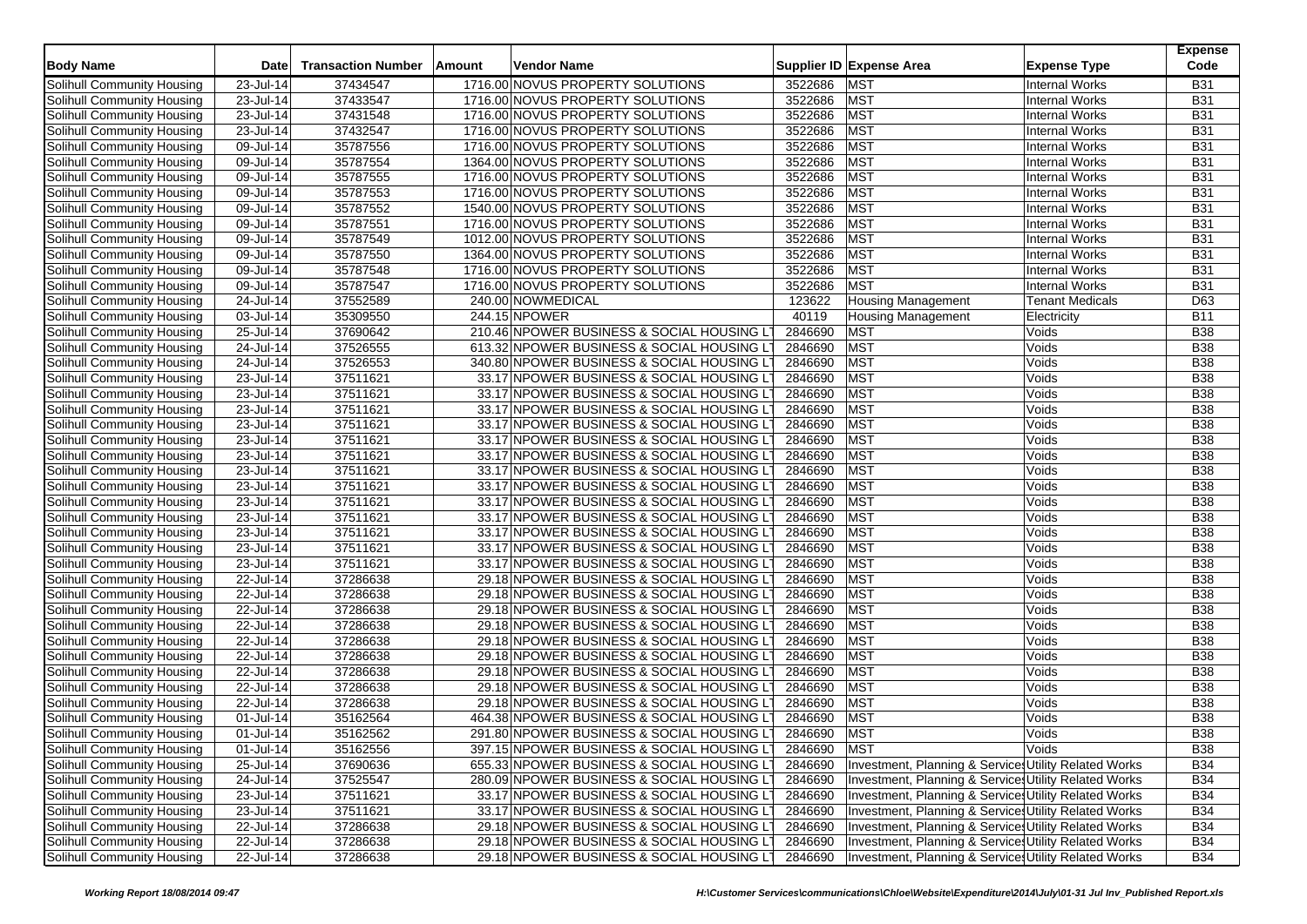| <b>Body Name</b>                  | Date         | <b>Transaction Number</b> | Amount | Vendor Name                                  |         | Supplier ID Expense Area                              | <b>Expense Type</b>         | <b>Expense</b><br>Code   |
|-----------------------------------|--------------|---------------------------|--------|----------------------------------------------|---------|-------------------------------------------------------|-----------------------------|--------------------------|
| Solihull Community Housing        | 18-Jul-14    | 36812550                  |        | 395.28 NPOWER BUSINESS & SOCIAL HOUSING LT   | 2846690 | Investment, Planning & Service: Utility Related Works |                             | <b>B34</b>               |
| Solihull Community Housing        | 09-Jul-14    | 35786548                  |        | 1868.80 NPOWER BUSINESS & SOCIAL HOUSING LT  | 2846690 | Investment, Planning & Service: Utility Related Works |                             | <b>B34</b>               |
| Solihull Community Housing        | 09-Jul-14    | 35785557                  |        | 48208.05 NPOWER BUSINESS & SOCIAL HOUSING LT | 2846690 | Investment, Planning & Service: Utility Related Works |                             | <b>B34</b>               |
| Solihull Community Housing        | 03-Jul-14    | 35374589                  |        | 253.79 NPOWER BUSINESS & SOCIAL HOUSING LT   | 2846690 | Investment, Planning & Service: Utility Related Works |                             | <b>B34</b>               |
| Solihull Community Housing        | 24-Jul-14    | 37552635                  |        | 3437.93 NPOWER BUSINESS & SOCIAL HOUSING LT  | 2846690 | Investment, Planning & Service: Utility Related Works |                             | <b>B34</b>               |
| Solihull Community Housing        | 24-Jul-14    | 37552596                  |        | 1168.00 NPOWER BUSINESS & SOCIAL HOUSING LT  | 2846690 |                                                       |                             | <b>B34</b>               |
|                                   |              |                           |        |                                              | 2846690 | Investment, Planning & Services Utility Related Works |                             |                          |
| Solihull Community Housing        | 24-Jul-14    | 37552593                  |        | 817.60 NPOWER BUSINESS & SOCIAL HOUSING LT   |         | Investment, Planning & Service: Utility Related Works |                             | <b>B34</b><br><b>B34</b> |
| Solihull Community Housing        | 24-Jul-14    | 37552591                  |        | 2153.12 NPOWER BUSINESS & SOCIAL HOUSING LT  | 2846690 | Investment, Planning & Service Utility Related Works  |                             |                          |
| Solihull Community Housing        | 24-Jul-14    | 37552590                  |        | 4496.80 NPOWER BUSINESS & SOCIAL HOUSING LT  | 2846690 | Investment, Planning & Services Utility Related Works |                             | <b>B34</b>               |
| Solihull Community Housing        | 23-Jul-14    | 37491547                  |        | 4940.74 NPOWER BUSINESS & SOCIAL HOUSING LT  | 2846690 | Investment, Planning & Services Utility Related Works |                             | <b>B34</b>               |
| Solihull Community Housing        | 23-Jul-14    | 37489547                  |        | 4485.78 NPOWER BUSINESS & SOCIAL HOUSING LT  | 2846690 | Investment, Planning & Service, Utility Related Works |                             | <b>B34</b>               |
| Solihull Community Housing        | 23-Jul-14    | 37495547                  |        | 5125.25 NPOWER BUSINESS & SOCIAL HOUSING LT  | 2846690 | Investment, Planning & Services Utility Related Works |                             | <b>B34</b>               |
| Solihull Community Housing        | 23-Jul-14    | 37486547                  |        | 2637.18 NPOWER BUSINESS & SOCIAL HOUSING LT  | 2846690 | Investment, Planning & Services Utility Related Works |                             | <b>B34</b>               |
| Solihull Community Housing        | 23-Jul-14    | 37445547                  |        | 676.38 NPOWER BUSINESS & SOCIAL HOUSING LT   | 2846690 | Investment, Planning & Service: Utility Related Works |                             | <b>B34</b>               |
| Solihull Community Housing        | 23-Jul-14    | 37443547                  |        | 676.38 NPOWER BUSINESS & SOCIAL HOUSING LT   | 2846690 | Investment, Planning & Service, Utility Related Works |                             | <b>B34</b>               |
| Solihull Community Housing        | 23-Jul-14    | 37446547                  |        | 676.38 NPOWER BUSINESS & SOCIAL HOUSING LT   | 2846690 | Investment, Planning & Services Utility Related Works |                             | <b>B34</b>               |
| Solihull Community Housing        | 09-Jul-14    | 35786547                  |        | 3942.00 NPOWER BUSINESS & SOCIAL HOUSING LT  | 2846690 | Investment, Planning & Services Utility Related Works |                             | <b>B34</b>               |
| Solihull Community Housing        | 03-Jul-14    | 35348550                  |        | 676.38 NPOWER BUSINESS & SOCIAL HOUSING LT   | 2846690 | Investment, Planning & Service, Utility Related Works |                             | <b>B34</b>               |
| Solihull Community Housing        | 03-Jul-14    | 35348549                  |        | 676.38 NPOWER BUSINESS & SOCIAL HOUSING LT   | 2846690 | Investment, Planning & Services Utility Related Works |                             | <b>B34</b>               |
| Solihull Community Housing        | 03-Jul-14    | 35348548                  |        | 676.38 NPOWER BUSINESS & SOCIAL HOUSING LT   | 2846690 | Investment, Planning & Services Utility Related Works |                             | <b>B34</b>               |
| Solihull Community Housing        | 03-Jul-14    | 35344554                  |        | 676.38 NPOWER BUSINESS & SOCIAL HOUSING LT   | 2846690 | Investment, Planning & Services Utility Related Works |                             | <b>B34</b>               |
| Solihull Community Housing        | 25-Jul-14    | 37690640                  |        | 229.68 NPOWER BUSINESS & SOCIAL HOUSING L    | 2846690 | <b>MST</b>                                            | <b>Internal Works</b>       | <b>B31</b>               |
| Solihull Community Housing        | 14-Jul-14    | 36123558                  |        | 272.56 NPOWER BUSINESS & SOCIAL HOUSING LT   | 2846690 | <b>MST</b>                                            | <b>Internal Works</b>       | B31                      |
| Solihull Community Housing        | 14-Jul-14    | 36245548                  |        | 2634.66 OAKLEAF COMMERCIAL SERVICES LTD      | 5136686 | Capital                                               | <b>Contractor Payments</b>  | B70                      |
| Solihull Community Housing        | 04-Jul-14    | 35462547                  |        | 1917.67 OAKLEAF COMMERCIAL SERVICES LTD      | 5136686 | Capital                                               | <b>Contractor Payments</b>  | B70                      |
| Solihull Community Housing        | 04-Jul-14    | 35461547                  |        | 3195.87 OAKLEAF COMMERCIAL SERVICES LTD      | 5136686 | Capital                                               | <b>Contractor Payments</b>  | B70                      |
| Solihull Community Housing        | 04-Jul-14    | 35459547                  |        | 2464.57 OAKLEAF COMMERCIAL SERVICES LTD      | 5136686 | Capital                                               | <b>Contractor Payments</b>  | <b>B70</b>               |
| Solihull Community Housing        | 09-Jul-14    | 35787557                  |        | 7200.00 OMFAX SYSTEMS LTD                    | 97459   | Capital                                               | <b>ICT - General</b>        | D30                      |
| Solihull Community Housing        | 25-Jul-14    | 37690592                  |        | 1403.15 OPENVIEW SECURITY SOLUTIONS LTD      | 2385686 | Investment, Planning & Service: Utility Related Works |                             | <b>B34</b>               |
| Solihull Community Housing        | 25-Jul-14    | 37690591                  |        | 324.34 OPENVIEW SECURITY SOLUTIONS LTD       | 2385686 | Investment, Planning & Service: Utility Related Works |                             | <b>B34</b>               |
| Solihull Community Housing        | 23-Jul-14    | 37511589                  |        | 326.73 OPENVIEW SECURITY SOLUTIONS LTD       | 2385686 | Investment, Planning & Services Utility Related Works |                             | <b>B34</b>               |
| Solihull Community Housing        | 23-Jul-14    | 37511595                  |        | 324.34 OPENVIEW SECURITY SOLUTIONS LTD       | 2385686 | Investment, Planning & Service: Utility Related Works |                             | <b>B34</b>               |
| Solihull Community Housing        | 22-Jul-14    | 37286592                  |        | 657.27 OPENVIEW SECURITY SOLUTIONS LTD       | 2385686 | Investment, Planning & Service: Utility Related Works |                             | <b>B34</b>               |
| Solihull Community Housing        | 22-Jul-14    | 37286579                  |        | 265.61 OPENVIEW SECURITY SOLUTIONS LTD       | 2385686 | Investment, Planning & Service: Utility Related Works |                             | <b>B34</b>               |
| Solihull Community Housing        | 22-Jul-14    | 37286577                  |        | 324.34 OPENVIEW SECURITY SOLUTIONS LTD       | 2385686 | Investment, Planning & Services Utility Related Works |                             | <b>B34</b>               |
| Solihull Community Housing        | 22-Jul-14    | 37286581                  |        | 324.34 OPENVIEW SECURITY SOLUTIONS LTD       | 2385686 | Investment, Planning & Service: Utility Related Works |                             | <b>B34</b>               |
| Solihull Community Housing        | 03-Jul-14    | 35374582                  |        | 324.34 OPENVIEW SECURITY SOLUTIONS LTD       | 2385686 | Investment, Planning & Service: Utility Related Works |                             | <b>B34</b>               |
| Solihull Community Housing        | 18-Jul-14    | 36893549                  |        | 308.33 ORBIS PROTECT LIMITED                 | 6049687 | <b>Customer Services</b>                              | Other Fees and Charges      | D <sub>59</sub>          |
| Solihull Community Housing        | 18-Jul-14    | 36893549                  |        | 2980.31 ORBIS PROTECT LIMITED                | 6049687 | <b>Customer Services</b>                              | Other Fees and Charges      | D <sub>59</sub>          |
| Solihull Community Housing        | 15-Jul-14    | 36337548                  |        | 2350.00 ORBIS PROTECT LIMITED                | 6049687 | <b>Customer Services</b>                              | Other Fees and Charges      | D <sub>59</sub>          |
| Solihull Community Housing        | 15-Jul-14    | 36337548                  |        | 308.33 ORBIS PROTECT LIMITED                 | 6049687 | <b>Customer Services</b>                              | Other Fees and Charges      | D <sub>59</sub>          |
| Solihull Community Housing        | 09-Jul-14    | 35787558                  |        | 1365.70 PENNINGTON CHOICE LTD                | 227134  | Investment, Planning & Service Other Fees and Charges |                             | D <sub>59</sub>          |
| Solihull Community Housing        | 30-Jul-14    | 37740595                  |        | 266.50 PHS GROUP PLC                         | 82208   | Finance                                               | <b>Other Premises Costs</b> | <b>B90</b>               |
| Solihull Community Housing        | 23-Jul-14    | 37447547                  |        | 317.62 PHS GROUP PLC                         | 82208   | Finance                                               | <b>Other Premises Costs</b> | <b>B90</b>               |
| Solihull Community Housing        | 09-Jul-14    | 35787562                  |        | 400.98 PHS GROUP PLC                         | 82208   | Finance                                               | <b>Other Premises Costs</b> | <b>B90</b>               |
| Solihull Community Housing        | 09-Jul-14    | 35787561                  |        | 330.40 PHS GROUP PLC                         | 82208   | Finance                                               | <b>Other Premises Costs</b> | <b>B90</b>               |
| Solihull Community Housing        | 15-Jul-14    | 36349547                  |        | 57464.02 PINNACLE HOUSING LTD                | 280244  | <b>Balance Sheet</b>                                  | <b>Creditors</b>            | <b>S08</b>               |
| Solihull Community Housing        | 15-Jul-14    | 36348547                  |        | 9188.25 PINNACLE HOUSING LTD                 | 280244  | <b>Balance Sheet</b>                                  | Creditors                   | <b>S08</b>               |
| Solihull Community Housing        | 23-Jul-14    | 37448547                  |        | 3601.96 PINNACLE HOUSING LTD                 | 280244  | Finance                                               | Cleaning                    | <b>B50</b>               |
| <b>Solihull Community Housing</b> | $03$ -Jul-14 | 35348551                  |        | 1000.00 PLAIN ENGLISH CAMPAIGN LTD           | 25046   | <b>Customer Services</b>                              | <b>Professional Fees</b>    | D <sub>50</sub>          |
| Solihull Community Housing        | $15$ -Jul-14 | 36352547                  |        | 1010.32 QUALITY GAS AUDIT SERVICES LTD       | 118053  | Investment. Planning & Services Utility Related Works |                             | <b>B34</b>               |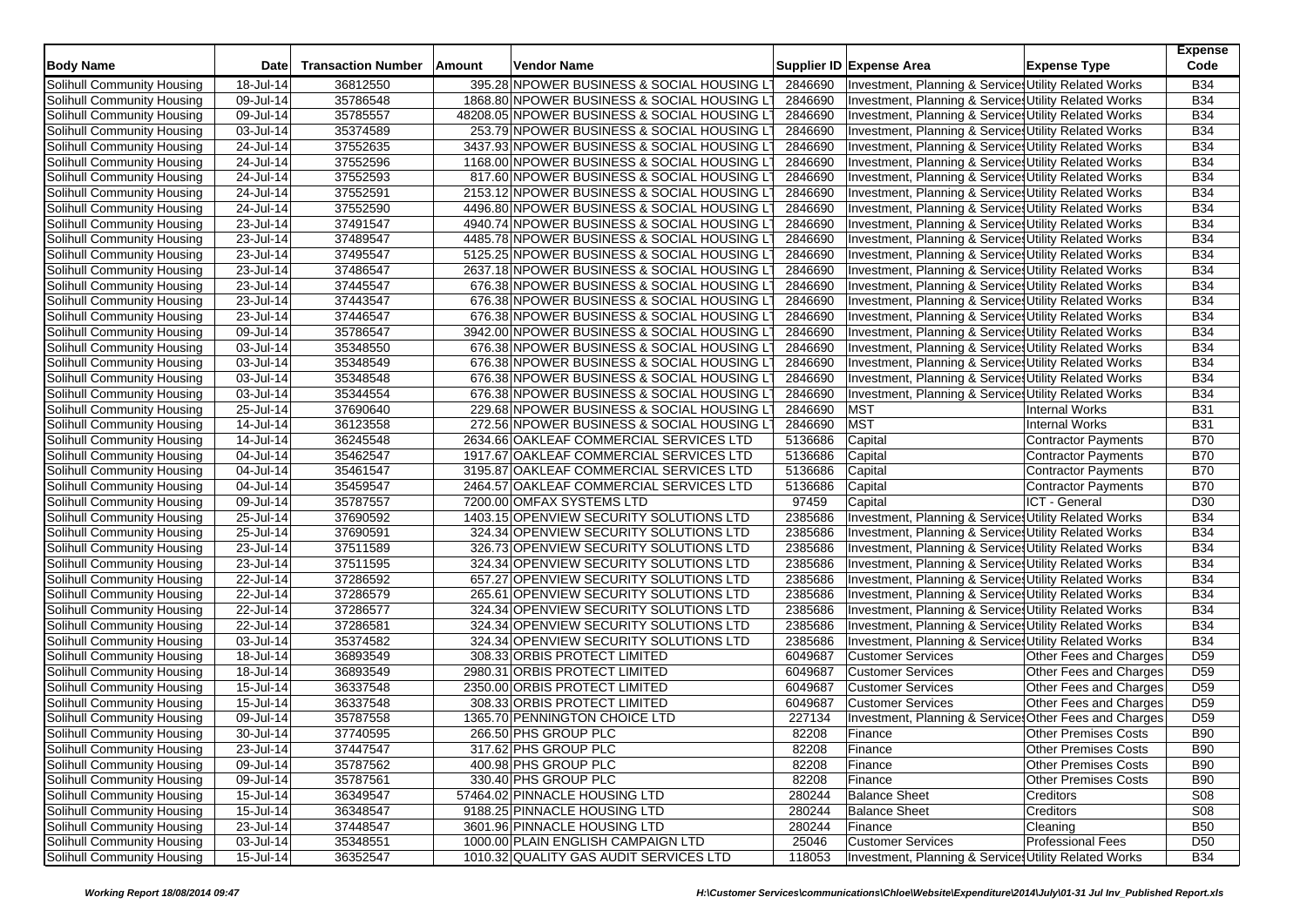| <b>Body Name</b>                                         | Date                    | <b>Transaction Number</b> | Amount      | <b>Vendor Name</b>                          |         | Supplier ID Expense Area                              | <b>Expense Type</b>          | <b>Expense</b><br>Code |
|----------------------------------------------------------|-------------------------|---------------------------|-------------|---------------------------------------------|---------|-------------------------------------------------------|------------------------------|------------------------|
| Solihull Community Housing                               | 15-Jul-14               | 36352547                  |             | 1324.18 QUALITY GAS AUDIT SERVICES LTD      | 118053  | Investment, Planning & Service: Utility Related Works |                              | <b>B34</b>             |
| Solihull Community Housing                               | 09-Jul-14               | 35857600                  |             | 275.00 R J EVANS KNOWLES & PARTNERS         | 7412    | Capital                                               | <b>Contractor Payments</b>   | <b>B70</b>             |
| Solihull Community Housing                               | 09-Jul-14               | 35857596                  |             | 250.00 R J EVANS KNOWLES & PARTNERS         | 7412    | Capital                                               | <b>Contractor Payments</b>   | <b>B70</b>             |
| Solihull Community Housing                               | 09-Jul-14               | 35857636                  |             | 233.00 R J EVANS KNOWLES & PARTNERS         | 7412    | Capital                                               | <b>Contractor Payments</b>   | <b>B70</b>             |
| Solihull Community Housing                               | $\overline{09}$ -Jul-14 | 35857635                  |             | 217.00 R J EVANS KNOWLES & PARTNERS         | 7412    | Capital                                               | <b>Contractor Payments</b>   | <b>B70</b>             |
| Solihull Community Housing                               | 09-Jul-14               | 35857634                  |             | 225.00 R J EVANS KNOWLES & PARTNERS         | 7412    | Capital                                               | <b>Contractor Payments</b>   | <b>B70</b>             |
| Solihull Community Housing                               | $\overline{09}$ -Jul-14 | 35857628                  |             | 300.00 R J EVANS KNOWLES & PARTNERS         | 7412    | Capital                                               | <b>Contractor Payments</b>   | <b>B70</b>             |
| Solihull Community Housing                               | 09-Jul-14               | 35857627                  |             | 225.00 R J EVANS KNOWLES & PARTNERS         | 7412    | Capital                                               | <b>Contractor Payments</b>   | <b>B70</b>             |
| Solihull Community Housing                               | 09-Jul-14               | 35857625                  |             | 233.00 R J EVANS KNOWLES & PARTNERS         | 7412    | Capital                                               | <b>Contractor Payments</b>   | <b>B70</b>             |
| Solihull Community Housing                               | 09-Jul-14               | 35857624                  |             | 341.00 R J EVANS KNOWLES & PARTNERS         | 7412    | Capital                                               | <b>Contractor Payments</b>   | <b>B70</b>             |
| Solihull Community Housing                               | 09-Jul-14               | 35857621                  |             | 575.00 R J EVANS KNOWLES & PARTNERS         | 7412    | Capital                                               | <b>Contractor Payments</b>   | <b>B70</b>             |
| Solihull Community Housing                               | 09-Jul-14               | 35857620                  |             | 475.00 R J EVANS KNOWLES & PARTNERS         | 7412    | Capital                                               | <b>Contractor Payments</b>   | <b>B70</b>             |
| Solihull Community Housing                               | 30-Jul-14               | 37741515                  |             | 24037.11 R S MILLER ROOFING(WOLVERHAMPTON)  | 75827   | Capital                                               | <b>Contractor Payments</b>   | <b>B70</b>             |
| Solihull Community Housing                               | 09-Jul-14               | 35787572                  |             | 29383.88 R S MILLER ROOFING (WOLVERHAMPTON) | 75827   | Capital                                               | <b>Contractor Payments</b>   | <b>B70</b>             |
| Solihull Community Housing                               | 23-Jul-14               | 37450547                  |             | 385.25 RANDSTAD EMPLOYMENT BUREAU LTD       | 54515   | Finance                                               | Pay: APT & C                 | A10                    |
| Solihull Community Housing                               | 16-Jul-14               | 36559547                  |             | 425.50 RANDSTAD EMPLOYMENT BUREAU LTD       | 54515   | Finance                                               | Pay: APT & C                 | A10                    |
| Solihull Community Housing                               | 24-Jul-14               | 37552609                  |             | 414.00 RANDSTAD EMPLOYMENT BUREAU LTD       | 54515   | <b>Housing Management</b>                             | Pay: APT & C                 | A10                    |
| Solihull Community Housing                               | 24-Jul-14               | 37552610                  |             | 416.88 RANDSTAD EMPLOYMENT BUREAU LTD       | 54515   | <b>Housing Management</b>                             | Pay: APT & C                 | A10                    |
| Solihull Community Housing                               | 15-Jul-14               | 36355547                  |             | 425.50 RANDSTAD EMPLOYMENT BUREAU LTD       | 54515   | <b>Housing Management</b>                             | Pay: APT & C                 | A10                    |
| Solihull Community Housing                               | 03-Jul-14               | 35348554                  |             | 345.00 RANDSTAD EMPLOYMENT BUREAU LTD       | 54515   | <b>Housing Management</b>                             | Pay: APT & C                 | A10                    |
| Solihull Community Housing                               | 03-Jul-14               | 35348553                  |             | 425.50 RANDSTAD EMPLOYMENT BUREAU LTD       | 54515   | <b>Housing Management</b>                             | Pay: APT & C                 | A10                    |
| Solihull Community Housing                               | 03-Jul-14               | 35348552                  |             | 425.50 RANDSTAD EMPLOYMENT BUREAU LTD       | 54515   | <b>Housing Management</b>                             | Pay: APT & C                 | A10                    |
| Solihull Community Housing                               | 23-Jul-14               | 37450547                  |             | 40.25 RANDSTAD EMPLOYMENT BUREAU LTD        | 54515   | Finance                                               | <b>Agency Staff</b>          | A60                    |
| Solihull Community Housing                               | 15-Jul-14               | 36354547                  |             | 317.69 RAPIDE COMMUNICATION LIMITED         | 219590  | <b>MST</b>                                            | Telephones                   | D40                    |
|                                                          | 24-Jul-14               | 37544669                  | 321.12 REED |                                             | 260459  | <b>Customer Services</b>                              |                              | A60                    |
| Solihull Community Housing<br>Solihull Community Housing | 15-Jul-14               | 36356547                  | 234.15 REED |                                             | 260459  | <b>Customer Services</b>                              | <b>Agency Staff</b>          | A60                    |
| Solihull Community Housing                               | 09-Jul-14               | 35787564                  | 307.74 REED |                                             | 260459  | <b>Customer Services</b>                              | <b>Agency Staff</b>          | A60                    |
| Solihull Community Housing                               |                         |                           |             |                                             |         |                                                       | <b>Agency Staff</b>          |                        |
|                                                          | 01-Jul-14               | 35167549                  | 307.74 REED |                                             | 260459  | <b>Customer Services</b>                              | <b>Agency Staff</b>          | A60                    |
| Solihull Community Housing                               | 01-Jul-14               | 35170547                  |             | 938.25 RESOURCING GROUP                     | 131156  | Investment, Planning & Service: Agency Staff          |                              | A60                    |
| Solihull Community Housing                               | 15-Jul-14               | 36357547                  |             | 888.00 RESOURCING GROUP                     | 131156  | Investment, Planning & Service: Agency Staff          |                              | A60                    |
| Solihull Community Housing                               | 09-Jul-14               | 35787569                  |             | 888.00 RESOURCING GROUP                     | 131156  | Investment, Planning & Service: Agency Staff          |                              | A60                    |
| Solihull Community Housing                               | 09-Jul-14               | 35787567                  |             | 31.90 RESOURCING GROUP                      | 131156  | Investment, Planning & Service Agency Staff           |                              | A60                    |
| Solihull Community Housing                               | 09-Jul-14               | 35787567                  |             | 856.10 RESOURCING GROUP                     | 131156  | Investment, Planning & Service: Agency Staff          |                              | A60                    |
| Solihull Community Housing                               | 09-Jul-14               | 35787565                  |             | 888.00 RESOURCING GROUP                     | 131156  | Investment, Planning & Service: Agency Staff          |                              | A60                    |
| Solihull Community Housing                               | 23-Jul-14               | 37451547                  |             | 315.24 RICOH UK LTD                         | 54723   | Finance                                               | <b>ICT Consumables</b>       | D33                    |
| Solihull Community Housing                               | $16$ -Jul-14            | 36560608                  |             | 468.48 RICOH UK LTD                         | 54723   | Finance                                               | <b>ICT Consumables</b>       | D33                    |
| Solihull Community Housing                               | 09-Jul-14               | 35787571                  |             | 634.48 RICOH UK LTD                         | 54723   | Finance                                               | <b>ICT Consumables</b>       | D33                    |
| Solihull Community Housing                               | 03-Jul-14               | 35355547                  |             | 364.19 RICOH UK LTD                         | 54723   | <b>MST</b>                                            | <b>Office Expenses</b>       | D <sub>20</sub>        |
| Solihull Community Housing                               | 01-Jul-14               | 35170548                  |             | 3490.00 RIO ASPHALT & PAVING CO LTD         | 7547    | <b>MST</b>                                            | Tools                        | D <sub>16</sub>        |
| Solihull Community Housing                               | 09-Jul-14               | 35787573                  |             | 1519.12 SCCI ALPHATRACK LTD                 | 2490687 | Investment, Planning & Service: Utility Related Works |                              | <b>B34</b>             |
| Solihull Community Housing                               | 09-Jul-14               | 35808547                  |             | 1544377.46 SEVERN TRENT WATER               | 22561   | <b>Balance Sheet</b>                                  | Tenants Water Charges        | U28                    |
| Solihull Community Housing                               | $23 -$ Jul-14           | 37455547                  |             | 769.65 SHELTON DEVELOPMENT SERVICES         | 256562  | <b>Customer Services</b>                              | <b>ICT Software</b>          | D31                    |
| Solihull Community Housing                               | 24-Jul-14               | 37544672                  |             | 3375.00 SMITHYS HOTEL UK LTD                | 4075686 | Housing Management                                    | <b>B&amp;B Accommodation</b> | <b>B23</b>             |
| Solihull Community Housing                               | 15-Jul-14               | 36358547                  |             | 245.00 SMITHYS HOTEL UK LTD                 | 4075686 | <b>Housing Management</b>                             | <b>B&amp;B Accommodation</b> | <b>B23</b>             |
| Solihull Community Housing                               | 03-Jul-14               | 35355549                  |             | 490.00 SMITHYS HOTEL UK LTD                 | 4075686 | <b>Housing Management</b>                             | <b>B&amp;B</b> Accommodation | <b>B23</b>             |
| Solihull Community Housing                               | 15-Jul-14               | 36361547                  |             | 698.00 SOCIAL LANDLORDS CRIME & NUISANCE G  | 86051   | Housing Management                                    | <b>Professional Fees</b>     | D <sub>50</sub>        |
| Solihull Community Housing                               | 28-Jul-14               | 37713564                  |             | 39.97 SOLIHULL COMMUNITY HOUSING            | 102685  | Housing Management                                    | Other Supplies And Servi     | D90                    |
| Solihull Community Housing                               | 07-Jul-14               | 35529547                  |             | 9.42 SOLIHULL COMMUNITY HOUSING             | 102685  | Housing Management                                    | Other Supplies And Servi     | D90                    |
| Solihull Community Housing                               | 07-Jul-14               | 35530547                  |             | 0.62 SOLIHULL COMMUNITY HOUSING             | 102685  | <b>Housing Management</b>                             | <b>Officer Expenses</b>      | D60                    |
| <b>Solihull Community Housing</b>                        | $21 -$ Jul-14           | 37097547                  |             | 30.41 SOLIHULL COMMUNITY HOUSING            | 102685  | <b>MST</b>                                            | Materials                    | D <sub>13</sub>        |
| Solihull Community Housing                               | 21-Jul-14               | 37097547                  |             | 259.00 SOLIHULL COMMUNITY HOUSING           | 102685  | <b>MST</b>                                            | Materials                    | D <sub>13</sub>        |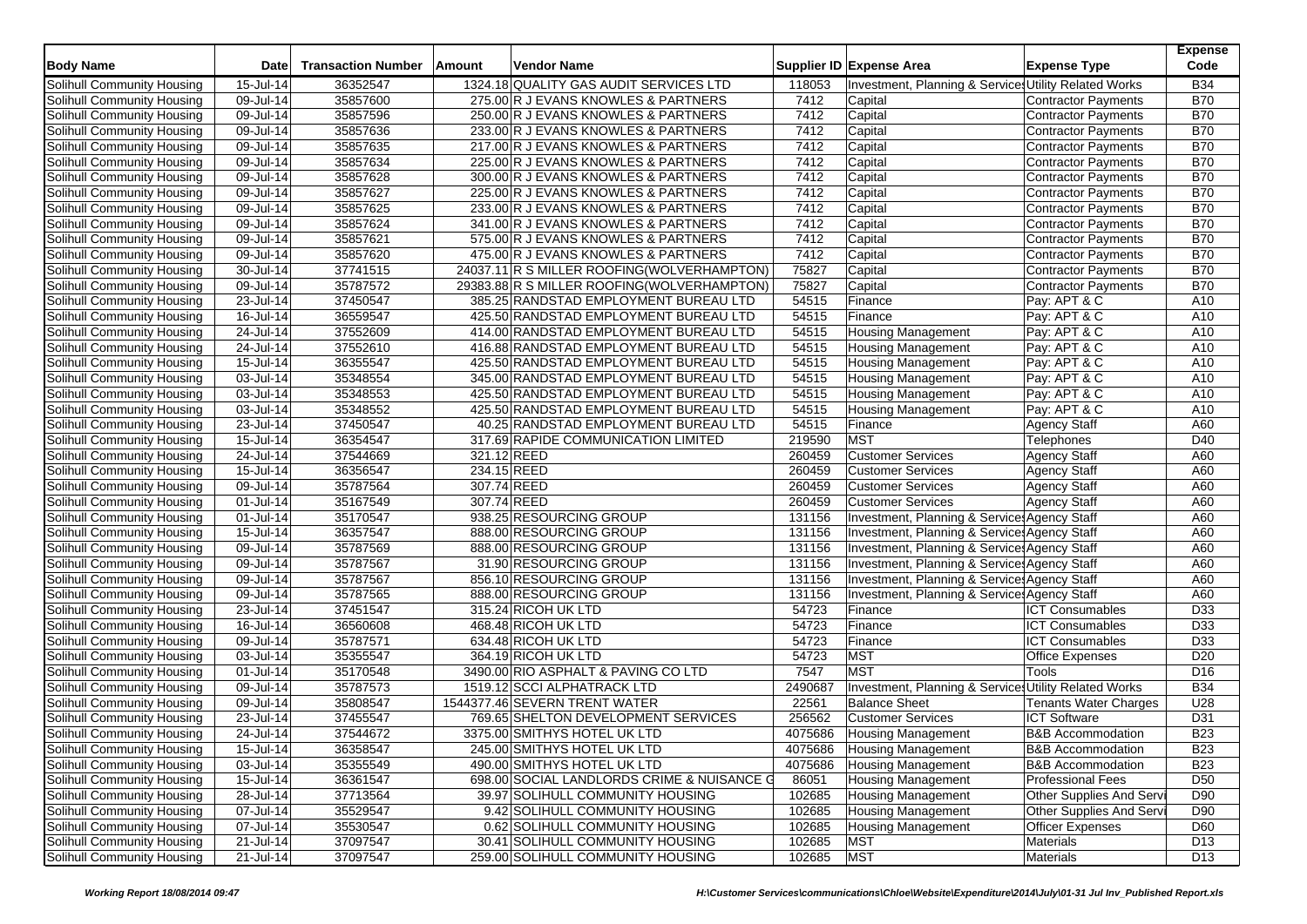| <b>Body Name</b>                  | <b>Date</b>   | <b>Transaction Number</b> | Amount | Vendor Name                               |         | Supplier ID Expense Area  | <b>Expense Type</b>          | <b>Expense</b><br>Code |
|-----------------------------------|---------------|---------------------------|--------|-------------------------------------------|---------|---------------------------|------------------------------|------------------------|
| Solihull Community Housing        | 21-Jul-14     | 37097547                  |        | 5.72 SOLIHULL COMMUNITY HOUSING           | 102685  | <b>MST</b>                | <b>Materials</b>             | D <sub>13</sub>        |
| Solihull Community Housing        | 28-Jul-14     | 37713564                  |        | 436.00 SOLIHULL COMMUNITY HOUSING         | 102685  | <b>Housing Management</b> | Electricity                  | <b>B11</b>             |
| Solihull Community Housing        | 07-Jul-14     | 35530547                  |        | 265.00 SOLIHULL COMMUNITY HOUSING         | 102685  | <b>Housing Management</b> | Electricity                  | <b>B11</b>             |
| Solihull Community Housing        | 07-Jul-14     | 35529547                  |        | 383.00 SOLIHULL COMMUNITY HOUSING         | 102685  | <b>Housing Management</b> | Electricity                  | <b>B11</b>             |
| Solihull Community Housing        | 21-Jul-14     | 37097547                  |        | 4.41 SOLIHULL COMMUNITY HOUSING           | 102685  | <b>MST</b>                | Clothing                     | D <sub>15</sub>        |
| Solihull Community Housing        | 21-Jul-14     | 37097547                  |        | 35.00 SOLIHULL COMMUNITY HOUSING          | 102685  | <b>MST</b>                | Clothing                     | D <sub>15</sub>        |
| Solihull Community Housing        | 21-Jul-14     | 37097547                  |        | 26.37 SOLIHULL COMMUNITY HOUSING          | 102685  | <b>MST</b>                | Mobile Phones                | D41                    |
| Solihull Community Housing        | 21-Jul-14     | 37097547                  |        | 26.29 SOLIHULL COMMUNITY HOUSING          | 102685  | <b>MST</b>                | Fuel                         | C40                    |
| Solihull Community Housing        | 21-Jul-14     | 37097547                  |        | 1.87 SOLIHULL COMMUNITY HOUSING           | 102685  | <b>MST</b>                | <b>Other Transport Costs</b> | C <sub>90</sub>        |
| Solihull Community Housing        | 21-Jul-14     | 37097547                  |        | 4.95 SOLIHULL COMMUNITY HOUSING           | 102685  | <b>MST</b>                | Tools                        | D <sub>16</sub>        |
| Solihull Community Housing        | 23-Jul-14     | 37458547                  |        | 910.00 SOLIHULL METROPOLITAN BOROUGH COL  | 9466    | Capital                   | Contractor Payments          | <b>B70</b>             |
| Solihull Community Housing        | 30-Jul-14     | 37741839                  |        | 1235.00 SOLIHULL METROPOLITAN BOROUGH COU | 9466    | Capital                   | <b>Contractor Payments</b>   | <b>B70</b>             |
| Solihull Community Housing        | 23-Jul-14     | 37458547                  |        | 1040.00 SOLIHULL METROPOLITAN BOROUGH COU | 9466    | Capital                   | <b>Contractor Payments</b>   | <b>B70</b>             |
| Solihull Community Housing        | 01-Jul-14     | 35199559                  |        | 20052.11 SOUTHERN ELECTRIC PLC            | 76903   | <b>Balance Sheet</b>      | <b>Creditors</b>             | <b>S08</b>             |
| <b>Solihull Community Housing</b> | 01-Jul-14     | 35199558                  |        | 4417.29 SOUTHERN ELECTRIC PLC             | 76903   | <b>Balance Sheet</b>      | Creditors                    | S <sub>08</sub>        |
| Solihull Community Housing        | 22-Jul-14     | 37366633                  |        | 2277.54 SUPRA UK LTD                      | 73055   | <b>MST</b>                | <b>Stocks</b>                | R <sub>10</sub>        |
| Solihull Community Housing        | 30-Jul-14     | 37741840                  |        | 350.00 SYNEL INDUSTRIES (UK) LTD          | 8123    | Capital                   | <b>Contractor Payments</b>   | <b>B70</b>             |
| Solihull Community Housing        | 21-Jul-14     | 36960548                  |        | 15000.00 REDACTED PERSONAL DATA           | 6269686 | Capital                   | <b>Contractor Payments</b>   | <b>B70</b>             |
| Solihull Community Housing        | 25-Jul-14     | 37685641                  |        | 7455.00 TATE FUEL OILS LTD                | 4158688 | <b>MST</b>                | <b>Stocks</b>                | R <sub>10</sub>        |
| Solihull Community Housing        | 04-Jul-14     | 35434598                  |        | 7552.30 TATE FUEL OILS LTD                | 4158688 | <b>MST</b>                | <b>Stocks</b>                | R <sub>10</sub>        |
| Solihull Community Housing        | 15-Jul-14     | 36367547                  |        | 9434.00 TERRY GROUP LTD                   | 26453   | Capital                   | Contractor Payments          | <b>B70</b>             |
| Solihull Community Housing        | 25-Jul-14     | 37685682                  |        | 122.00 THE BECK CO LTD                    | 8207    | <b>MST</b>                | <b>Stocks</b>                | R <sub>10</sub>        |
| Solihull Community Housing        | 25-Jul-14     | 37685682                  |        | 87.00 THE BECK CO LTD                     | 8207    | <b>MST</b>                | Stocks                       | R <sub>10</sub>        |
| Solihull Community Housing        | 25-Jul-14     | 37685682                  |        | 118.00 THE BECK CO LTD                    | 8207    | <b>MST</b>                | <b>Stocks</b>                | R <sub>10</sub>        |
| Solihull Community Housing        | 25-Jul-14     | 37685682                  |        | 99.40 THE BECK CO LTD                     | 8207    | <b>MST</b>                | Stocks                       | R <sub>10</sub>        |
| Solihull Community Housing        | 25-Jul-14     | 37685682                  |        | 17.04 THE BECK CO LTD                     | 8207    | <b>MST</b>                | <b>Stocks</b>                | R <sub>10</sub>        |
| Solihull Community Housing        | 25-Jul-14     | 37685682                  |        | 16.00 THE BECK CO LTD                     | 8207    | <b>MST</b>                | <b>Stocks</b>                | R <sub>10</sub>        |
| Solihull Community Housing        | 25-Jul-14     | 37685682                  |        | 121.50 THE BECK CO LTD                    | 8207    | <b>MST</b>                | Stocks                       | R <sub>10</sub>        |
| Solihull Community Housing        | 25-Jul-14     | 37685682                  |        | 34.60 THE BECK CO LTD                     | 8207    | <b>MST</b>                | Stocks                       | R <sub>10</sub>        |
| Solihull Community Housing        | 25-Jul-14     | 37685682                  |        | 18.60 THE BECK CO LTD                     | 8207    | <b>MST</b>                | <b>Stocks</b>                | R <sub>10</sub>        |
| Solihull Community Housing        | 25-Jul-14     | 37685682                  |        | 59.00 THE BECK CO LTD                     | 8207    | <b>MST</b>                | Stocks                       | R <sub>10</sub>        |
| Solihull Community Housing        | 25-Jul-14     | 37685682                  |        | 54.00 THE BECK CO LTD                     | 8207    | <b>MST</b>                | Stocks                       | R <sub>10</sub>        |
| Solihull Community Housing        | 25-Jul-14     | 37685682                  |        | 17.40 THE BECK CO LTD                     | 8207    | <b>MST</b>                | Stocks                       | R <sub>10</sub>        |
| Solihull Community Housing        | $25$ -Jul-14  | 37685682                  |        | 52.80 THE BECK CO LTD                     | 8207    | <b>MST</b>                | <b>Stocks</b>                | R <sub>10</sub>        |
| Solihull Community Housing        | 25-Jul-14     | 37685682                  |        | 8.60 THE BECK CO LTD                      | 8207    | <b>MST</b>                | Stocks                       | R <sub>10</sub>        |
| Solihull Community Housing        | 25-Jul-14     | 37685682                  |        | 68.60 THE BECK CO LTD                     | 8207    | <b>MST</b>                | Stocks                       | R <sub>10</sub>        |
| Solihull Community Housing        | $25 -$ Jul-14 | 37685682                  |        | 45.50 THE BECK CO LTD                     | 8207    | <b>MST</b>                | Stocks                       | R <sub>10</sub>        |
| Solihull Community Housing        | 25-Jul-14     | 37685682                  |        | 129.00 THE BECK CO LTD                    | 8207    | <b>MST</b>                | Stocks                       | R <sub>10</sub>        |
| Solihull Community Housing        | 25-Jul-14     | 37685682                  |        | 12.25 THE BECK CO LTD                     | 8207    | <b>MST</b>                | Stocks                       | R <sub>10</sub>        |
| Solihull Community Housing        | 25-Jul-14     | 37685682                  |        | 9.60 THE BECK CO LTD                      | 8207    | <b>MST</b>                | <b>Stocks</b>                | R <sub>10</sub>        |
| Solihull Community Housing        | 25-Jul-14     | 37685682                  |        | 20.00 THE BECK CO LTD                     | 8207    | <b>MST</b>                | Stocks                       | R <sub>10</sub>        |
| Solihull Community Housing        | 25-Jul-14     | 37685682                  |        | 40.50 THE BECK CO LTD                     | 8207    | <b>MST</b>                | Stocks                       | R <sub>10</sub>        |
| Solihull Community Housing        | 25-Jul-14     | 37685682                  |        | 13.60 THE BECK CO LTD                     | 8207    | <b>MST</b>                | <b>Stocks</b>                | R <sub>10</sub>        |
| Solihull Community Housing        | 25-Jul-14     | 37685682                  |        | 11.40 THE BECK CO LTD                     | 8207    | <b>MST</b>                | <b>Stocks</b>                | R <sub>10</sub>        |
| Solihull Community Housing        | 25-Jul-14     | 37685677                  |        | 574.40 THE BECK CO LTD                    | 8207    | <b>MST</b>                | Stocks                       | R <sub>10</sub>        |
| Solihull Community Housing        | 25-Jul-14     | 37685677                  |        | 183.40 THE BECK CO LTD                    | 8207    | <b>MST</b>                | <b>Stocks</b>                | R <sub>10</sub>        |
| Solihull Community Housing        | 25-Jul-14     | 37685677                  |        | 231.30 THE BECK CO LTD                    | 8207    | <b>MST</b>                | <b>Stocks</b>                | R <sub>10</sub>        |
| Solihull Community Housing        | 25-Jul-14     | 37685677                  |        | 15.25 THE BECK CO LTD                     | 8207    | <b>MST</b>                | <b>Stocks</b>                | R <sub>10</sub>        |
| Solihull Community Housing        | 25-Jul-14     | 37685677                  |        | 21.35 THE BECK CO LTD                     | 8207    | <b>MST</b>                | <b>Stocks</b>                | R <sub>10</sub>        |
| Solihull Community Housing        | 25-Jul-14     | 37685677                  |        | 180.20 THE BECK CO LTD                    | 8207    | <b>MST</b>                | <b>Stocks</b>                | R <sub>10</sub>        |
| Solihull Community Housing        | 25-Jul-14     | 37685677                  |        | 7.20 THE BECK CO LTD                      | 8207    | <b>MST</b>                | <b>Stocks</b>                | R <sub>10</sub>        |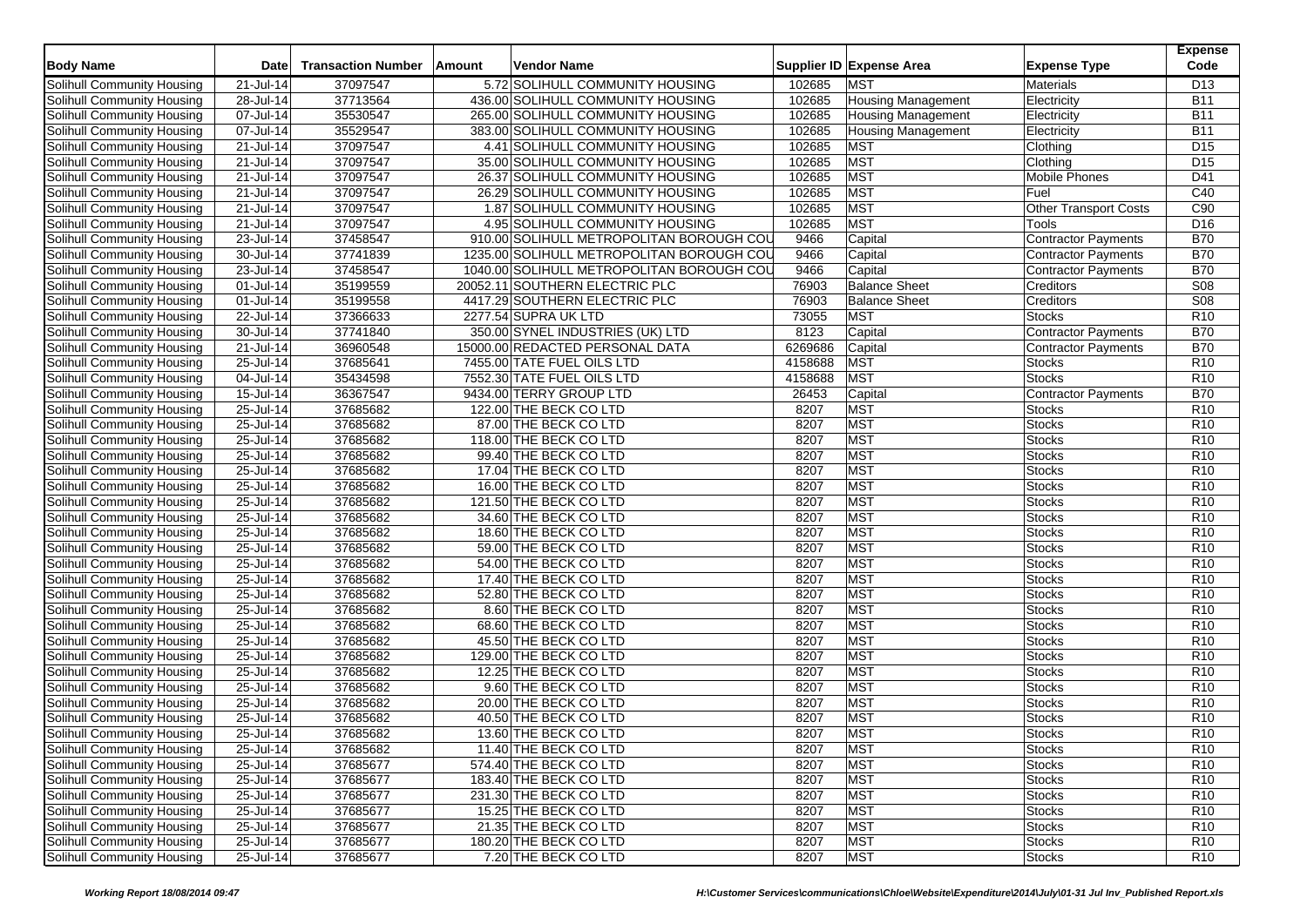| <b>Body Name</b>                  | <b>Date</b>             | <b>Transaction Number</b> | Vendor Name<br>Amount  |              | Supplier ID Expense Area | <b>Expense Type</b>            | <b>Expense</b><br>Code             |
|-----------------------------------|-------------------------|---------------------------|------------------------|--------------|--------------------------|--------------------------------|------------------------------------|
| Solihull Community Housing        | 25-Jul-14               | 37685677                  | 6.55 THE BECK CO LTD   | 8207         | <b>MST</b>               | <b>Stocks</b>                  | R <sub>10</sub>                    |
| Solihull Community Housing        | 22-Jul-14               | 37366632                  | 15.00 THE BECK CO LTD  | 8207         | <b>MST</b>               | Stocks                         | R <sub>10</sub>                    |
| Solihull Community Housing        | 22-Jul-14               | 37366632                  | 202.50 THE BECK CO LTD | 8207         | <b>MST</b>               | <b>Stocks</b>                  | R <sub>10</sub>                    |
| Solihull Community Housing        | 22-Jul-14               | 37366632                  | 202.50 THE BECK CO LTD | 8207         | <b>MST</b>               | Stocks                         | R <sub>10</sub>                    |
| Solihull Community Housing        | 22-Jul-14               | 37366632                  | 66.00 THE BECK CO LTD  | 8207         | <b>MST</b>               | <b>Stocks</b>                  | R <sub>10</sub>                    |
| Solihull Community Housing        | 22-Jul-14               | 37366632                  | 42.00 THE BECK CO LTD  | 8207         | <b>MST</b>               | <b>Stocks</b>                  | R <sub>10</sub>                    |
| Solihull Community Housing        | 22-Jul-14               | 37366632                  | 14.30 THE BECK CO LTD  | 8207         | <b>MST</b>               | Stocks                         | R <sub>10</sub>                    |
| Solihull Community Housing        | 22-Jul-14               | 37366632                  | 45.50 THE BECK CO LTD  | 8207         | <b>MST</b>               | <b>Stocks</b>                  | R <sub>10</sub>                    |
| Solihull Community Housing        | 22-Jul-14               | 37366632                  | 36.60 THE BECK CO LTD  | 8207         | <b>MST</b>               | <b>Stocks</b>                  | R <sub>10</sub>                    |
| Solihull Community Housing        | 22-Jul-14               | 37366632                  | 255.20 THE BECK CO LTD | 8207         | <b>MST</b>               | Stocks                         | R <sub>10</sub>                    |
| Solihull Community Housing        | 22-Jul-14               | 37366632                  | 19.00 THE BECK CO LTD  | 8207         | <b>MST</b>               | <b>Stocks</b>                  | R <sub>10</sub>                    |
| Solihull Community Housing        | 22-Jul-14               | 37366632                  | 21.50 THE BECK CO LTD  | 8207         | <b>MST</b>               | <b>Stocks</b>                  | R <sub>10</sub>                    |
| Solihull Community Housing        | 22-Jul-14               | 37366632                  | 16.20 THE BECK CO LTD  | 8207         | <b>MST</b>               | Stocks                         | R <sub>10</sub>                    |
| <b>Solihull Community Housing</b> | 22-Jul-14               | 37366632                  | 19.20 THE BECK CO LTD  | 8207         | <b>MST</b>               | <b>Stocks</b>                  | R <sub>10</sub>                    |
| Solihull Community Housing        | 22-Jul-14               | 37366632                  | 19.40 THE BECK CO LTD  | 8207         | <b>MST</b>               | <b>Stocks</b>                  | R <sub>10</sub>                    |
| Solihull Community Housing        | $\overline{22}$ -Jul-14 |                           |                        |              | <b>MST</b>               |                                |                                    |
|                                   |                         | 37366632<br>37366632      | 13.60 THE BECK CO LTD  | 8207<br>8207 | <b>MST</b>               | <b>Stocks</b><br><b>Stocks</b> | R <sub>10</sub><br>R <sub>10</sub> |
| Solihull Community Housing        | 22-Jul-14               | 36046603                  | 2.00 THE BECK CO LTD   |              | <b>MST</b>               |                                | R <sub>10</sub>                    |
| Solihull Community Housing        | 10-Jul-14               |                           | 85.10 THE BECK CO LTD  | 8207         |                          | <b>Stocks</b>                  |                                    |
| Solihull Community Housing        | $10$ -Jul-14            | 36046603                  | 266.00 THE BECK CO LTD | 8207         | <b>MST</b>               | <b>Stocks</b>                  | R <sub>10</sub>                    |
| Solihull Community Housing        | 10-Jul-14               | 36046603                  | 266.00 THE BECK CO LTD | 8207         | <b>MST</b>               | <b>Stocks</b>                  | R <sub>10</sub>                    |
| Solihull Community Housing        | 10-Jul-14               | 36046603                  | 208.60 THE BECK CO LTD | 8207         | <b>MST</b>               | <b>Stocks</b>                  | R <sub>10</sub>                    |
| Solihull Community Housing        | 10-Jul-14               | 36046603                  | 208.60 THE BECK CO LTD | 8207         | <b>MST</b>               | <b>Stocks</b>                  | R <sub>10</sub>                    |
| Solihull Community Housing        | 10-Jul-14               | 36046603                  | 38.50 THE BECK CO LTD  | 8207         | <b>MST</b>               | <b>Stocks</b>                  | R <sub>10</sub>                    |
| Solihull Community Housing        | 10-Jul-14               | 36046603                  | 26.40 THE BECK CO LTD  | 8207         | <b>MST</b>               | <b>Stocks</b>                  | R <sub>10</sub>                    |
| Solihull Community Housing        | $10$ -Jul-14            | 36046603                  | 13.60 THE BECK CO LTD  | 8207         | <b>MST</b>               | <b>Stocks</b>                  | R <sub>10</sub>                    |
| Solihull Community Housing        | 10-Jul-14               | 36046603                  | 26.50 THE BECK CO LTD  | 8207         | <b>MST</b>               | <b>Stocks</b>                  | R <sub>10</sub>                    |
| Solihull Community Housing        | 10-Jul-14               | 36046603                  | 24.80 THE BECK CO LTD  | 8207         | <b>MST</b>               | <b>Stocks</b>                  | R <sub>10</sub>                    |
| Solihull Community Housing        | 10-Jul-14               | 36046603                  | 3.00 THE BECK CO LTD   | 8207         | <b>MST</b>               | <b>Stocks</b>                  | R <sub>10</sub>                    |
| Solihull Community Housing        | 10-Jul-14               | 36046603                  | 10.20 THE BECK CO LTD  | 8207         | <b>MST</b>               | <b>Stocks</b>                  | R <sub>10</sub>                    |
| Solihull Community Housing        | 10-Jul-14               | 36046603                  | 2.00 THE BECK CO LTD   | 8207         | <b>MST</b>               | <b>Stocks</b>                  | R <sub>10</sub>                    |
| Solihull Community Housing        | 10-Jul-14               | 36046603                  | 22.20 THE BECK CO LTD  | 8207         | <b>MST</b>               | <b>Stocks</b>                  | R <sub>10</sub>                    |
| Solihull Community Housing        | 10-Jul-14               | 36046603                  | 26.60 THE BECK CO LTD  | 8207         | <b>MST</b>               | <b>Stocks</b>                  | R <sub>10</sub>                    |
| Solihull Community Housing        | 10-Jul-14               | 36046603                  | 15.20 THE BECK CO LTD  | 8207         | <b>MST</b>               | <b>Stocks</b>                  | R <sub>10</sub>                    |
| Solihull Community Housing        | 10-Jul-14               | 36046603                  | 18.40 THE BECK CO LTD  | 8207         | <b>MST</b>               | <b>Stocks</b>                  | R10                                |
| Solihull Community Housing        | 10-Jul-14               | 36046603                  | 36.00 THE BECK CO LTD  | 8207         | <b>MST</b>               | <b>Stocks</b>                  | R <sub>10</sub>                    |
| Solihull Community Housing        | 10-Jul-14               | 36046603                  | 40.50 THE BECK CO LTD  | 8207         | <b>MST</b>               | <b>Stocks</b>                  | R <sub>10</sub>                    |
| Solihull Community Housing        | 10-Jul-14               | 36046602                  | 204.25 THE BECK CO LTD | 8207         | <b>MST</b>               | <b>Stocks</b>                  | R <sub>10</sub>                    |
| Solihull Community Housing        | 10-Jul-14               | 36046602                  | 122.00 THE BECK CO LTD | 8207         | <b>MST</b>               | <b>Stocks</b>                  | R <sub>10</sub>                    |
| Solihull Community Housing        | 10-Jul-14               | 36046602                  | 143.00 THE BECK CO LTD | 8207         | <b>MST</b>               | <b>Stocks</b>                  | R <sub>10</sub>                    |
| Solihull Community Housing        | 10-Jul-14               | 36046602                  | 1.39 THE BECK CO LTD   | 8207         | <b>MST</b>               | <b>Stocks</b>                  | R <sub>10</sub>                    |
| Solihull Community Housing        | 10-Jul-14               | 36046602                  | 34.60 THE BECK CO LTD  | 8207         | <b>MST</b>               | <b>Stocks</b>                  | R <sub>10</sub>                    |
| Solihull Community Housing        | 10-Jul-14               | 36046602                  | 4.50 THE BECK CO LTD   | 8207         | <b>MST</b>               | <b>Stocks</b>                  | R <sub>10</sub>                    |
| <b>Solihull Community Housing</b> | $10 -$ Jul-14           | 36046602                  | 4.00 THE BECK CO LTD   | 8207         | <b>MST</b>               | <b>Stocks</b>                  | R <sub>10</sub>                    |
| Solihull Community Housing        | 10-Jul-14               | 36046602                  | 36.00 THE BECK CO LTD  | 8207         | <b>MST</b>               | <b>Stocks</b>                  | R <sub>10</sub>                    |
| Solihull Community Housing        | 10-Jul-14               | 36046602                  | 15.35 THE BECK CO LTD  | 8207         | <b>MST</b>               | <b>Stocks</b>                  | R <sub>10</sub>                    |
| Solihull Community Housing        | 10-Jul-14               | 36046602                  | 44.30 THE BECK CO LTD  | 8207         | <b>MST</b>               | <b>Stocks</b>                  | R <sub>10</sub>                    |
| Solihull Community Housing        | 10-Jul-14               | 36046602                  | 26.00 THE BECK CO LTD  | 8207         | <b>MST</b>               | <b>Stocks</b>                  | R <sub>10</sub>                    |
| Solihull Community Housing        | 10-Jul-14               | 36046602                  | 15.00 THE BECK CO LTD  | 8207         | <b>MST</b>               | <b>Stocks</b>                  | R <sub>10</sub>                    |
| Solihull Community Housing        | 10-Jul-14               | 36046602                  | 30.00 THE BECK CO LTD  | 8207         | <b>MST</b>               | Stocks                         | R <sub>10</sub>                    |
| Solihull Community Housing        | 10-Jul-14               | 36046602                  | 64.50 THE BECK CO LTD  | 8207         | <b>MST</b>               | <b>Stocks</b>                  | R <sub>10</sub>                    |
| Solihull Community Housing        | $10$ -Jul-14            | 36046602                  | 5.50 THE BECK CO LTD   | 8207         | <b>MST</b>               | <b>Stocks</b>                  | R <sub>10</sub>                    |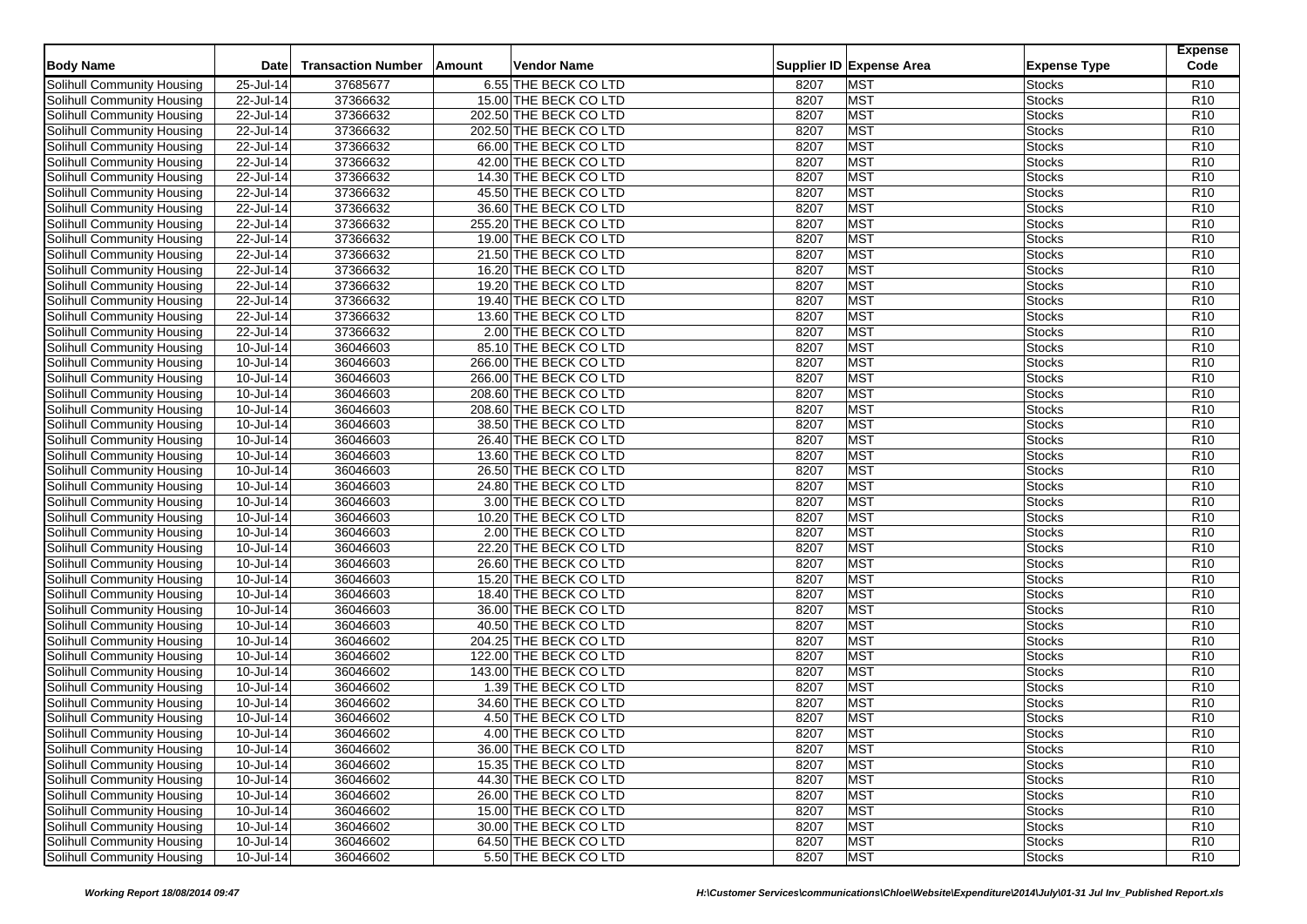| <b>Body Name</b>                  | <b>Date</b>   | <b>Transaction Number</b> | Vendor Name<br>Amount  |      | Supplier ID Expense Area | <b>Expense Type</b> | <b>Expense</b><br>Code |
|-----------------------------------|---------------|---------------------------|------------------------|------|--------------------------|---------------------|------------------------|
| Solihull Community Housing        | 10-Jul-14     | 36046602                  | 8.30 THE BECK CO LTD   | 8207 | <b>MST</b>               | <b>Stocks</b>       | R <sub>10</sub>        |
| Solihull Community Housing        | 10-Jul-14     | 36046602                  | 8.15 THE BECK CO LTD   | 8207 | <b>MST</b>               | Stocks              | R <sub>10</sub>        |
| Solihull Community Housing        | 10-Jul-14     | 36046602                  | 28.80 THE BECK CO LTD  | 8207 | <b>MST</b>               | <b>Stocks</b>       | R <sub>10</sub>        |
| Solihull Community Housing        | $10$ -Jul-14  | 36046602                  | 17.40 THE BECK CO LTD  | 8207 | <b>MST</b>               | Stocks              | R <sub>10</sub>        |
| Solihull Community Housing        | 10-Jul-14     | 36046602                  | 68.00 THE BECK CO LTD  | 8207 | <b>MST</b>               | <b>Stocks</b>       | R <sub>10</sub>        |
| Solihull Community Housing        | 10-Jul-14     | 36046602                  | 24.00 THE BECK CO LTD  | 8207 | <b>MST</b>               | <b>Stocks</b>       | R <sub>10</sub>        |
| Solihull Community Housing        | 10-Jul-14     | 36046602                  | 26.50 THE BECK CO LTD  | 8207 | <b>MST</b>               | Stocks              | R <sub>10</sub>        |
| Solihull Community Housing        | 10-Jul-14     | 36046599                  | 16.00 THE BECK CO LTD  | 8207 | <b>MST</b>               | <b>Stocks</b>       | R <sub>10</sub>        |
| Solihull Community Housing        | 10-Jul-14     | 36046599                  | 121.50 THE BECK CO LTD | 8207 | <b>MST</b>               | <b>Stocks</b>       | R <sub>10</sub>        |
| Solihull Community Housing        | 10-Jul-14     | 36046599                  | 153.00 THE BECK CO LTD | 8207 | <b>MST</b>               | Stocks              | R <sub>10</sub>        |
| Solihull Community Housing        | 10-Jul-14     | 36046599                  | 39.20 THE BECK CO LTD  | 8207 | <b>MST</b>               | <b>Stocks</b>       | R <sub>10</sub>        |
| Solihull Community Housing        | 10-Jul-14     | 36046599                  | 4.13 THE BECK CO LTD   | 8207 | <b>MST</b>               | <b>Stocks</b>       | R <sub>10</sub>        |
| Solihull Community Housing        | $10$ -Jul-14  | 36046599                  | 59.00 THE BECK CO LTD  | 8207 | <b>MST</b>               | Stocks              | R10                    |
| <b>Solihull Community Housing</b> | 10-Jul-14     | 36046599                  | 186.00 THE BECK CO LTD | 8207 | <b>MST</b>               | <b>Stocks</b>       | R <sub>10</sub>        |
| Solihull Community Housing        | 10-Jul-14     | 36046599                  | 45.50 THE BECK CO LTD  | 8207 | <b>MST</b>               | <b>Stocks</b>       | R <sub>10</sub>        |
| Solihull Community Housing        | 10-Jul-14     | 36046599                  | 26.40 THE BECK CO LTD  | 8207 | <b>MST</b>               | Stocks              | R <sub>10</sub>        |
| Solihull Community Housing        | 10-Jul-14     | 36046599                  | 11.20 THE BECK CO LTD  | 8207 | <b>MST</b>               | <b>Stocks</b>       | R <sub>10</sub>        |
| Solihull Community Housing        | 10-Jul-14     | 36046599                  | 138.60 THE BECK CO LTD | 8207 | <b>MST</b>               | Stocks              | R <sub>10</sub>        |
| Solihull Community Housing        | $10$ -Jul-14  | 36046599                  | 10.40 THE BECK CO LTD  | 8207 | <b>MST</b>               | Stocks              | R <sub>10</sub>        |
| Solihull Community Housing        | 10-Jul-14     | 36046599                  | 9.50 THE BECK CO LTD   | 8207 | <b>MST</b>               | Stocks              | R <sub>10</sub>        |
|                                   |               |                           |                        |      |                          |                     |                        |
| Solihull Community Housing        | 10-Jul-14     | 36046599                  | 64.50 THE BECK CO LTD  | 8207 | <b>MST</b>               | <b>Stocks</b>       | R <sub>10</sub>        |
| Solihull Community Housing        | 10-Jul-14     | 36046599                  | 19.70 THE BECK CO LTD  | 8207 | <b>MST</b>               | <b>Stocks</b>       | R <sub>10</sub>        |
| Solihull Community Housing        | 10-Jul-14     | 36046599                  | 5.50 THE BECK CO LTD   | 8207 | <b>MST</b>               | Stocks              | R <sub>10</sub>        |
| Solihull Community Housing        | 10-Jul-14     | 36046599                  | 16.20 THE BECK CO LTD  | 8207 | <b>MST</b>               | Stocks              | R <sub>10</sub>        |
| Solihull Community Housing        | $10$ -Jul-14  | 36046599                  | 9.70 THE BECK CO LTD   | 8207 | <b>MST</b>               | <b>Stocks</b>       | R <sub>10</sub>        |
| Solihull Community Housing        | 10-Jul-14     | 36046599                  | 99.40 THE BECK CO LTD  | 8207 | <b>MST</b>               | Stocks              | R <sub>10</sub>        |
| Solihull Community Housing        | 10-Jul-14     | 36046599                  | 122.00 THE BECK CO LTD | 8207 | <b>MST</b>               | Stocks              | R <sub>10</sub>        |
| Solihull Community Housing        | 10-Jul-14     | 36046599                  | 158.20 THE BECK CO LTD | 8207 | <b>MST</b>               | Stocks              | R <sub>10</sub>        |
| Solihull Community Housing        | 10-Jul-14     | 36046599                  | 143.00 THE BECK CO LTD | 8207 | <b>MST</b>               | Stocks              | R <sub>10</sub>        |
| Solihull Community Housing        | 10-Jul-14     | 36046599                  | 118.00 THE BECK CO LTD | 8207 | <b>MST</b>               | Stocks              | R <sub>10</sub>        |
| Solihull Community Housing        | 10-Jul-14     | 36046599                  | 87.00 THE BECK CO LTD  | 8207 | <b>MST</b>               | <b>Stocks</b>       | R <sub>10</sub>        |
| Solihull Community Housing        | 10-Jul-14     | 36046596                  | 266.00 THE BECK CO LTD | 8207 | <b>MST</b>               | Stocks              | R <sub>10</sub>        |
| Solihull Community Housing        | 10-Jul-14     | 36046598                  | 122.00 THE BECK CO LTD | 8207 | <b>MST</b>               | Stocks              | R <sub>10</sub>        |
| Solihull Community Housing        | 10-Jul-14     | 36046598                  | 155.60 THE BECK CO LTD | 8207 | <b>MST</b>               | Stocks              | R <sub>10</sub>        |
| Solihull Community Housing        | 10-Jul-14     | 36046598                  | 143.00 THE BECK CO LTD | 8207 | <b>MST</b>               | Stocks              | R <sub>10</sub>        |
| Solihull Community Housing        | 10-Jul-14     | 36046598                  | 202.50 THE BECK CO LTD | 8207 | <b>MST</b>               | <b>Stocks</b>       | R <sub>10</sub>        |
| Solihull Community Housing        | $10$ -Jul-14  | 36046598                  | 34.60 THE BECK CO LTD  | 8207 | <b>MST</b>               | Stocks              | R <sub>10</sub>        |
| Solihull Community Housing        | 10-Jul-14     | 36046598                  | 18.60 THE BECK CO LTD  | 8207 | <b>MST</b>               | Stocks              | R <sub>10</sub>        |
| Solihull Community Housing        | 10-Jul-14     | 36046598                  | 1.39 THE BECK CO LTD   | 8207 | <b>MST</b>               | Stocks              | R <sub>10</sub>        |
| Solihull Community Housing        | 10-Jul-14     | 36046598                  | 59.00 THE BECK CO LTD  | 8207 | <b>MST</b>               | <b>Stocks</b>       | R <sub>10</sub>        |
| Solihull Community Housing        | 10-Jul-14     | 36046598                  | 45.50 THE BECK CO LTD  | 8207 | <b>MST</b>               | Stocks              | R <sub>10</sub>        |
| Solihull Community Housing        | 10-Jul-14     | 36046598                  | 138.60 THE BECK CO LTD | 8207 | <b>MST</b>               | <b>Stocks</b>       | R <sub>10</sub>        |
| <b>Solihull Community Housing</b> | $10 -$ Jul-14 | 36046598                  | 53.00 THE BECK CO LTD  | 8207 | <b>MST</b>               | <b>Stocks</b>       | R <sub>10</sub>        |
| Solihull Community Housing        | 10-Jul-14     | 36046598                  | 34.00 THE BECK CO LTD  | 8207 | <b>MST</b>               | <b>Stocks</b>       | R <sub>10</sub>        |
| Solihull Community Housing        | 10-Jul-14     | 36046598                  | 24.00 THE BECK CO LTD  | 8207 | <b>MST</b>               | <b>Stocks</b>       | R <sub>10</sub>        |
| Solihull Community Housing        | 10-Jul-14     | 36046598                  | 11.40 THE BECK CO LTD  | 8207 | <b>MST</b>               | <b>Stocks</b>       | R <sub>10</sub>        |
| Solihull Community Housing        | 02-Jul-14     | 35284597                  | 286.00 THE BECK CO LTD | 8207 | <b>MST</b>               | <b>Stocks</b>       | R <sub>10</sub>        |
| Solihull Community Housing        | 02-Jul-14     | 35284597                  | 26.22 THE BECK CO LTD  | 8207 | <b>MST</b>               | <b>Stocks</b>       | R <sub>10</sub>        |
| Solihull Community Housing        | 02-Jul-14     | 35284597                  | 1.39 THE BECK CO LTD   | 8207 | <b>MST</b>               | Stocks              | R <sub>10</sub>        |
| Solihull Community Housing        | 02-Jul-14     | 35284597                  | 16.00 THE BECK CO LTD  | 8207 | <b>MST</b>               | <b>Stocks</b>       | R <sub>10</sub>        |
| Solihull Community Housing        | 02-Jul-14     | 35284597                  | 28.40 THE BECK CO LTD  | 8207 | <b>MST</b>               | <b>Stocks</b>       | R <sub>10</sub>        |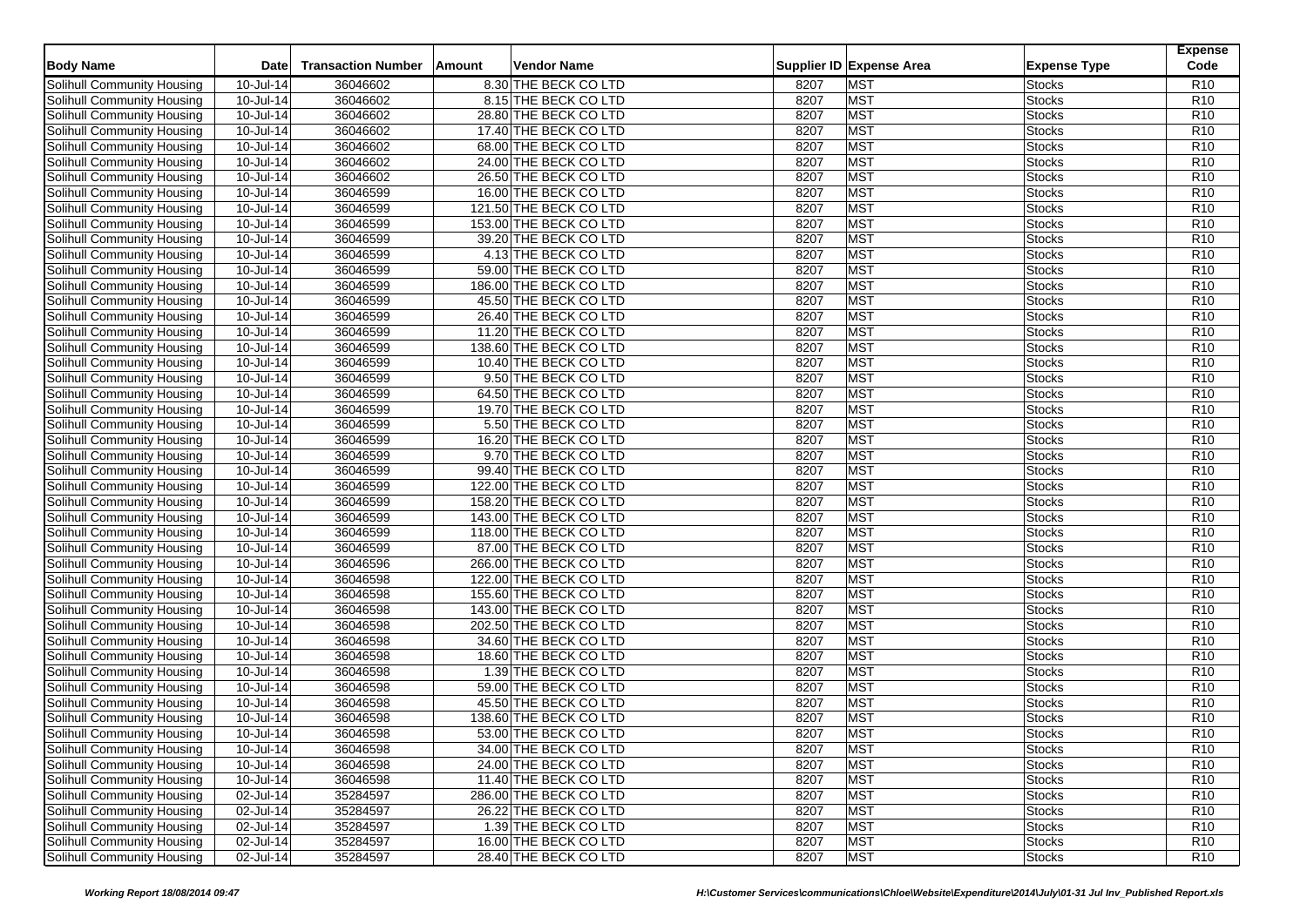| <b>Body Name</b>                  | <b>Date</b>             | <b>Transaction Number</b> | Amount<br>Vendor Name                    |                 | Supplier ID Expense Area<br><b>Expense Type</b>            | <b>Expense</b><br>Code |
|-----------------------------------|-------------------------|---------------------------|------------------------------------------|-----------------|------------------------------------------------------------|------------------------|
| Solihull Community Housing        | 02-Jul-14               | 35284597                  | 39.20 THE BECK CO LTD                    | 8207            | <b>MST</b><br><b>Stocks</b>                                | R <sub>10</sub>        |
| Solihull Community Housing        | 02-Jul-14               | 35284597                  | 4.13 THE BECK CO LTD                     | 8207            | <b>MST</b><br><b>Stocks</b>                                | R <sub>10</sub>        |
| Solihull Community Housing        | 02-Jul-14               | 35284597                  | 208.60 THE BECK CO LTD                   | 8207            | <b>MST</b><br><b>Stocks</b>                                | R <sub>10</sub>        |
| Solihull Community Housing        | 02-Jul-14               | 35284597                  | 15.40 THE BECK CO LTD                    | 8207            | <b>MST</b><br><b>Stocks</b>                                | R <sub>10</sub>        |
| Solihull Community Housing        | 02-Jul-14               | 35284597                  | 45.50 THE BECK CO LTD                    | 8207            | <b>MST</b><br><b>Stocks</b>                                | R <sub>10</sub>        |
| Solihull Community Housing        | 02-Jul-14               | 35284597                  | 13.60 THE BECK CO LTD                    | 8207            | MST<br><b>Stocks</b>                                       | R <sub>10</sub>        |
| Solihull Community Housing        | 02-Jul-14               | 35284597                  | 68.60 THE BECK CO LTD                    | 8207            | <b>MST</b><br>Stocks                                       | R <sub>10</sub>        |
| Solihull Community Housing        | 02-Jul-14               | 35284597                  | 129.00 THE BECK CO LTD                   | 8207            | <b>MST</b><br><b>Stocks</b>                                | R <sub>10</sub>        |
| Solihull Community Housing        | 02-Jul-14               | 35284597                  | 1.20 THE BECK CO LTD                     | 8207            | <b>MST</b><br><b>Stocks</b>                                | R <sub>10</sub>        |
| Solihull Community Housing        | 02-Jul-14               | 35284597                  | 26.50 THE BECK CO LTD                    | 8207            | <b>MST</b><br><b>Stocks</b>                                | R <sub>10</sub>        |
| Solihull Community Housing        | 02-Jul-14               | 35284597                  | 34.00 THE BECK CO LTD                    | 8207            | <b>MST</b><br><b>Stocks</b>                                | R <sub>10</sub>        |
| Solihull Community Housing        | 02-Jul-14               | 35284597                  | 62.70 THE BECK CO LTD                    | 8207            | <b>MST</b><br><b>Stocks</b>                                | R <sub>10</sub>        |
| Solihull Community Housing        | 02-Jul-14               | 35284596                  | 1200.00 THE BECK CO LTD                  | 8207            | <b>MST</b><br>Stocks                                       | R <sub>10</sub>        |
| Solihull Community Housing        | 08-Jul-14               | 35784563                  | 346.41 THE DANWOOD GROUP LTD             | 251165          | Finance<br><b>ICT Consumables</b>                          | D33                    |
|                                   | 08-Jul-14               | 35784562                  | 391.35 THE DANWOOD GROUP LTD             | 251165          | <b>ICT Consumables</b><br>Finance                          | D33                    |
| Solihull Community Housing        |                         |                           |                                          |                 |                                                            |                        |
| Solihull Community Housing        | 08-Jul-14               | 35784559                  | 1010.58 THE DANWOOD GROUP LTD            | 251165          | <b>ICT Consumables</b><br>Finance                          | D33                    |
| Solihull Community Housing        | 08-Jul-14               | 35784558                  | 675.73 THE DANWOOD GROUP LTD             | 251165          | <b>ICT Consumables</b><br>Finance                          | D33<br>D33             |
| Solihull Community Housing        | 08-Jul-14               | 35784557                  | 243.87 THE DANWOOD GROUP LTD             | 251165          | <b>ICT Consumables</b><br>Finance                          |                        |
| Solihull Community Housing        | $\overline{09}$ -Jul-14 | 35787589                  | 3160.00 THE KNIGHT PARTNERSHIP           | 213344          | Capital<br>Contractor Payments                             | <b>B70</b>             |
| Solihull Community Housing        | 08-Jul-14               | 35783552                  | 83964.17 THOMAS VALE CONSTRUCTION        | 4649686         | Capital<br>Contractor Payments                             | <b>B70</b>             |
| Solihull Community Housing        | 14-Jul-14               | 36257547                  | 1266.23 TRENT ARCHITECTURE & DESIGN      | 2222696         | Capital<br><b>Contractor Payments</b>                      | <b>B70</b>             |
| Solihull Community Housing        | 16-Jul-14               | 36561547                  | 2432.50 TROWERS & HAMLINS                | 60731           | <b>Central Administration</b><br>Other Fees and Charges    | D <sub>59</sub>        |
| Solihull Community Housing        | 23-Jul-14               | 37462547                  | 3814.72 TYNETEC LTD                      | 2050832         | <b>Housing Management</b><br><b>Equipment Rental/Lease</b> | D <sub>18</sub>        |
| Solihull Community Housing        | 23-Jul-14               | 37461547                  | 4484.35 TYNETEC LTD                      | 2050832         | Equipment Rental/Lease<br><b>Housing Management</b>        | D <sub>18</sub>        |
| Solihull Community Housing        | 23-Jul-14               | 37460547                  | 3234.40 TYNETEC LTD                      | 2050832         | <b>Housing Management</b><br>Equipment Rental/Lease        | D <sub>18</sub>        |
| Solihull Community Housing        | 01-Jul-14               | 35170550                  | 395.73 TYNETEC LTD                       | 2050832         | <b>Housing Management</b><br>Equipment Rental/Lease        | D <sub>18</sub>        |
| Solihull Community Housing        | 01-Jul-14               | 35170550                  | 102.35 TYNETEC LTD                       | 2050832         | <b>Housing Management</b><br>Equipment Rental/Lease        | D <sub>18</sub>        |
| Solihull Community Housing        | $\overline{25}$ -Jul-14 | 37690657                  | 7924.46 TYRER BUILDING CONTRACTORS       | 104269          | Capital<br><b>Contractor Payments</b>                      | <b>B70</b>             |
| Solihull Community Housing        | 25-Jul-14               | 37690656                  | 7174.65 TYRER BUILDING CONTRACTORS       | 104269          | Capital<br>Contractor Payments                             | <b>B70</b>             |
| Solihull Community Housing        | 18-Jul-14               | 36812555                  | 5251.62 TYRER BUILDING CONTRACTORS       | 104269          | Capital<br><b>Contractor Payments</b>                      | <b>B70</b>             |
| Solihull Community Housing        | $\overline{18}$ -Jul-14 | 36812554                  | 16163.06 TYRER BUILDING CONTRACTORS      | 104269          | Capital<br><b>Contractor Payments</b>                      | <b>B70</b>             |
| Solihull Community Housing        | 18-Jul-14               | 36812553                  | 16161.81 TYRER BUILDING CONTRACTORS      | 104269          | Capital<br>Contractor Payments                             | <b>B70</b>             |
| Solihull Community Housing        | 09-Jul-14               | 35857637                  | 526.45 TYRER BUILDING CONTRACTORS        | 104269          | Capital<br><b>Contractor Payments</b>                      | <b>B70</b>             |
| Solihull Community Housing        | 23-Jul-14               | 37511622                  | 1366.46 TYRER BUILDING CONTRACTORS       | 104269          | <b>MST</b><br>Voids                                        | <b>B38</b>             |
| Solihull Community Housing        | 23-Jul-14               | 37463548                  | 444.74 VENNGROUP RECRUITMENT SOLUTIONS   | 120630          | <b>MST</b><br><b>Agency Staff</b>                          | A60                    |
| <b>Solihull Community Housing</b> | $23$ -Jul-14            | 37464548                  | 828.00 VENNGROUP RECRUITMENT SOLUTIONS   | 120630          | <b>MST</b><br><b>Agency Staff</b>                          | A60                    |
| Solihull Community Housing        | 15-Jul-14               | 36375547                  | 851.00 VENNGROUP RECRUITMENT SOLUTIONS   | 120630          | <b>MST</b><br><b>Agency Staff</b>                          | A60                    |
| Solihull Community Housing        | 15-Jul-14               | 36372547                  | 444.74 VENNGROUP RECRUITMENT SOLUTIONS   | 120630          | <b>MST</b><br><b>Agency Staff</b>                          | A60                    |
| Solihull Community Housing        | 15-Jul-14               | 36371547                  | 456.76 VENNGROUP RECRUITMENT SOLUTIONS   | 120630          | <b>MST</b><br><b>Agency Staff</b>                          | A60                    |
| Solihull Community Housing        | 09-Jul-14               | 35787591                  | 862.50 VENNGROUP RECRUITMENT SOLUTIONS   | 120630          | <b>MST</b><br><b>Agency Staff</b>                          | A60                    |
| Solihull Community Housing        | 09-Jul-14               | 35787590                  | 450.75 VENNGROUP RECRUITMENT SOLUTIONS   | 120630          | <b>MST</b><br><b>Agency Staff</b>                          | A60                    |
| Solihull Community Housing        | 01-Jul-14               | 35170552                  | 874.00 VENNGROUP RECRUITMENT SOLUTIONS   | 120630          | <b>MST</b><br><b>Agency Staff</b>                          | A60                    |
| Solihull Community Housing        | 30-Jul-14               | 37741842                  | 10066.23 VINSHIRE PLUMBING & HEATING LTD | 2601688         | Capital<br>Contractor Payments                             | <b>B70</b>             |
| Solihull Community Housing        | 23-Jul-14               | 37464549                  | 18871.68 VINSHIRE PLUMBING & HEATING LTD | 2601688 Capital | <b>Contractor Payments</b>                                 | <b>B70</b>             |
| Solihull Community Housing        | 16-Jul-14               | 36562547                  | 10452.63 VINSHIRE PLUMBING & HEATING LTD | 2601688         | Contractor Payments<br>Capital                             | <b>B70</b>             |
| Solihull Community Housing        | 16-Jul-14               | 36562548                  | 21159.94 VINSHIRE PLUMBING & HEATING LTD | 2601688         | Capital<br>Contractor Payments                             | <b>B70</b>             |
| Solihull Community Housing        | 15-Jul-14               | 36379547                  | 16185.98 VINSHIRE PLUMBING & HEATING LTD | 2601688         | Capital<br>Contractor Payments                             | <b>B70</b>             |
| Solihull Community Housing        | 15-Jul-14               | 36378547                  | 21006.14 VINSHIRE PLUMBING & HEATING LTD | 2601688         | Capital<br>Contractor Payments                             | <b>B70</b>             |
| Solihull Community Housing        | 15-Jul-14               | 36382547                  | 408117.27 WATES CONSTRUCTION LTD         | 272406          | Contractor Payments<br>Capital                             | <b>B70</b>             |
| Solihull Community Housing        | 15-Jul-14               | 36384547                  | 1041.67 WEST MERCIA HOUSING GROUP        | 111517          | Investment, Planning & Service: Other Fees and Charges     | D <sub>59</sub>        |
| Solihull Community Housing        | 30-Jul-14               | 37741843                  | 550.00 WESTLAKE MANAGEMENT CONSULTANTS   | 125072          | <b>Customer Services</b><br>Training                       | A80                    |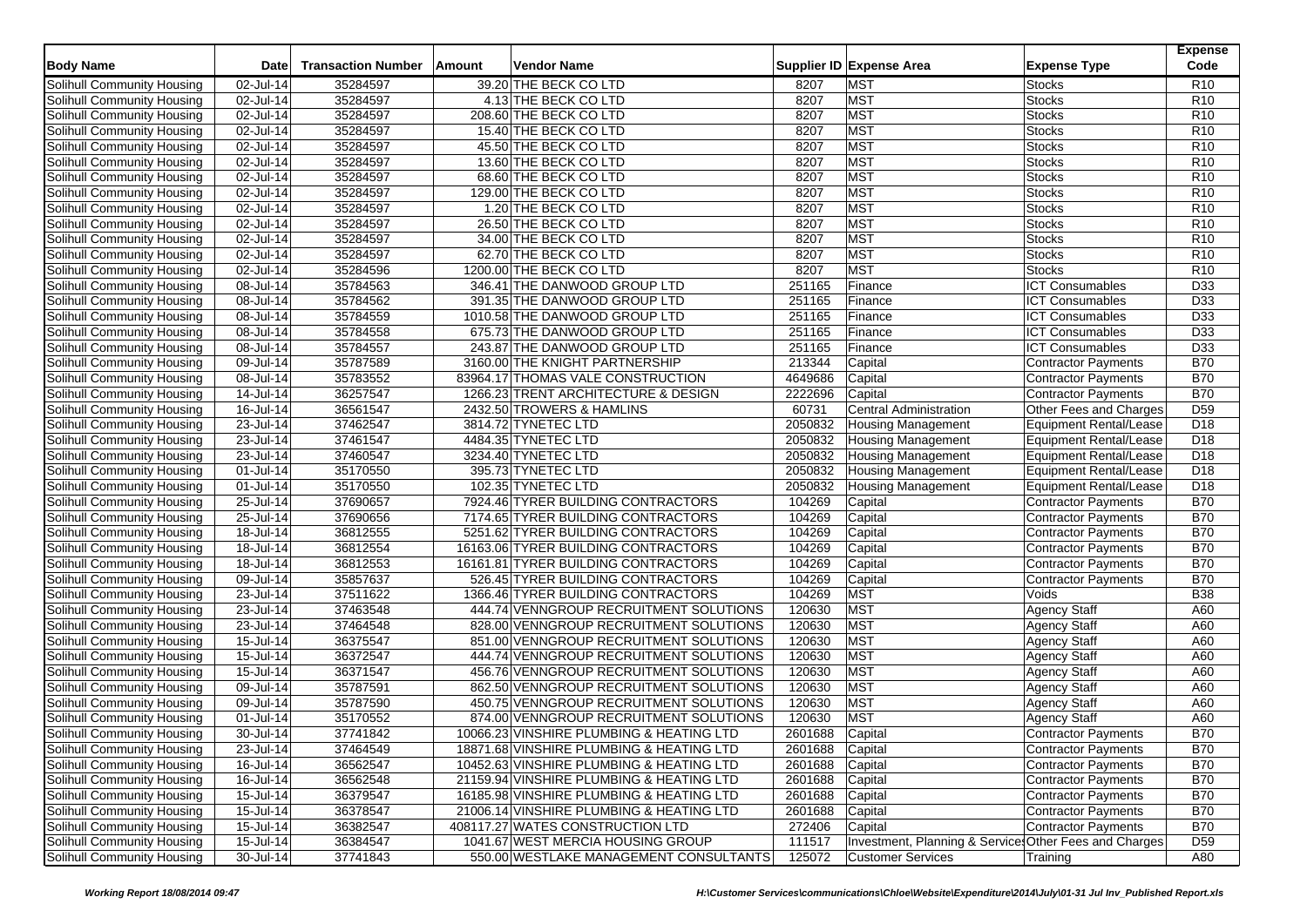| <b>Body Name</b>           | Date         | <b>Transaction Number</b> | Amount | Vendor Name                          |             | Supplier ID Expense Area  | <b>Expense Type</b>        | <b>Expense</b><br>Code |
|----------------------------|--------------|---------------------------|--------|--------------------------------------|-------------|---------------------------|----------------------------|------------------------|
| Solihull Community Housing | 03-Jul-14    | 35355554                  |        | 291.58 WIRELESS INNOVATION LTD       | 2404686     | <b>Housing Management</b> | Telephones                 | D40                    |
| Solihull Community Housing | 30-Jul-14    | 37741844                  |        | 800.00 WOLVERHAMPTON CITY COUNCIL    | 70935       | Finance                   | <b>Professional Fees</b>   | D <sub>50</sub>        |
| Solihull Community Housing | 23-Jul-14    | 37511564                  |        | 382.25 WOODHULL ROOFING LTD          | 221070      | <b>MST</b>                | <b>External Structures</b> | <b>B33</b>             |
| Solihull Community Housing | 23-Jul-14    | 37511563                  |        | 472.56 WOODHULL ROOFING LTD          | 221070      | <b>MST</b>                | <b>External Structures</b> | <b>B33</b>             |
| Solihull Community Housing | 23-Jul-14    | 37511562                  |        | 310.66 WOODHULL ROOFING LTD          | 221070      | <b>MST</b>                | <b>External Structures</b> | <b>B33</b>             |
| Solihull Community Housing | 23-Jul-14    | 37511561                  |        | 1572.23 WOODHULL ROOFING LTD         | 221070      | <b>MST</b>                | <b>External Structures</b> | <b>B33</b>             |
| Solihull Community Housing | 23-Jul-14    | 37511560                  |        | 314.45 WOODHULL ROOFING LTD          | 221070      | <b>MST</b>                | <b>External Structures</b> | <b>B33</b>             |
| Solihull Community Housing | 23-Jul-14    | 37511559                  |        | 247.44 WOODHULL ROOFING LTD          | 221070      | <b>MST</b>                | <b>External Structures</b> | <b>B33</b>             |
| Solihull Community Housing | 23-Jul-14    | 37511558                  |        | 416.92 WOODHULL ROOFING LTD          | 221070      | <b>MST</b>                | <b>External Structures</b> | <b>B33</b>             |
| Solihull Community Housing | 23-Jul-14    | 37511557                  |        | 332.35 WOODHULL ROOFING LTD          | 221070      | <b>MST</b>                | <b>External Structures</b> | <b>B33</b>             |
| Solihull Community Housing | 23-Jul-14    | 37511553                  |        | 442.00 WOODHULL ROOFING LTD          | 221070      | <b>MST</b>                | <b>External Structures</b> | <b>B33</b>             |
| Solihull Community Housing | 23-Jul-14    | 37511552                  |        | 221.02 WOODHULL ROOFING LTD          | 221070      | <b>MST</b>                | <b>External Structures</b> | <b>B33</b>             |
| Solihull Community Housing | 22-Jul-14    | 37286569                  |        | 604.14 WOODHULL ROOFING LTD          | 221070      | <b>MST</b>                | <b>External Structures</b> | <b>B33</b>             |
| Solihull Community Housing | 22-Jul-14    | 37286568                  |        | 289.67 WOODHULL ROOFING LTD          | 221070      | <b>MST</b>                | <b>External Structures</b> | <b>B33</b>             |
| Solihull Community Housing | 22-Jul-14    | 37286567                  |        | 736.02 WOODHULL ROOFING LTD          | 221070      | <b>MST</b>                | <b>External Structures</b> | <b>B33</b>             |
| Solihull Community Housing | 23-Jul-14    | 37467547                  |        | 518.00 WORKMATES BUILDING TRADES LTD | 2185688     | <b>MST</b>                | <b>Agency Staff</b>        | A60                    |
| Solihull Community Housing | 23-Jul-14    | 37467547                  |        | 590.15 WORKMATES BUILDING TRADES LTD | 2185688     | <b>MST</b>                | <b>Agency Staff</b>        | A60                    |
| Solihull Community Housing | 23-Jul-14    | 37465547                  |        | 518.00 WORKMATES BUILDING TRADES LTD | 2185688     | <b>MST</b>                | <b>Agency Staff</b>        | A60                    |
| Solihull Community Housing | 23-Jul-14    | 37465547                  |        | 598.13 WORKMATES BUILDING TRADES LTD | 2185688     | <b>MST</b>                | <b>Agency Staff</b>        | A60                    |
| Solihull Community Housing | 15-Jul-14    | 36392547                  |        | 518.00 WORKMATES BUILDING TRADES LTD | 2185688     | <b>MST</b>                | <b>Agency Staff</b>        | A60                    |
| Solihull Community Housing | 15-Jul-14    | 36387547                  |        | 231.28 WORKMATES BUILDING TRADES LTD | 2185688     | <b>MST</b>                | <b>Agency Staff</b>        | A60                    |
| Solihull Community Housing | $15$ -Jul-14 | 36387547                  |        | 532.00 WORKMATES BUILDING TRADES LTD | 2185688     | <b>MST</b>                | <b>Agency Staff</b>        | A60                    |
| Solihull Community Housing | 01-Jul-14    | 35176549                  |        | 518.00 WORKMATES BUILDING TRADES LTD | 2185688     | <b>MST</b>                | <b>Agency Staff</b>        | A60                    |
| Solihull Community Housing | $24$ -Jul-14 | 37526557                  |        | 462.50 WORKMATES BUILDING TRADES LTD | 2185688     | <b>MST</b>                | <b>Agency Staff</b>        | A60                    |
| Solihull Community Housing | 23-Jul-14    | 37465550                  |        | 462.50 WORKMATES BUILDING TRADES LTD | 2185688     | <b>MST</b>                | <b>Agency Staff</b>        | A60                    |
| Solihull Community Housing | 23-Jul-14    | 37465549                  |        | 462.50 WORKMATES BUILDING TRADES LTD | 2185688     | <b>MST</b>                | <b>Agency Staff</b>        | A60                    |
| Solihull Community Housing | 03-Jul-14    | 35355556                  |        | 462.50 WORKMATES BUILDING TRADES LTD | 2185688     | <b>MST</b>                | <b>Agency Staff</b>        | A60                    |
| Solihull Community Housing | 01-Jul-14    | 35176548                  |        | 462.50 WORKMATES BUILDING TRADES LTD | 2185688     | <b>MST</b>                | <b>Agency Staff</b>        | A60                    |
| Solihull Community Housing | 23-Jul-14    | 37467547                  |        | 573.50 WORKMATES BUILDING TRADES LTD | 2185688     | Capital                   | <b>Contractor Payments</b> | <b>B70</b>             |
| Solihull Community Housing | 23-Jul-14    | 37465547                  |        | 465.00 WORKMATES BUILDING TRADES LTD | 2185688     | Capital                   | <b>Contractor Payments</b> | <b>B70</b>             |
| Solihull Community Housing | 15-Jul-14    | 36392547                  |        | 457.25 WORKMATES BUILDING TRADES LTD | 2185688     | Capital                   | Contractor Payments        | <b>B70</b>             |
| Solihull Community Housing | 15-Jul-14    | 36390547                  |        | 573.50 WORKMATES BUILDING TRADES LTD | 2185688     | Capital                   | Contractor Payments        | <b>B70</b>             |
| Solihull Community Housing | 01-Jul-14    | 35176549                  |        | 573.50 WORKMATES BUILDING TRADES LTD | 2185688     | Capital                   | <b>Contractor Payments</b> | <b>B70</b>             |
| Solihull Community Housing | 23-Jul-14    | 37467547                  |        | 536.50 WORKMATES BUILDING TRADES LTD | 2185688     | <b>MST</b>                | <b>Agency Staff</b>        | A60                    |
| Solihull Community Housing | 23-Jul-14    | 37465547                  |        | 536.50 WORKMATES BUILDING TRADES LTD | 2185688     | <b>MST</b>                | <b>Agency Staff</b>        | A60                    |
| Solihull Community Housing | 15-Jul-14    | 36392547                  |        | 536.50 WORKMATES BUILDING TRADES LTD | 2185688     | <b>MST</b>                | <b>Agency Staff</b>        | A60                    |
| Solihull Community Housing | 15-Jul-14    | 36387547                  |        | 551.00 WORKMATES BUILDING TRADES LTD | 2185688     | <b>MST</b>                | <b>Agency Staff</b>        | A60                    |
| Solihull Community Housing | 01-Jul-14    | 35176549                  |        | 536.50 WORKMATES BUILDING TRADES LTD | 2185688     | <b>MST</b>                | <b>Agency Staff</b>        | A60                    |
| Solihull Community Housing | 24-Jul-14    | 37526557                  |        | 125.43 WORKMATES BUILDING TRADES LTD | 2185688     | <b>MST</b>                | <b>Agency Staff</b>        | A60                    |
| Solihull Community Housing | 24-Jul-14    | 37526557                  |        | 518.00 WORKMATES BUILDING TRADES LTD | 2185688     | <b>MST</b>                | <b>Agency Staff</b>        | A60                    |
| Solihull Community Housing | 23-Jul-14    | 37465550                  |        | 125.43 WORKMATES BUILDING TRADES LTD | 2185688     | <b>MST</b>                | <b>Agency Staff</b>        | A60                    |
| Solihull Community Housing | 23-Jul-14    | 37465550                  |        | 518.00 WORKMATES BUILDING TRADES LTD | 2185688     | <b>MST</b>                | <b>Agency Staff</b>        | A60                    |
| Solihull Community Housing | 23-Jul-14    | 37465549                  |        | 518.00 WORKMATES BUILDING TRADES LTD | 2185688     | <b>MST</b>                | <b>Agency Staff</b>        | A60                    |
| Solihull Community Housing | 23-Jul-14    | 37465549                  |        | 125.43 WORKMATES BUILDING TRADES LTD | 2185688 MST |                           | <b>Agency Staff</b>        | A60                    |
| Solihull Community Housing | 03-Jul-14    | 35355556                  |        | 518.00 WORKMATES BUILDING TRADES LTD | 2185688     | <b>MST</b>                | <b>Agency Staff</b>        | A60                    |
| Solihull Community Housing | 03-Jul-14    | 35355556                  |        | 125.43 WORKMATES BUILDING TRADES LTD | 2185688     | MST                       | <b>Agency Staff</b>        | A60                    |
| Solihull Community Housing | 01-Jul-14    | 35176548                  |        | 518.00 WORKMATES BUILDING TRADES LTD | 2185688     | <b>MST</b>                | <b>Agency Staff</b>        | A60                    |
| Solihull Community Housing | 01-Jul-14    | 35176548                  |        | 125.43 WORKMATES BUILDING TRADES LTD | 2185688     | <b>MST</b>                | <b>Agency Staff</b>        | A60                    |
| Solihull Community Housing | 24-Jul-14    | 37526557                  |        | 125.43 WORKMATES BUILDING TRADES LTD | 2185688     | <b>MST</b>                | <b>Agency Staff</b>        | A60                    |
| Solihull Community Housing | 24-Jul-14    | 37526557                  |        | 504.00 WORKMATES BUILDING TRADES LTD | 2185688     | <b>MST</b>                | <b>Agency Staff</b>        | A60                    |
| Solihull Community Housing | 23-Jul-14    | 37465550                  |        | 125.43 WORKMATES BUILDING TRADES LTD | 2185688     | <b>MST</b>                | Agency Staff               | A60                    |